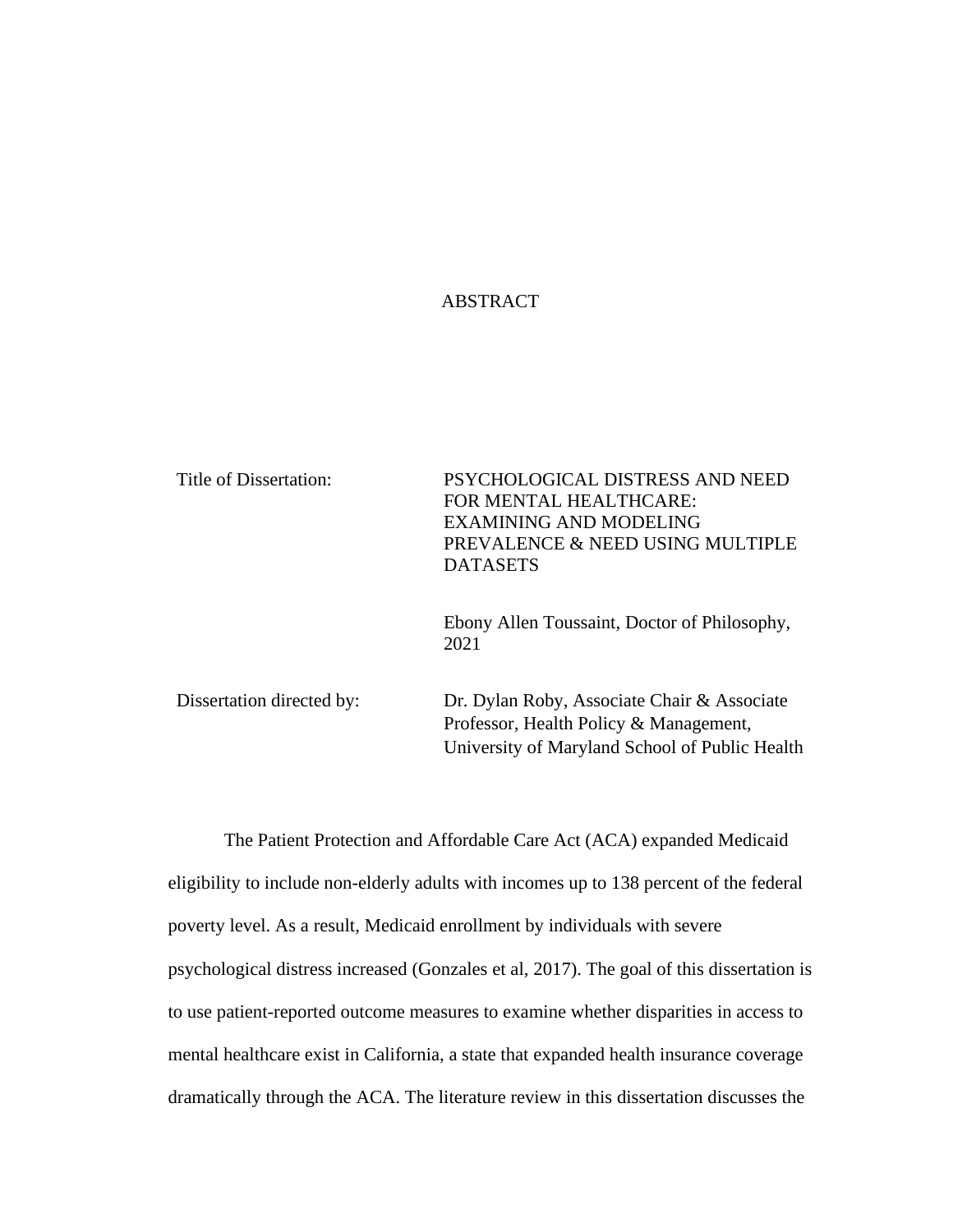use of patient-reported outcomes, specifically psychological distress, to determine need for mental healthcare. Established theory on behavioral health services utilization is used to examine mental health disparities with specific evidence on race/ethnic group affiliation, health insurance status, and geographic access. California Health Interview Survey data and Medical Expenditure Panel Survey data from 2014-2018, is used to model both the prevalence of and need for mental healthcare among non-elderly adults. Findings suggest the need to examine moderate levels of distress, as this population demonstrates the need for prevention and early intervention. Those most at risk for high levels of distress include non-elderly adults with low socioeconomic status, as socioeconomic status was a better predictor of psychological distress than racial/ ethnic group affiliation. Additionally, health insurance remains a significant predictor of whether non-elderly adults have access to needed healthcare. While insurance status is significant in this study, it is important to note that insurance status is connected to employment, and perhaps other socioeconomic factors. However, findings also suggest that the utilization of mental healthcare is extremely significant among individuals experiencing serious psychological distress and those who report subjective or felt need for mental healthcare. This is an important finding given that individuals with higher levels of distress often experience disruptions in their daily living, including interruptions in social and occupational activities. Taken together, the results of this dissertation research suggest that health insurance coverage alone is an insufficient predictor of adequate mental healthcare access.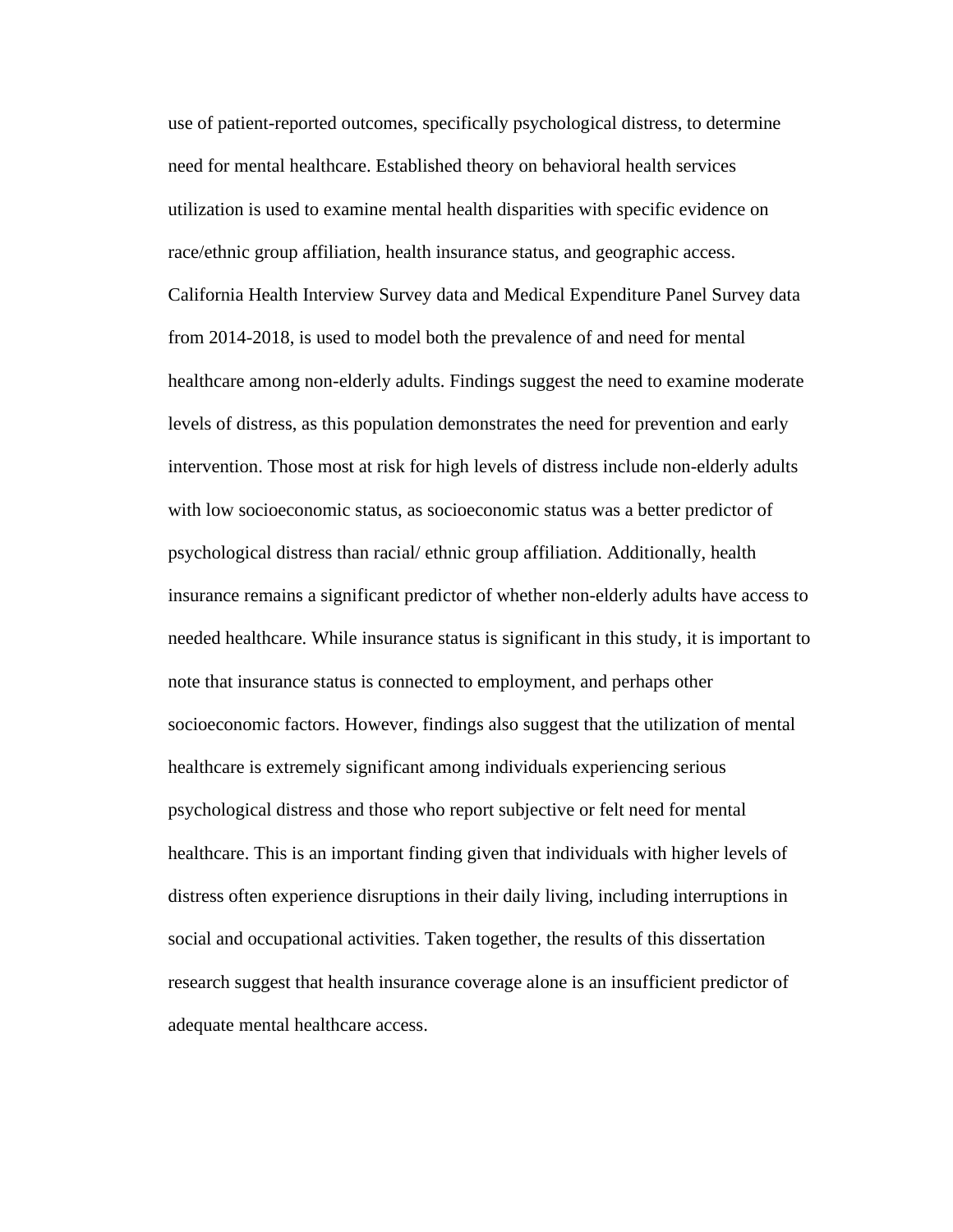# PSYCHOLOGICAL DISTRESS AND NEED FOR MENTAL HEALTHCARE: EXAMINING AND MODELING PREVALENCE & NEED USING MULTIPLE DATASETS

by

Ebony Allen Toussaint

Dissertation submitted to the Faculty of the Graduate School of the University of Maryland, College Park, in partial fulfillment of the requirements for the degree of Doctor of Philosophy 2021

Advisory Committee: Professor Dylan Roby, Chair Professor Luisa Franzini Professor Dahai Yue Professor Neil Sehgal Professor Craig Fryer, Dean's Representative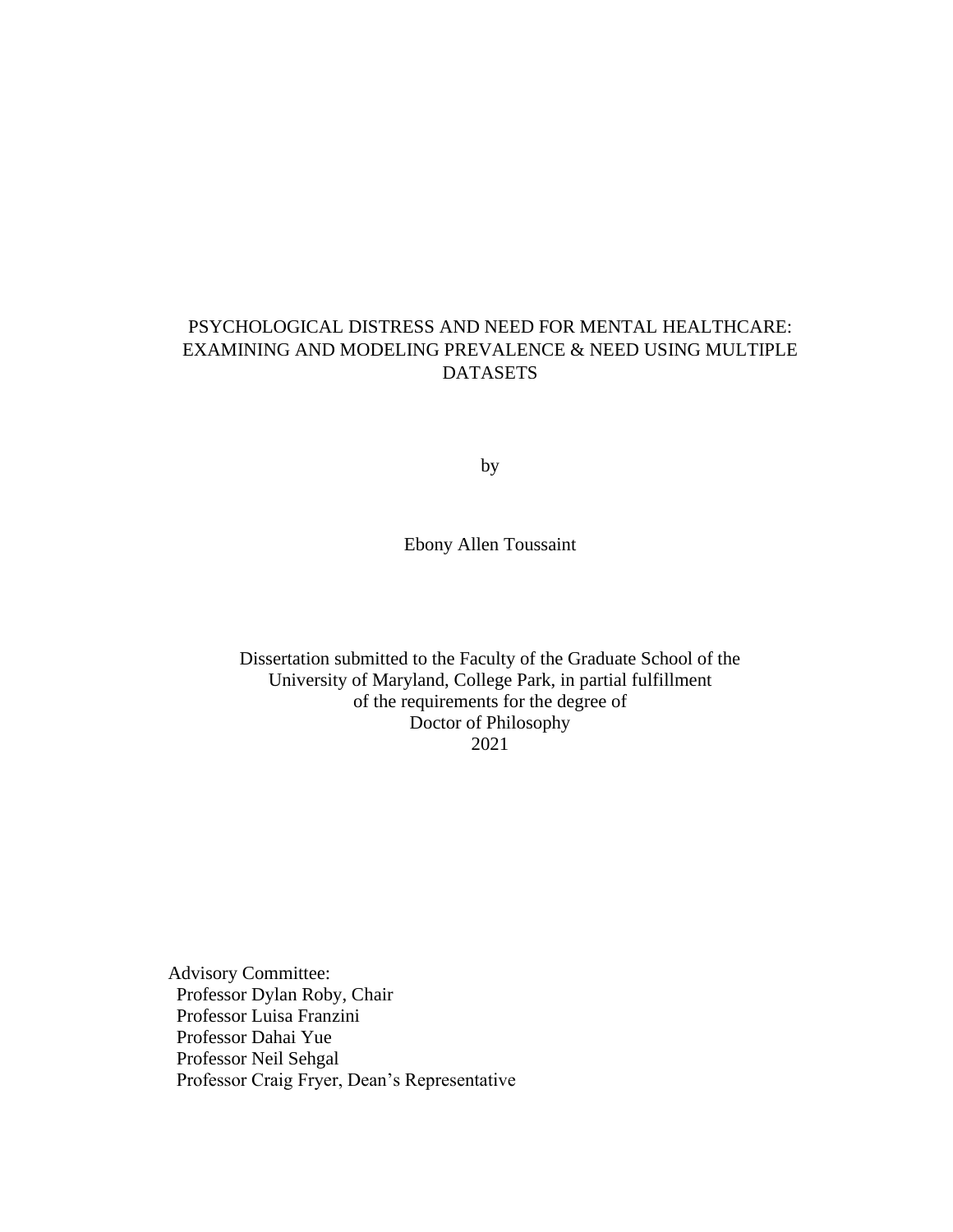© Copyright by Ebony Allen Toussaint 2021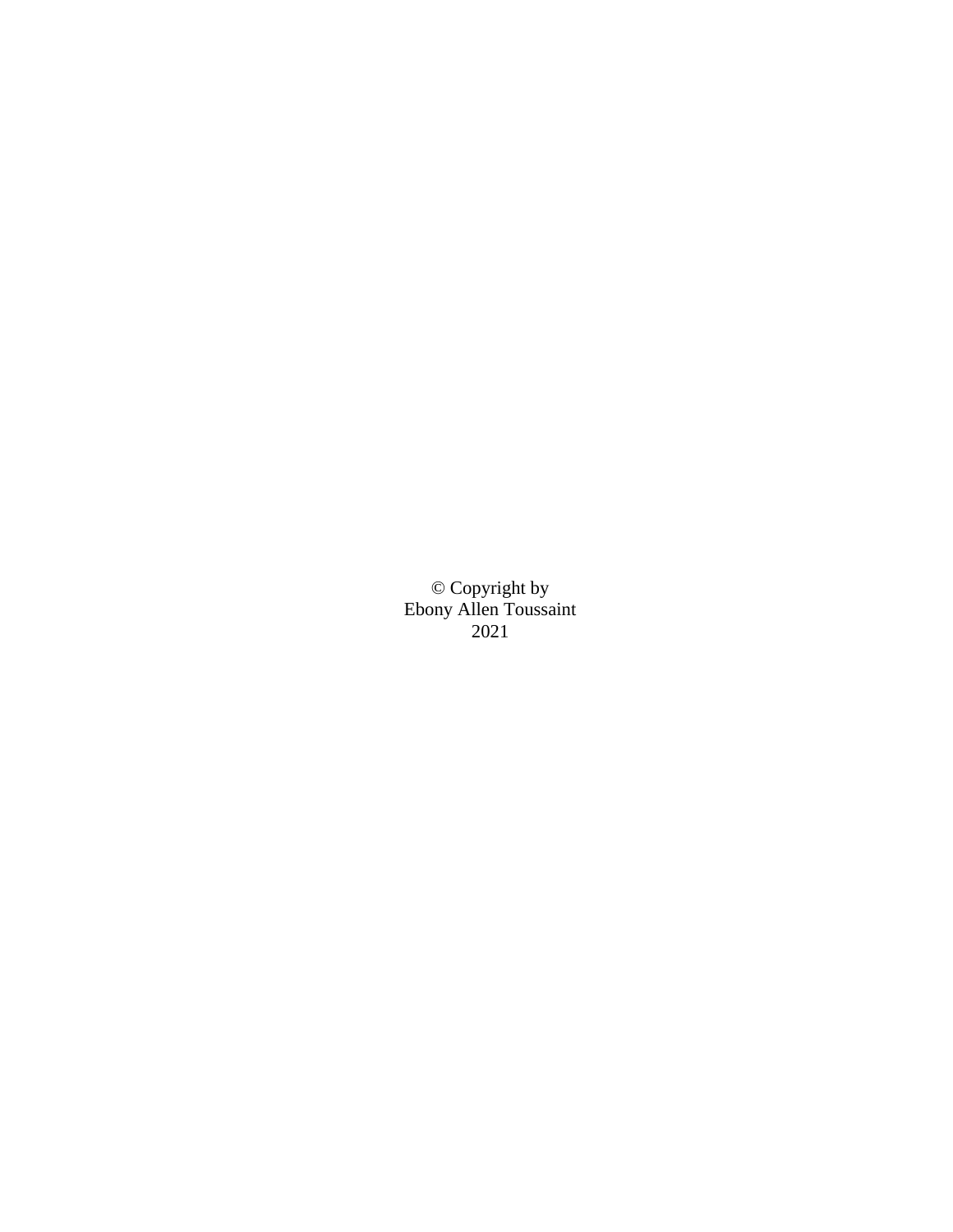# Dedication

For Etienne Clement Toussaint, my partner, my best friend, and unwavering source of inspiration and encouragement.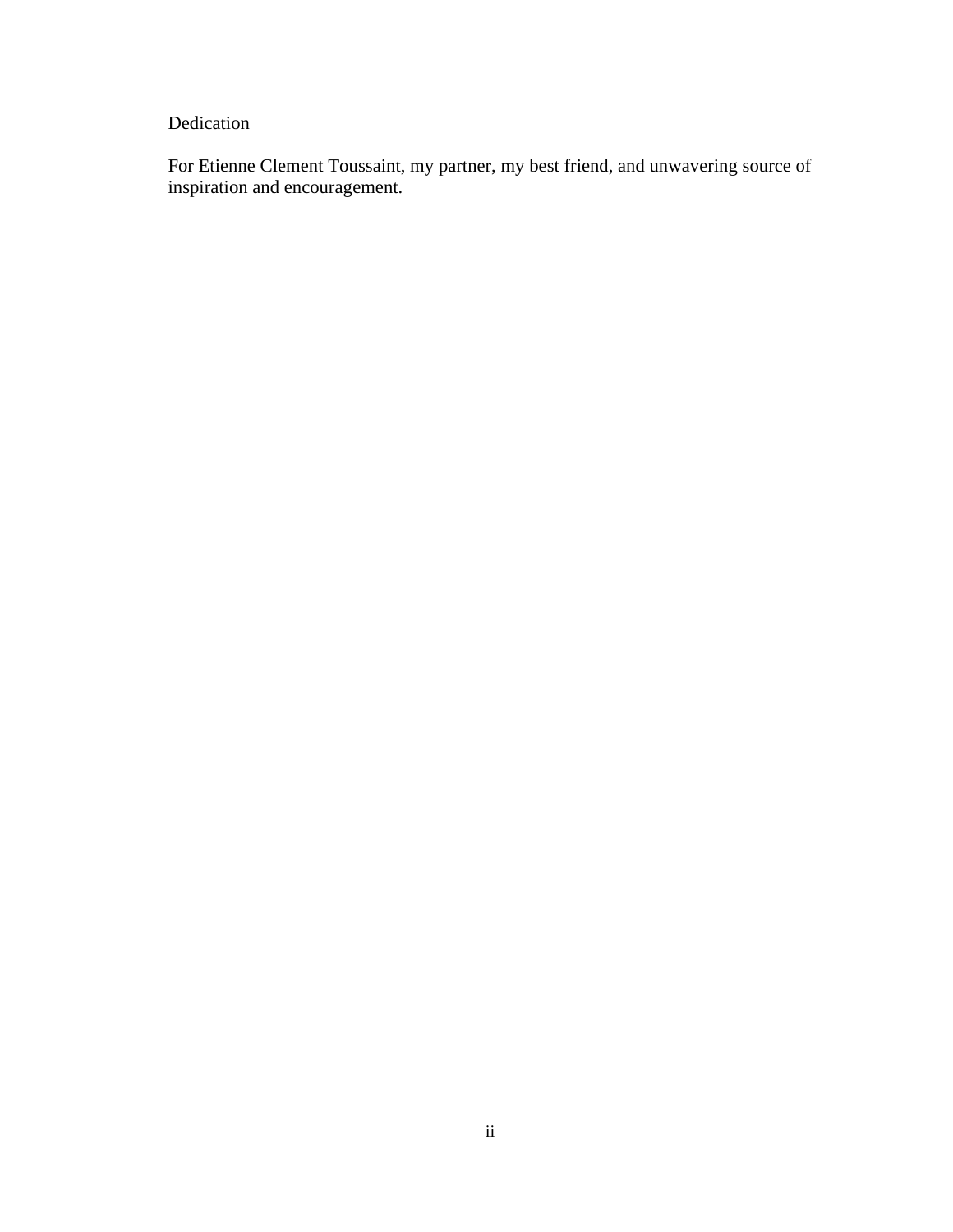Acknowledgments

First, I must acknowledge my spouse, Etienne Clement Toussaint, who has co-parented and co-labored alongside me to take care of our boys and our home. Our friendship is a never-ending adventure and I'm overwhelmed with gratitude for your love towards me. And, to our boys, Etienne II and Edward Vincent — you've made me a better research scientist. I am more thoughtful because of you. You constantly motivate me to not only research health, but to live a healthy life. Because of you, I have had many dance breaks, pizza parties, and sing-a-longs.

Second, I must acknowledge my parents, especially my mother Lisa Allen. You have visited me on-campus and joined in on food and decorations for Papple (Pumpkin and Apple) Week, which I hosted at Coffee Hour to celebrate the Autumnal Equinox every year. You have sent care packages and have even cared for my children. I would not be where I am today without your love and support. Daddy, thank you for all the stories on video chat; it's the one technology-based thing you've been able to master. I know you like to live life "off the grid" and you would probably rather be fishing, but thanks for trying to understand what  $I$  do  $-$  just a bit.

Thank you to my uncle Tyrone Allen for your frequent visits and support. There is no one else with whom I can discuss Big Bang Theory, go to comic bookstores, or discuss any other nerdy, supernatural, science fiction type stuff! I would also like to thank everyone in the Allen-Busby Family, the Heyward Family, and the Toussaint Family — especially my sister-in-love Ramona Marie Toussaint and my brother-in-love Jeremy Joseph Toussaint. A special thank you to Heskeith Myler and Lillian Myler for your prayers and encouragement. A special thanks to my godmother Menyie and my godbrother James. I love you both so much!

iii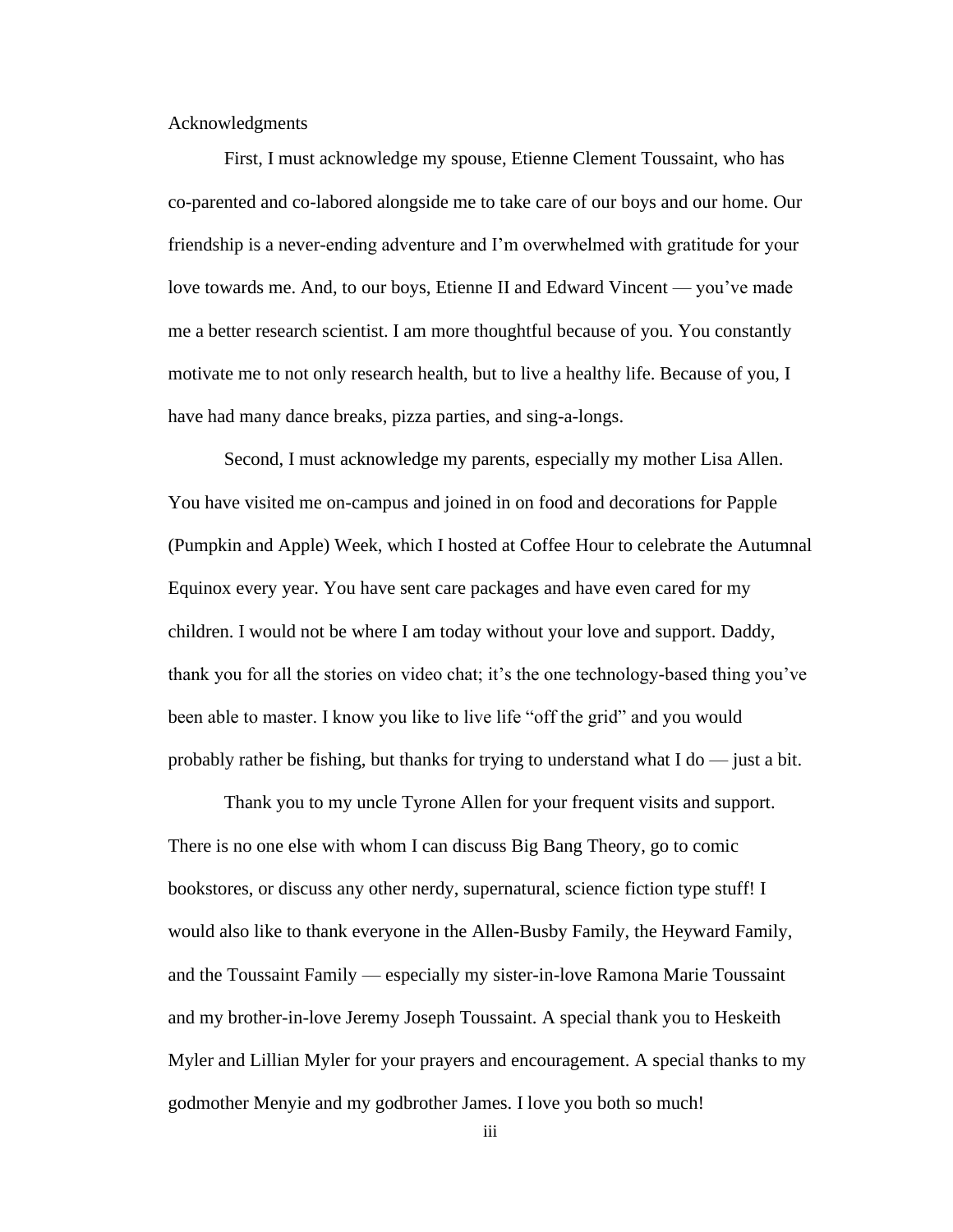Thank you to my siblings, especially Tyisha Monique. You were my first friend. Thank you answering my frequent calls and supporting me. I admire your pursuit of your goals and your strong will. Together, someday we will start our band — even if it's just in the backyard! And to your daughter, my niece, Erin — who is more like my daughter, thank you for the laughs!

Thank you to my friends and prayer partners, The Glam Squad —KaTrina Littles, Ashley Wilson, Antawanna Miller, Carlandra Randolph, and Porsha Jennings. KaTrina, what can I say? When you moved from New York to South Carolina we became instant best friends. It's great that we are first cousins, but even more rewarding that we are friends first! I could not have done this PhD without you; you have been present for every milestone in my life. Thank you so much for your friendship and kindness towards me. I will always be honored to be the Godmother to your first-born child, Katelyn Simone Littles, the smartest and kindness kid I know! Thank you, Kate, for inspiring me to be a lifelong learner. To my dear friends, who are more like family, Stephanie Horne, Hillary Redmond, and Raimi Harvell thank you for being the godmothers to my children. You are the best women I know.

Thank you to the Health Assessment Lab for your generous support of this dissertation research project. I am proud to be the first recipient from the University of Maryland of your Alvin R. Tarlov & John E. Ware Jr. Doctoral Dissertation Award in Patient Reported Outcomes. I would like to thank Ninez Ponce, the California Health Interview Survey (CHIS) Principal Investigator, and her team at the CHIS Data Access Center in the UCLA Center for Health Policy Research for facilitating access to their valuable data on mental health. I specifically thank Parneet Kaur

iv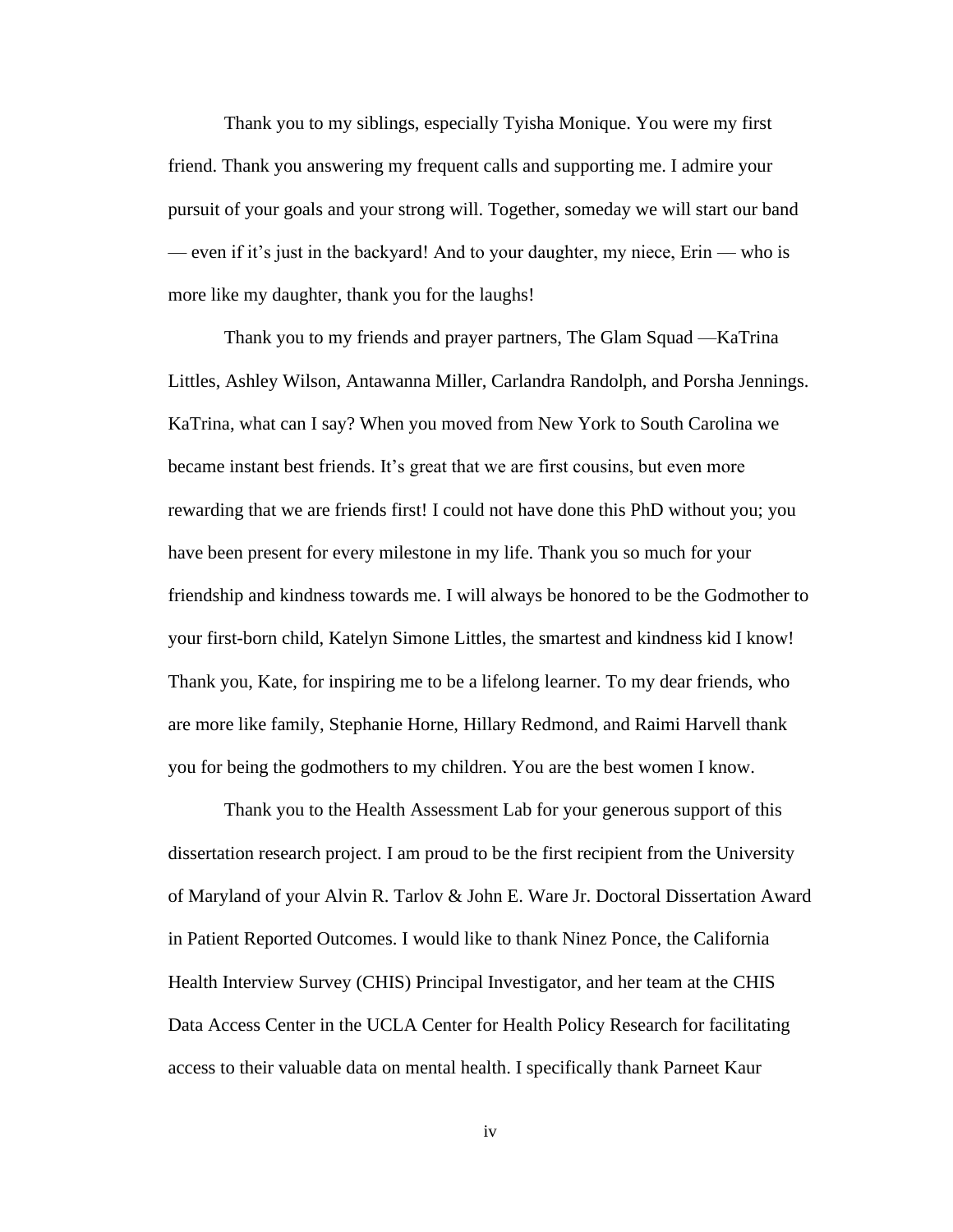Ghuman and the two statisticians who ran my program, Jason Frost and Zebry Jiang.

Thank you to the Kulkarni Family for supporting me during my final semester in the PhD program. I am proud to be a McNair Scholar and first-generation college graduate. I must also acknowledge the staff at the Council for Opportunity in Education (COE) who have supported and encouraged me since I relocated to the area almost ten years ago to pursue my graduate studies. I owe a debt of gratitude to TRiO Programs at the University of South Carolina, where I participated in the Opportunity Scholars Program and the Ronald E. McNair Post-Baccalaureate Achievement Program. My mentors, Paul Beasley and Althea Counts, have remained in touch with me throughout the years and have been a constant support of encouragement. Thank you to LaGretta Howard, who was my Educational Talent Search counselor while I was in high school. Her efforts ensured that I had access to college and was ready to thrive in college. We traveled together to tour college campuses, she assisted me with preparation for college entrance exams, and even improved my writing for college applications. Additionally, through Ms. Howards hard work and persistence, I prepared for college-level coursework by taking courses at the Technical College of the Lowcountry in Beaufort, South Carolina which housed the Educational Talent Search program. I would also like to thank Deborah Ray Kidd, my high school Teacher Cadet instructor and Nancy Ficnerski, my high school British Literature instructor.

I would like to acknowledge my Dissertation Support Group led by Linda Macri and Lisa Carney. Through your leadership I've been able to participate in dissertation writing, mentoring activities, and faculty training through the National

v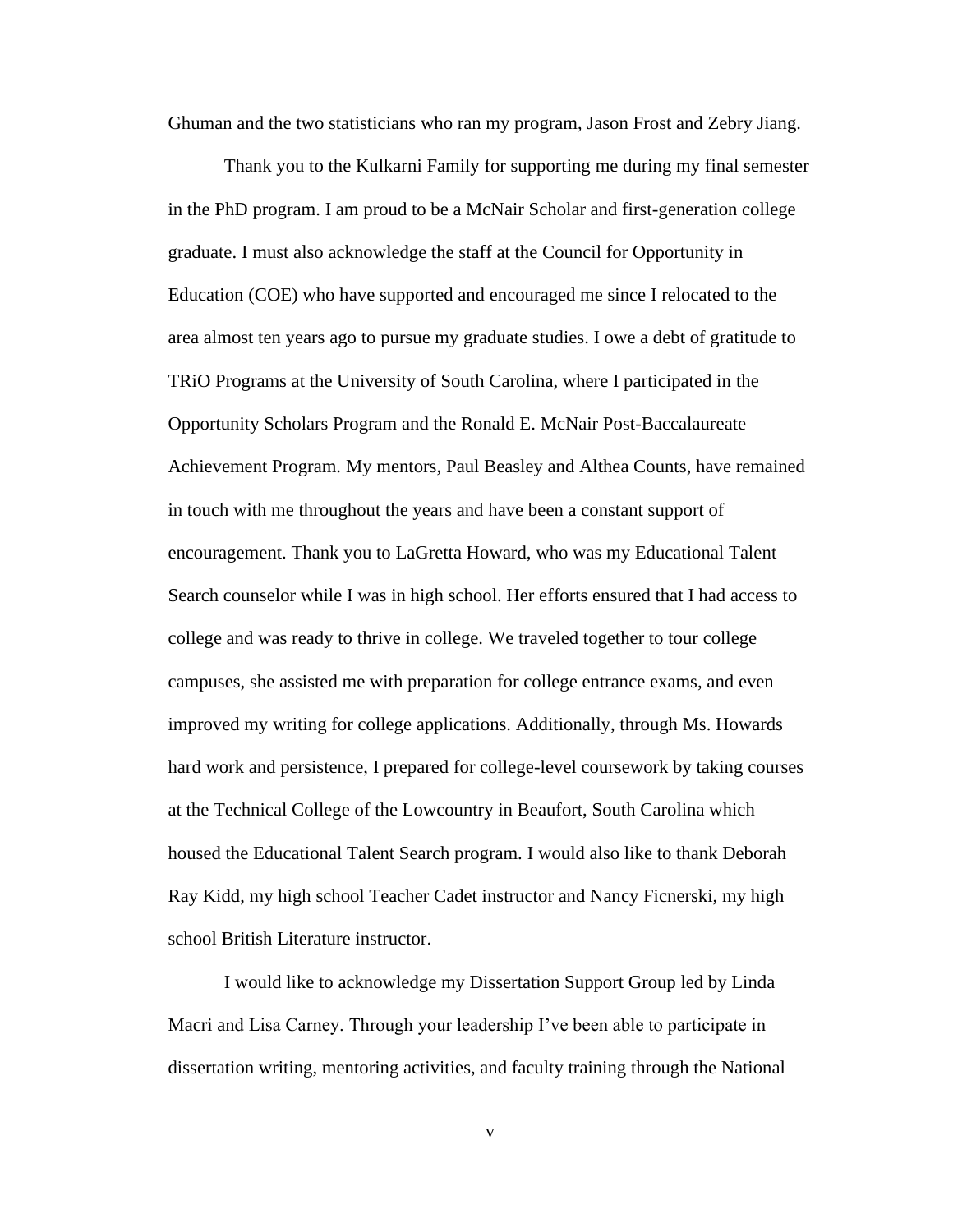Center for Faculty Development and Diversity. Thank you for all you do to support graduate students at the University of Maryland. I would also like to thank my cohortmates, especially Ellesse-Roselee Akré, Aitalohi Amaize, and Deanna Barath. The Ladies Support Group has been instrumental in my continued success. Special thanks to Portia Buchongo, my cohort-mate from another date. I admire you all; hopefully we can taste chocolate and whiskey together again soon! I want to thank Priscilla Novak for her friendship and mentorship. I am grateful for our many meetings, texts, emails, and phone calls! You are a wonderful researcher, teacher, and friend!

Thank you to the leadership in the University of Maryland School of Public Health. I would specifically like to thank Dushanka Kleinman for our many talks throughout the years. You have been kind and supportive. Additionally, Steve Roth and Kristin Cipriani thank you for your leadership and support during my experience as a Teaching Assistant and a faculty member with the Public Health Science Program. I have enjoyed all the meetings and workshops and your encouragement to utilize the resources available through the Teaching and Learning Transformation Center. It was a pleasure, and an honor, to redesign the Policy Advocacy & Public Health course for the Public Health Science undergraduates. Thank you to the faculty in the Department of Health Policy and Management: Melvin Seale, Negin Fouladi, Jie Chen, Kellee White, Lori Simon-Rusinowitz, Michel Boudreaux, and Stephen Thomas. I have learned many life lessons from each of you. Special thanks to Negin Fouladi for making, delicious, Persian food for my family on various occasions and finding wonderful puzzles for my boys to play with during the pandemic.

Finally, I would like to acknowledge my dissertation committee. Dylan Roby,

vi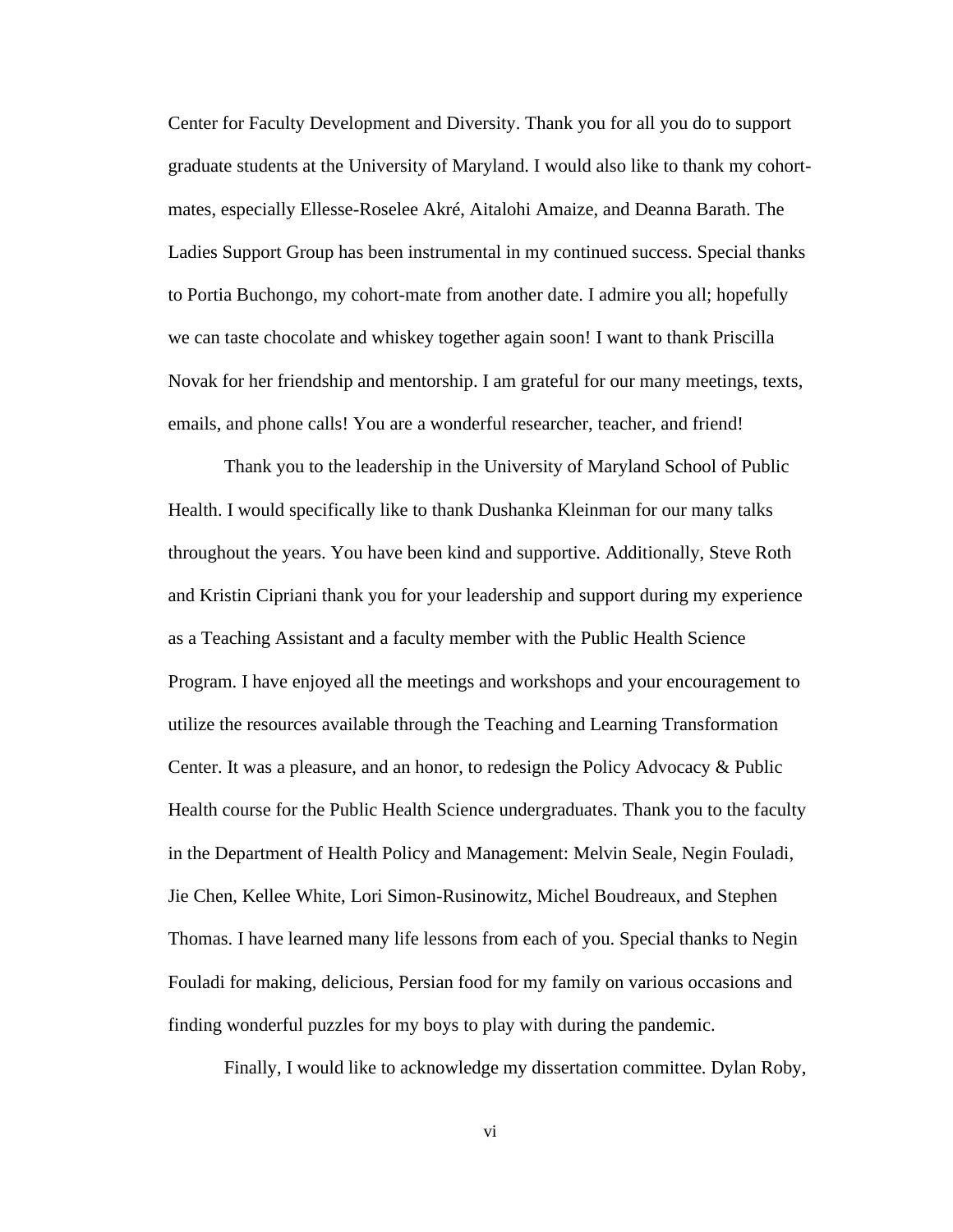as my committee chair, you have supported me in acquiring dissertation research funding and a postdoctoral research fellowship. I remain in awe of your health policy expertise and innovative mindset. You remind me that political science and policy were my first loves and to always remember the health policy implications of my research findings. Luisa Franzini, I had the pleasure of learning econometrics in your introductory course. I have learned much more than that from you throughout the years. I very much admire your leadership skills and ability to mentor PhD students, including me, through what can be considered one of the most challenging undertakings in our lives. I am reminded to constantly assess whether I am utilizing the appropriate statistical tests based on my research question(s). Dahai Yue, thank you for taking the time to discuss programming software and model estimation, especially constructing weights to analyze survey data. I enjoyed our meetings and hope to continue learning from you. Thank you, Neil Sehgal, for your sense of humor and your encouragement. I have enjoyed our talks on hip hop and coffee throughout the years. I'm inspired by our many chats to ensure healthcare quality remains a central focus in my research.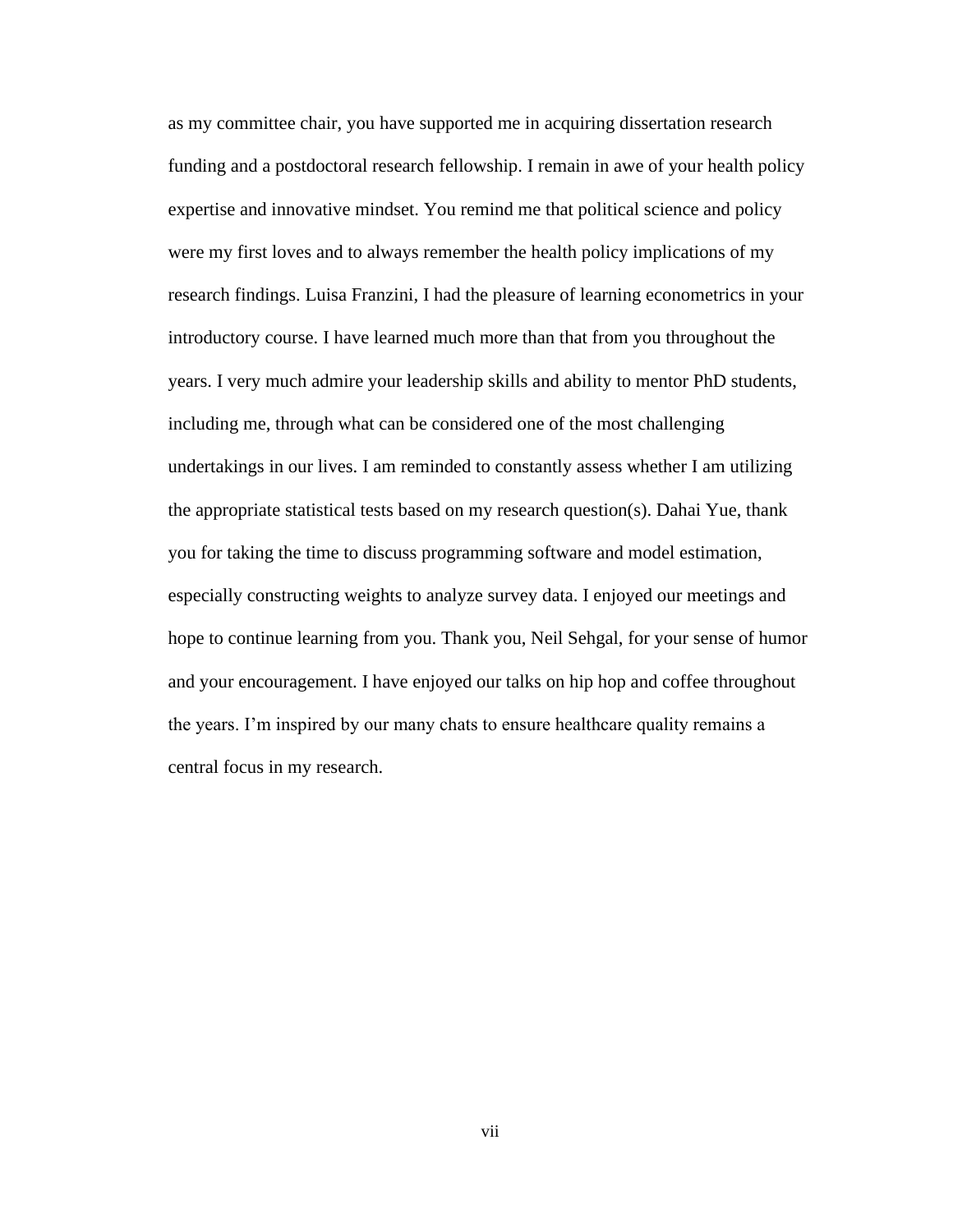# Table of Contents

| Andersen Model of Behavioral Health Services Use17                                                                                      |
|-----------------------------------------------------------------------------------------------------------------------------------------|
|                                                                                                                                         |
|                                                                                                                                         |
| Study 1: Characteristics of Adults with Moderate or Serious Psychological<br>Distress and Subjective Unmet Need for Mental Healthcare29 |
| Study 2: Estimating a Model for Mental Healthcare Utilization using                                                                     |
| Study 3: A Rural-Urban Comparison of Barriers to Mental Healthcare<br>Among Adults with Moderate or Serious Psychological Distress 30   |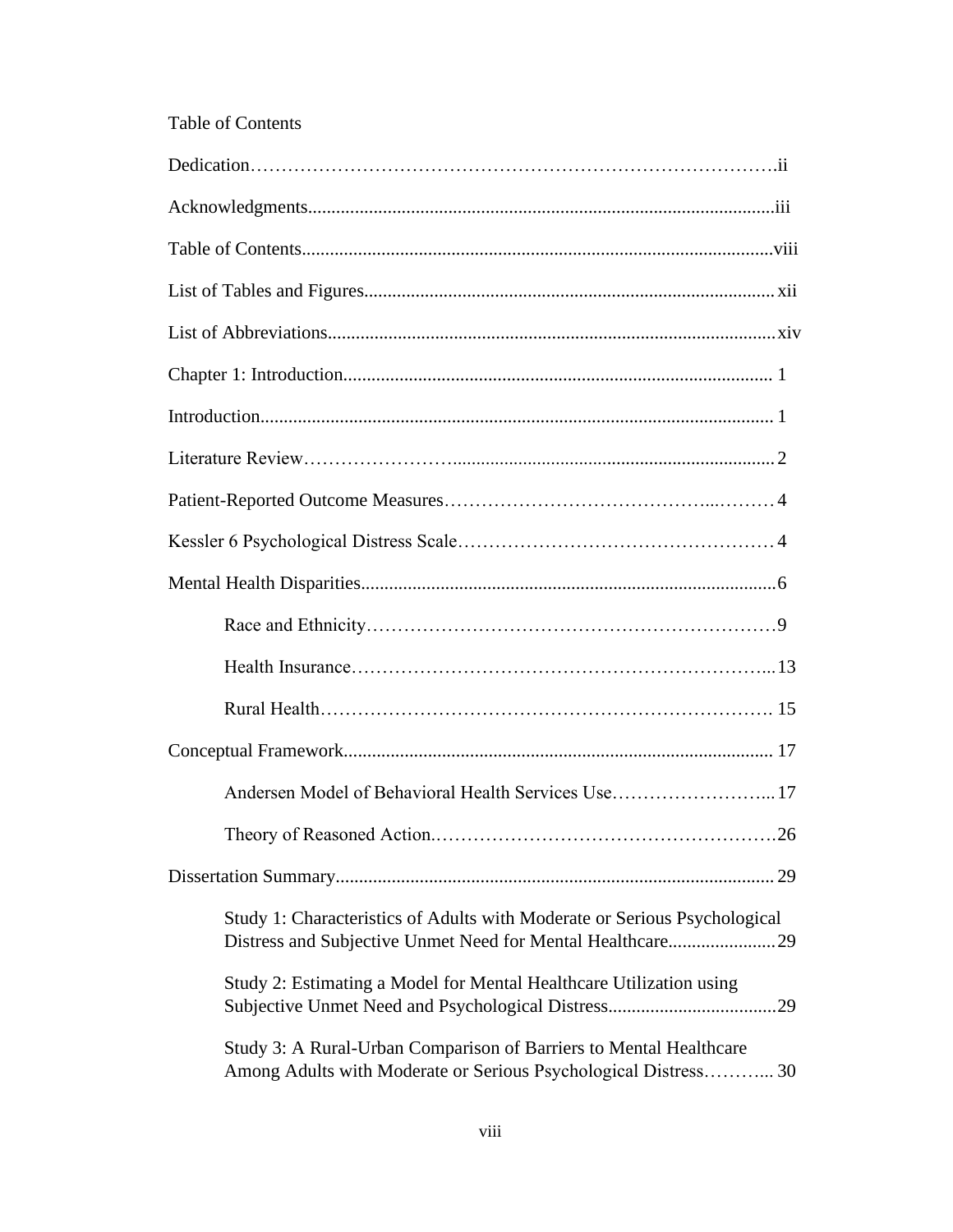| Chapter 2: Characteristics of Adults with Moderate or Serious Psychological<br>Distress and Subjective Unmet Need for Mental Healthcare33 |
|-------------------------------------------------------------------------------------------------------------------------------------------|
|                                                                                                                                           |
|                                                                                                                                           |
|                                                                                                                                           |
|                                                                                                                                           |
|                                                                                                                                           |
|                                                                                                                                           |
|                                                                                                                                           |
|                                                                                                                                           |
|                                                                                                                                           |
|                                                                                                                                           |
|                                                                                                                                           |
|                                                                                                                                           |
|                                                                                                                                           |
|                                                                                                                                           |
|                                                                                                                                           |
|                                                                                                                                           |
|                                                                                                                                           |
| Chapter 3: Estimating a Model for Mental Healthcare Utilization using Subjective                                                          |
|                                                                                                                                           |
|                                                                                                                                           |
|                                                                                                                                           |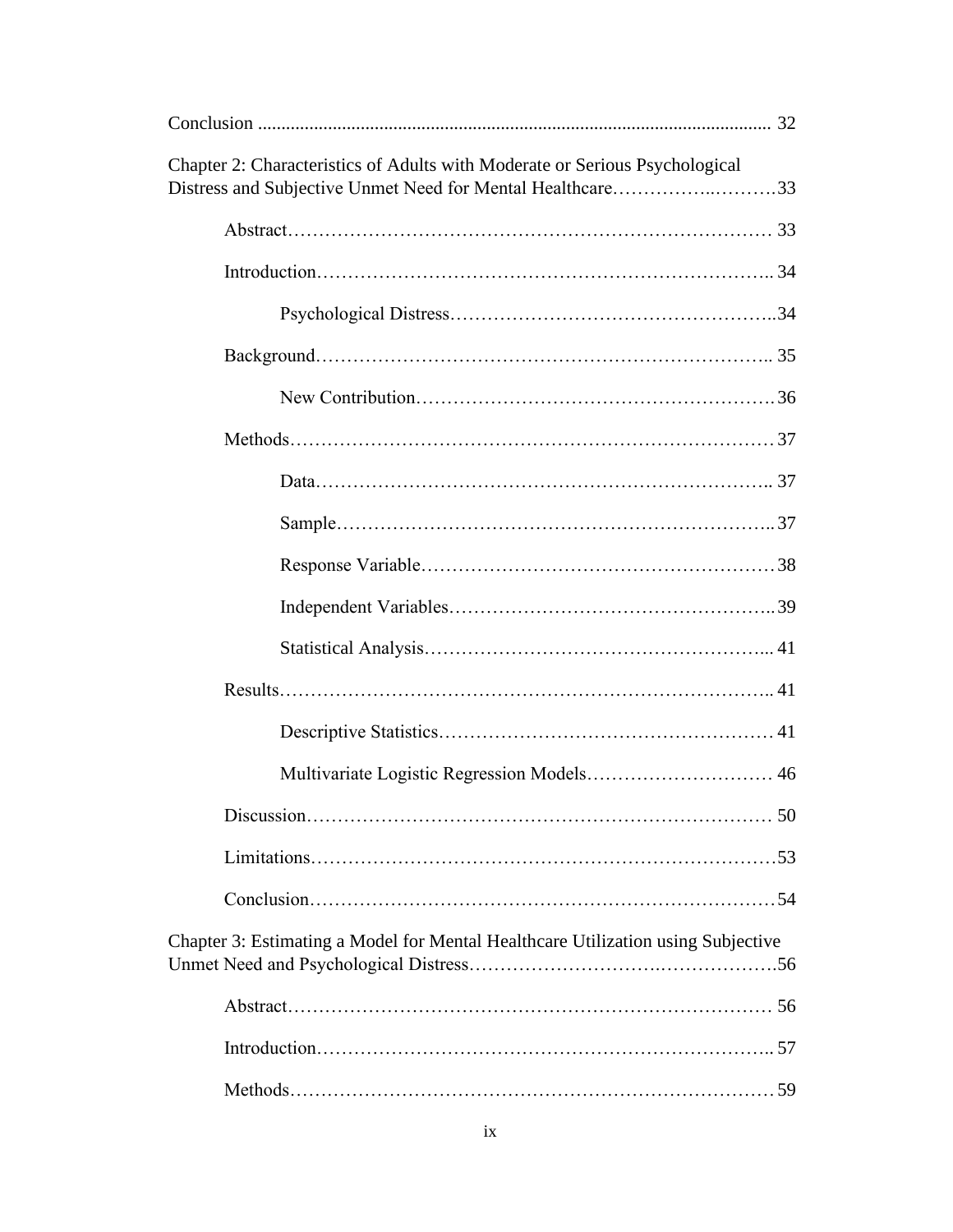| Chapter 4: A Rural-Urban Comparison of Barriers to Mental Healthcare Among |  |
|----------------------------------------------------------------------------|--|
|                                                                            |  |
|                                                                            |  |
|                                                                            |  |
|                                                                            |  |
|                                                                            |  |
|                                                                            |  |
|                                                                            |  |
|                                                                            |  |
|                                                                            |  |
|                                                                            |  |
|                                                                            |  |
|                                                                            |  |
|                                                                            |  |
|                                                                            |  |
|                                                                            |  |
| X                                                                          |  |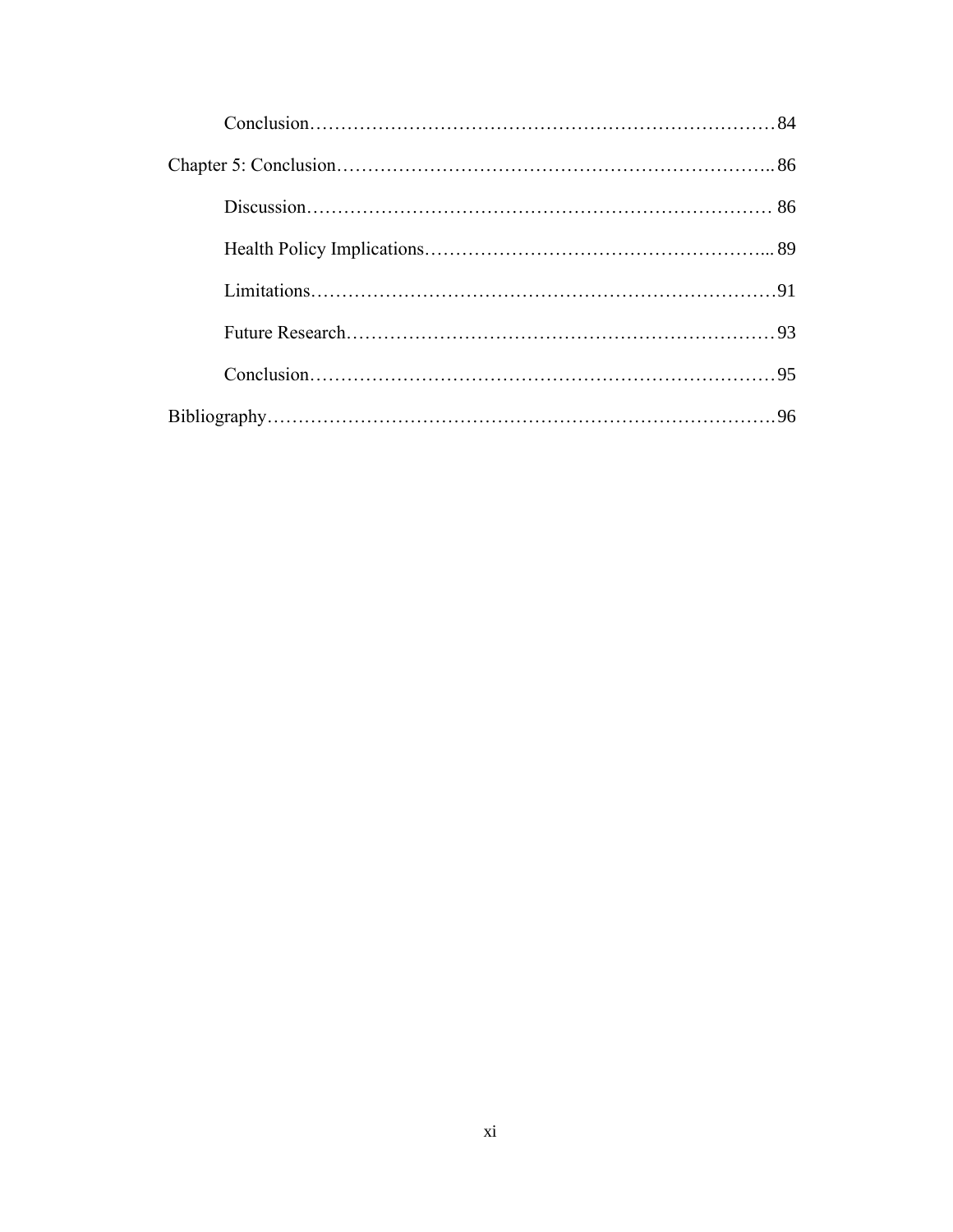# List of Tables and Figures

| Figure 1. The Kessler Psychological Distress Scale and the Relationship                                                            |
|------------------------------------------------------------------------------------------------------------------------------------|
| Figure 2. Andersen Model of Behavioral Health Services Use  34                                                                     |
|                                                                                                                                    |
|                                                                                                                                    |
|                                                                                                                                    |
| Chapter 2                                                                                                                          |
| Chart 1. Flow Diagram of Adults in the California Health Interview Survey<br>and the Medical Expenditure Panel Survey, 2014-201854 |
| Table 1. Key Weighted Demographic Characteristics in the CHIS and the                                                              |
| Table 2. Weighted Demographic Characteristics by Psychological Distress                                                            |
| Table 3. Models of Psychological Distress in Non-Elderly Adults in                                                                 |
| Table 4. Models of Psychological Distress in Non-Elderly Adults in the                                                             |
| Chapter 3                                                                                                                          |
| Chart 1. California Health Interview Survey (CHIS) Study Population 75                                                             |
| Table 1. Level of Psychological Distress and Demographic Characteristics of                                                        |
| Table 2. Subjective Unmet Need and Demographic Characteristics of Adults                                                           |
| Table 3. Binary Data Model of Mental Health Visits using the California                                                            |
| Table 4. Count Data Models of Mental Health Visits in the California Health                                                        |
| Chapter 4                                                                                                                          |
|                                                                                                                                    |

Chart 1. Flow Diagram of Adults in the California Health Interview Survey,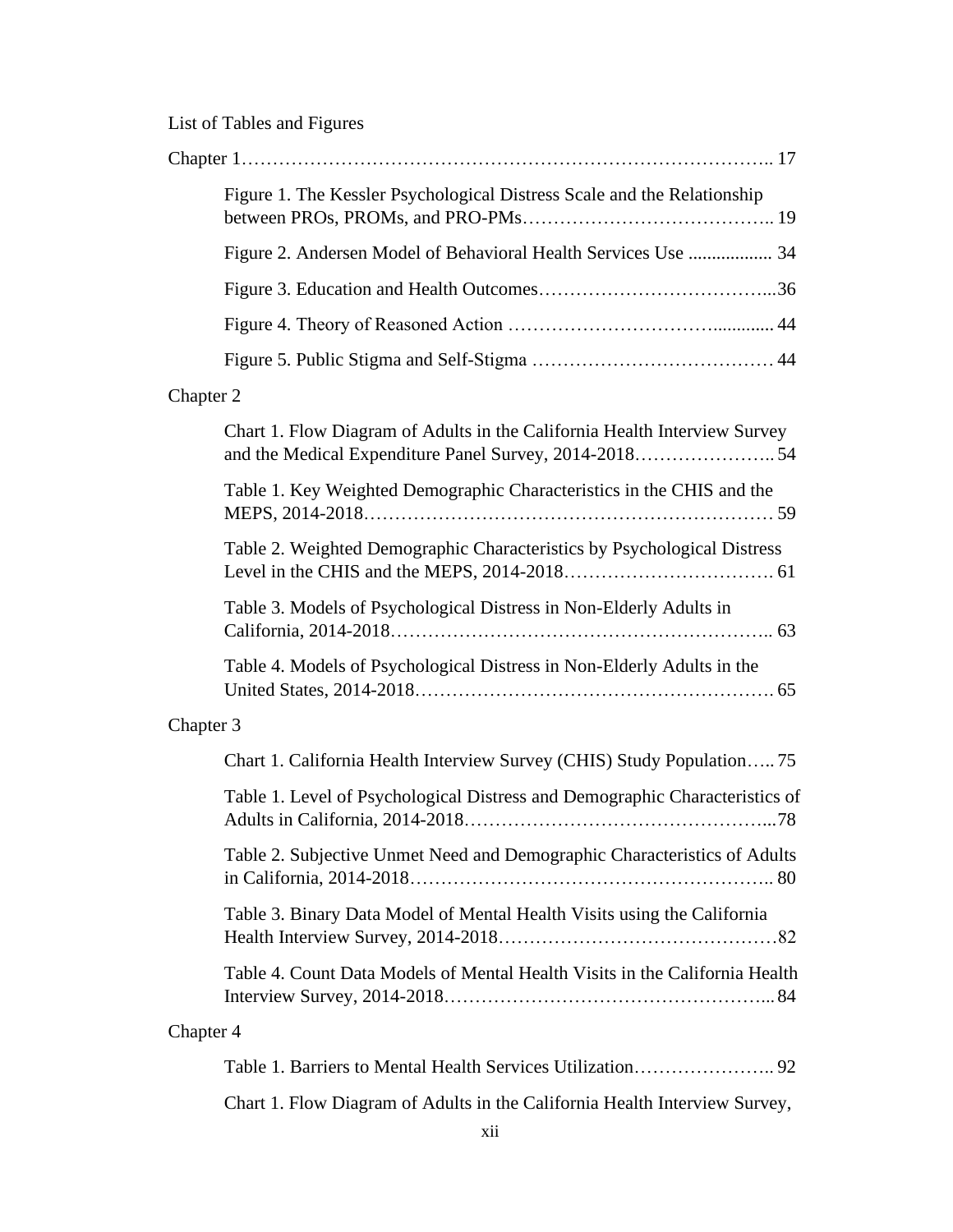| Table 2. Rural-Urban Sample Characteristics in the California Health         |  |
|------------------------------------------------------------------------------|--|
| Table 3. Logistic Regression Models Predicting Selected Variables with Rural |  |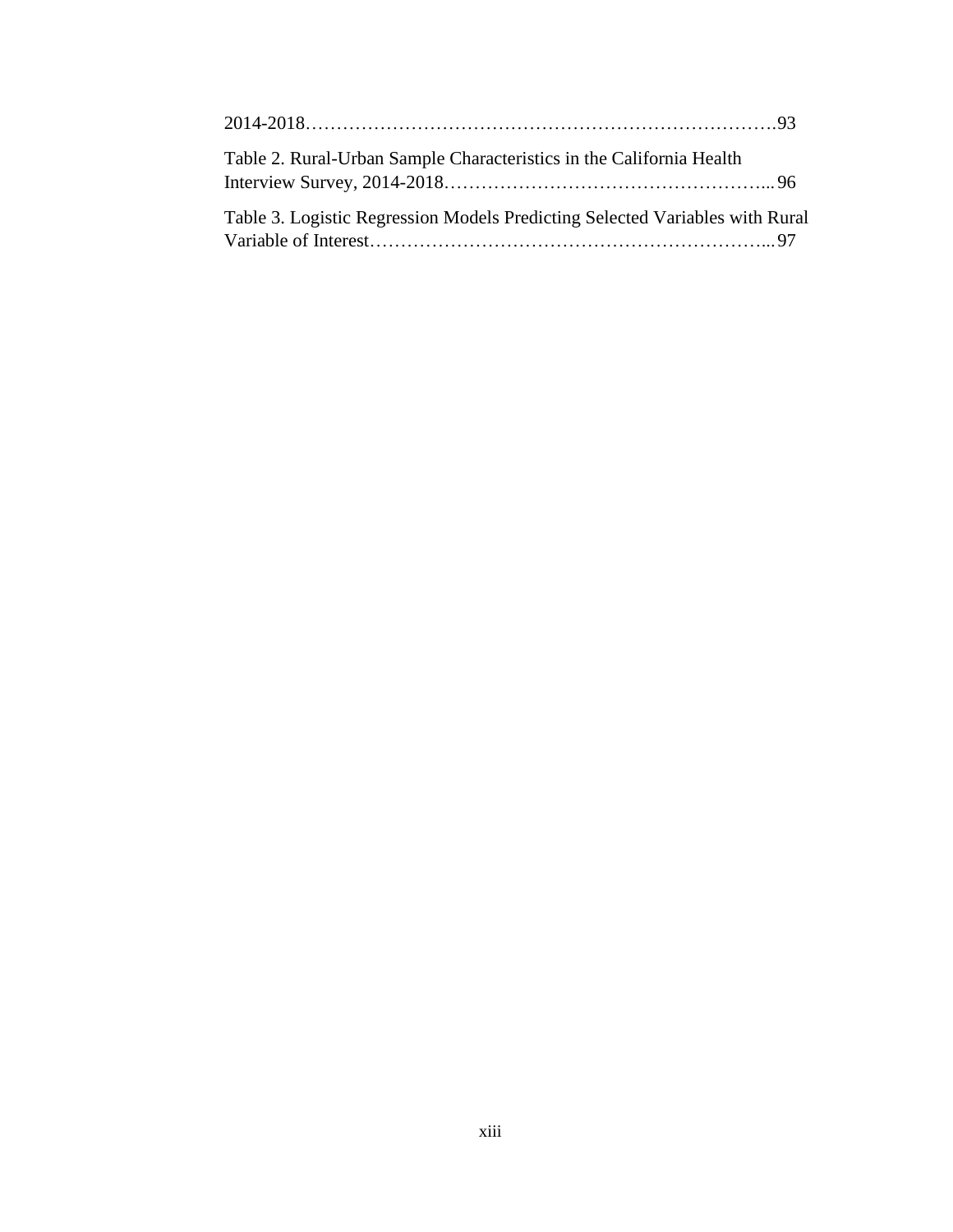# List of Abbreviations

| Agency for Healthcare Research & Quality            | <b>AHRQ</b>  |
|-----------------------------------------------------|--------------|
| American Psychological Association                  | <b>APA</b>   |
| California Health Interview Survey                  | <b>CHIS</b>  |
| Centers for Medicare & Medicaid Services            | <b>CMS</b>   |
| Federal Office of Rural Health Policy               | <b>FORHP</b> |
| Health Professional Shortage Area                   | <b>HPSA</b>  |
| <b>Health Resources and Services Administration</b> | <b>HRSA</b>  |
| <b>Medical Expenditure Panel Survey</b>             | <b>MEPS</b>  |
| <b>Mental Health Services Act</b>                   | <b>MHSA</b>  |
| National Health Interview Survey                    | <b>NHIS</b>  |
| National Institutes of Health                       | <b>NIH</b>   |
| <b>National Rural Health Association</b>            | <b>NRHA</b>  |
| Office of Management and Budget                     | <b>OMB</b>   |
| Patient Protection and Affordable Care Act          | <b>ACA</b>   |
| <b>Patient-reported Outcome</b>                     | <b>PROs</b>  |
| <b>Patient-reported Outcome Measures</b>            | <b>PROMs</b> |
| <b>Random Digit Dialing</b>                         | <b>RDD</b>   |
| <b>Rural-Urban Commuting Area</b>                   | <b>RUCA</b>  |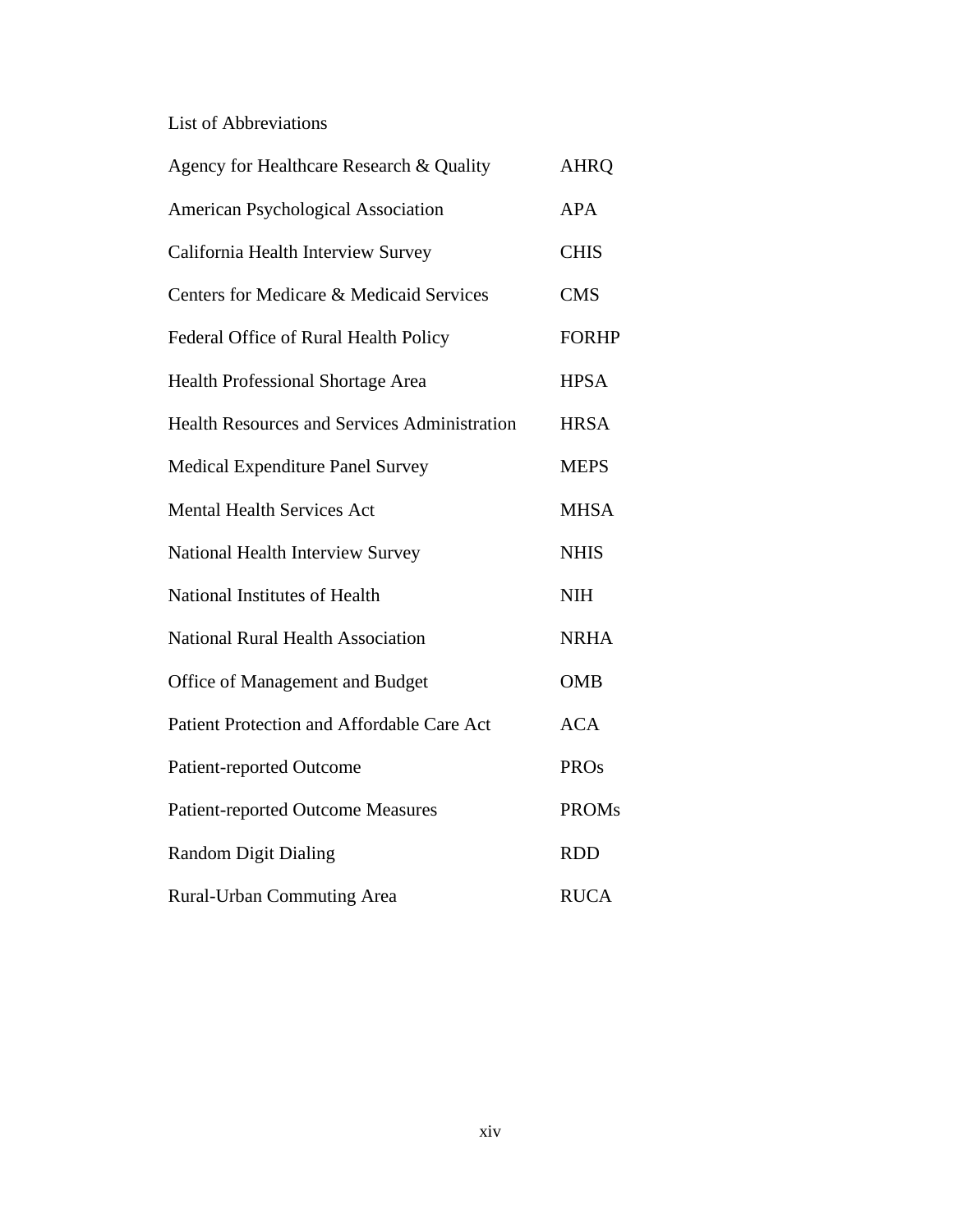#### **Introduction**

The aim of this dissertation is to use patient-reported outcome measures to examine whether disparities in access to mental healthcare exist in California, a state that expanded health insurance coverage dramatically through the Patient Protection and Affordable Care Act (ACA). The ACA expanded Medicaid eligibility to include non-elderly adults with incomes up to 138 percent of the federal poverty level. Medicaid programs have historically limited eligibility to children, adults with dependent children, disabled individuals, and some elderly. As a result, Medicaid enrollment by individuals with severe psychological distress increased more than enrollment by adults with other health conditions (Gonzales et al., 2017). In 2017, an estimated 11.2 million adults in the United States, or about 4.5% of adults, were diagnosed with a severe psychological condition. Information about the characteristics of adults with mental disorders is important for designing policies focused on prevention, early intervention, and treatment. This topic is timely and relevant due to the reported increase in levels of psychological distress during the ongoing COVID-19 pandemic (Berkowitz & Basu, 2021).

While studies have examined individuals experiencing severe levels of psychological distress, little is known about non-elderly adults who experience moderate psychological distress . This dissertation utilizes patient-reported outcome measures to examine unmet need for mental healthcare, notwithstanding the expansion of health insurance coverage under the ACA. In previous studies, the observed need for mental healthcare remained stagnant or increased despite expansions of health insurance coverage, with authors alluding to costs (financial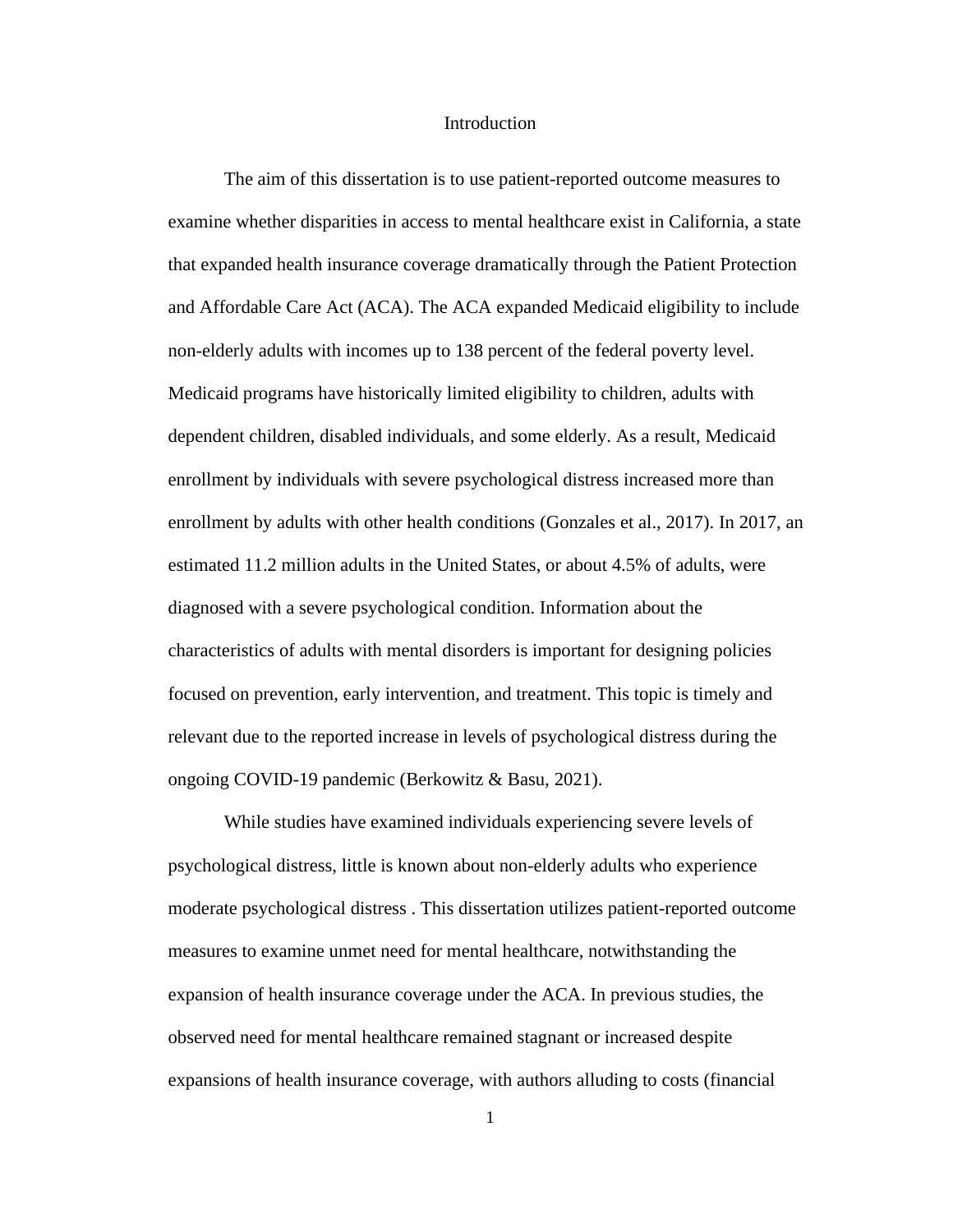barrier) and social stigmas (attitudinal barrier) as possible countervailing factors (Walker et al., 2015). This dissertation will estimate mathematical models [of unmet mental healthcare need] using widely cited theories of behavioral health services utilization.

Chapter One introduces conventional approaches to studying the patientreported outcome measure psychological distress, and mental health disparities. Next, Chapter Two explains the foundational characteristics of psychological distress, clarifying why certain populations are at increased risk of experiencing moderate or severe levels of psychological distress. Then, Chapter Three studies unmet need for mental healthcare. Specifically, models are estimated for mental healthcare visits using psychological distress as the primary regressor. Chapter Four follows by exploring the implications of my model's findings, revealing critical barriers to mental healthcare by comparing rural-urban differences in access and unmet need. This dissertation concludes by discussing how patient-reported outcomes, such as psychological distress, can be used to inform clinical mental health policy and practices impacting vulnerable populations across the country, such as those in rural areas.

#### Literature Review

Patient-reported outcomes, or PROs, include "any report of the status of a patient's (or person's) health condition, health behavior, or experience with healthcare that comes directly from the patient, without interpretation of the patient's response by a clinician or anyone else" (*NQF: Patient-Reported Outcomes*, n.d.). Patient-reported outcomes are important measures. Such measures not only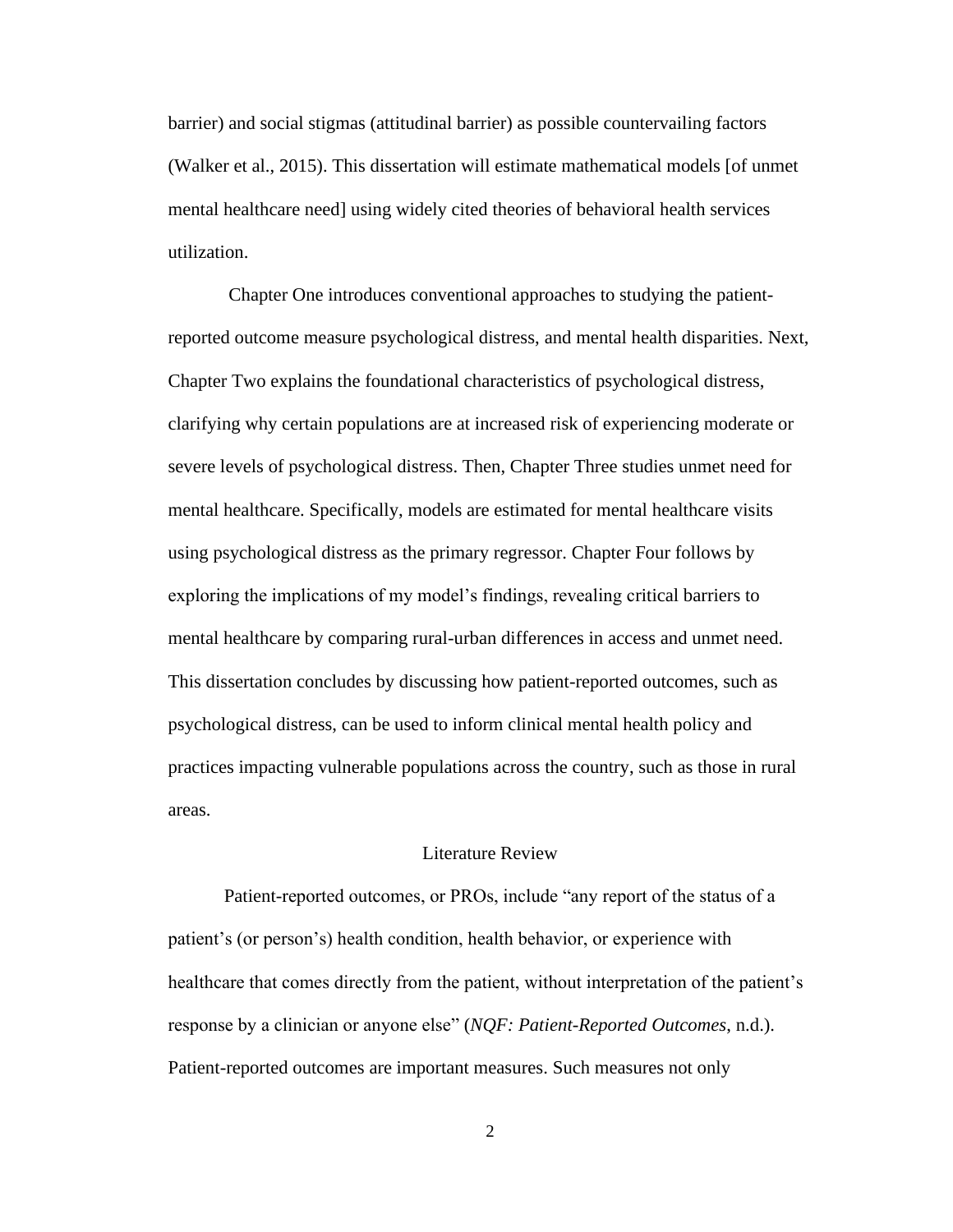incorporate patient perspectives into healthcare plans, but also inform healthcare providers of case-specific patient healthcare needs. When providers better understand the daily impact of a health condition or disease on their patients, they can quality healthcare. Experts have developed medical assessments to determine the severity and frequency of patient-reported outcomes, called patient-reported outcome measures (PROMs). PROMs are used to improve the quality of healthcare and have been proven to be highly reliable when compared to clinically charted data (Deshpande et al., 2011; Mercieca-Bebber et al., 2018; Wohlfahrt Peter et al., 2020).

Patient-reported outcomes are also utilized by the National Institutes of Health (NIH), the Centers for Medicare & Medicaid Services (CMS), and other governmental health agencies for performance measurement (i.e. PRO-PMs). Indeed, the National Quality Forum endorses the utilization of patient-reported outcomes for performance measurement and quality improvement (*NQF: Patient-Reported Outcomes in Performance Measurement*, n.d.). The figure below highlights the relationship between PROs, PROMs, and PRO-PMs in the context of psychological distress, using the Kessler Psychological Distress Scale as an example (Figure 1).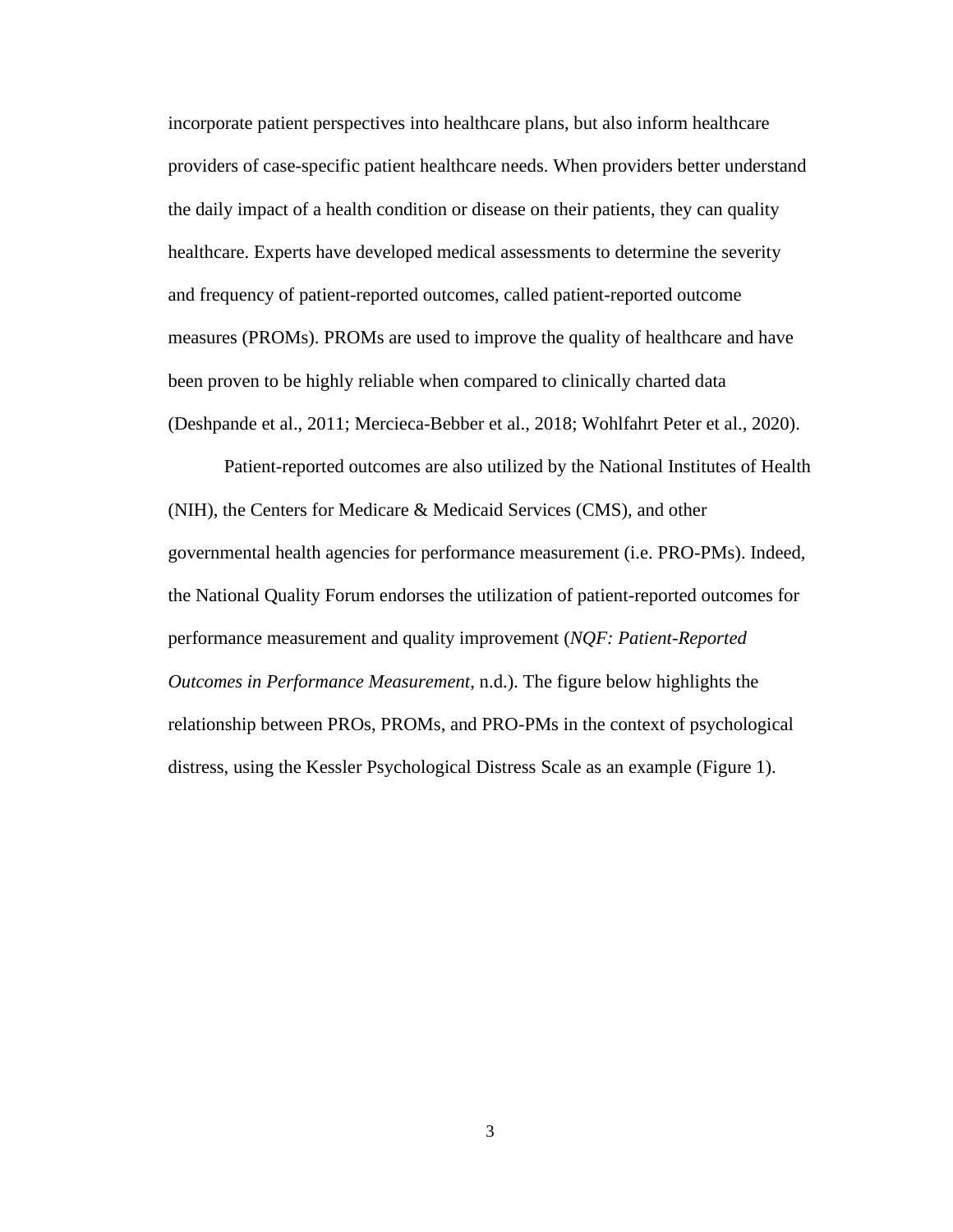# **Figure 1. The Kessler Psychological Distress Scale and the Relationship between PROs, PROMs, and PRO-PMs**



## *Kessler Psychological Distress Scale* & *Need for Mental Healthcare*

The American Psychological Association (APA) defines psychological distress as "a set of painful mental and physical symptoms that are associated with normal fluctuations of mood in most people. In some cases, however, psychological distress may indicate the beginning of major depressive disorder, anxiety disorder, schizophrenia, somatization disorder, or a variety of other clinical conditions" ((*Psychological Distress – APA Dictionary of Psychology*, n.d.). Individuals with serious psychological distress experience symptoms similar to serious mental illnesses, such as schizophrenia and major depression (*Characteristics of Adults with Serious Psychological Distress as Measured by the K6 Scale, United States, 2001-04*, n.d.) To determine an individual's level of psychological distress, healthcare providers may use the Kessler Psychological Distress Scale (Kessler 6), which was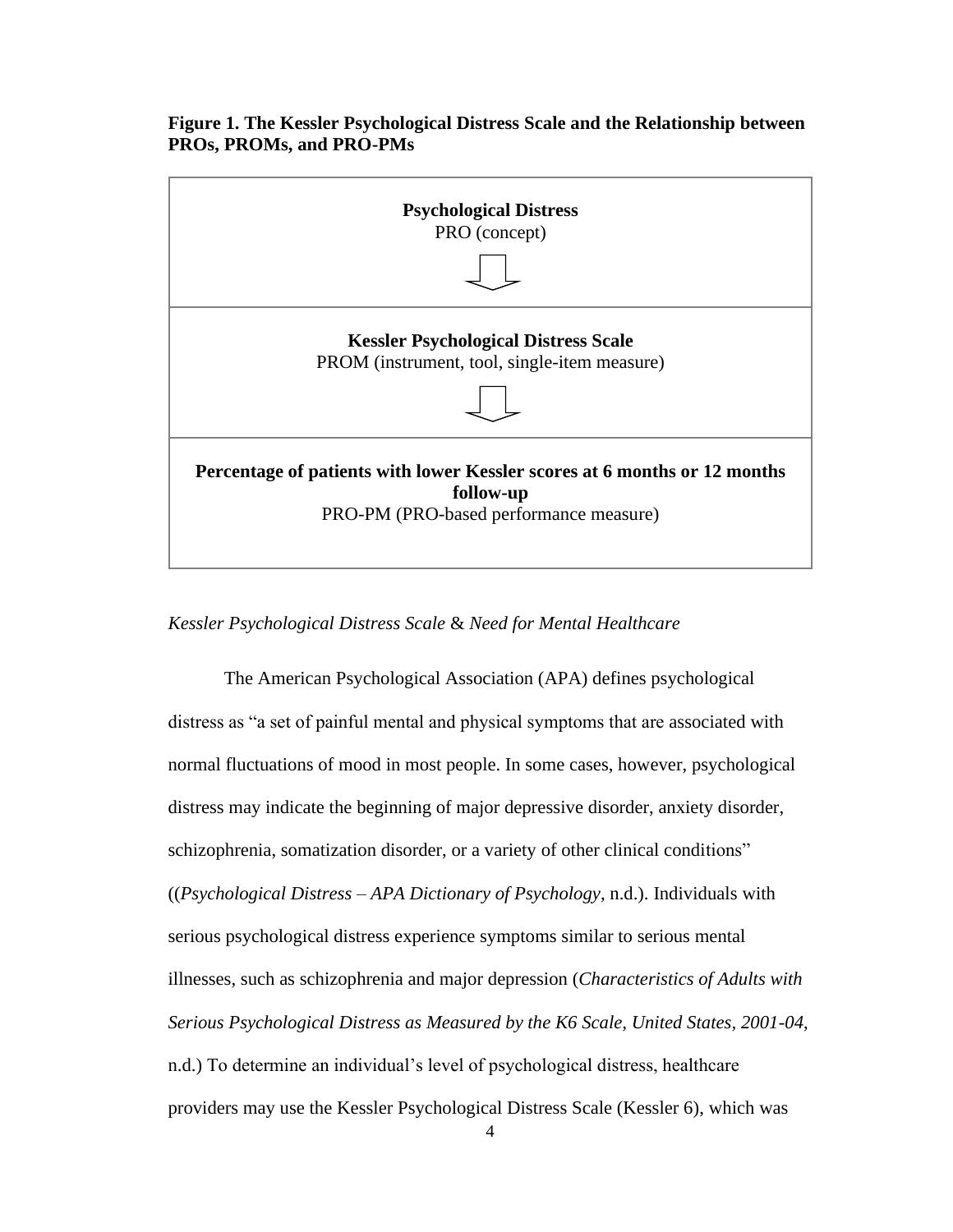developed by Kessler and colleagues for the National Health Interview Survey (NHIS) with support from the National Center for Health Statistics.

Using the Kessler 6, respondents are asked to self-assess their mental health during a specified time frame. For example, respondents are asked: "During the past 30 days how often did you feel sad, nervous, restless, hopeless, worthless, and that everything was an effort?" The response ''None of the time'' is given a score of 0, while the response "all of the time" is given a score of 4. Then, the sum of the score for each question is tabulated, with the total possible score ranging from 0 to 24. A score of 13 or greater indicates serious psychological distress, which means these individuals are likely to have "mental health problems severe enough to cause moderate to serious impairment in social, occupational, or school functioning and to require treatment." A score of 7-12 indicates moderate psychological distress. As a patient-reported outcome measure, the Kessler 6 is an abbreviated version of the Kessler 10. Healthcare providers also utilize the Kessler 6, or Kessler 10, to identify patients who regularly report "Some of the time" or "All of the time" (Andrews & Slade, 2001; R. Kessler et al., 2002). Often, these patients need a more thorough mental health assessment. Additionally, referral information may be provided to these patients. Patients who regularly report "A little of the time" or "None of the time" may benefit from early intervention or information to increase education on mental health.

Due to the Kessler 6's brevity and consistency, it is the preferred screening tool for detecting probable mental illness (Prochaska et al., 2012). Numerous studies have examined psychological distress and access to mental healthcare, with the large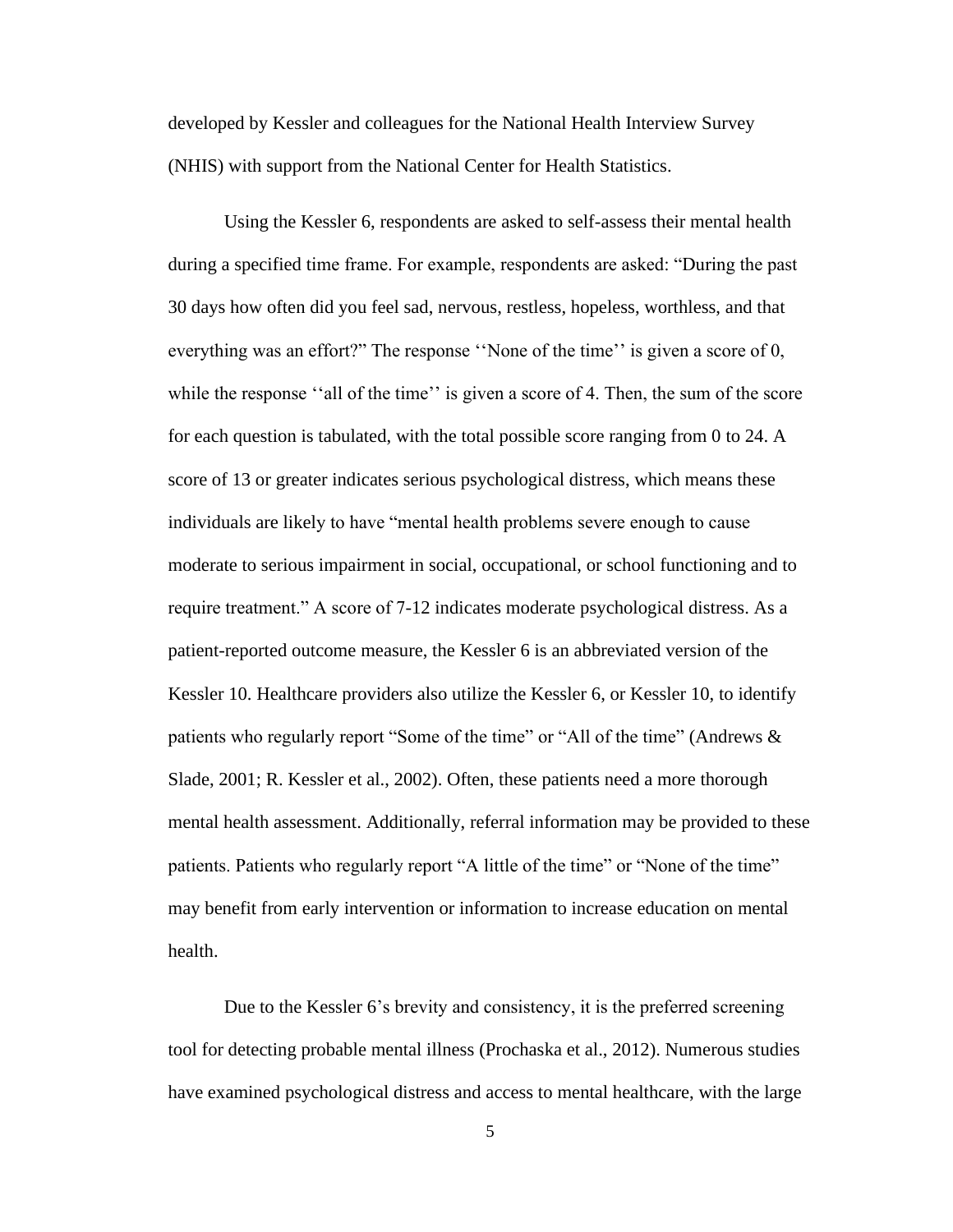majority focusing on serious psychological distress (Cohen & Zammitti, 2016; Gonzales et al., 2017; Novak et al., 2018). Researchers have linked psychological distress, including low levels, with emergency department utilization and discuss the need for future research focused on populations experiencing moderate or mild symptoms of psychological distress (Stockbridge et al., 2014). Therefore, this study includes individuals experiencing moderate or severe levels of psychological distress compared to those with no or low levels of distress.

#### *Mental Health Disparities and Unmet Need*

Researchers have identified disparities in access to and quality of mental healthcare in the United States (Alegría et al., 2016; Cook et al., 2016; McGuire & Miranda, 2008). These disparities emerge when mental healthcare access and quality are quantified across various population metrics, from health insurance coverage status, to poverty level, sex, health status, racial/ethnic group affiliation, and even geography. Adults with serious psychological distress are likely to have experienced or suffer from ongoing chronic health conditions, such as diabetes and heart disease (*Products - Data Briefs - Number 203 - June 2015*, 2019). Researchers typically include income levels based on federal measures of poverty in their studies. However, these measures alone do not adequately capture financial concerns and instead serve as a proxy for wealth. Indeed, one study focusing on non-elderly adults with severe levels of distress explored *subjective* financial barriers, such as worries about paying bills, which the study authors considered to be a previously neglected area in the literature (Weissman et al., 2020). Of note, the study authors found that financial concerns were prevalent and varied by gender. They also found such financial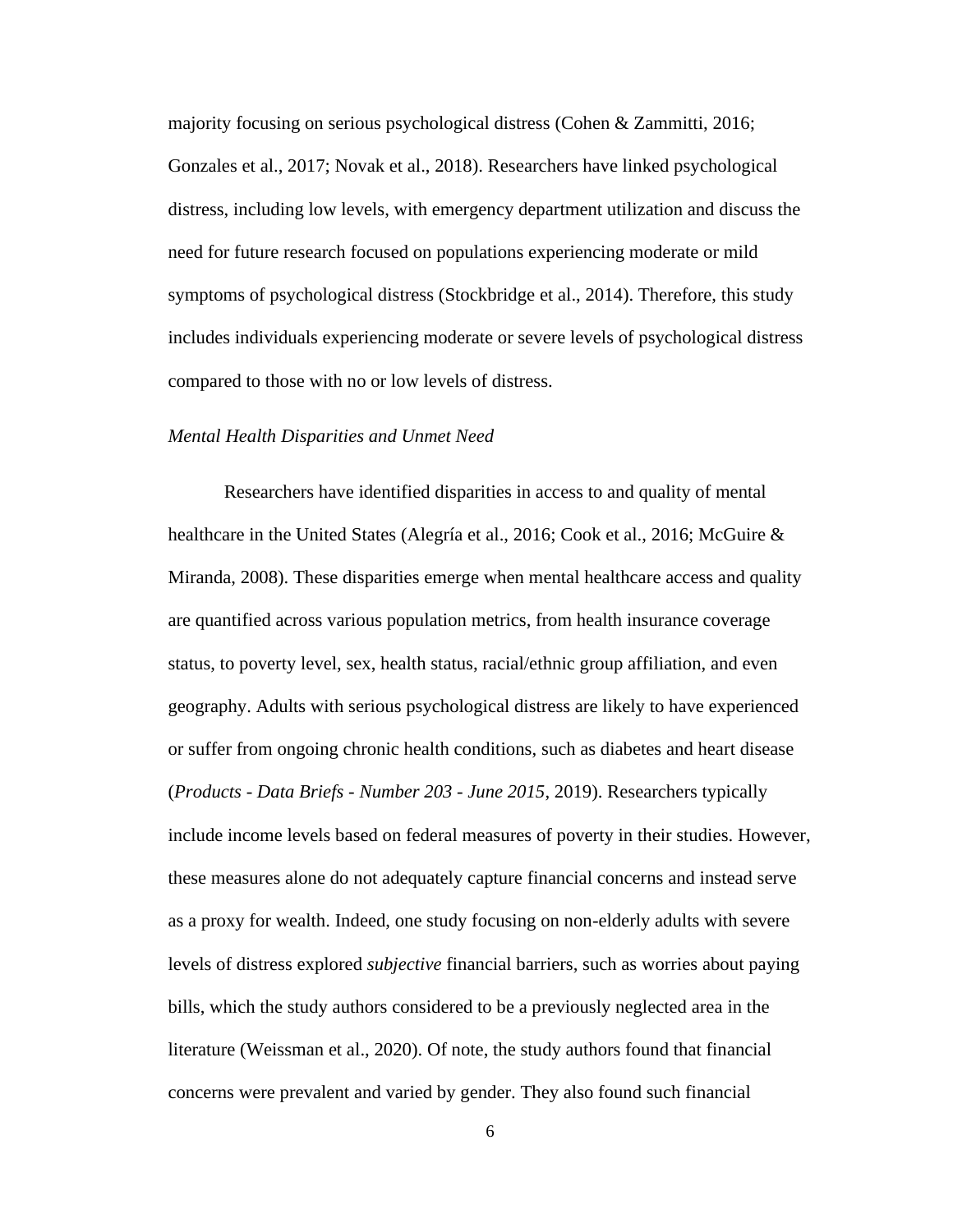concerns to be associated with risk for severe levels of distress.

Additionally, poverty has been associated with unhoused persons or homelessness (DMin, 2012; Herring et al., 2020; Roisman, 2000; Timmer et al., 2019). Many racial and ethnic minorities, especially Latinos, are more likely to live in multigenerational households or reside with extended family members (Lofquist, n.d.). This suggests potential caretaking duties, which is also common in minoritized and historically oppressed populations (Rote & Moon, 2018). Moreover, while Latinos are underrepresented among the homeless or those in the foster care system, they are overrepresented, along with other vulnerable, high-need populations, in the incarcerated, veterans, trauma survivors, and individuals with substance use disorders (Marshall et al., 2009; Salas-Wright et al., 2015; Travis et al., 2014). The growth of incarceration in the United States: Exploring causes and consequences.. Findings from another study found differences in level of psychological distress based on gender. Immediately before the implementation of the ACA, researchers found that "in every age group, women were more likely to have serious psychological distress than men," (Weissman et al., 2020). Women report higher healthcare utilization rates than men including more primary care visits, diagnostic and screening services (Salganicoff et. al., 2014). At the intersection of race (racism) and sex (sexism), BIPOC women experience higher levels of poverty including: 22 percent of Native American women, 20 percent of Black women, and 18 percent of Latino women live in poverty, compared to only 9 percent of white women (Fins, n.d.). Women who identify as transgender or immigrant women experience additional intersections of discrimination that may limit their income, resulting in poverty (Bleiweis, 2020).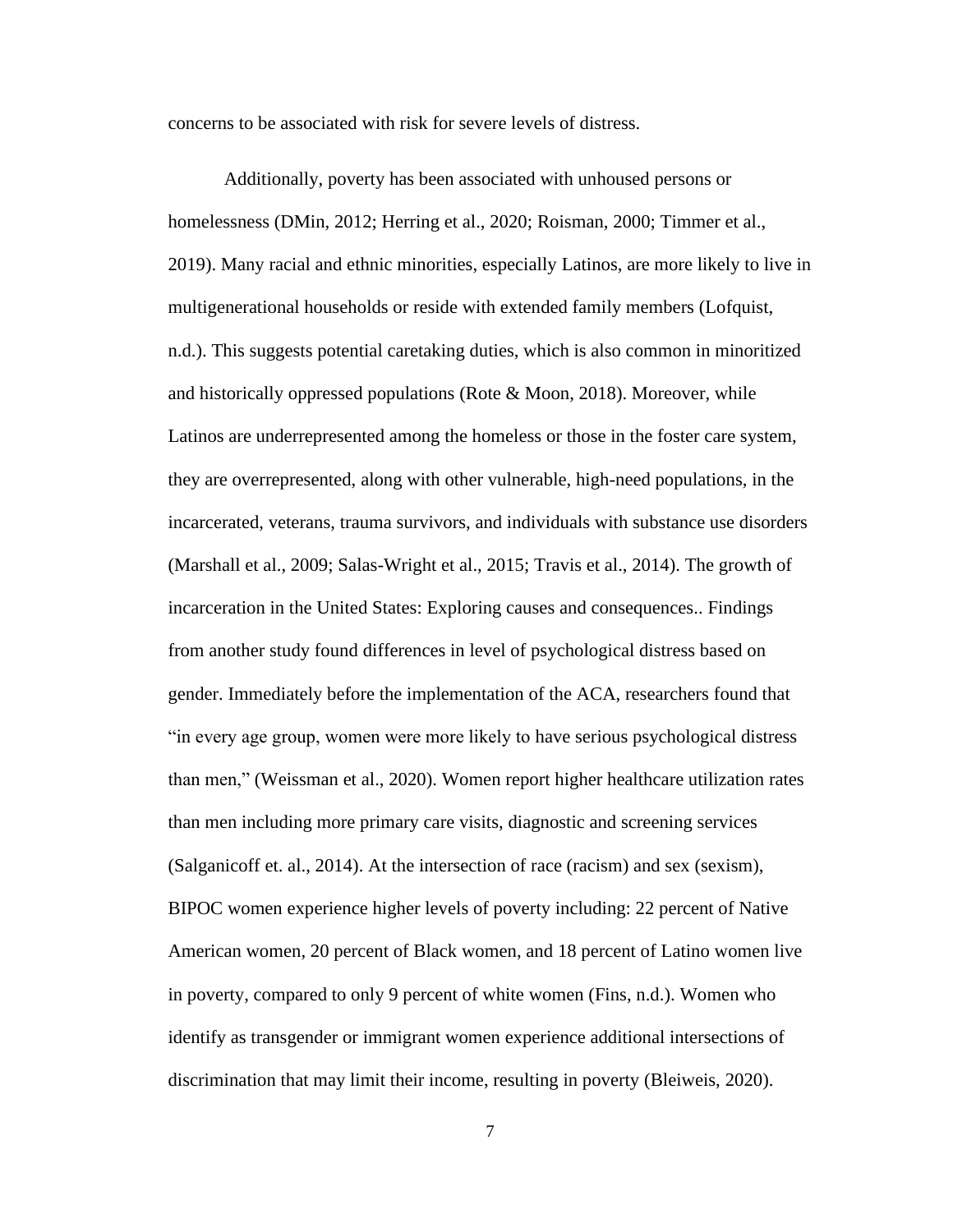And, among non-elderly adults, women have higher rates of fair or poor self-reported health status (NCHS, 2016); this may demonstrate that women have unmet healthcare needs, despite higher levels of healthcare utilization.

Access to needed healthcare drives health disparities. Access to healthcare, meaning healthcare utilization should highly correlate with need for healthcare. However, healthcare may be needed, but not obtained due to various factors. Healthcare access is defined as "the timely use of personal health services to achieve the best possible health outcomes," (Institute of Medicine (US) Committee on Monitoring Access to Personal Health Care Services, 1993) and unmet need is defined as "the difference between the services judged necessary and the services actually received, and stem from barriers related to accessibility, availability and acceptability" (Pappa et al., 2013). One of the most cited research studies, the RAND Health Insurance Experiment, elucidates the association between financial barriers and unmet need for healthcare (Welch et al., 1987). In the United States, the existence of both a usual source of primary care and unmet healthcare needs has been found to vary across many sociodemographic indicators, including race and ethnicity (Horner-Johnson & Dobbertin, 2014). While rural communities include about 20% of the U.S. population, less than 10% of physicians provide healthcare in these communities. Unmet need for healthcare drives hospitalizations, which can be avoided with preventative healthcare; this, in turn, drives healthcare costs (*Potentially Preventable Hospitalizations — United States, 2001–2009*, n.d.).

Moreover, healthcare utilization is determined by need: whether individuals know they need healthcare, whether they want to obtain healthcare, and whether they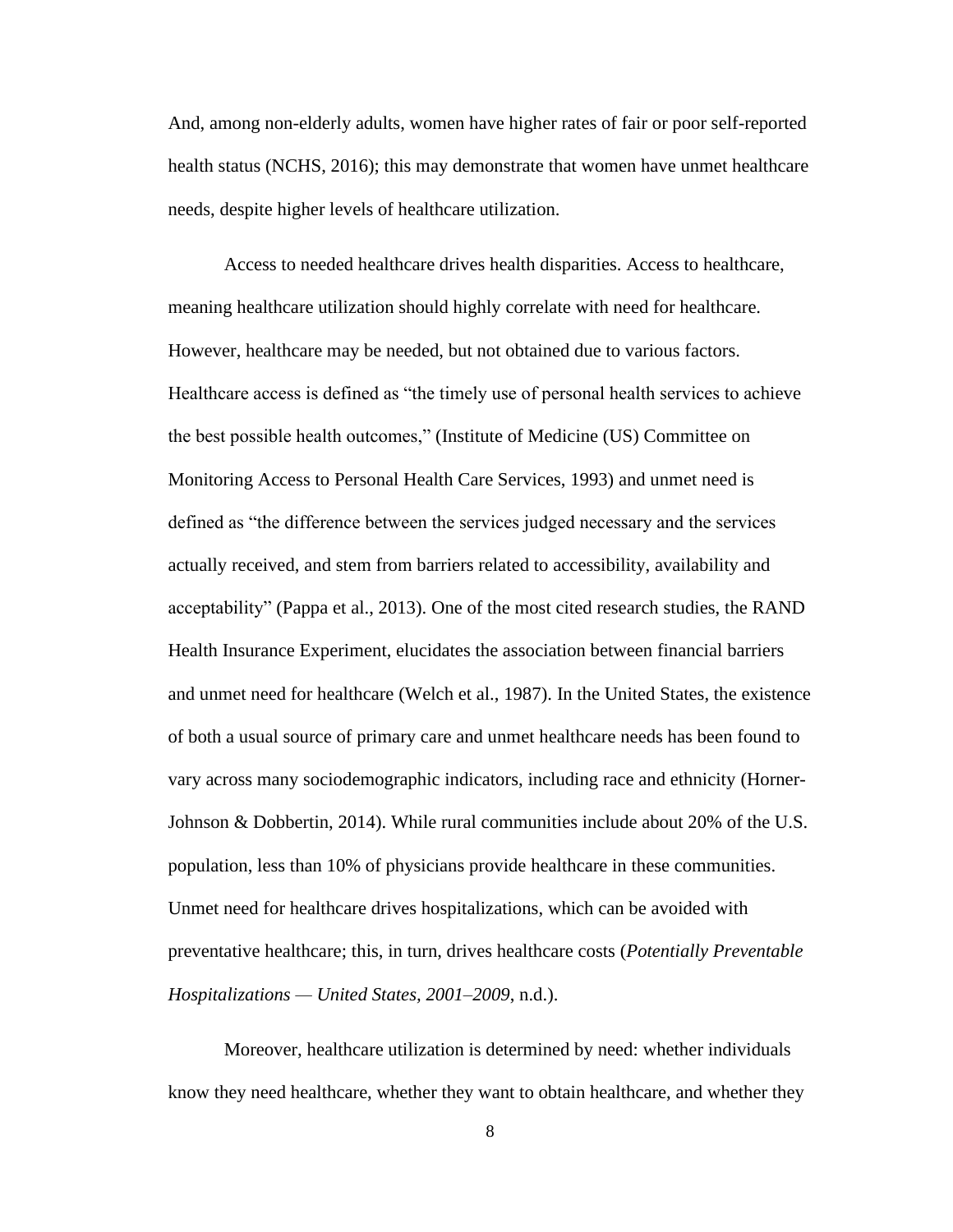can access healthcare. When mental healthcare needs go unmet, there may be consequences in the form of burdens on individual patients, caretakers, and families or community members. Further, unmet healthcare needs may impose additional burdens on impoverished communities or minoritized racial and ethnic groups. For example, racial and ethnic minorities who reside in rural areas report longer travel times and transportation difficulties when accessing needed healthcare (Wong et al., 2017). This dissertation study seeks to investigate any disparities, while more closely examining disparities based on health insurance status, geography, and racial/ethnic group affiliation.

## *Race and Ethnicity*

Racial and ethnic minorities comprise 41 percent of non-elderly individuals living in the United States (KFF, 2016). Research has been conducted on racial and ethnic disparities in behavioral health services utilization for decades. Yet, disparities persist. Various studies have been conducted using the National Academy of Medicine's definition of disparity: a difference in health care quality not due to differences in health care needs or preferences of the patient. Using this definition, researchers have found that the "overall spending for Blacks and Latinos on outpatient mental health care is about 60% and 75% of white rates, respectively, after taking into account need for care" (McGuire et al., 2006). Other studies have taken a different approach to conceptualizing disparity. For example, the Agency for Healthcare Research & Quality (AHRQ) defines disparities as any differences between populations without consideration of need for care. Despite the acceptance of a standard definition among scholars, "Racial and ethnic disparities in health care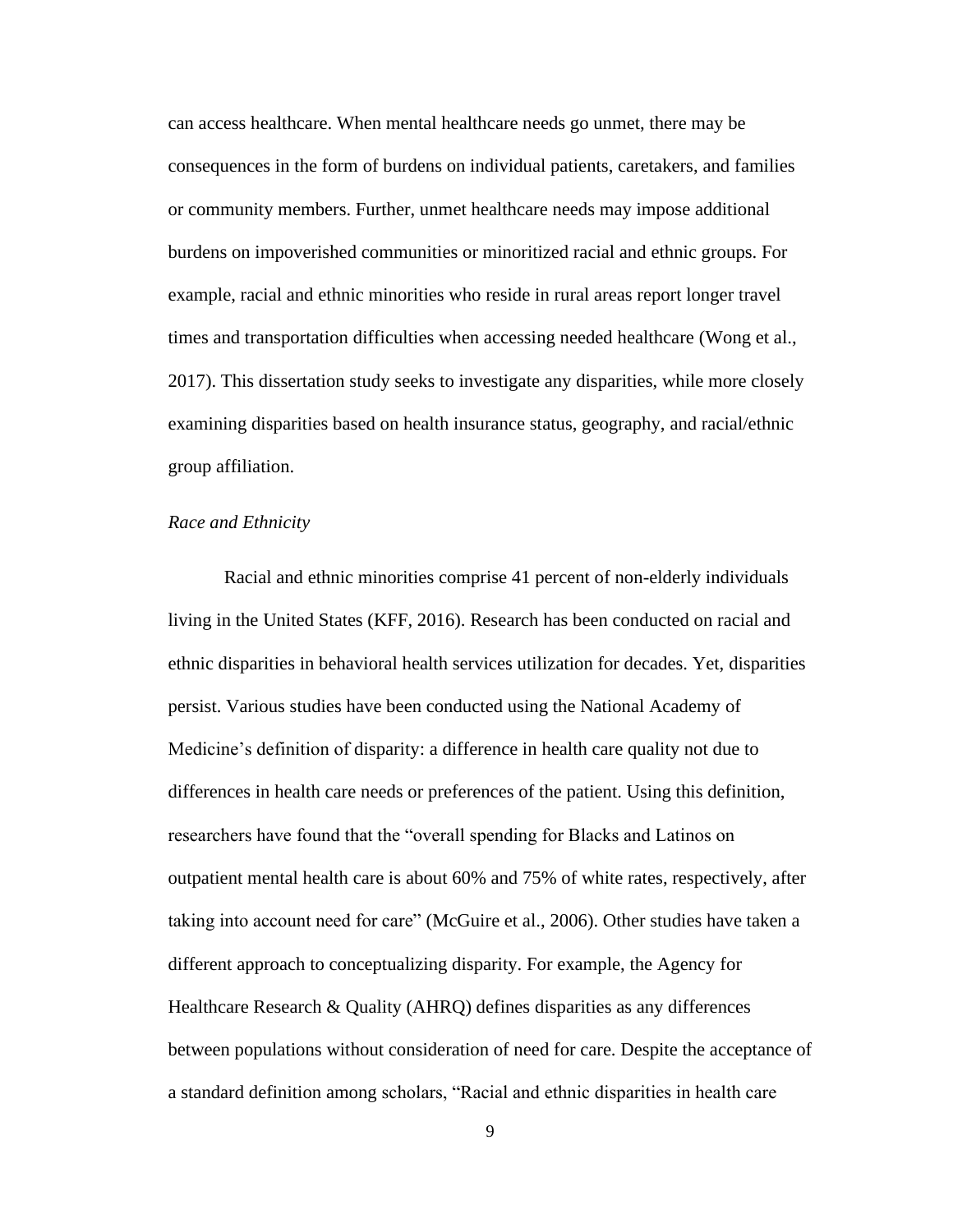exist even when insurance status, income, age, and severity of conditions are comparable" (McGuire & Miranda, 2008).

Additionally, researchers have argued that "preferences" among African Americans, and other racial/ethnic groups, are not simply "preferences" in the colloquial sense (Alvidrez et al., 2010; *Health and Mental Health Policies' Role in Better Understanding and Closing African American–White American Disparities in Treatment Access and Quality of Care. - PsycNET*, n.d.) Rather, preferences are rooted in the lived experiences of African Americans. According to Snowden, "Treatment preferences can be socially conditioned, sometimes by circumstances we as a society should not accept." Much of the literature cites social stigma as a barrier to mental healthcare (Campbell & Mowbray, 2016; Corrigan, 2004; Gary, 2005; Golberstein et al., 2008; Rost et al., 1993; Thornicroft, 2008). However, as McGuire & Miranda (2008) reveal, "preferences" for treatment, or refusal rates, are often insignificant indicators or health status and, consequently, cannot account for healthcare disparities. The Surgeon General's Report *Mental Health: Culture, Race, and Ethnicity* stated, "despite the existence of effective treatments, disparities lie in the availability, accessibility, and quality of mental health services for racial and ethnic minorities," (Office of the Surgeon General (US) et al., 2001). Minoritized persons still experience less mental healthcare access or access to behavioral health services than non-Hispanic whites (Alegría et al., 2016).

The lack of comfort that Black and minoritized patients experience when seeking healthcare for mental or emotional needs may relate less to social stigma, and more to unconscious and implicit biases woven into healthcare practices (Diala et al.,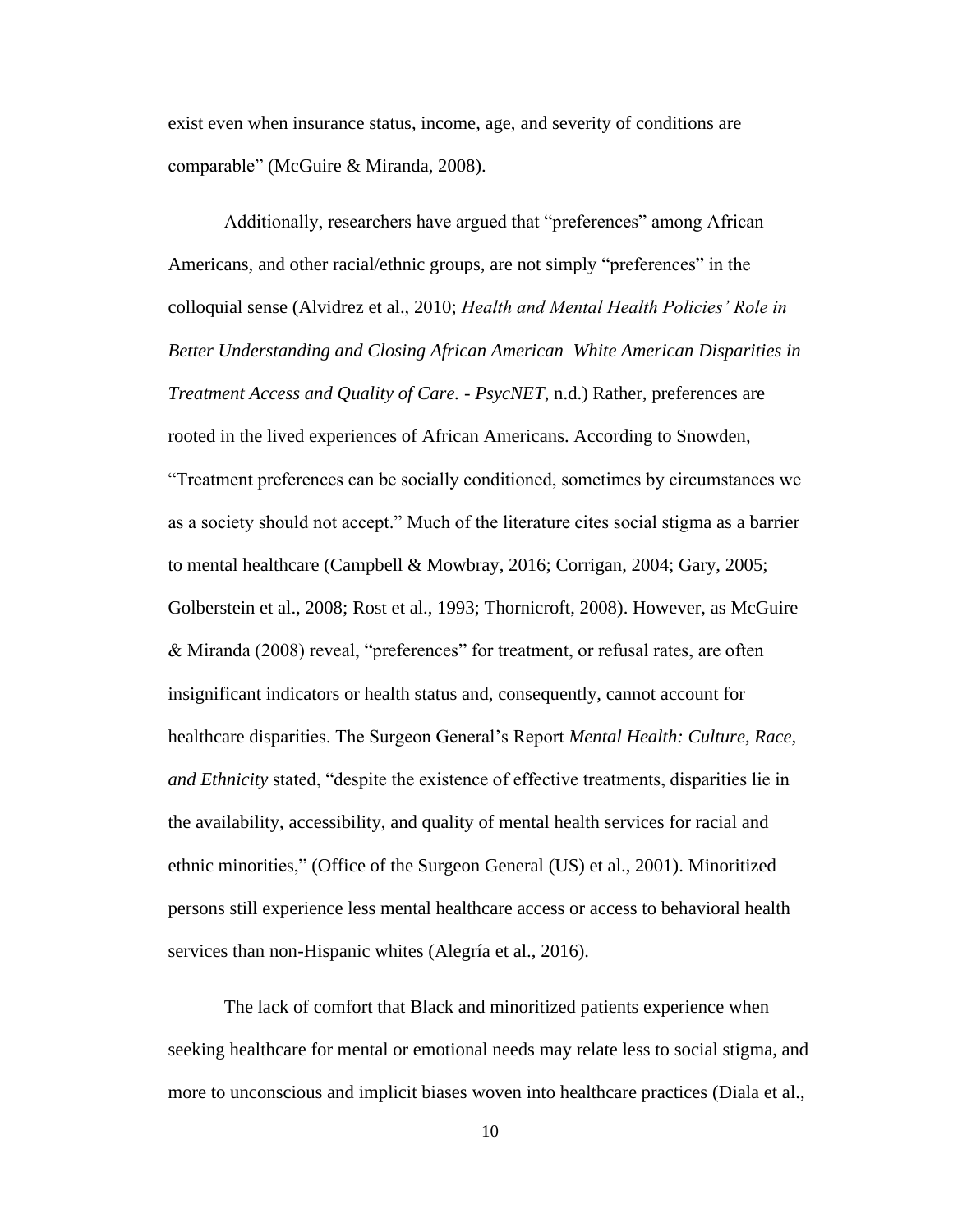2000). Beyond medical experimentation (e.g. Tuskegee), racism is embedded in mental healthcare and other medical specialties (McKenzie & Bhui, 2007; Suite et al., 2007). Black and other minoritized patients have been reported to experience longer wait times for healthcare services (C et al., 2014; Morgan et al., 2015; Schrader & Lewis, 2013), under-treatment of pain due to racist beliefs of the pain tolerance of racial and ethnic minorities (Bonham, 2001; Narayan, 2010; Trawalter & Hoffman, 2015), and misdiagnosis or mistreatment of diseases or illnesses (Atdjian & Vega, 2005; *Disparities Within Minority Mental Health Care | NAMI: National Alliance on Mental Illness*, n.d.).

Even more, due to ongoing racism in medical and scientific research, Black and other minoritized persons are less likely to participate in clinical research studies. Lack of participation may lead to unresponsiveness to certain treatment plans or traditional pharmacological interventions for mood and depressive disorders (Bailey et al., 2009). These factors can contribute to uncertainty among healthcare providers on best practices for treating racial and ethnic minorities who experience moderate or severe levels of psychological distress. Some researchers note that minoritized racial and ethnic groups may be more comfortable speaking with healthcare providers if language barriers are considered during the development of service delivery models. Indeed, Latinos and Asians report difficulty communicating with doctors from other racial and ethnic groups (Mead et al., n.d.). The existence of language barriers may contribute to lower detection rates or the misdiagnosis of psychiatric conditions by clinicians in primary care settings. Without early detection of distress, racial and ethnic minorities may not be identified for needed mental healthcare. Effective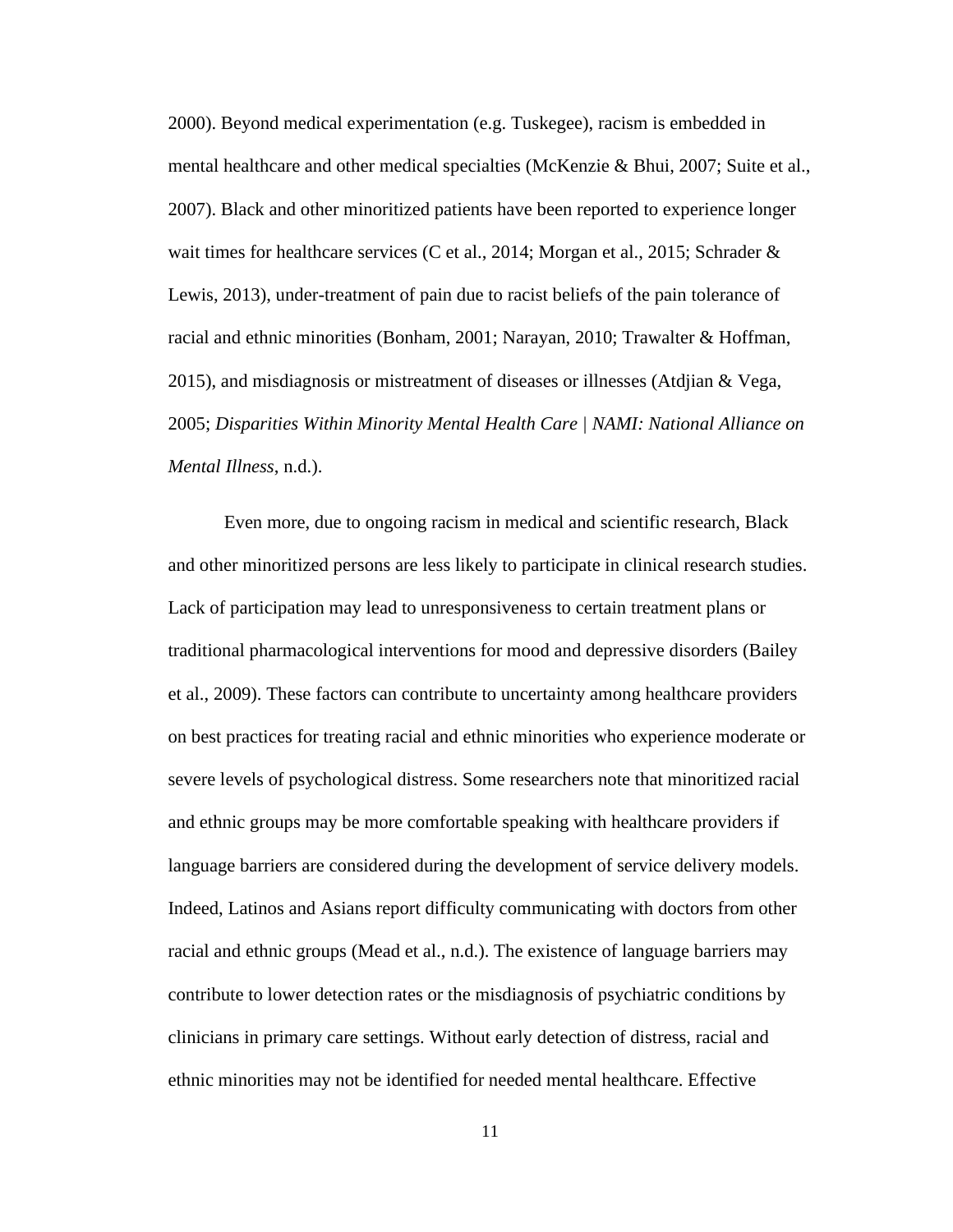communication with patients is crucial for medication adherence and appropriate follow-up with healthcare providers.

Structural barriers, such as implicit biases and system racism that hinder healthcare insurance uptake among racial and ethnic minorities, also contribute to mental healthcare disparities across racial and ethnic lines. After the implementation of the ACA, non-elderly Latino, Black, and Native American adults remain more likely than whites to be uninsured despite gains in health insurance coverage (KFF, 2016). For example, Blacks are more likely to be uninsured, while Asians are typically insured. Further, despite higher rates of health insurance coverage, Asians typically experience lower rates of preventive care (Mead et al., n.d.; Snowden, 1982; Takada et al., 1998). Major barriers to healthcare among Asian Americans have been reported including language, culture, health literacy, and immigrant status (Kim et al., 2010). Such disparities may lead to higher levels of psychological distress, coupled with low rates of mental healthcare utilization. Even more, with the emergence of the COVID-19 pandemic and an associated increase in anti-Asian racism, the importance of mental healthcare among vulnerable populations has been amplified.

Perceived discrimination and racism are highly correlated with poor mental health outcomes (Brondolo et al., 2016; TonyN. Brown, 2008; D. R. Williams & Williams-Morris, 2000). Some research has found that race and racism is a more significant factor than health insurance status when examining disparities (Chou  $\&$ Choi, 2013). According to the National Healthcare Quality and Disparities Report healthcare disparities continue among racial and ethnic minorities and individuals with certain socioeconomic factors such as low-income or uninsured (*2017 National*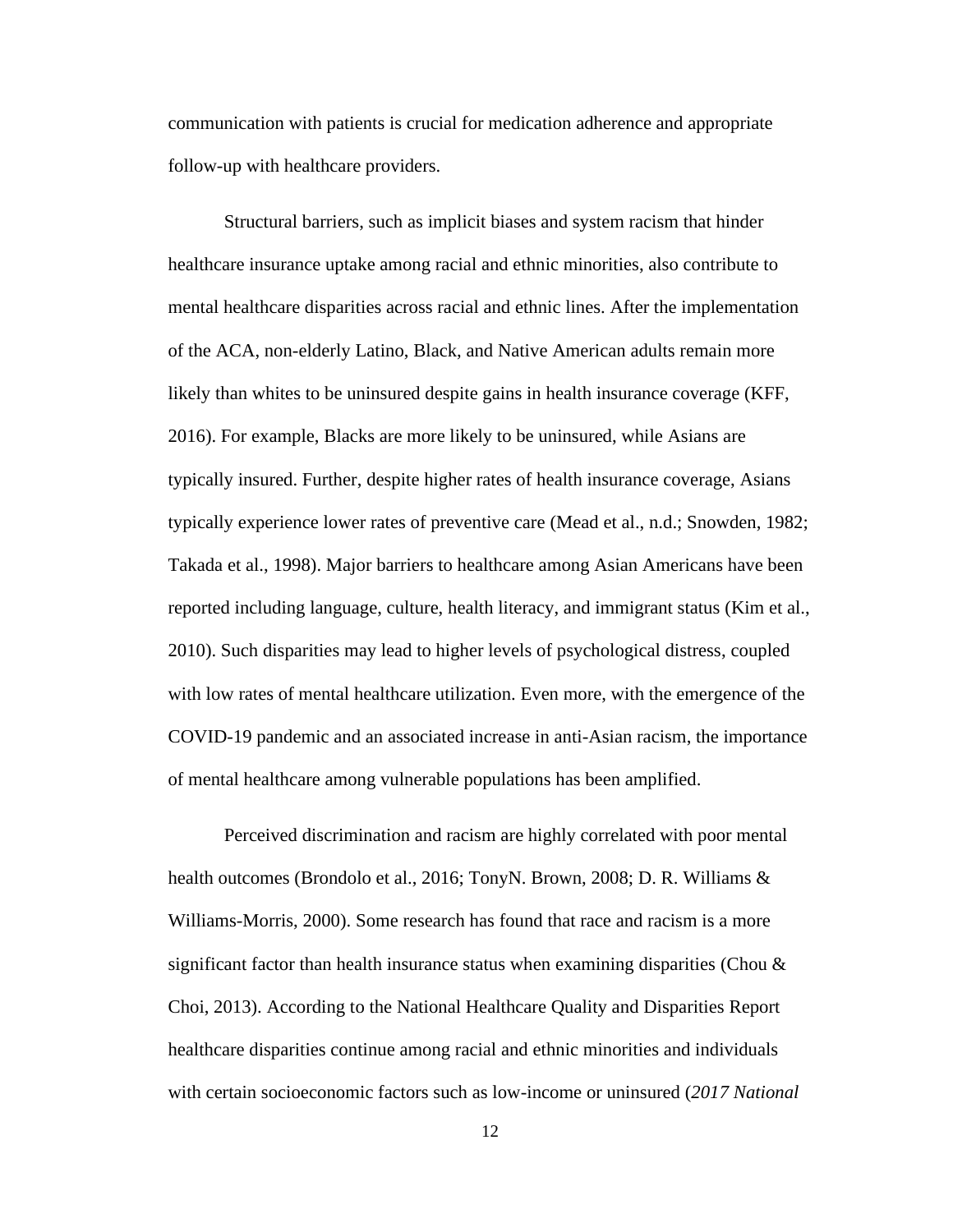#### *Healthcare Quality and Disparities Report*, n.d.).

#### *Health Insurance*

While racial and ethnic group affiliation remains a significant contributing factor to mental health disparities, health insurance coverage is a significant factor in access to mental healthcare. Public health insurance, such as Medicaid, plays an essential role in financing mental healthcare in the United States. Medicaid is the largest payer of mental healthcare (*Behavioral Health Services | Medicaid*, n.d.). Many researchers argue that Medicaid financing of mental healthcare has contributed to an emphasis on mental healthcare services being provided to Medicaid enrollees (Frank et al., 2003). However, Medicaid enrollees are the most likely to be in poor health because eligibility requirements necessitate severe disability or low-income (Hoffman & Paradise, 2008). Additionally, Medicaid has been criticized for not meeting the mental health needs of many enrollees based on the variation of services covered, service limitations, and the poor management or coordination of services (Shirk, 2008). The variation in Medicaid contributes to mental health disparities in access to and quality of care.

However, other studies assert that differences in access to care are confined to the privately insured (Snowden & Thomas, 2000). Health insurance can be a tricky concept, as more use does not always yield better health. Uninsured individuals may have poorer health than insured individuals because of lower healthcare use, but higher healthcare use among insured individuals may have no significant impact on health. Two opposing economic theories on health insurance suggest that purchasing insurances either makes one better or worse off. According to Mark Pauly's Model of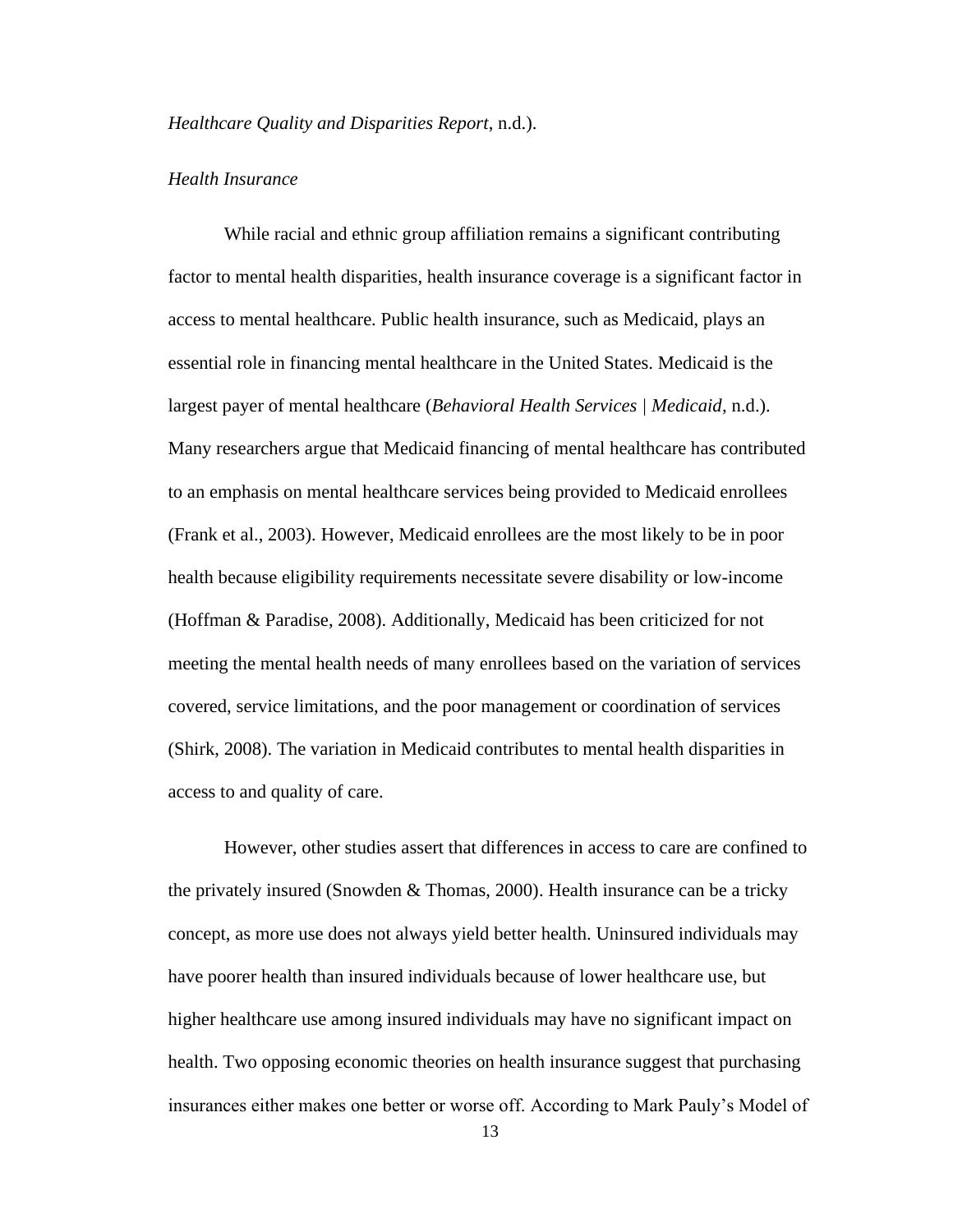Welfare Consequences of Insurance, consumers are worse off with health insurance coverage because they engage in wasteful behaviors by overusing healthcare services (Pauly, 1968). Such overuse, which drives an increase in healthcare spending, results in a "moral hazard," whereby individuals with healthcare insurance are incentivized to engage in risky behaviors, yet they do not bear the full costs of healthcare services that may result from those behaviors. Pauly concludes that health insurance subsidies, namely employer-sponsored tax benefits, are inefficient. Further, they fail to address the needs of the most vulnerable, including those with chronic health conditions and low-income individuals. Pauly's arguments are based on the belief that "the allocation of resources to health care should rest on individuals' choice of insurance, in light of their different needs and desires" (Pauly et al., 1991).

Conversely, John Nyman challenges us to rethink the "welfare implications of moral hazard" and view the purchase of health insurance as a transfer of income (Nyman, 2003). Nyman suggests that when individuals become ill, they consume more healthcare with health insurance, an income transfer that increases their individual welfare, and more generally, social welfare. The economic discourse about moral hazard relies upon the concept of "efficiency" as an analytical framework to examine the market for health insurance. However, when we consider efficiency alongside "equity", we can see that even in a so-called efficient scenario, there's still an inequitable distribution of health insurance and access to healthcare. Consequently, the desire to maximize efficiency has becomes a structural barrier. Even still, researchers continue to ask the question: does health insurance coverage improve health?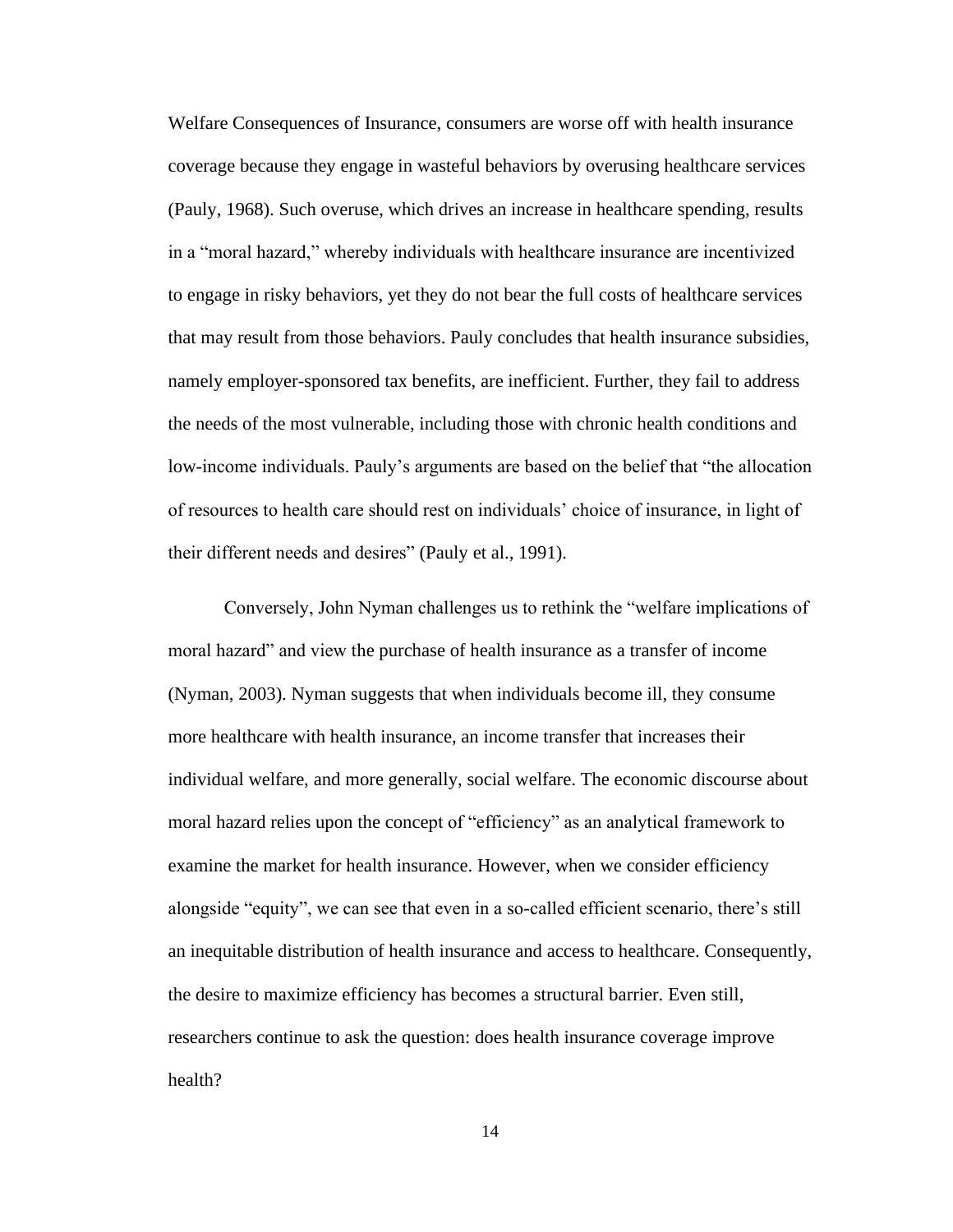According to Weissman and colleagues, adults with higher levels of psychological distress are more likely to be uninsured (*Products - Data Briefs - Number 203 - June 2015*, 2019). Changes in Medicaid eligibility due to the implementation of the ACA facilitated the enrollment of individuals experiencing serious psychological distress at higher rates than other individuals with similar conditions (Gonzales et al., 2017). As a result, this population experienced changes in health insurance coverage, especially among non-elderly adults, and decreased financial barriers to mental healthcare (Novak et al., 2018). Overall, the Medicaid expansion has been associated with significant improvements in mental healthcare access among previously uninsured individuals, especially low-income adults with chronic health conditions (*Medicaid Expansion, Mental Health, and Access to Care among Childless Adults with and without Chronic Conditions | SpringerLink*, n.d.). Nationally, between 2010 and 2016, the rate of uninsurance among non-elderly adults decreased from 18.2 percent to 10.4 percent (Martinez et al., n.d.). After the implementation of the ACA, the rate of uninsurance among non-elderly individuals declined by 20 million (KFF, 2020). Despite these changes, the rate of uninsurance in rural areas remain high ("Health Insurance Coverage in Small Towns and Rural America," 2018).

#### *Rural Health*

Individuals experience less access to healthcare if providers don't exist in the area where they reside, or clinicians refuse to provide healthcare based on their health insurance status. Rural residents experience an inadequate supply of physicians, especially mental healthcare providers (Douthit et al., 2015). Approximately one in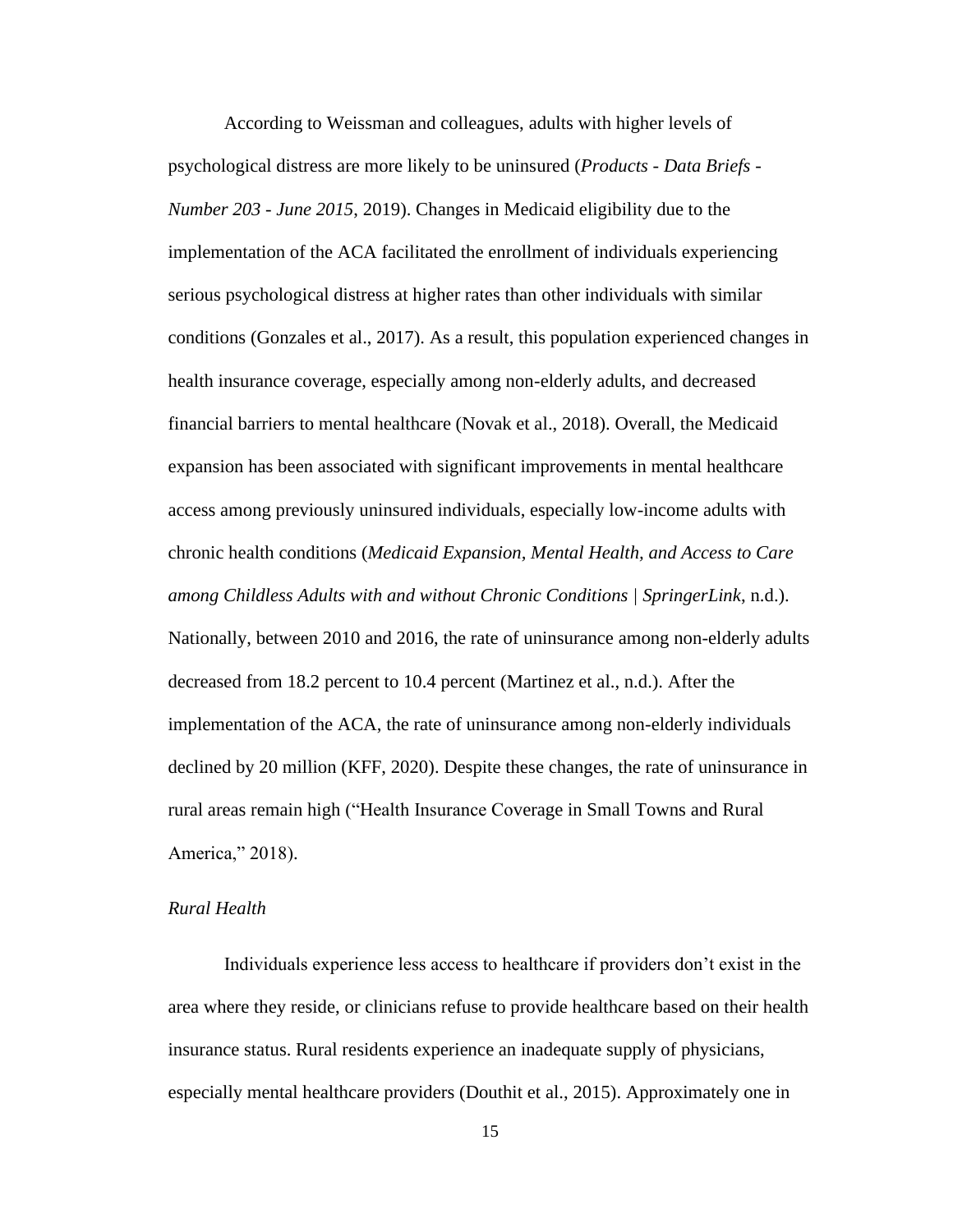five Americans reside in a rural area (*Story Map Series*, n.d.). Rural residents tend to stay uninsured for longer periods of time than urban residents, but the Medicaid expansion due to the ACA contributed to greater uptake in health insurance coverage among rural residents than urban residents (Benitez  $\&$  Seiber, 2018). Research indicates that Medicaid enrollees have better access to care than uninsured individuals. Further, Medicaid enrollees are less likely to delay or forgo needed healthcare due to costs. As a result, access to care and healthcare satisfaction among Medicaid enrollees are comparable to those among individuals with private insurance. Despite changes in health insurance and improvements to access to healthcare, concerns regarding geographic barriers to healthcare remain.

Even more, rural residents are not homogeneous. Racial and ethnic minority groups who reside in rural areas, such as Native Americans, have a lower quality of life and, consequently, often experience additional barriers to accessing needed healthcare. For example, when compared to other rural Americans, Blacks living in rural areas are more likely to report fair or poor quality of life, limited internet access, and financial problems (*Life in Rural America*, 2019). Historically, rural areas experience challenges related to higher levels of poverty and lower rates of employment. These challenges are significant among non-elderly adults who reside in rural areas, who are also more likely to be disabled (14%) than those in urban environments (9%) (Foutz et al., n.d.).

Health in rural America has been a primary concern since the start of the COVID-19 pandemic lockdowns in March 2020. As one of the most devastating and widespread pandemics in over a century, COVID-19 has impacted mental health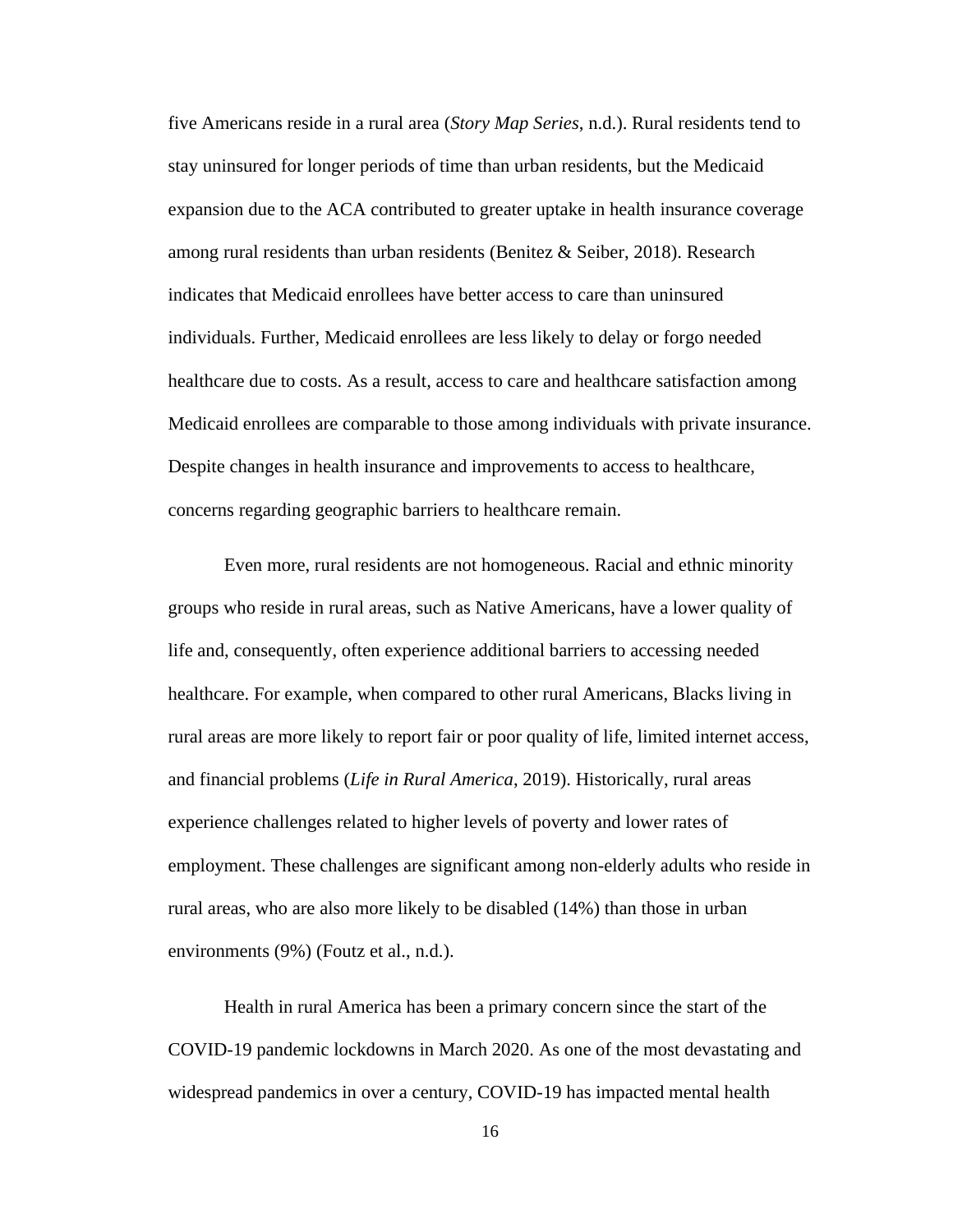tremendously (*COVID-19 Disrupting Mental Health Services in Most Countries, WHO Survey*, n.d.). Individuals in rural communities already experience increased risk of suicide (Hirsch & Cukrowicz, 2014). According to Mueller and colleagues, "the effects of the COVID-19 pandemic on rural populations have been severe, with significant negative impacts on unemployment, overall life satisfaction, mental health, and economic outlook" (Mueller et al., 2021). It's difficult to fully conceptualize the health disparities in rural communities without a consistent, standard definition. The federal government utilizes various government definitions to determine rural health policy and programs.

## Conceptual Framework

Findings from previous studies discuss the need to identify characteristics of individuals who experience moderate or severe psychological distress and unmet mental healthcare (Houston et al., 2016). The characteristics of these individuals and their access to mental healthcare can be described using the Andersen Model of Behavioral Health Services Use and the Theory of Reasoned Action.

## *Andersen Model of Behavioral Health Services Use*

I use the Andersen Model of Behavioral Health Services Use to guide the selection of covariates for my empirical analyses (Andersen, 1995). The Andersen Model has been utilized in numerous studies on psychological distress and health disparities (Egede & Dismuke, 2012; Straub & Cisternas, 2017; Weissman et al., 2020). The Andersen Model explains the various factors associated with health services utilization (Figure 2) and categorizes factors based on domains: need,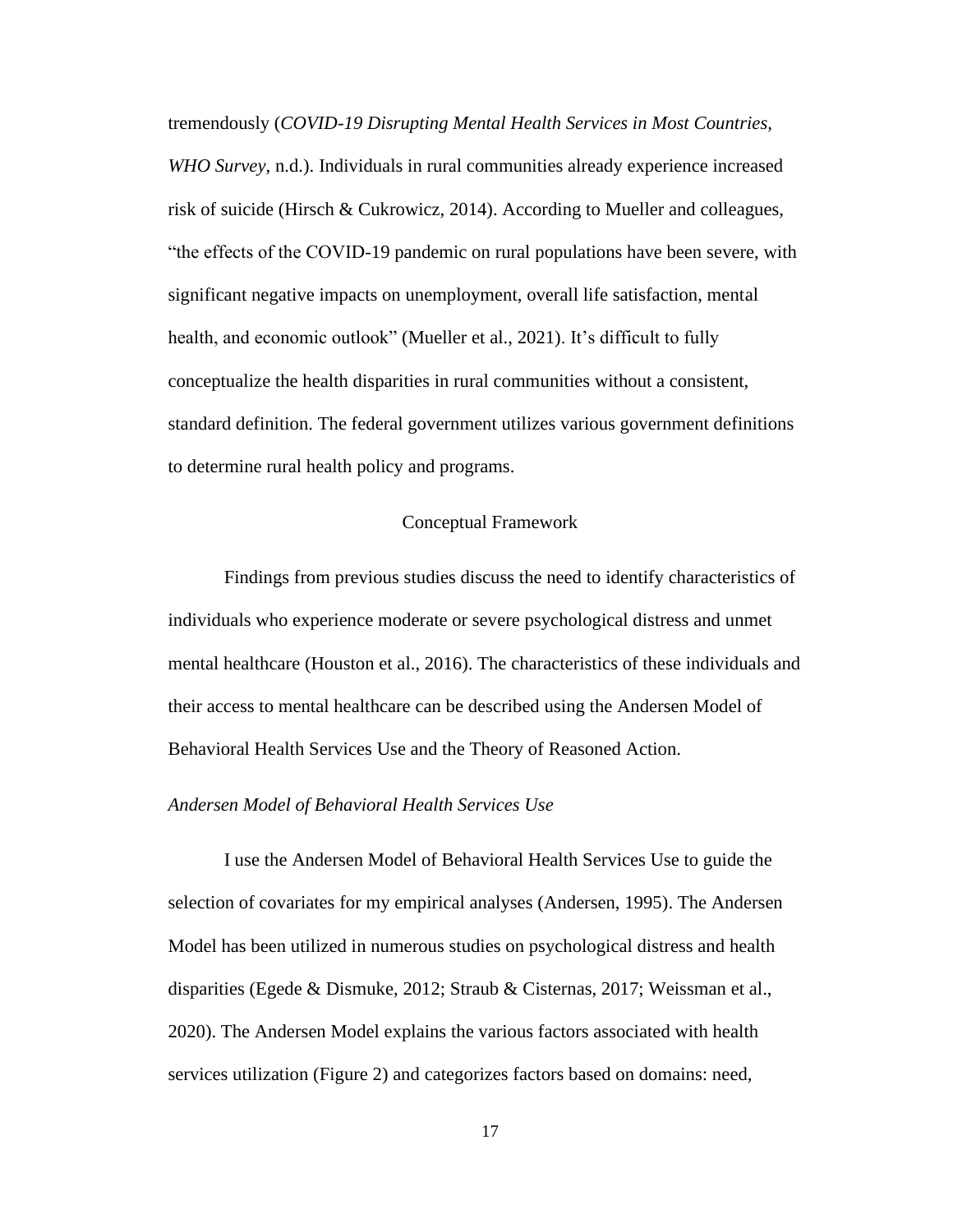predisposing, and enabling (Andersen, 1995).



#### **Figure 2. Andersen Model of Behavioral Health Services Use**



The Anderson model includes two types of need: evaluated need and perceived need. Previous literature has primarily focused on diagnosed individuals, which is a measure of clinical need or evaluated need. However, psychological distress is not a diagnosis. Thus, although individuals with serious psychological distress have a likely diagnosable mental illness based on their score of 13 or greater using the Kessler 6, they may not believe they need mental healthcare. Additionally, there may be some individuals who score lower with a score of 12 or less using the Kessler 6. Since they don't meet the criteria for a referral to specialty mental healthcare, they may not report any visits for mental or emotional needs while simultaneously reporting a need for mental healthcare. Others who score low on the Kessler 6 for psychological distress and report a mental healthcare visit, may be wellmanaged with their current mental health treatment. To better identify the implications of different approaches to engaging psychological distress in mental healthcare, subjective unmet need is also included in this study.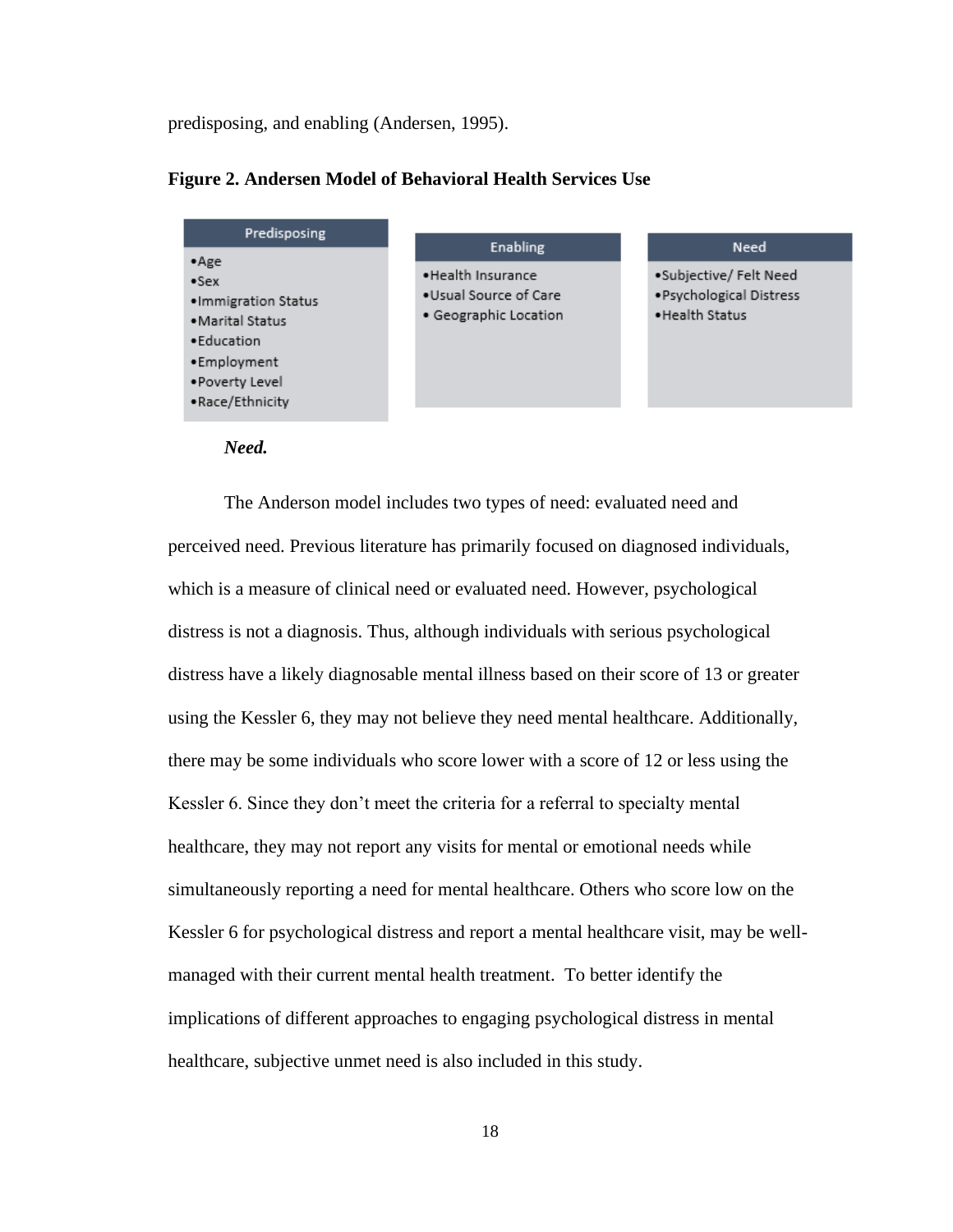## *Predisposing*.

Predisposing factors are demographic factors, such as age, sex, and marital status. This domain includes demographic characteristics that may be *predisposed* to societal influences or social structures, such as education, employment, and race/ethnicity. Regarding age, only non-elderly adults are included in this study, as the Medicaid Expansion was focused on healthcare coverage among this population. Marital status has long been considered as a protective factor for health (Somers, 1979; Verbrugge, 1979). Unmarried individuals generally have worse self-reported health status (Robards et al., 2012). One study found that marriage may even improve certain mental health outcomes (*The Effects of Marriage on Health*, 2016). Education is one of the three factors related to socioeconomic status utilized in this dissertation study. Education is an essential component and cause of health. Education is measured in myriad ways in the literature. Some studies use years of schooling as a continuous measure, while others may use level of diploma/degree completion. Additionally, higher income is consistently associated with higher educational attainment, linking educational status to income or poverty level (Chetty et al., 2011). While this study is not primarily focused on education, consider the importance of educational attainment as depicted in Figure 3.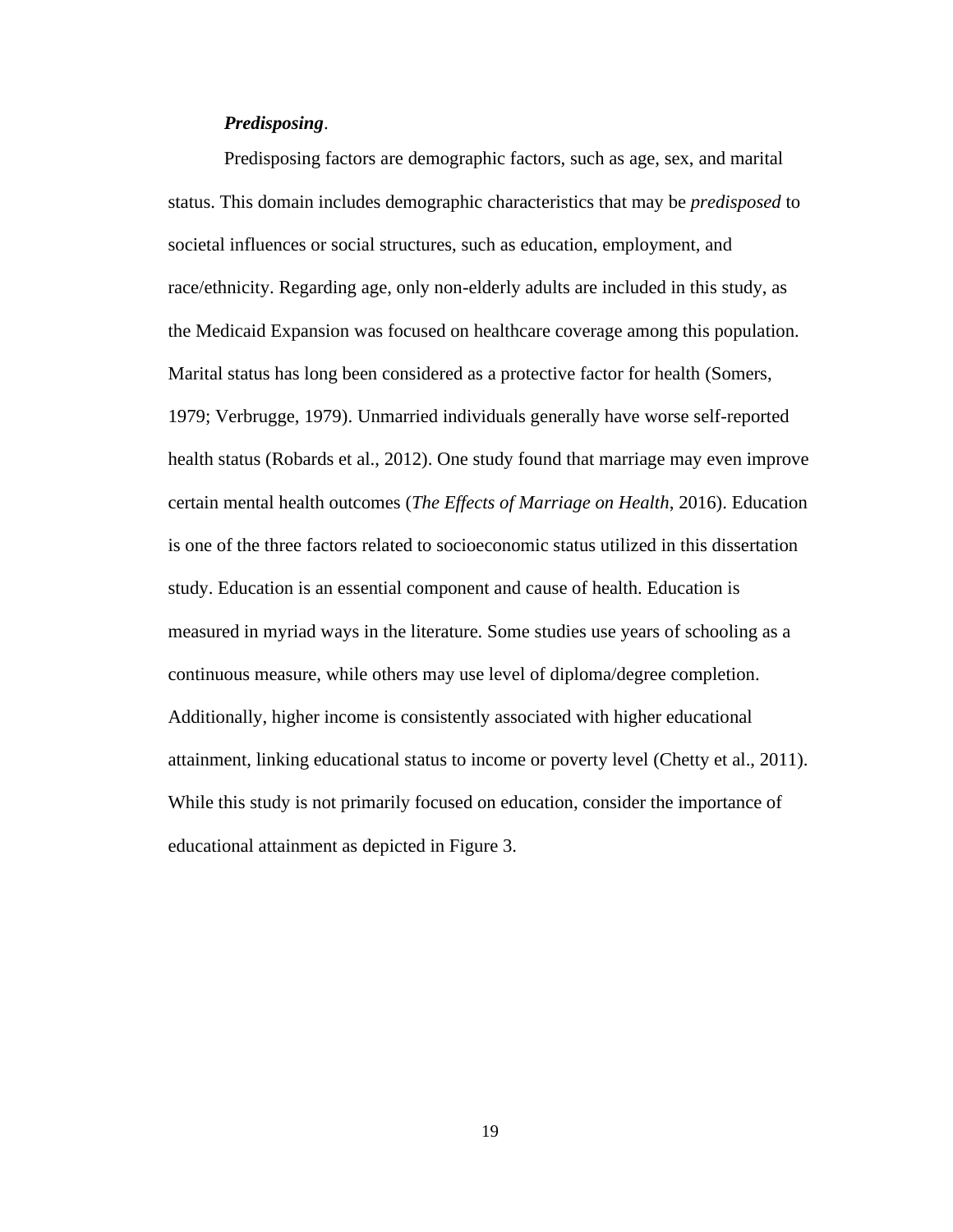# **Figure 3. Education and Health Outcomes**



While my analyses include several important factors, race/ethnicity is a primary focus of this dissertation and is included in the Andersen Model as a predisposing factor. Information on racial and ethnic group affiliation is important for assessing health disparities and to inform policy development and implementation. David Williams and Camara Jones have published extensively on the connections between racism and health, especially on racism and mental health by the former (Jones, 2000; D. R. Williams & Williams-Morris, 2000). Jones posits a framework for understanding racism and race-associated differences in health outcomes on three levels: institutionalized, mediated, and internalized.

According to Jones, racism is institutionalized through its historic and ongoing influence on the structure of law and public policy, thereby 'legalizing' its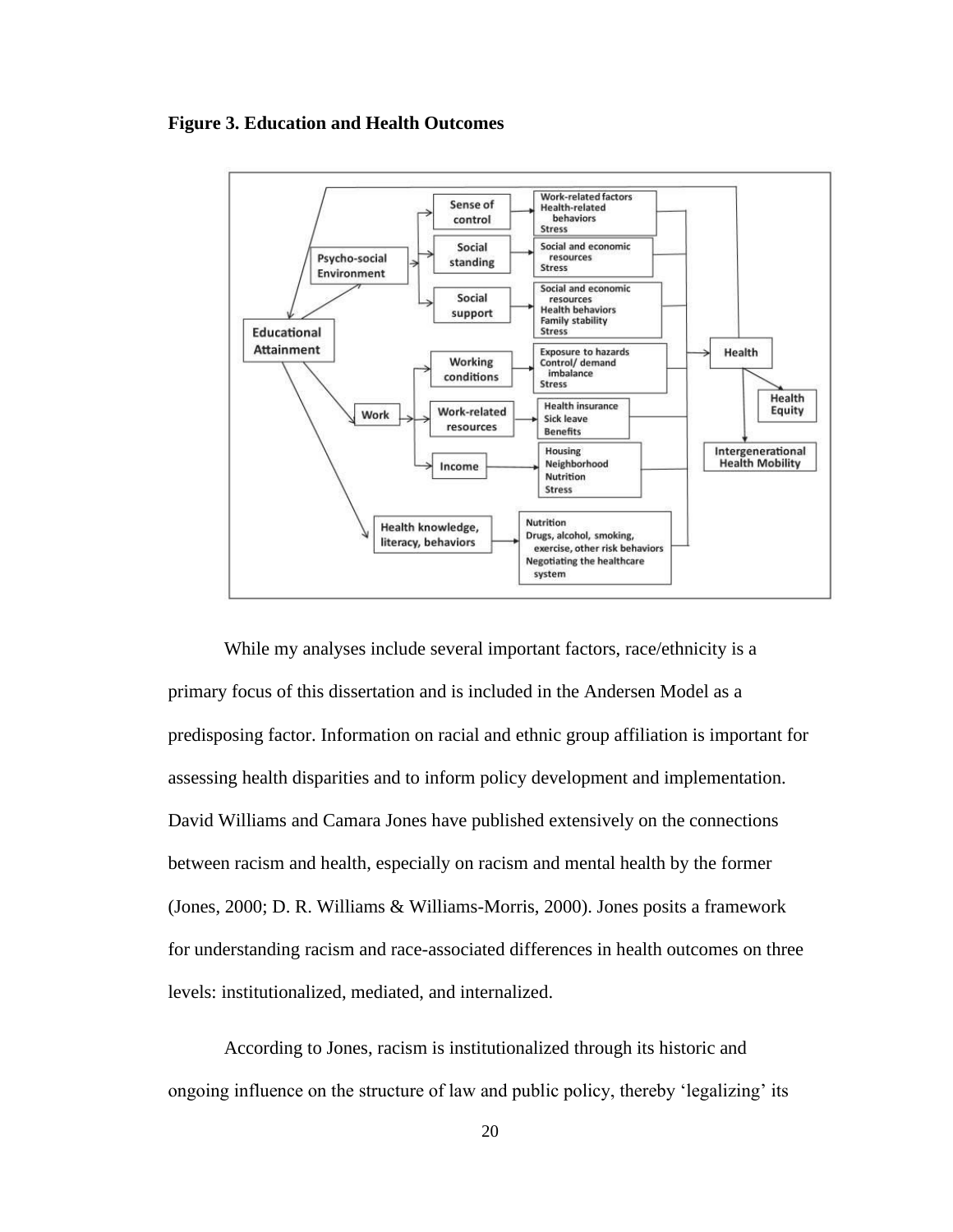unequal outcomes while eliminating the need for an individual offender driven by racial motivations. Some examples of institutionalized racism include unequal access to information, unequal representation in government, and unequal financial resources across racial lines. Second, mediated racism captures the racially biased behaviors and racially discriminatory beliefs of individual actors, which can be intentional or unintentional, conscious or unconscious. According to the Kirwan Institute for The Study of Race and Ethnicity (*Understanding Implicit Bias | Kirwan Institute for the Study of Race and Ethnicity*, n.d.), implicit bias

"*refers to the attitudes or stereotypes that affect our understanding, actions, and decisions in an unconscious manner. These biases, which encompass both favorable and unfavorable assessments, are activated involuntarily and without an individual's awareness or intentional control. Residing deep in the subconscious, these biases are different from known biases that individuals may choose to conceal for the purposes of social and/or political correctness. Rather, implicit biases are not accessible through introspection. The implicit associations we harbor in our subconscious cause us to have feelings and attitudes about other people based on characteristics such as race, ethnicity, age, and appearance. These associations develop over the course of a lifetime beginning at a very early age through exposure to direct and indirect messages. In addition to early life experiences, the media and news programming are often-cited origins of implicit associations."*

Examples of implicit bias and mediated racism include poor service, suspicion, microaggressions, such as expressions of surprise at the competence of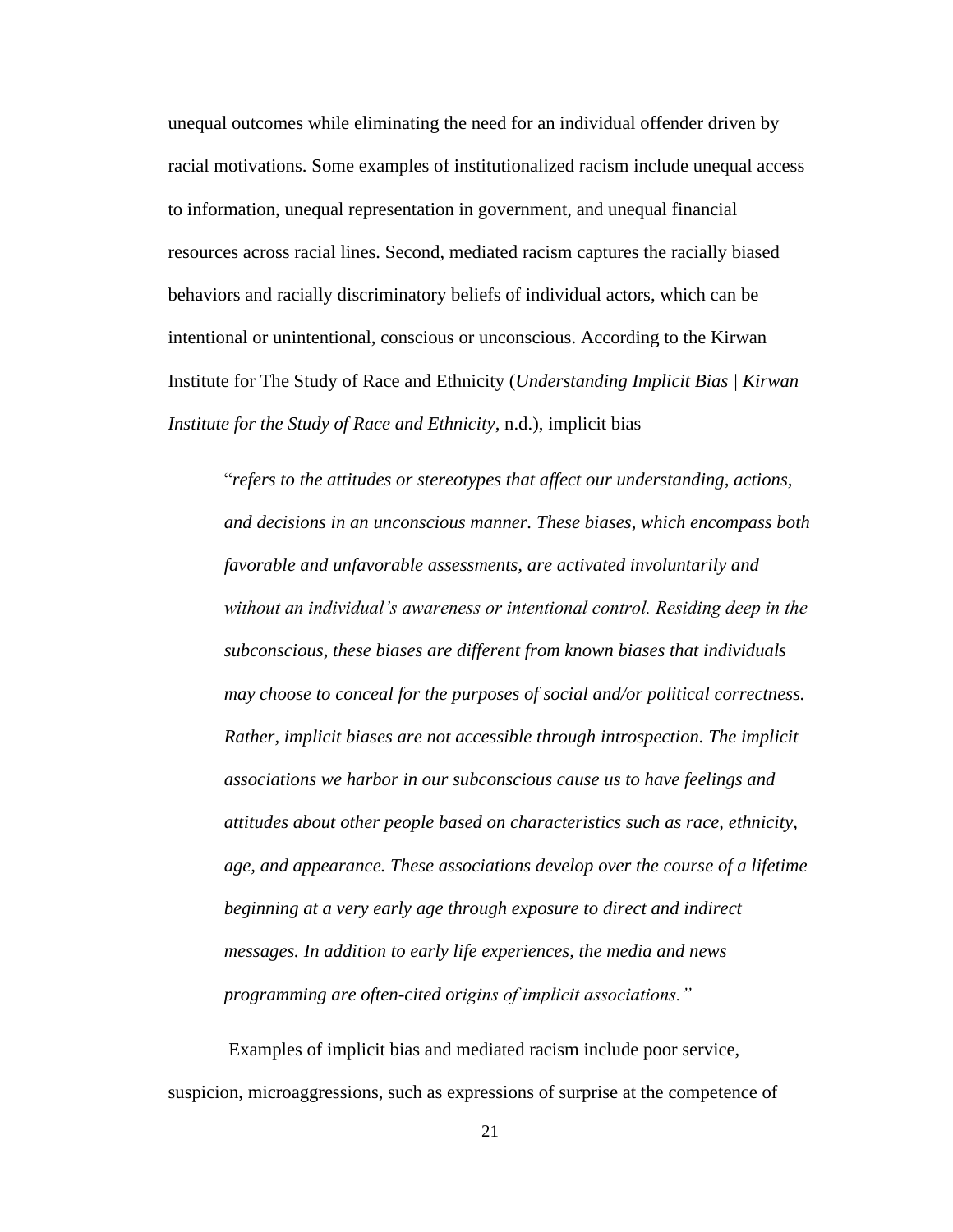racial or ethnic minorities. Finally, internalized racism involves one's acceptance of inferiority to other racial groups based upon racial stereotypes or beliefs. Jones provides examples of internalized racism, such as assimilating to European cultural standards of beauty by dressing differently, lightening one's skin color, or manipulating ones' hair. Internalized racism may also manifest as the lower educational attainment or risky health behaviors of racial or ethnic minorities.

David Williams discusses the impact of the three levels of racism identified by Jones on the mental health of racial and ethnic minorities:

"*First*, *racism in societal institutions can lead to truncated socioeconomic mobility, differential access to desirable resources, and poor living conditions that can adversely affect mental health. Second, experiences of discrimination can induce physiological and psychological reactions that can lead to adverse changes in mental health status. Third, in race-conscious societies, the acceptance of negative cultural stereotypes can lead to unfavorable selfevaluations that have deleterious effects on psychological well-being."*

To be clear, the inclusion of race in this dissertation study should not be viewed as a proxy for biological differences based on genetics. Researchers have long concluded that race is not genetically determined, but instead is based solely on sociopolitical constructs. Thus, the intersections of race and health inequity discussed in this study are the result of racism as a risk factor, and not race. Additionally, the race variable in this dissertation study is coded as a categorical variable based on self-reported race and ethnicity as defined by The Office of Management and Budget (OMB), which is utilized by both datasets in this study. The OMB standard for collecting information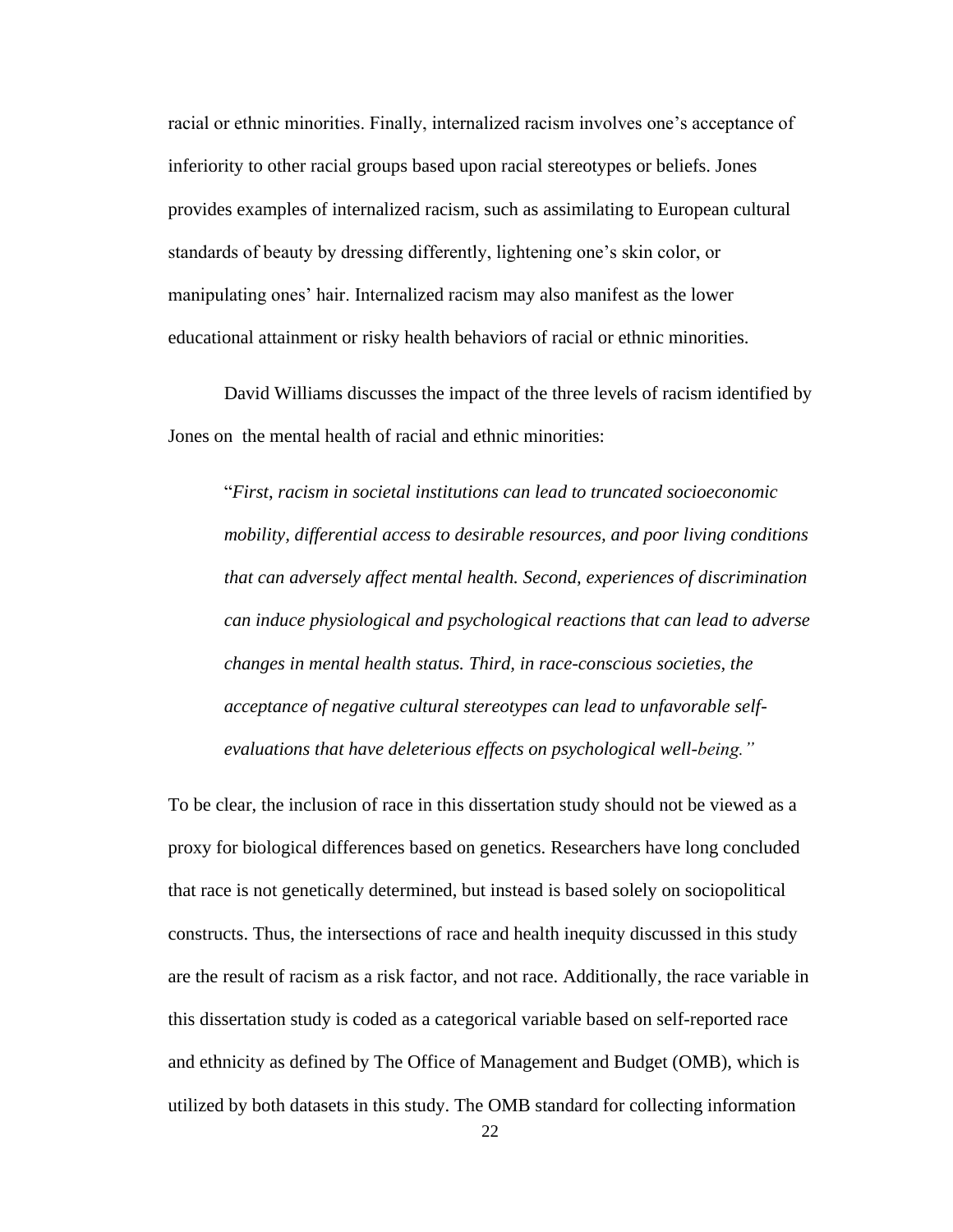on race and ethnicity, established in 1997, is required and utilized by the U.S. Census Bureau (Bureau, n.d.-a). The U.S. Census Bureau makes clear that the race and ethnicity categories included in the census reflect social definitions of race recognized in the United States, and not biological, anthropological, or genetic classifications.

While self-reporting of multiple races is permitted, there are five primary categories that are required by OMB: Black/African American, American Indian/Alaska Native, Asian, White, and Native Hawaiian/Other Pacific Islander. According to the OMB standards, Black or African American refers to "a person having origins in any of the Black racial groups of Africa." American Indian or Alaska Native refers to "a person having origins in any of the original peoples of North and South America (including Central America) and who maintains tribal affiliation or community attachment." A person is considered Asian if they have "origins in any of the original peoples of the Far East, Southeast Asia, or the Indian subcontinent including." A White person is someone who has "origins in any of the original peoples of Europe, the Middle East, or North Africa" and a Native Hawaiian or other Pacific Islander has "origins in any of the original peoples of Hawaii, Guam, Samoa, or other Pacific Islands."

#### *Enabling.*

Researchers typically focus on enabling factors in health services research because such factors are malleable to health policy reforms. Two important enabling factors in this study are health insurance status and usual source of care. These are important factors to consider for healthcare utilization, especially in the United States where healthcare costs are high. In the quest to lessen health disparities, previous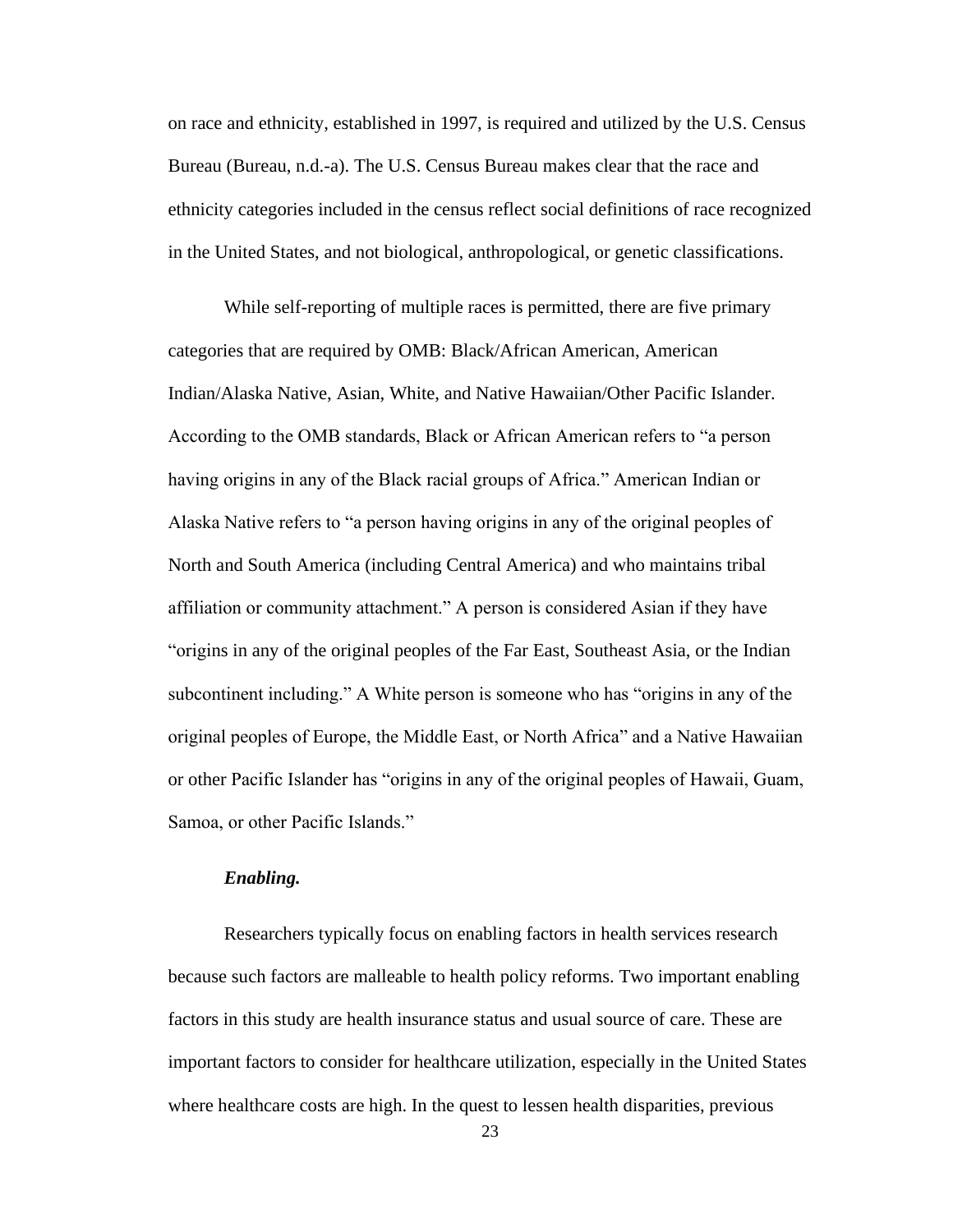researchers have determined that having health insurance and a usual source of care are two of the strongest predictors of health services utilization (DeVoe et al, 2011, Callahan & Cooper, 2005, DeVoe et al, 2003, Bindman et al, 1996). Individuals who are either uninsured or unstably insured, lacking continuous health insurance coverage, are at risk of foregoing needed healthcare (Bovbjerg & Hadley, 2007; Schoen & DesRoches, 2000). While most non-elderly adults have private health insurance coverage, our nation's public health insurance programs are crucial sources of coverage. Individuals with health insurance coverage are more likely to have a usual source of healthcare. This dissertation study employs the definition of usual source of care utilized by AHRQ: "the particular medical professional, doctor's office, clinic, health center, or other place where a person would usually go if sick or in need of advice about his or her health." Having a usual source of care is a crucial component when measuring healthcare quality including the continuity of care, preventive care, and chronic disease management. It is one of the most widely utilized factors when examining healthcare access.

The percent of non-elderly adults without a usual source of care has declined from 2008-2018, indicating an improvement in the accessibility of healthcare (KFF, 2019). This statistic decreases as individuals age; elderly adults are the most likely to report a usual source of care, a fact which can be attributed in part to health insurance coverage. Having a usual source of care explains some of the variation in access to healthcare and healthcare spending (Phillips et. al., 2009). According to Phillips and colleagues, adults without a usual source of care had significantly lower healthcare spending and worse mental health status than those with a usual source of care.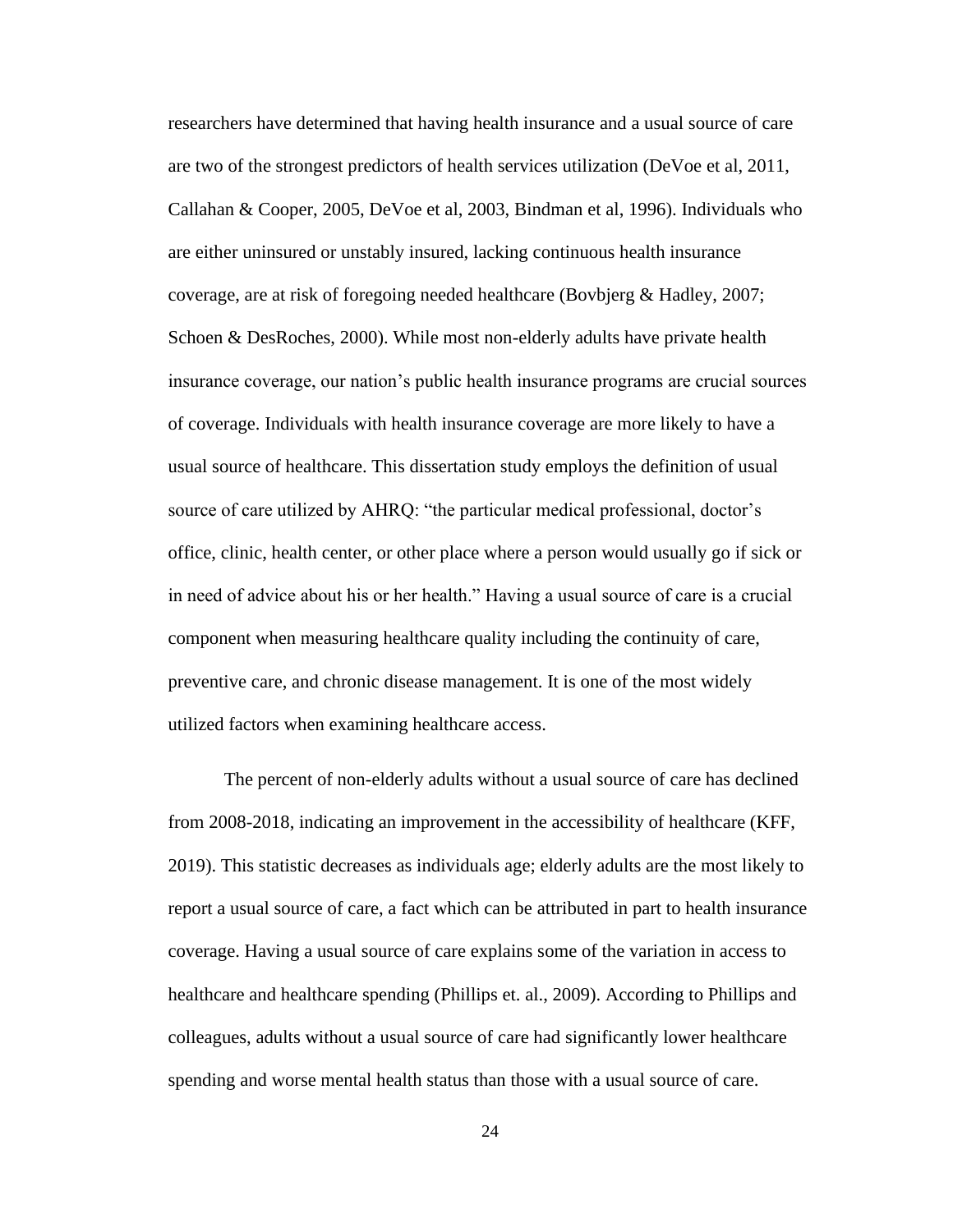Access measures including usual source of care and health insurance, such as Medicaid, may receive renewed attention given the financial insecurity experienced by millions of Americans grappling with the economic consequences of the coronavirus pandemic. Many have not only lost their jobs; they've also lost their employer-sponsored health insurance. Health insurance, and health outcomes, is associated with poverty (Hoffman & Paradise, 2008). Poverty level is an enabling factor connected to socioeconomic status and is utilized to determine an individual's access to adequate financial resources or wealth, for which poverty level is sometimes used as a proxy. It is well-established in the literature that low-income individuals are more likely to be uninsured (KFF, 2016; Feder et. al., 2001; Schoen & Puleo, 1998; Schoen, et. al., 1997; Rowland et. al., 1994; Davis & Rowland, 1983). Poverty is inextricably linked with employment status. Even when they are insured, low-income individuals may still suffer from a limited understanding of how to navigate costsharing requirements, such as cost-sharing premiums, deductibles, or copayments. Such challenges reveal how poverty prevents individuals from accessing needed healthcare due to costs (Tipirneni, et. al., 2018).

Further, low-income individuals who reside in rural areas tend to have limited geographic access to healthcare. Geographic access to healthcare is defined as "the absence of barriers including distance, transportation, and other physical challenges in accessing care when needed" (Primary Health Care Performance Initiative, 2018). According to the National Academy of Medicine (NAM), access to healthcare includes three distinct components: health insurance coverage, usual source of care, and geographic access (IOM, 1993). The federal government uses two major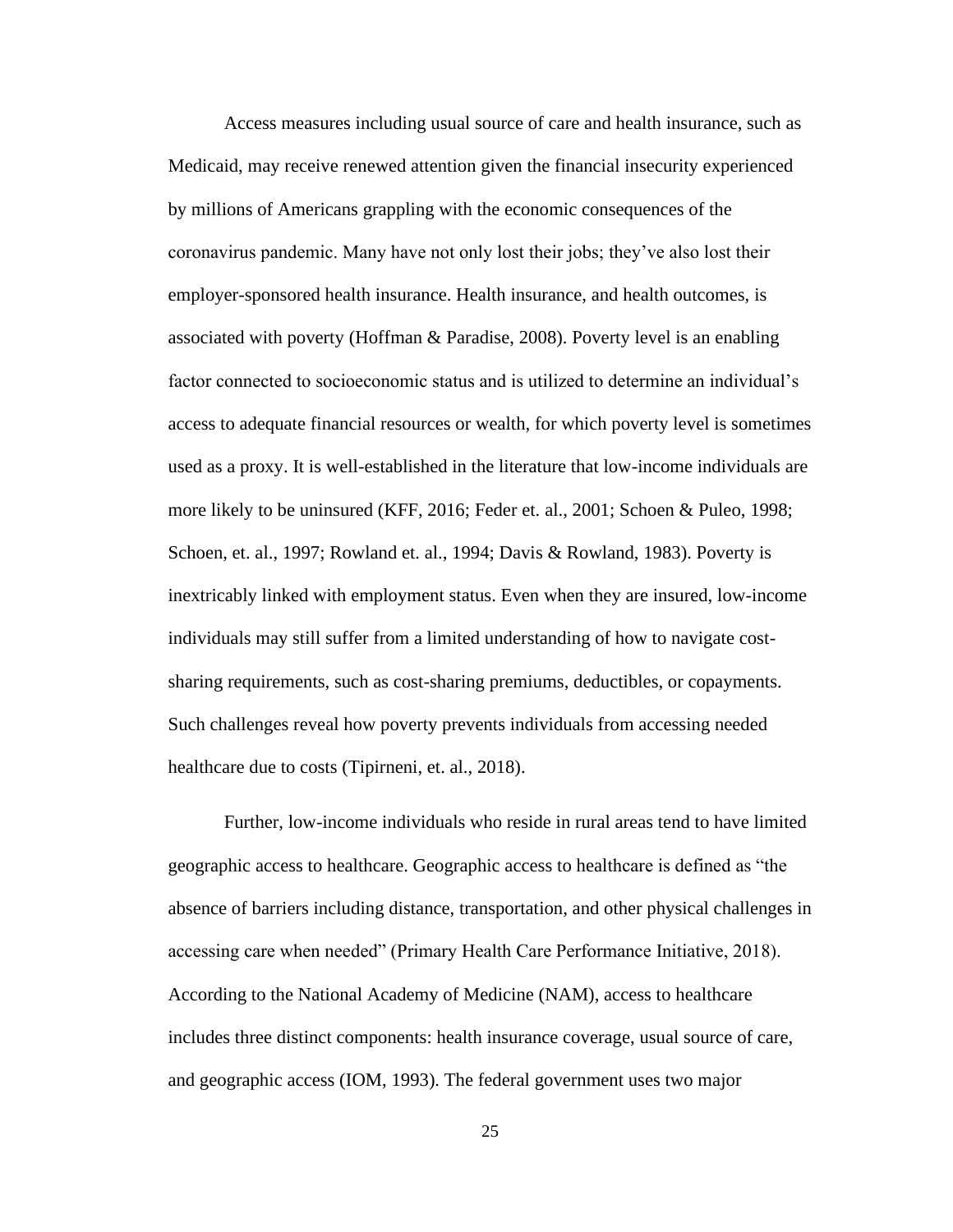definitions of rural. The U.S. Census Bureau definition includes an overcount of the rural population. The OMB represents an undercount of the rural population. Because there are measurement challenges with both the Census and OMB definitions, the Federal Office of Rural Health Policy at the Health Resources Services Administration (HRSA) uses components of each definition when determining a classification for a geographic region. The FORHP along with the Economic Research Service at the U.S. Department of Agriculture (USDA-ERS) partnered to develop the Rural-Urban Commuting Area (RUCA) system, which is useful for detecting rural areas within metropolitan areas. This definition is used for my study.

# *Theory of Reasoned Action*

I use the Theory of Reasoned Action to further guide the selection of factors to include in the empirical analyses (Figure 4.1). The Theory of Reasoned Action, including the related conceptual framework Theory of Planned Behavior, is a cognitive theory to understand human behavior (Ajzen, 1991, Ajzen, 1985, Ajzen  $\&$ Fishbein, 1980, Fishbein & Ajzen, 1975). The theory has been used to explain, or even predict, health behaviors. I am mainly focused on subjective unmet need, or one's motivation to seek mental healthcare and social pressure (stigma). The theory has been utilized in several studies focused on mental health treatment seeking (Bathje & Pryor, 2011, Altiere, 2009, Vogel et. al., 2007, Link & Phelan, 2001). According to Corrigan & Watson (2002), "public stigma is the reaction that the general population has to people with mental illness. Self-stigma is the prejudice which people with mental illness turn against themselves." Corrigan and Watson further posit that public stigma and self-stigma can be described using three aspects: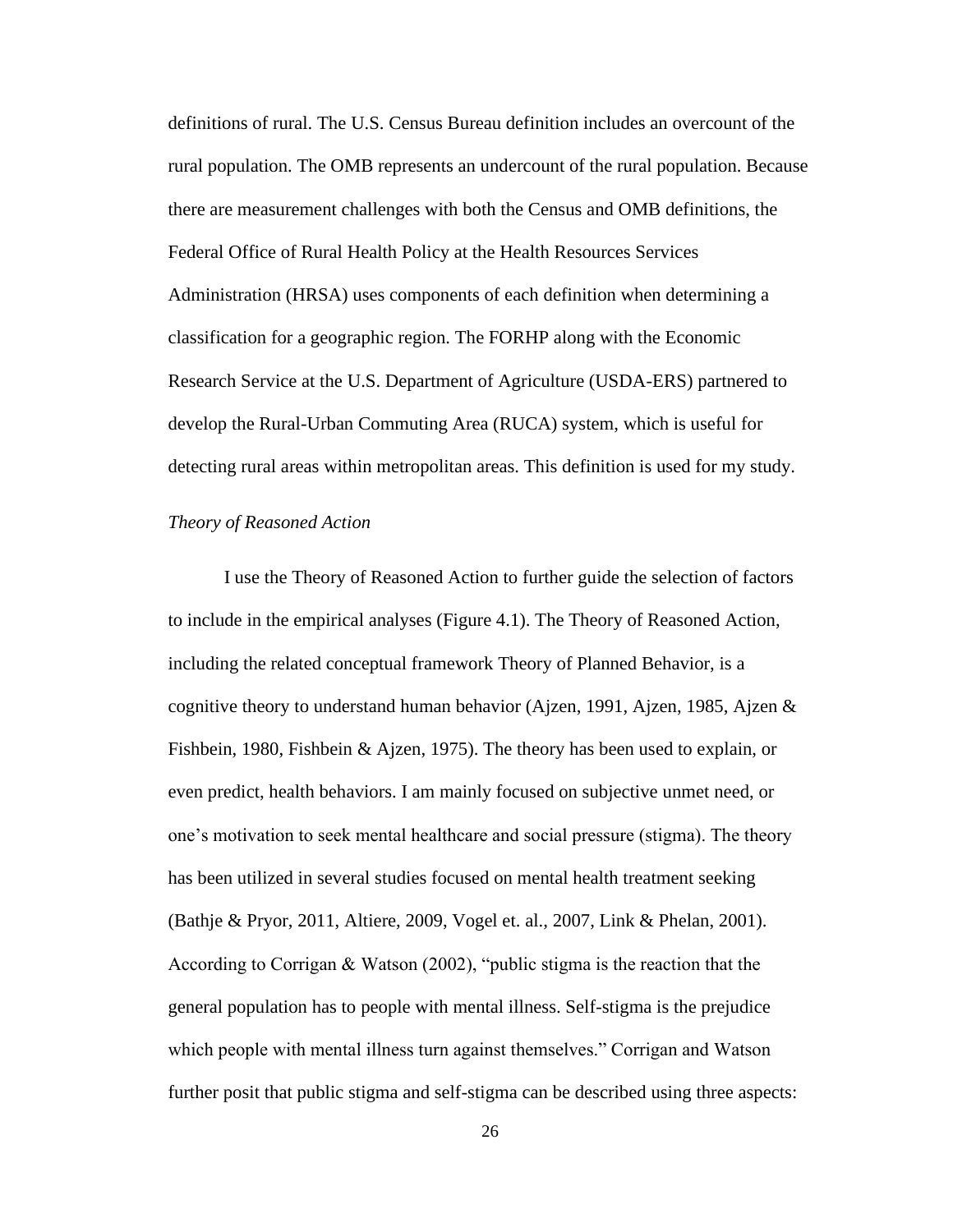stereotypes, prejudice, and discrimination (Figure 4.2). Stigma is a significant factor for mental health treatment seeking among racial and ethnic minorities, who may be more religious than other groups (Masci, 2018; Lukachko, Myer, & Hankerson, 2015; Chatters, et al. 2009; Taylor, Chatters, & Levin, 2003; Mattis & Jagers, 2001).

Subjective unmet need is important to note when examining psychological distress and realized access to mental healthcare. Many studies use self-reported health status as a proxy for someone's motivation to seek care. Self-reported health status has been linked to increased mortality risk and increased use of health services (Novak, Anderson, & Chen, 2018; Williams, Di Nardo, & Verma, 2017; Garbarski, 2016; Boscardin, et, al. 2015). However, someone may believe their health status to be poor, yet still report that they do not need mental healthcare, or that it is socially unacceptable for them to seek or receive mental healthcare. Subjective unmet need, which is based on someone self-assessing and then reporting that they need treatment, may be a better proxy than self-reported health status. This has also been referred to in the literature as felt need or perceived need. Some researchers consider perceived need to be one of the greatest barriers to seeking mental healthcare (Mojtabai, Olfson, & Sampson, 2019). Additionally, other researchers have suggested using the Kessler 6 along with self-reported health status to improve screening properties (Schmitz, Lesage, & Wang, 2009).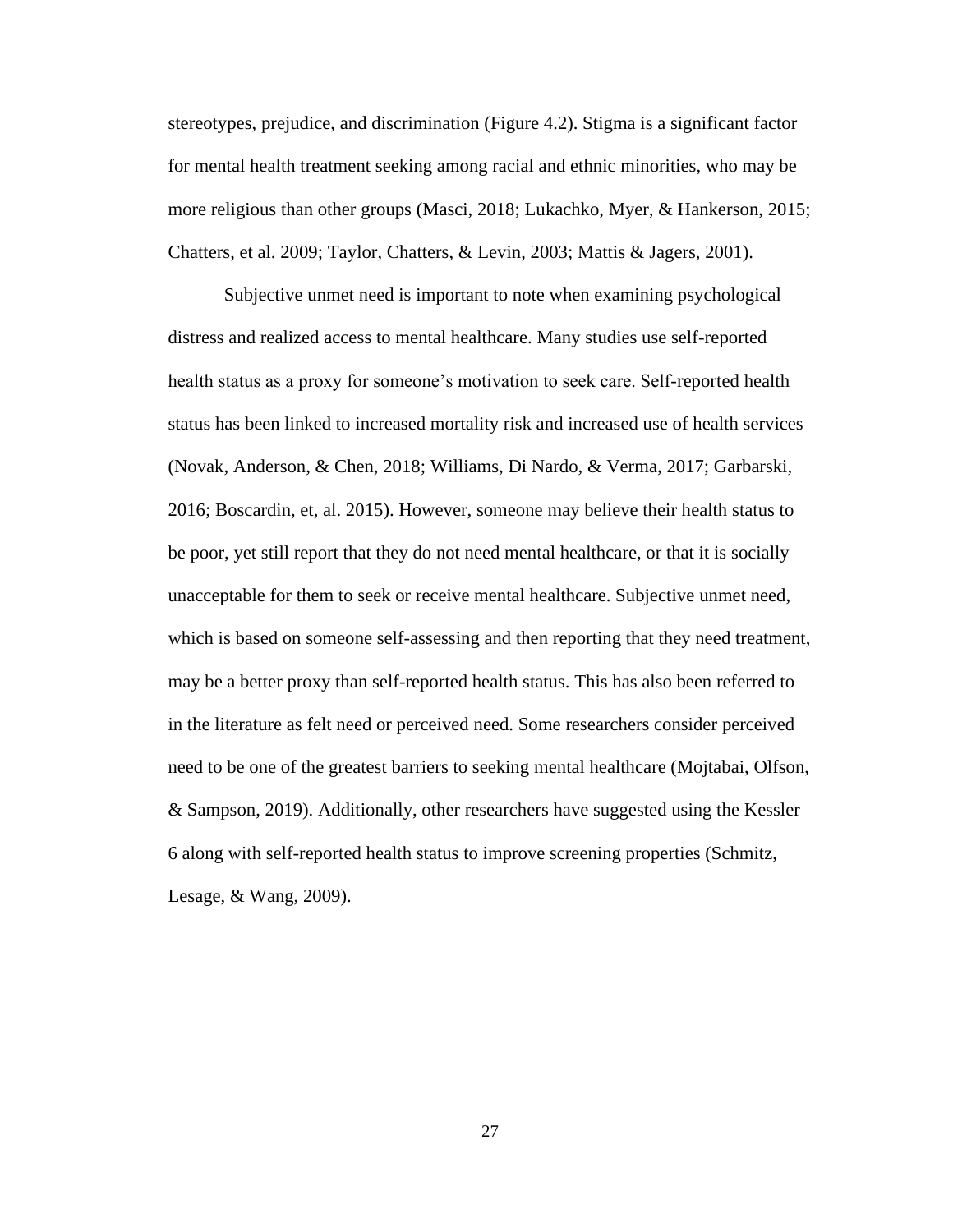# **Figure 4. Theory of Reasoned Action**



**Figure 5. Public Stigma and Self-Stigma**

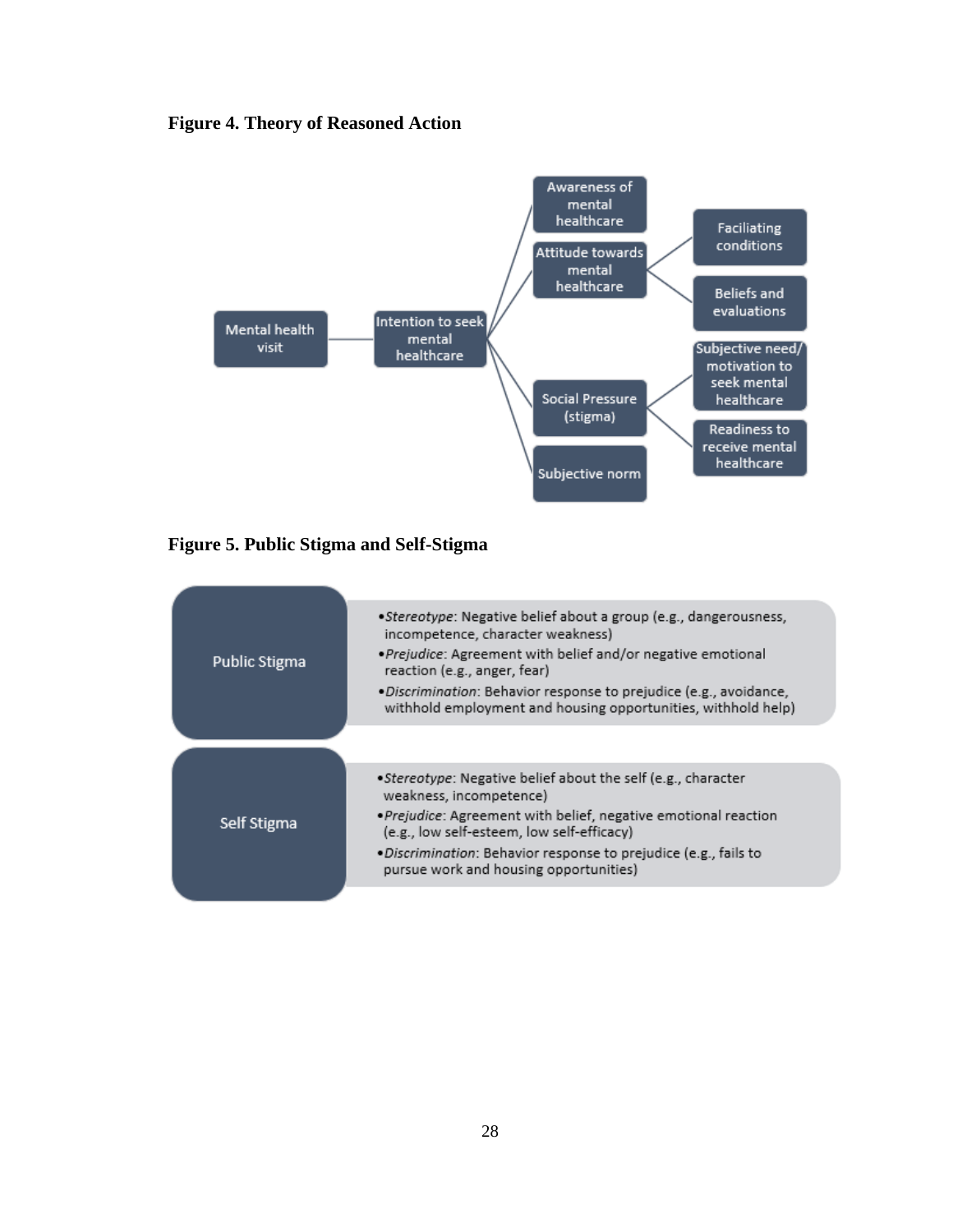#### Dissertation Summary

# *Study 1 (Chapter 2) Characteristics of Adults with Moderate or Serious Psychological Distress and Subjective Unmet Need for Mental Healthcare*

In my first study, I use California Health Interview Survey (CHIS) data and Medical Expenditure Panel Survey (MEPS) data from 2014 – 2018 to explore the characteristics of non-elderly adults by level of psychological distress. Specifically, among non-elderly adults with moderate or severe psychological distress, I examine the following characteristics: health insurance status, race/ethnicity, immigration status, usual source of care, sex, health status, age group, marital status, poverty level, educational attainment, employment status, and geographic location. What distinguishes the two datasets is subjective unmet need, or felt need, which is a selfreported or self-assessed measure of whether someone thinks they *need* care.

The results of this study suggest that, between 2014 - 2018, one in five (21%) Californians experienced moderate or serious psychological distress compared to 15% of Americans. I also find significant association between psychological distress, health insurance and lower income status, based on federal poverty indicators. This study provides evidence to support calls for policymakers to prioritize economic policies that reduce unemployment and decrease levels of psychological distress. Future research should estimate a model for mental healthcare utilization based on level of psychological distress.

*Study 2 (Chapter 3) Estimating a Model for Mental Healthcare Utilization using Subjective Unmet Need and Psychological Distress*

In my second study, I use California Health Interview Survey (CHIS) data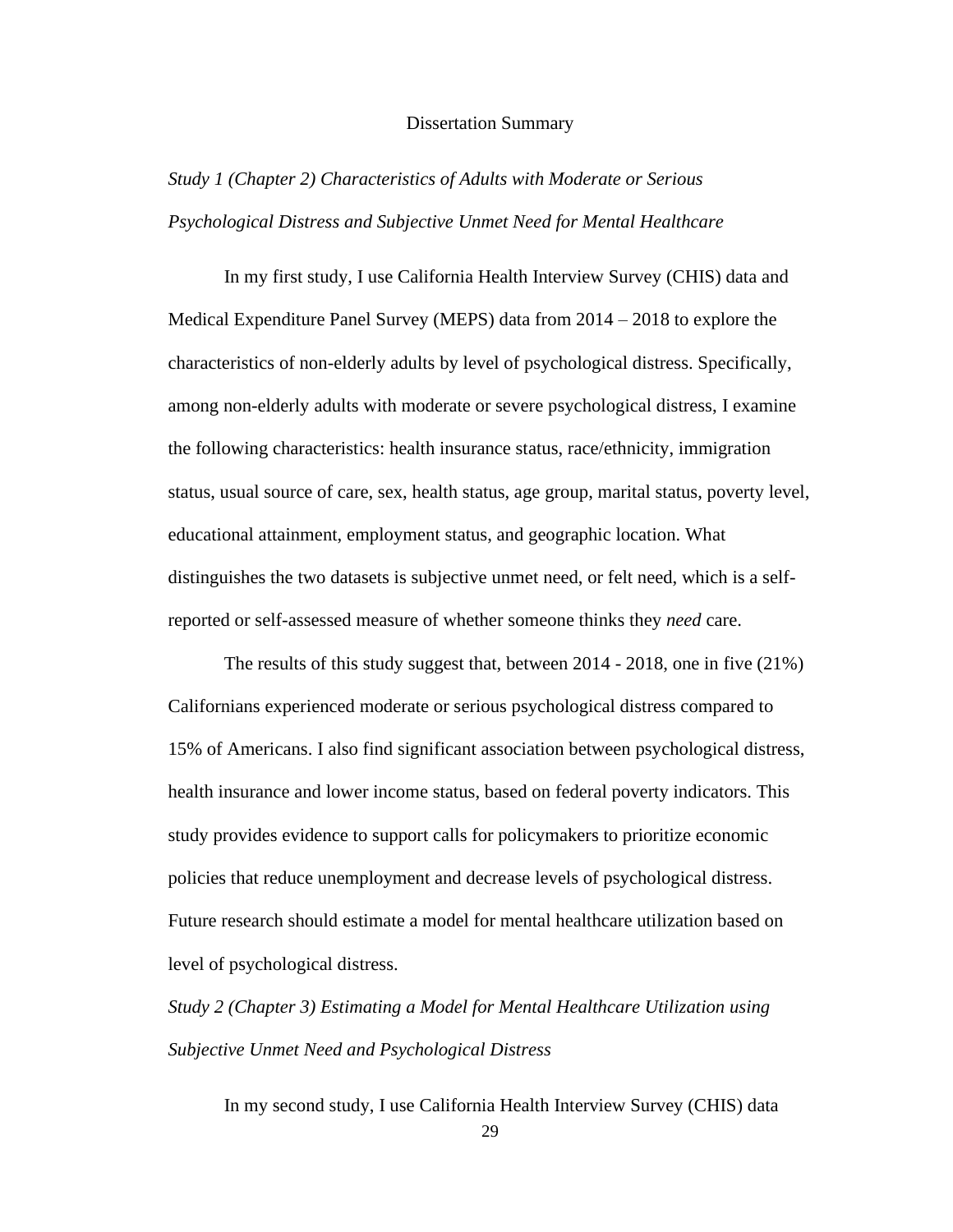from 2014 – 2018 to estimate the factors associated with realized access to mental healthcare using discrete data. Analyses are conducted using the 12-month visit to specialty or primary care for mental or emotional needs. Specifically, among nonelderly adults with moderate or serious psychological distress, I examine the following factors: age, sex, marital status, race/ethnicity, educational attainment, poverty level, health insurance status, usual source of care, rural, urban, subjective unmet need, cost, and stigma. Secondly, I fit various count data models based on visits to specialty or primary care for mental or emotional needs. What distinguishes this analysis is the inclusion of cost concerns and stigma concerns as factors.

The results of this study suggest that subjective unmet need is associated with need for mental healthcare, as 45% of individuals with moderate distress reported subjective unmet need while 75% of individuals with severe distress reported subjective unmet need for mental healthcare. Subjective unmet need is the most significant factor in whether someone reported a mental health visit. I also find that individuals with graduate degrees and individuals with a usual source of care were almost twice as likely to report mental healthcare utilization. Of the count data models, a negative binomial regression model was the best fit for the data, as 85% of the sample population did not utilize mental healthcare during the study period. Future research should consider barriers to accessing needed mental healthcare.

*Study 3 (Chapter 4) A Rural-Urban Comparison of Barriers to Mental Healthcare Among Adults with Moderate or Serious Psychological Distress*

In my third study, I use California Health Interview Survey (CHIS) data from 2014 – 2018 to examine rural adults' experiences of psychological distress and barriers to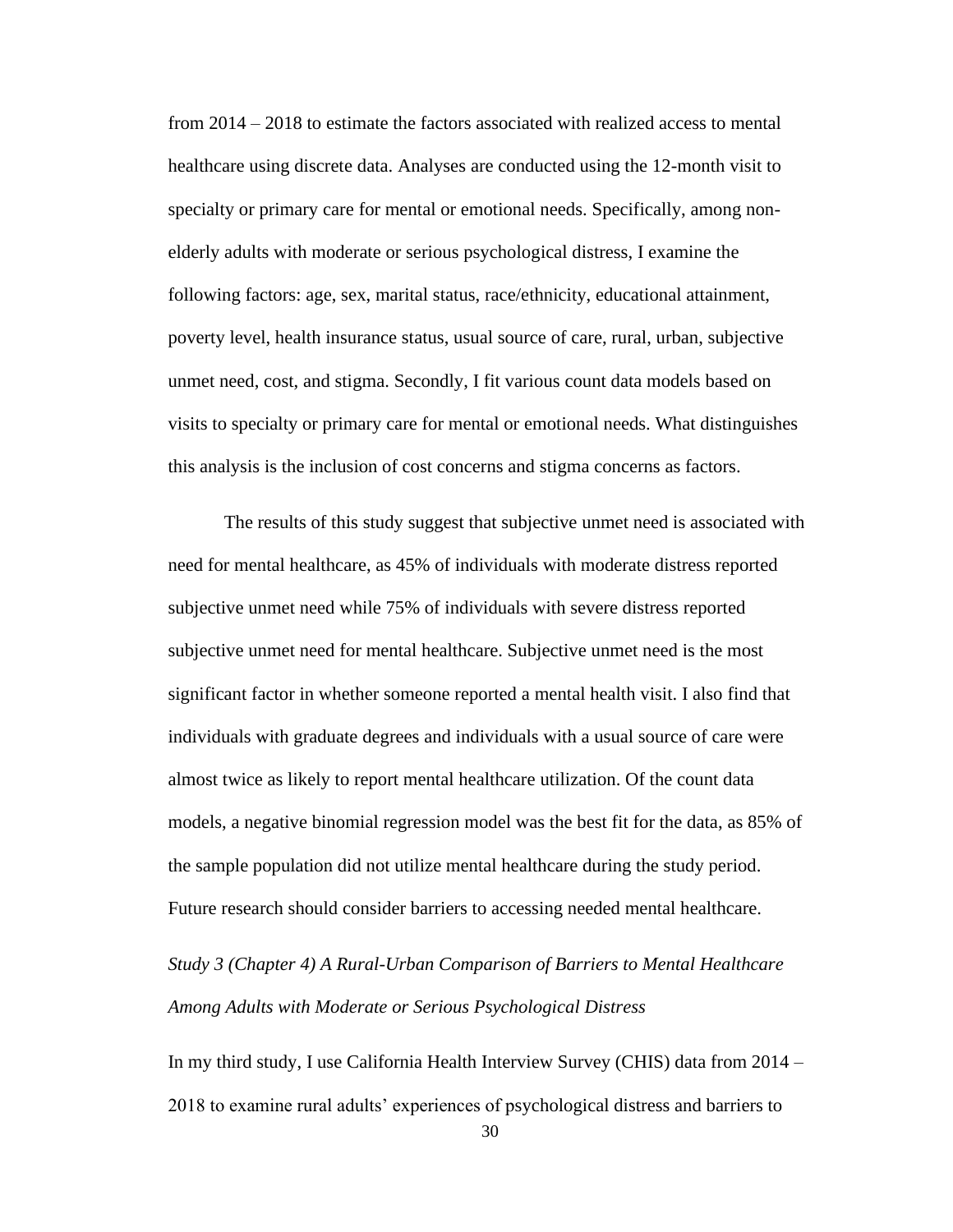mental healthcare compared with the experience of urban adults to determine whether living in a rural area significantly predicts subjective unmet need for mental healthcare, access to mental healthcare, and perceived barriers to mental healthcare. For my response variables, I utilize various barriers to mental healthcare including health insurance, level of psychological distress, usual source of care, comfort discussing problems with provider, stigma concern, cost concern, inaccessibility due to a lack of health insurance coverage of mental healthcare, and the limited availability of mental healthcare providers in the area. Whether a respondent resides in a rural or urban area is included as a categorical predictor variable. I control for age group, race/ethnicity, educational attainment, employment status, marital status, poverty level, self-reported health status, and sex. The results of this study suggest that between 2014 – 2018 living in a rural area was a significant predictor of moderate psychological distress, but not severe psychological distress. Individuals experiencing severe psychological distress were 27 times as likely to report subjective unmet need for mental healthcare. Those with moderate levels of distress were 6 times as likely to report subjective unmet need. Rural residents were more likely to report that their health insurance did not cover mental health treatment and that they did not receive needed mental healthcare due to difficulty with scheduling an appointment. This barrier to mental healthcare, lack of health insurance coverage of mental health services, was reported by 13% of all individuals included in this study, both rural and urban residents. Future research should examine psychological distress among older adults in rural areas and include more comprehensive geospatial analyses on barriers to mental health services in rural populations.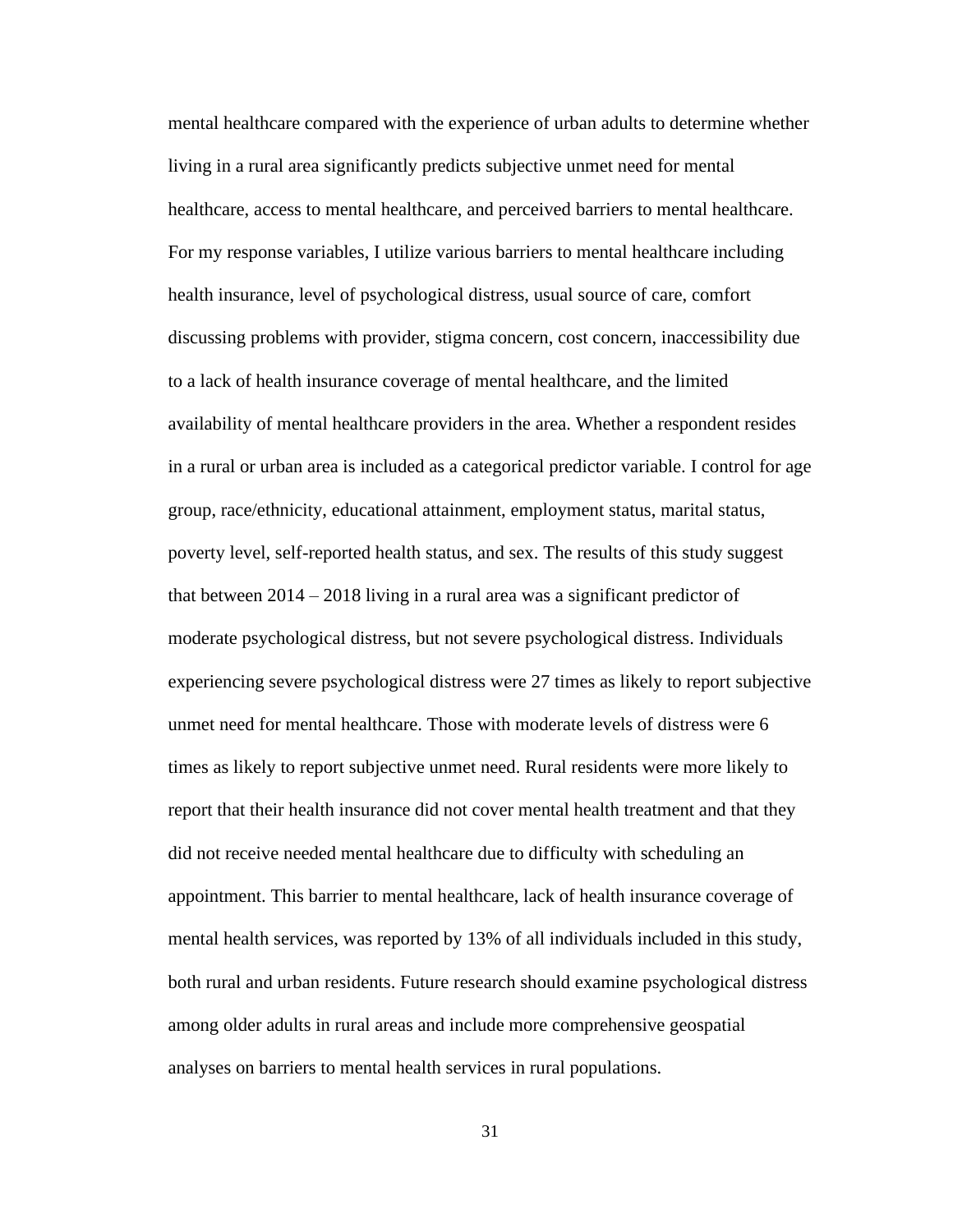#### **Conclusion**

My dissertation research focuses on psychological distress, a patient-reported outcome, and access to mental healthcare among non-elderly adults during one of the most significant time periods for health policy, the implementation of the Affordable Care Act. Findings suggest that health insurance remains a significant predictor of whether someone has access to needed healthcare. Further, this study highlights the need to examine moderate levels of distress in addition to severe psychological distress, as this population demonstrates the need for prevention and early intervention. However, findings suggest that the utilization of mental healthcare is extremely significant among individuals experiencing serious psychological distress. This is an important finding given that those with higher levels of distress are associated with disabilities that disrupt their daily living, including social and occupational activities. I hypothesized that individuals experiencing lower levels of distress, being more numerous, would be more likely to utilize mental healthcare. My dissertation suggests that even among individuals who reside in rural areas, nonelderly adults experiencing severe psychological distress have comparable levels of mental healthcare utilization. Future research should consider telemental healthcare including more targeted structural and financial barriers, such as internet services, that may limit access to needed mental healthcare among vulnerable populations.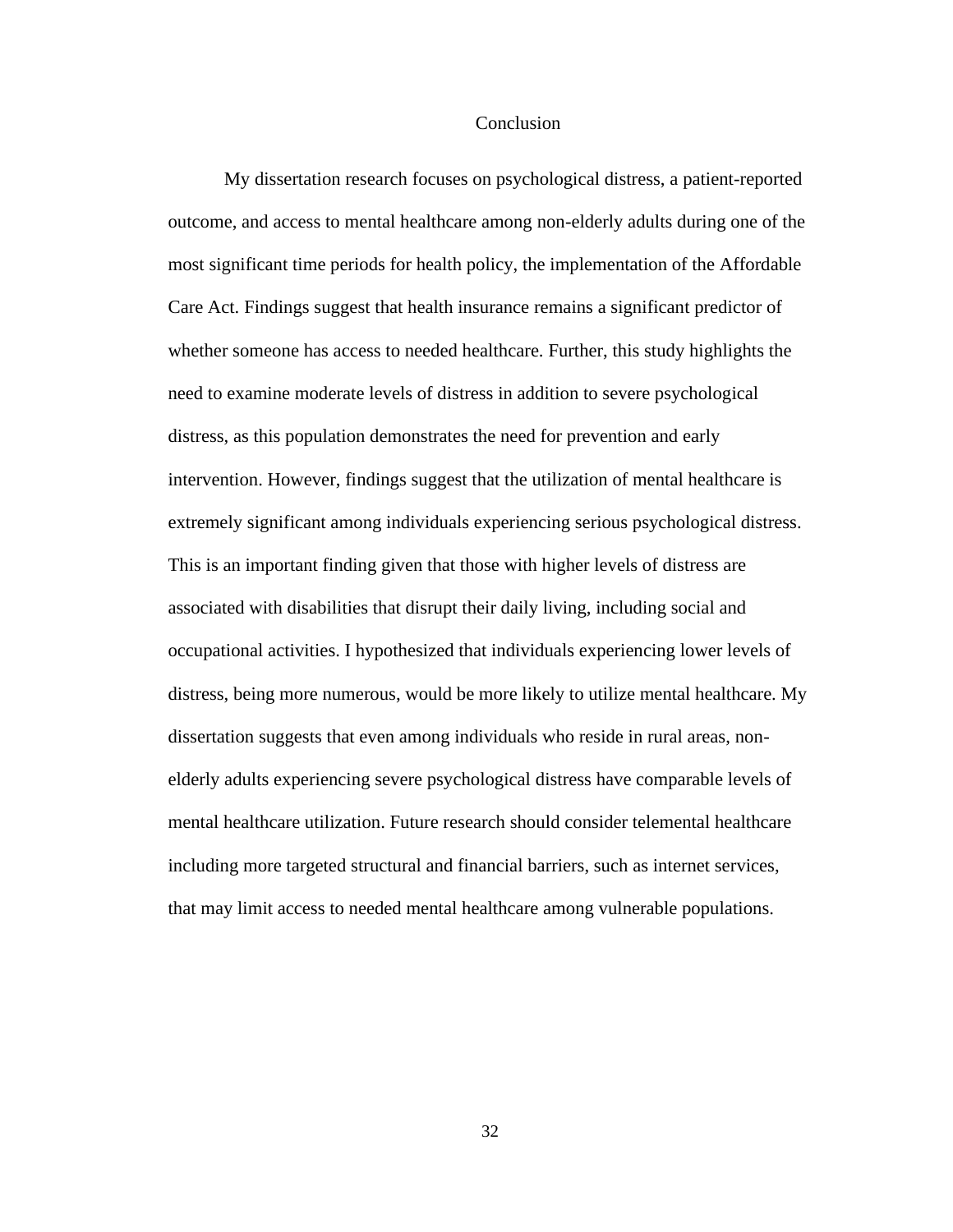Title:

Characteristics of Adults with Moderate or Severe Psychological Distress and Subjective Unmet Need for Mental Healthcare

Abstract:

Patient-reported outcome measures, such as psychological distress, are useful for developing more informed decisions surrounding mental health treatment including improving the quality of care and access to care. After the implementation of the Affordable Care Act (ACA), health insurance uptake increased among individuals experiencing severe psychological distress. While severe psychological distress has been widely studied, moderate distress and self-reported need have been less examined in the literature. Studying subjective unmet need, in addition to moderate and severe distress, can better inform prevention and early intervention efforts. The objective of this study is to explore the shared characteristics of individuals who are at risk for experiencing moderate or severe levels of psychological distress. Using 2014-2018 data for adults aged 18-64 in the California Health Interview Survey and Medical Expenditure Panel Survey (MEPS), I fit multinomial logistic regression models to examine between differences in level of psychological distress where the primary regressors are health insurance status, race/ethnicity, and subjective unmet need.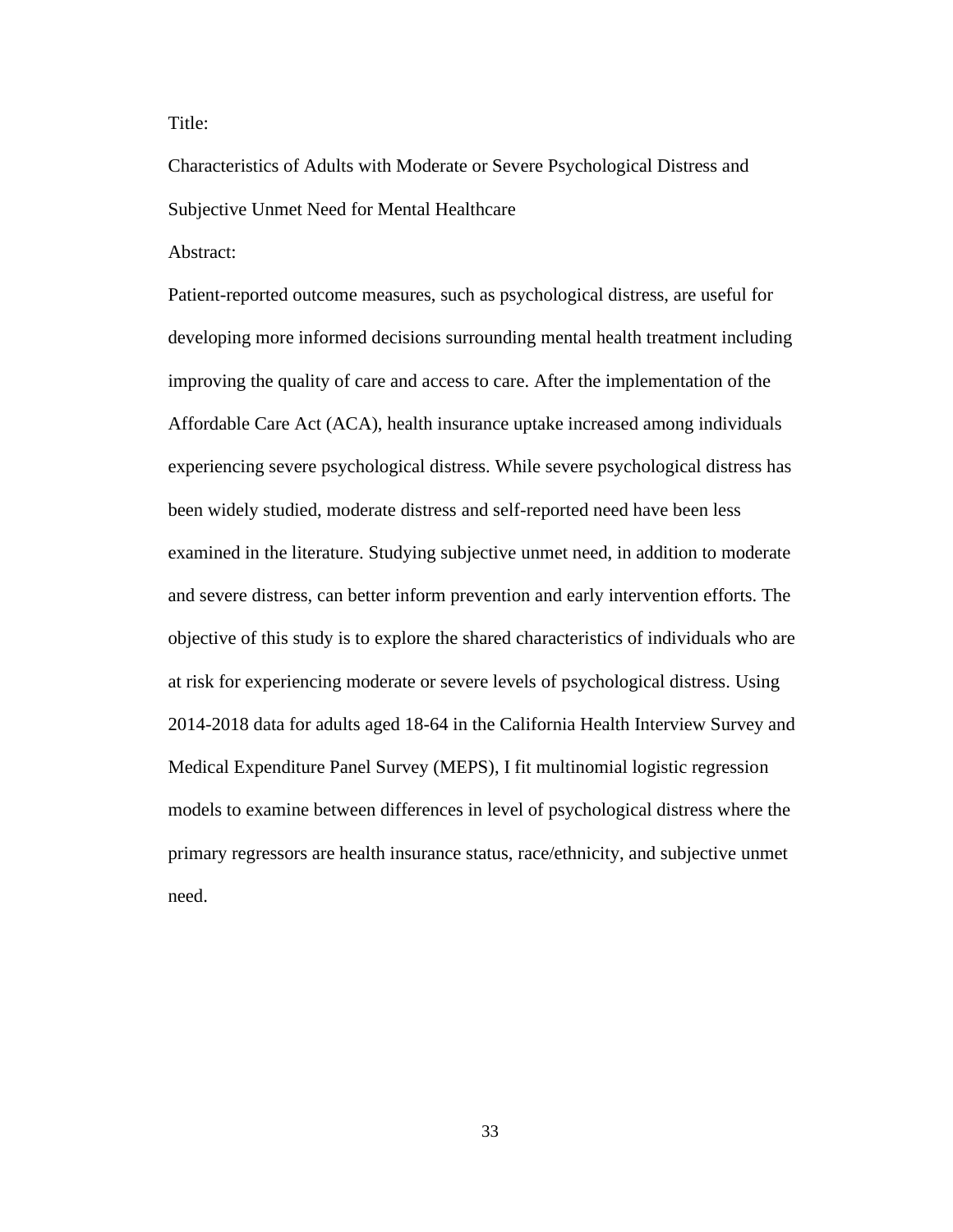#### **Introduction**

Adults aged 18-64 experiencing severe psychological distress were more likely to be uninsured than adults without severe psychological distress (Weismann, et. al., 2015). After the implementation of the Affordable Care Act (ACA) in 2014, there was an uptake in health insurance coverage among these individuals because of the Medicaid Expansion provision included in the healthcare law (Novak, Anderson, & Chen, 2018; Wen, Druss, & Cummings, 2015). Information about the characteristics of this population may aide in mental health efforts focused on early intervention and treatment.

#### *Psychological Distress*

The Kessler Psychological Distress Scale (Kessler 10) is one of the most widely used patient-reported outcome measures. It has been translated into multiple languages and used by the World Health Organization. An abbreviated version of the measure, the Kessler 6 has been deemed by researchers as similarly reliable when assessing serious mental illness cases from non-cases (Kessler, et. al., 2002). The Kessler 6 scores respondents based on their self-assessment of sadness, nervousness, restlessness, hopelessness, worthlessness, and their determination that everything was an effort during the 30-day period prior to the assessment. The highest possible score is 24 and the lowest score is 0, based upon the sum of each individual score for every question in the assessment. An answer of ''None of the time'' is given a score of 0, while an answer of ''all of the time'' is given a score of 4. A score between 7 and 12 indicates moderate psychological distress and a score of 13 or greater indicates severe psychological distress. High levels of psychological distress are associated with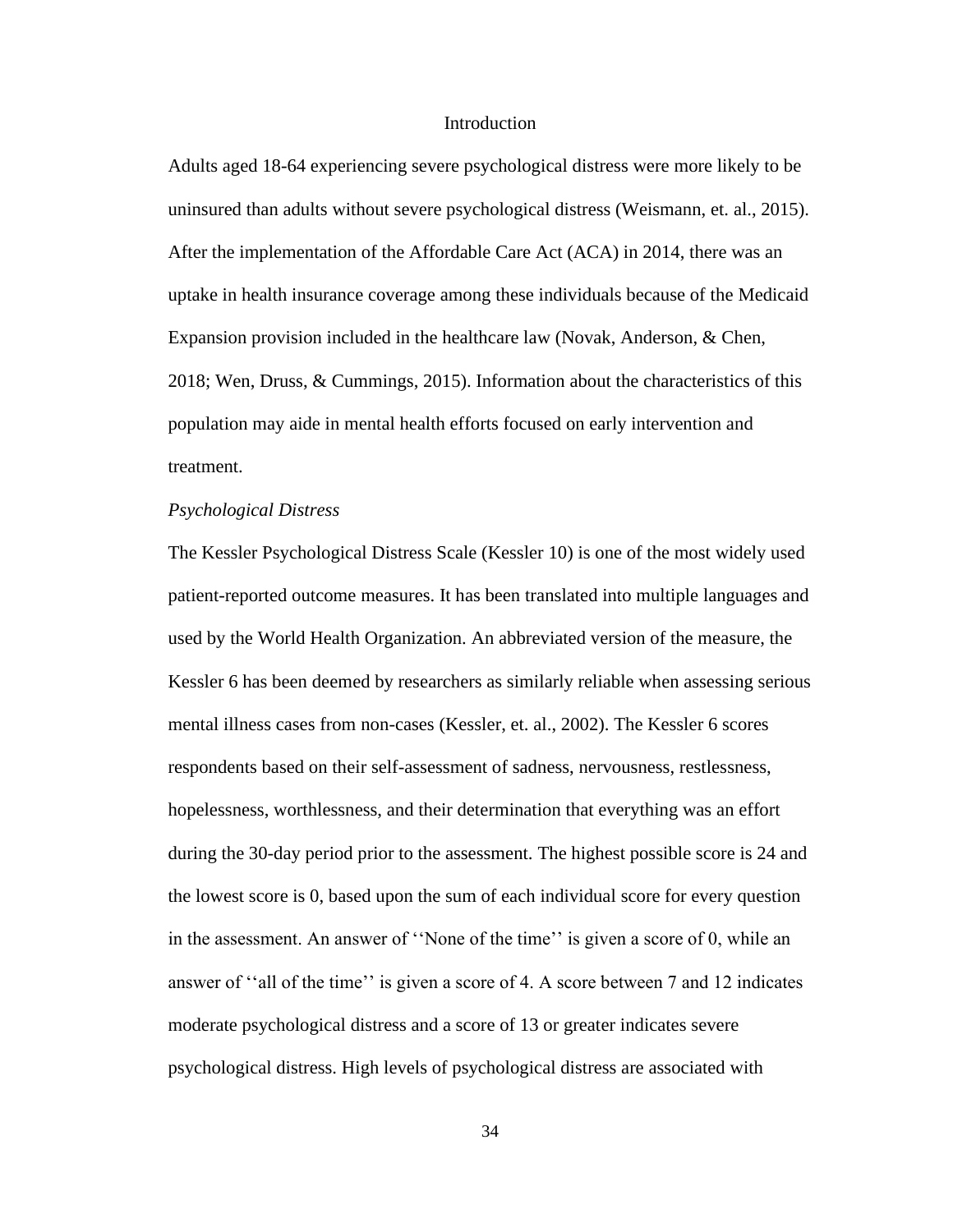severe mental health problems that cause significant disruptions in daily functioning and requires treatment (Wegener, et. al., 2011; Hardy, Woods, & Wall, 2003).

#### Background

Even low levels of psychological distress have been associated with emergency department use (Stockbridge, Wilson, & Pagan, 2014; Lin, Burgess, & Carey, 2012). Further, individuals with serious psychological distress are twice as likely to have heart disease or diabetes (Byles, et. al., 2013; Egede & Dismuke, 2012; Williams et. al., 2010; Rasul et. al., 2005). Mental health conditions are costly and highly debilitating (Vigo, Thornicroft, & Atun, 2016; Cloutier, et. al., 2016; Wang, Simon, & Kessler, 2006). Comparing national averages of moderate and severe psychological distress to the State of California can be used to better understand the need for mental healthcare among vulnerable populations, especially racial and ethnic minorities.

California is a paragon of mental health policy for the nation. As the largest state in the nation, there is progressive mental health legislation that has aided in expanded access to mental health services among individuals experiencing psychological distress, especially those who are Medicaid beneficiaries (Brown et. al., 2012; Snowden, et. al., 2006). The State of California expanded Medicaid extensively following the passage of the ACA. Further, California is home to a diverse population across racial and ethnic classifications. According to the American Community Survey, 39% of California residents identify as Latino, 36% are white, 15% are Asian, 6% are Black, fewer than 1% are Native American, and 3% are multiracial. Latinos have been the largest racial or ethnic group in the state since for almost a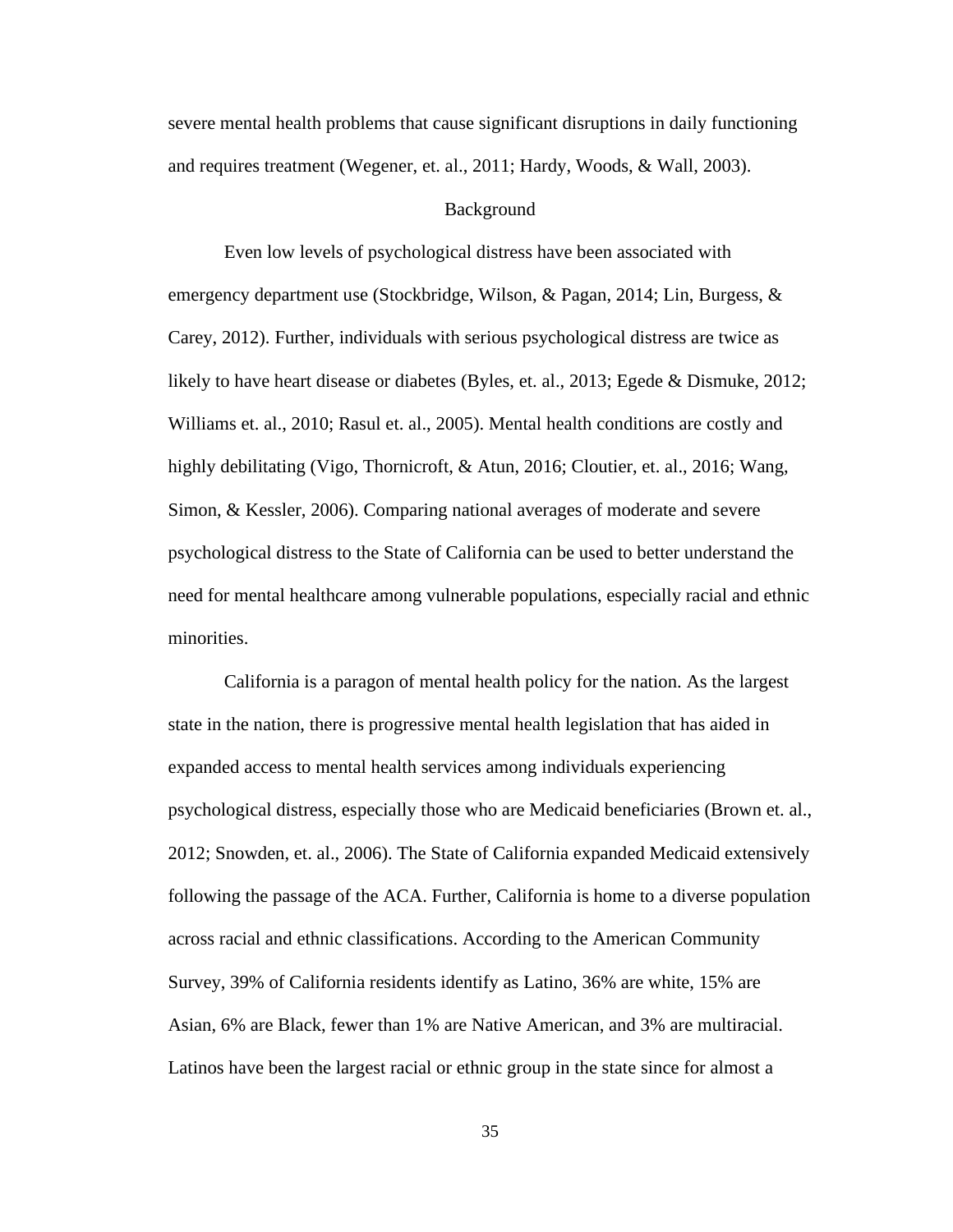decade (ACS, 2019). Accordingly, California provides an excellent setting for analyses focused on health disparities. Currently, the Latino population is the largest minority group in the United States (US Census Bureau, 2019). In California, Latinos represent 39% of the population, while they represent approximately 19% of the U.S. population [\(ACS, 2019;](https://www.census.gov/quickfacts/fact/table/CA/PST045219) [US Census Bureau, 2019\)](https://www.census.gov/quickfacts/fact/table/US/RHI725219). Using Latinos as the referent group, this paper compares and evaluates the between-group demographic characteristics and health status factors associated with varying levels of psychological distress in California and the United States.

# *New Contribution*

Subjective unmet need is someone reporting that they need treatment. This has also been referred to in the literature as felt need, or perceived need (Angrade, et. al., 2013; Mojtabai, et. al., 2010; Mojtabai, Olfson, & Mechanic, 2002). Despite the importance of subjective unmet need, many studies have only focused on clinical or evaluated need, which is based on the number and frequency of health-related symptoms reported to healthcare providers in the one year immediately preceding the date of reportage. While psychological distress may be considered subjective, it is also based on the number and frequency of mental health-related symptoms. This is important because there are individuals who don't believe they need mental healthcare, yet still meet the criteria for moderate or serious psychological distress. There are also individuals who believe they need mental healthcare, but don't meet the criteria for moderate or serious psychological distress. This study seeks to explore this incongruity. Specifically, it contributes to the existing literature by using data from a large, diverse sample of Californians compared to a large, representative U.S.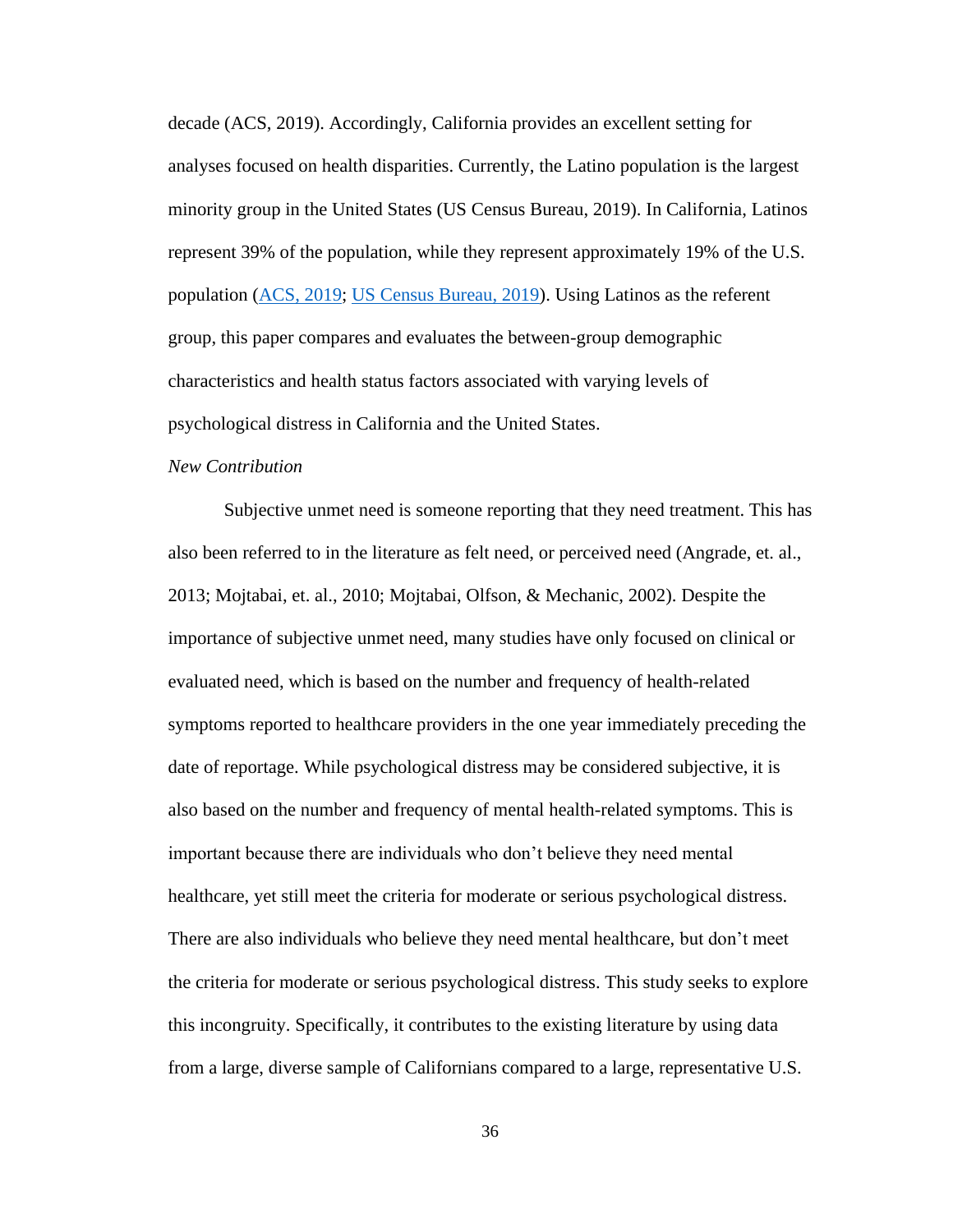sample to examine subjective unmet need according to varying levels of psychological distress.

# Methods

# *Data*

To examine the characteristics of populations associated with varying levels of psychological distress across racial and ethnic groups, I analyzed data from the California Health Interview Survey (CHIS) and the Medical Expenditure Panel Survey (MEPS). Random digit dialing (RDD) of cellphones and landlines are utilized to identify respondents in California's civilian, non-institutionalized population for the CHIS. The CHIS provide population estimates for major racial and ethnic demographics and their health-related indicators. To capture the diversity of Californians in what is the largest state health survey in the United States, the CHIS is administered in multiple languages, including English, Spanish, Chinese, Korean, Vietnamese, and Tagalog. The MEPS is the most comprehensive survey on health insurance, health services utilization, and healthcare costs in the United States. While supplemental paper questionnaires are used periodically, the MEPS is provided via computer-assisted personal interviews (CAPI). This article uses CHIS data and MEPS data from 2014-2018, the period immediately following the implementation of the ACA. The analyses include all non-elderly adults, aged 18-64.

#### *Sample*

Non-elderly adults in the CHIS totaled about 146 million, while the sample population totaled 322 million in the MEPS. Millions of the remaining individuals did not have usable information on psychological distress, so they were omitted from the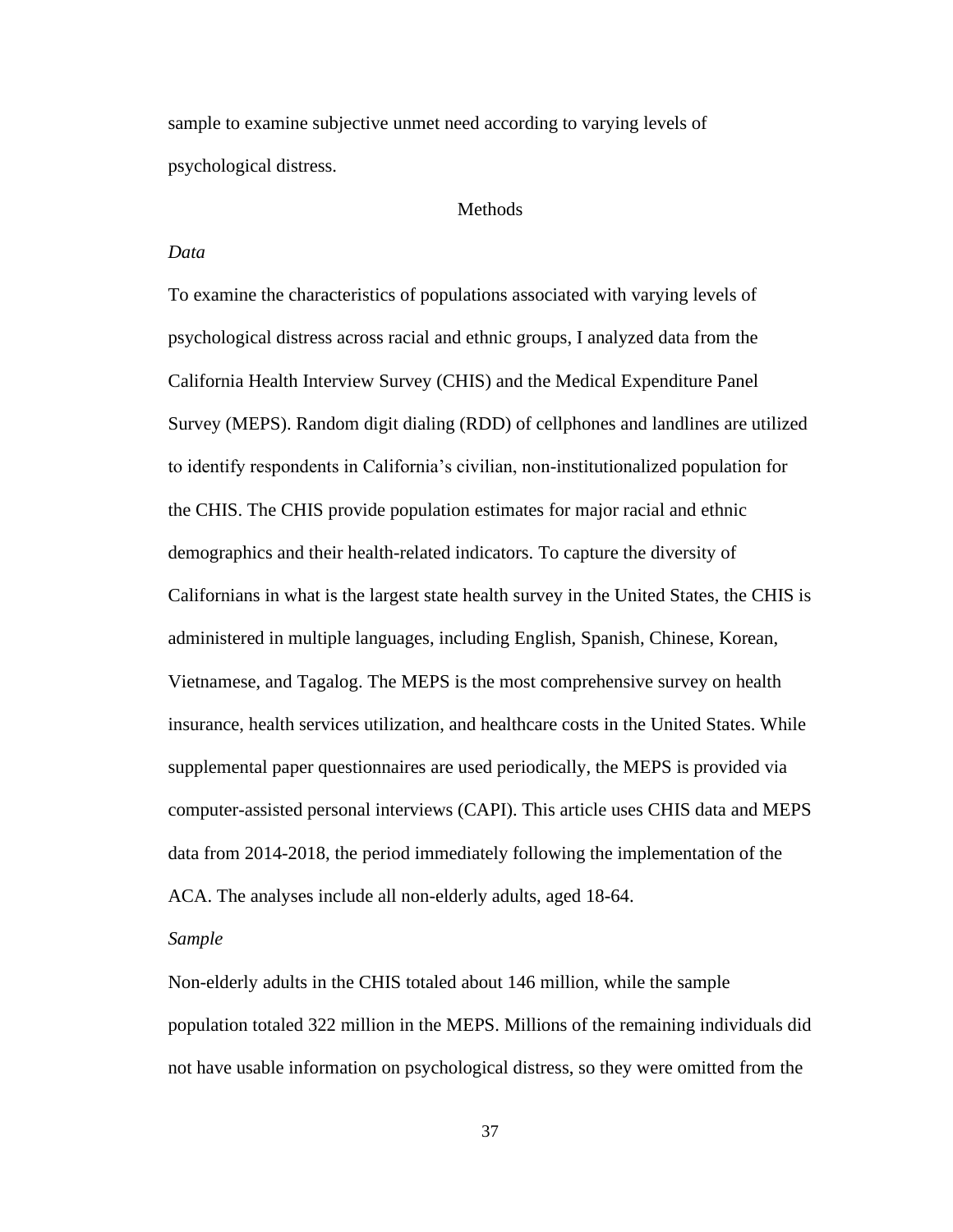sample population. The final sample consists of 119 million non-elderly adults in the

CHIS and 165 million in the MEPS (Chart 1).

# **Chart 1. Flow Diagram of Adults in the California Health Interview Survey and the Medical Expenditure Panel Survey, 2014-2018**



# *Response Variable*

To describe the respondents who experienced psychological distress I examined responses to the following questions: "About how often during the past 30 days did you feel nervous, hopeless, restless or fidgety, so depressed nothing could cheer you up, that everything was an effort, and worthless?" Respondents were asked to rate their feelings by selecting "all of the time, most of the time, some of the time, a little of the time, or none of the time." The response variable was treated as trinary, with a value of 0 indicating that respondents experience low levels or no psychological distress, a value of 1 indicating moderate psychological distress, and a value of 2 indicating serious psychological distress. The items and scale utilized for the response variable is known as the Kessler Psychological Distress Scale (Kessler 6). The Kessler 6, which is an abbreviated version of the Kessler 10, has been tested for its reliability as a patient-reported outcome measure (PROM). A score of 13 or greater indicates serious or severe psychological distress. A score of 7-12 indicates moderate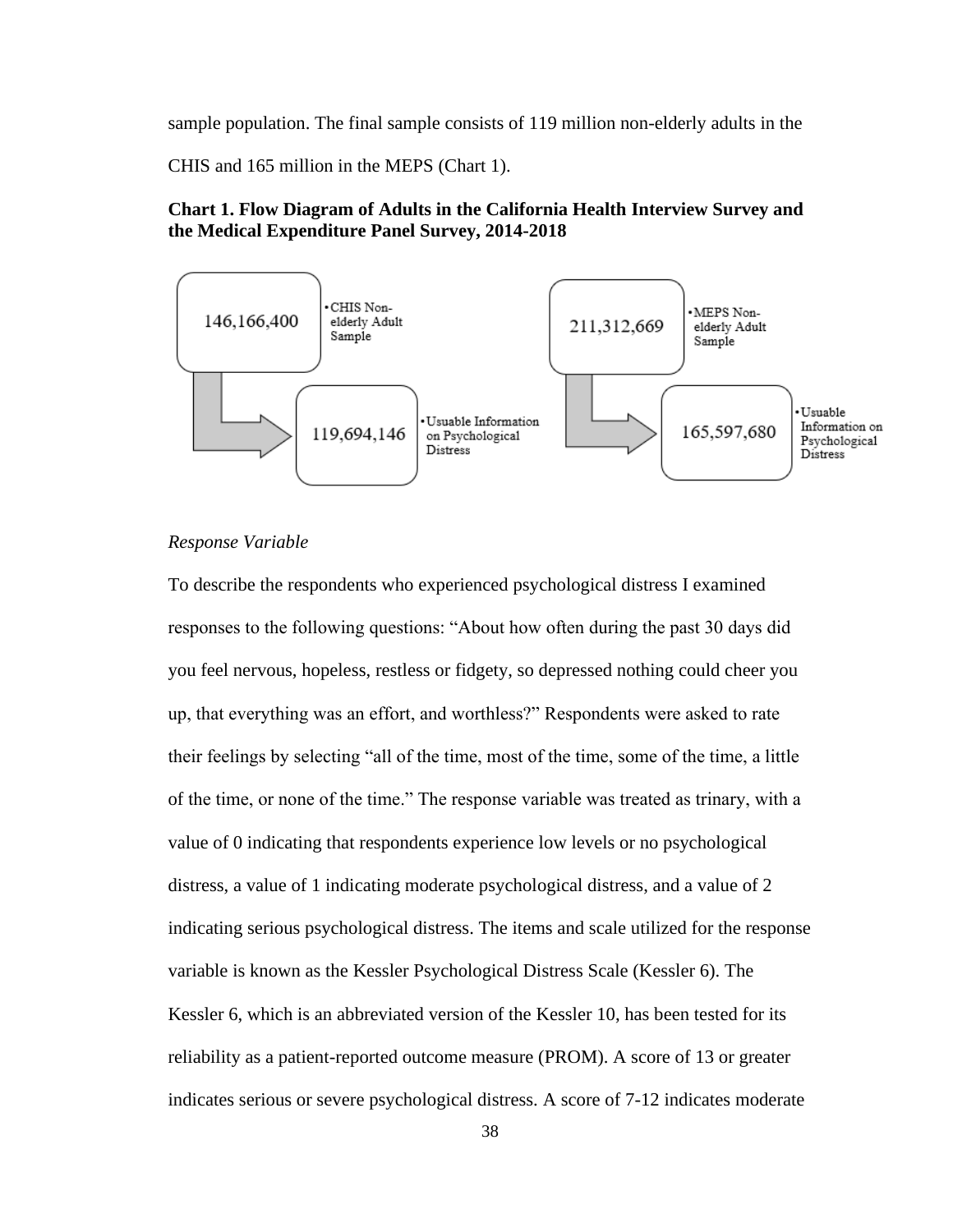#### psychological distress.

#### *Independent Variables*

Health insurance status and race/ethnicity were the key independent variables in this study. Health insurance was categorized as uninsured, public health insurance, and private health insurance. The racial and ethnic groups included are Latino, Asian American, Black, Native American, White, and Multiracial. Multiracial, in this context, means individuals who selected two or more racial and ethnic group affiliations. Latinos are used as the referent group for the analyses using both datasets. When examining the MEPS data, Latinos had less odds of psychological distress when compared with non-Hispanic whites. According to Wolff and colleagues, "referent salience is important because subjective social status ratings by racial/ethnic group appear to be differentially sensitive to the referent group used in the comparison" (Wolff et al., 2010). Importantly, Latinos are the largest racial or ethnic group in California and are the largest minoritized group in the U.S. And, according to (Hardeman & Karbeah, 2020)

*"Our methodologies also often replicate white supremacist framing by making whites the dominant group to which we compare all other populations. Researchers rarely question why whites are the dominant group within their research or even if white outcomes are a desirable standard for populations to strive toward. Considering within‐group analyses or selecting a different comparison group may reveal new knowledge about the structural and social inequities at play."*

Of note, Hispanic is used to refer to individuals from Spanish-speaking countries. So,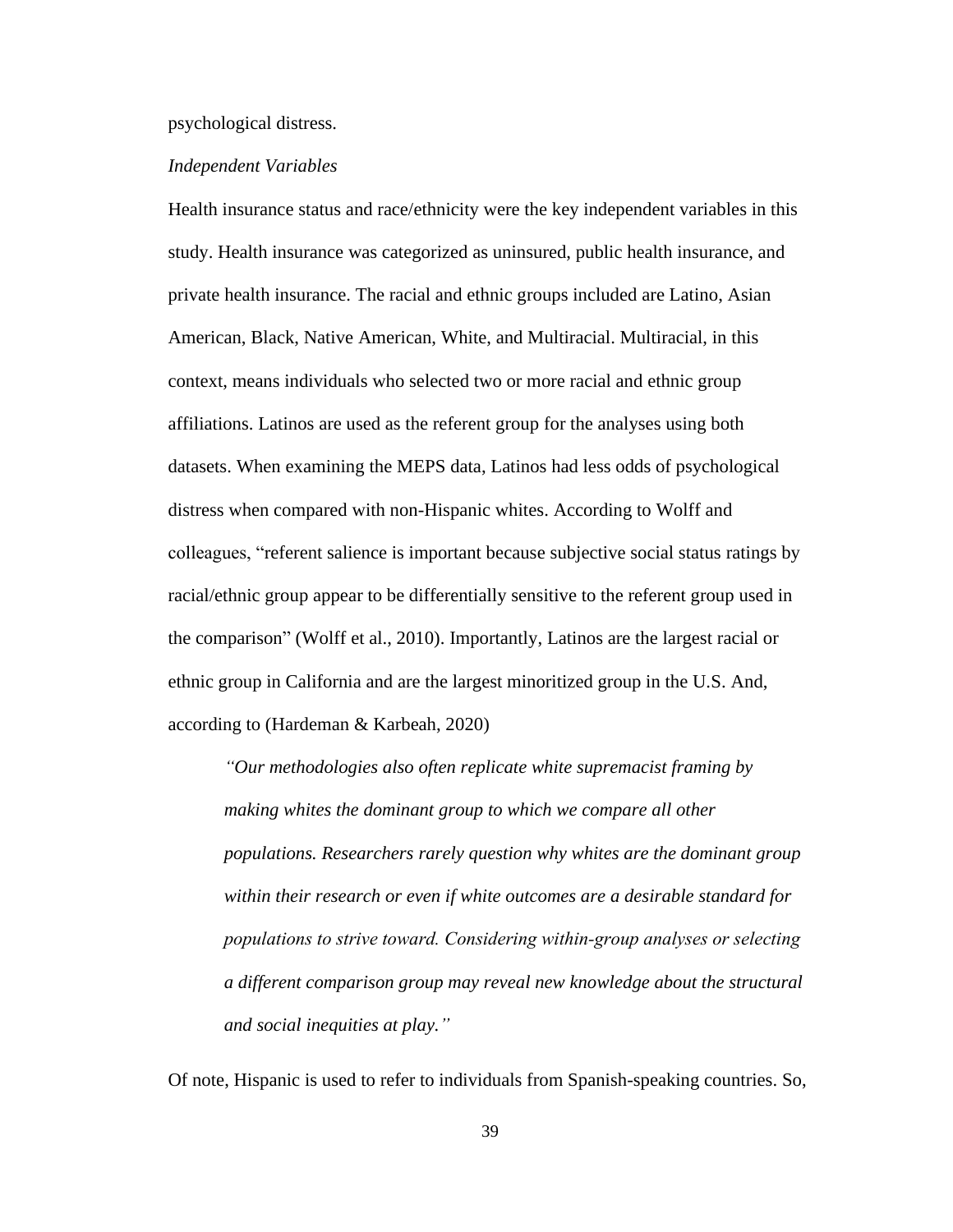individuals of any racial group (i.e. white, Black, Asian, etc. may also self-identify as Hispanic). Hispanic is utilized in the MEPS, while both Hispanic and Latino are utilized by the CHIS. The OMB defines Hispanic or Latino as "a person of Cuban, Mexican, Puerto Rican, South or Central American, or other Spanish culture or origin regardless of race" ((Bureau, n.d.-b). Other variables are included that are commonly used throughout the literature in mental health services research such as sex, age, selfreported health status, marital status, employment status, educational attainment, poverty level, usual source of care, geographic location, and whether the respondent was born in the United States. Race and ethnicity were self-reported.

Health status and mental health status were both self-reported using a 5-item scale. The variable was recoded, so higher values are associated with worse health (1 = Excellent or Very Good, 2=Good, and 3=Fair or Poor). Marital status and employment status were treated as dummy variables. A respondent was considered married if they selected married. All other responses including widowed, separated, divorced, living with partner, and never married were coded as not married. A respondent was considered employed if they selected full-time employment, part-time employment, or other employed. A respondent was considered unemployed even if they reported looking for work. To examine the effect of different levels of education, the variable was recoded so higher values are associated with higher levels of educational attainment (1=High School Diploma or Less, 2=Some College, 3=College Degree, and 4=Graduate Degree). Usual source of care, born in the US, and living in a rural area were also treated as dummy variables.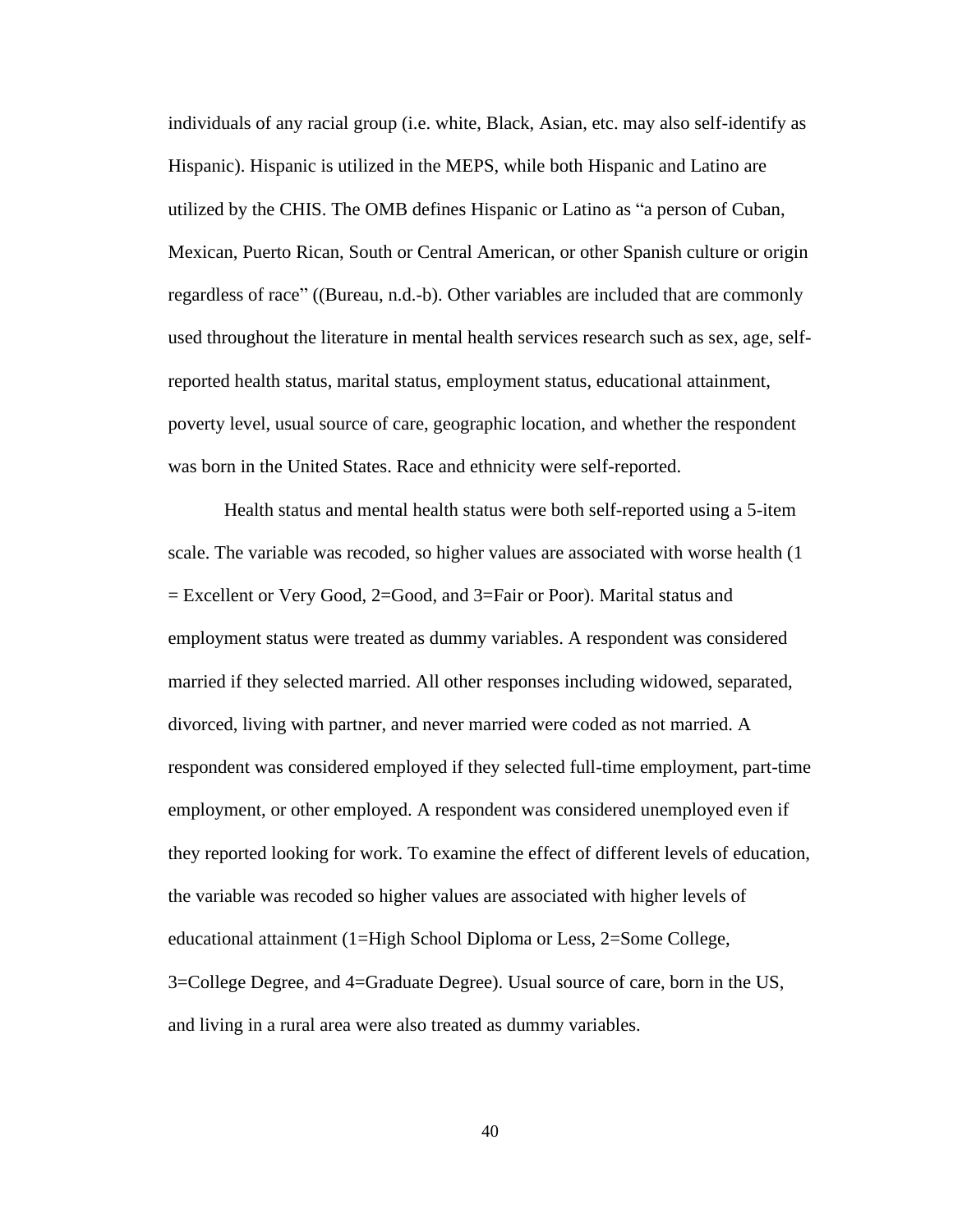#### *Statistical Analysis*

The analysis began using weighted descriptive statistics to examine psychological distress by various demographics. To examine the independent variables' effect on psychological distress level, a series of multinomial logistic regression models were utilized. After running a baseline model examining only race and ethnicity, an adjusted model was introduced to account for differences in health insurance status. Finally, to see whether the effect of race/ethnicity and health insurance on psychological distress remained, a full model was introduced with all covariates. To examine the association between race, insurance, and other explanatory variables on psychological distress within groups, separate logit models were performed for each racial/ ethnic group and subgroup. All results are weighted in STATA to account for the complex sample designs used by the CHIS and MEPS.

#### Results

#### *Descriptive Statistics*

*Sex*. In California, the sample population is divided evenly among men and women. However, men reported higher levels of both moderate and severe psychological distress. In the United States, sex is also divided evenly, but men had lower levels of distress. *Race/ Ethnicity.* Most of the individuals identified as Latino (41%) in California. However, white (38%), Asian American (15%), Black (6%), American Indian  $\left\langle \langle 1\% \rangle \right\rangle$ , and Multiracial  $\left\langle \langle 1\% \rangle \right\rangle$  individuals are also included. The racial/ethnic group population was very different in the United States sample population. Latinos were only 17% of the population, while whites were 62% of the sample. Black (12%) and Asian (6%) were also included in the U.S. sample. *Age*. The average age in the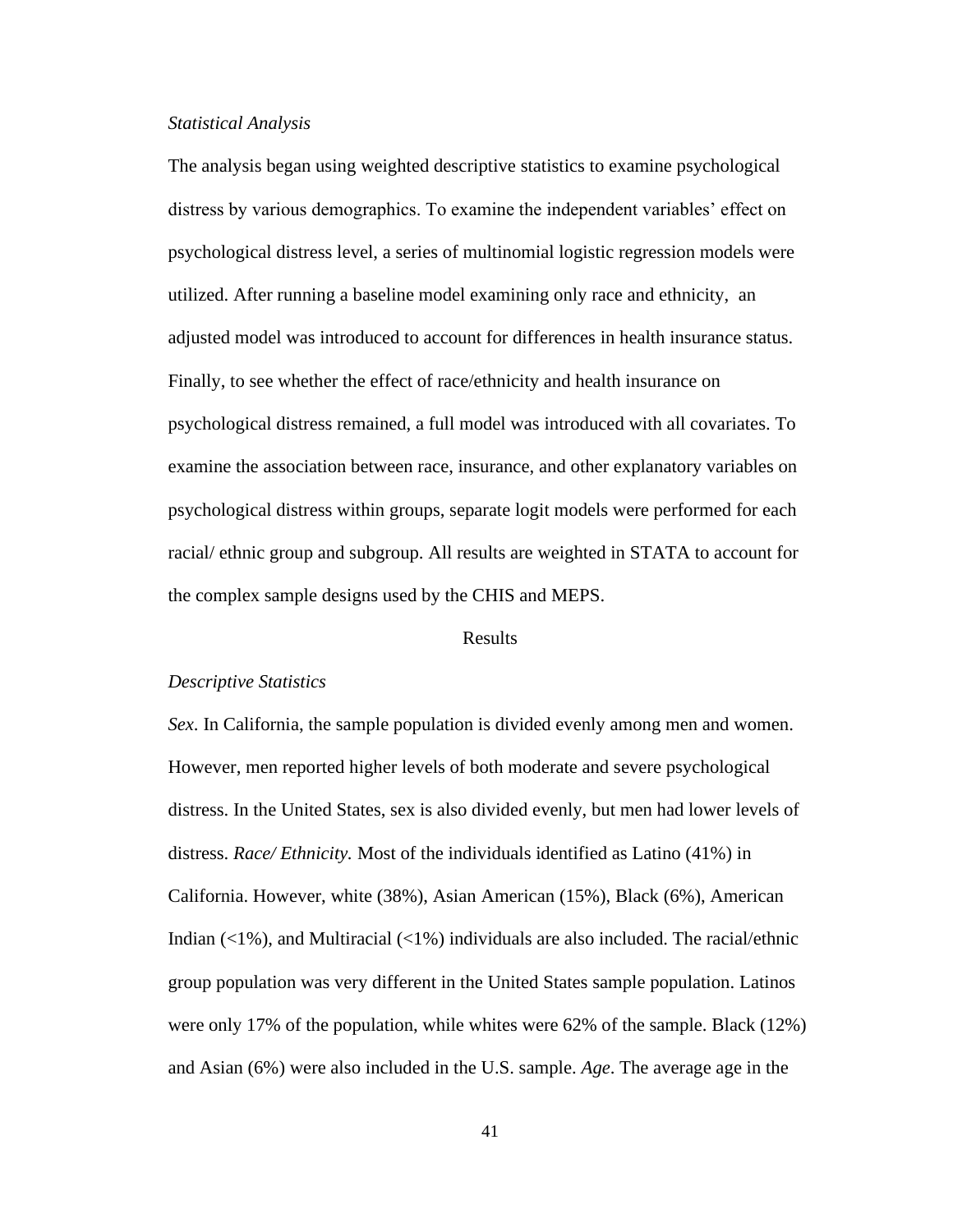California sample is 40 years old, while the average age in the US sample is 41. *Immigration status*. California had over twice the percent of immigrants as the United States average during the study period with 35% of the California-based sample reporting they were born in a country other than the U.S. compared with 17% of the U.S. sample. *Education*. In California, 42% have a high school diploma or less, and 17% have taken some college courses, 31% have an undergraduate degree and 10% have a graduate degree. In the US, the overall sample population had higher levels of educational attainment with 51% reporting a high school diploma or less, 32% had taken some college courses and 17% reported earning a graduate degree. *Poverty Level*. More than 1 in 3 (36%) Californians were living in poverty or low-income compared to one in four (27%) in the U.S. population. *Employment Status*. 26% of the sample reported unemployment in California compared to the 21% nationwide average. *Health Insurance.* About 14% of the sample were uninsured in California and 11% were uninsured in the U.S. A higher percent of individuals, over one in three (34%), are covered under California's Medicaid program compared with only 15% covered by Medicaid in the U.S sample during the same period. And, while only 52% had private insurance in California, 74% reported private insurance in the U.S. sample population. *Health Status*. About half of the sample reported being in poor or fair health condition in California, while only 11% reported fair or poor health in the U.S. sample population. Table 1 presents the weighted demographics.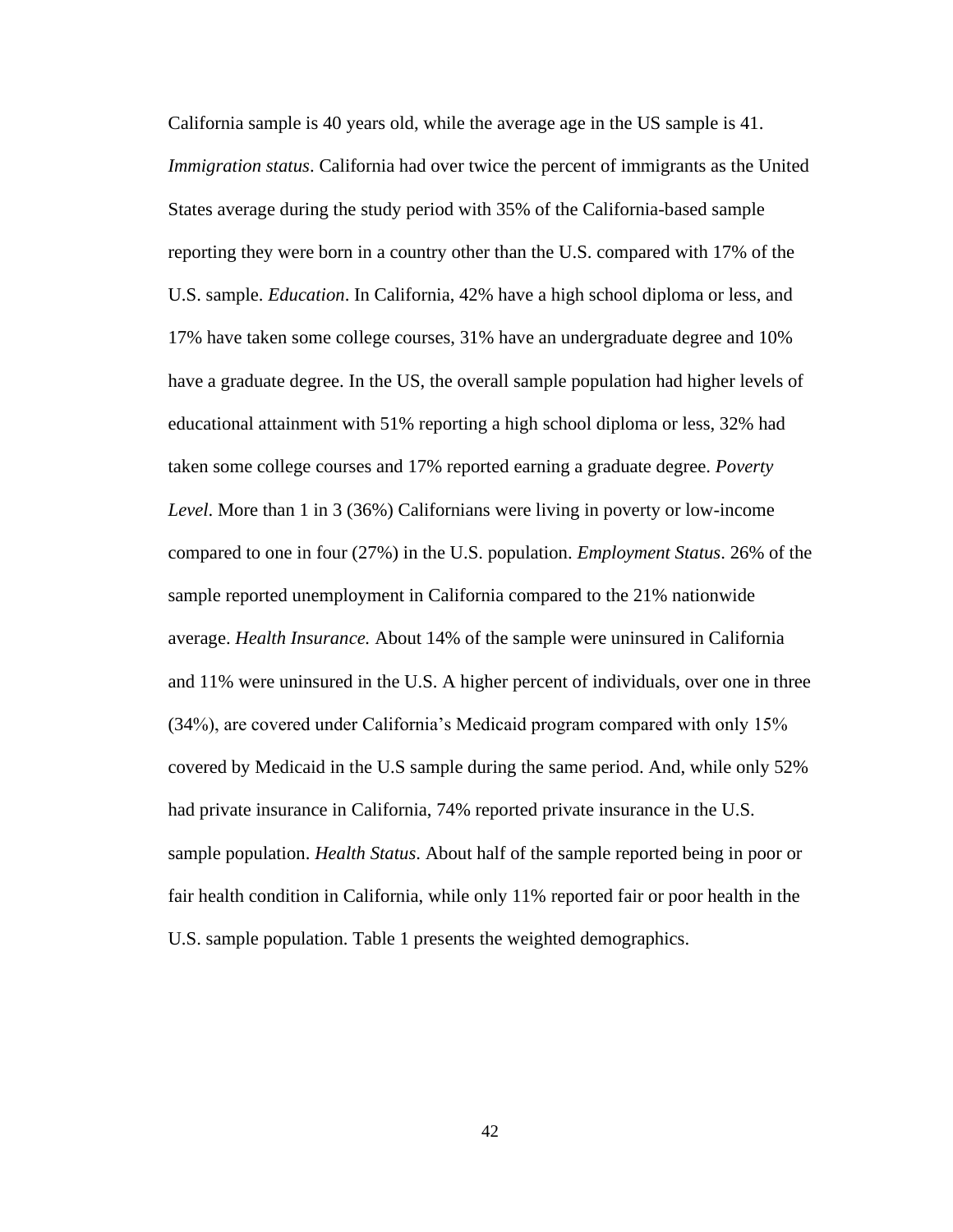|                             | California | <b>United States</b> |
|-----------------------------|------------|----------------------|
| <b>Sex</b>                  |            |                      |
| Female                      | 50%        | 51%                  |
| Male                        | 50%        | 49%                  |
| <b>Race/Ethnicity</b>       |            |                      |
| Latino                      | 41%        | 17%                  |
| White                       | 38%        | 62%                  |
| <b>Black</b>                | 6%         | 12%                  |
| Asian                       | 15%        | 6%                   |
| Multiracial                 | $<\!\!1\%$ | 3%                   |
| Native American             | ${<}1\%$   |                      |
| <b>Education</b>            |            |                      |
| High School Diploma or Less | 42%        | 51%                  |
| Some College                | 17%        | 32%                  |
| <b>College Degree</b>       | 31%        |                      |
| <b>Graduate Degree</b>      | 10%        | 17%                  |
| <b>Poverty Level</b>        |            |                      |
| Poor or Low-Income          | 36%        | 27%                  |
| Middle Income               | 13%        | 29%                  |
| High Income                 | 51%        | 44%                  |
| <b>Employment</b>           |            |                      |
| Employed                    | 74%        | 80%                  |
| Unemployed                  | 26%        | 20%                  |
| <b>Health Insurance</b>     |            |                      |
| Uninsured                   | 14%        | 11%                  |
| Public                      | 34%        | 15%                  |
| Private                     | 52%        | 74%                  |
| <b>Immigration Status</b>   |            |                      |
| Born In The U.S.            | 65%        | 83%                  |
| Not Born In The U.S.        | 35%        | 17%                  |

**Table 1. Key Weighted Demographic Characteristics in the CHIS and the MEPS, 2014-2018**

Among the California population experiencing any psychological distress (24,506,529), a score of 11 on the Kessler 6 was the average; this was the same for the 22,229,841 individuals experiencing any psychological distress in the United States sample population. For those with moderate levels of psychological distress in California (18,933,782) and the U.S. (15,735,579) the average was a score of 9. In the 5,572,747 individuals who were experiencing severe levels of psychological distress, their average Kessler 6 score was 16. In the United States, 6,494,263 individuals experienced serious psychological distress and the average Kessler 6 score was also 16. The rate of uninsurance is higher in the California population than the U.S.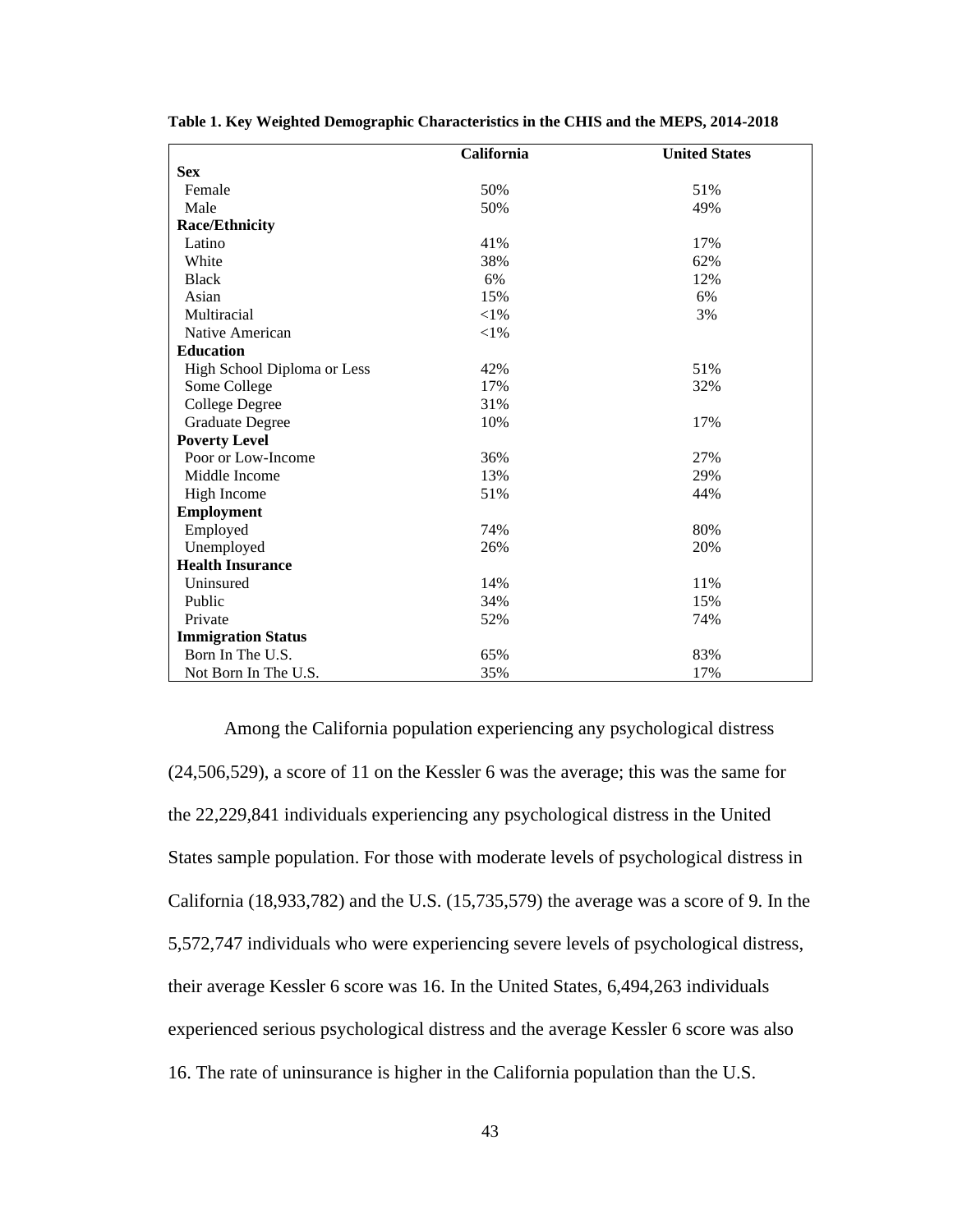sample population. Additionally, public health insurance is higher in California, especially among individuals with moderate or severe psychological distress. The relationship between psychological distress and socioeconomic status (SES) was significant in the CHIS and MEPS. Poverty level, educational attainment, and employment status were used to determine SES.

Subjective unmet need, another variable of interest in this study, was reported by 24,008,286 Californians during the study period. During the same time, 24,506,529 Californians scored a 7 or above on the Kessler 6, indicating moderate or severe levels of psychological distress. The relationship between subjective unmet need and psychological distress was extremely significant in the CHIS. While most individuals with severe psychological distress indicated they need professional care for their mental or emotional needs, most individuals experiencing moderate levels of distress did not report subjective unmet need. Of note, 45% of individuals with moderate distress reported subjective unmet need while 75% of individuals with severe distress reported subjective unmet need for mental healthcare. While subjective, or felt need, was not included in the MEPS, individuals did report their perceived mental health status. The relationship between psychological distress and self-reported mental health was significant in the U.S. sample population when examining Pearson's chi-squared test results. Over half the individuals experiencing severe levels of distress reported fair or poor mental health status, and about one in four individuals with moderate psychological distress reported fair or poor mental health status. Table 2 presents the weighted demographics by psychological distress level.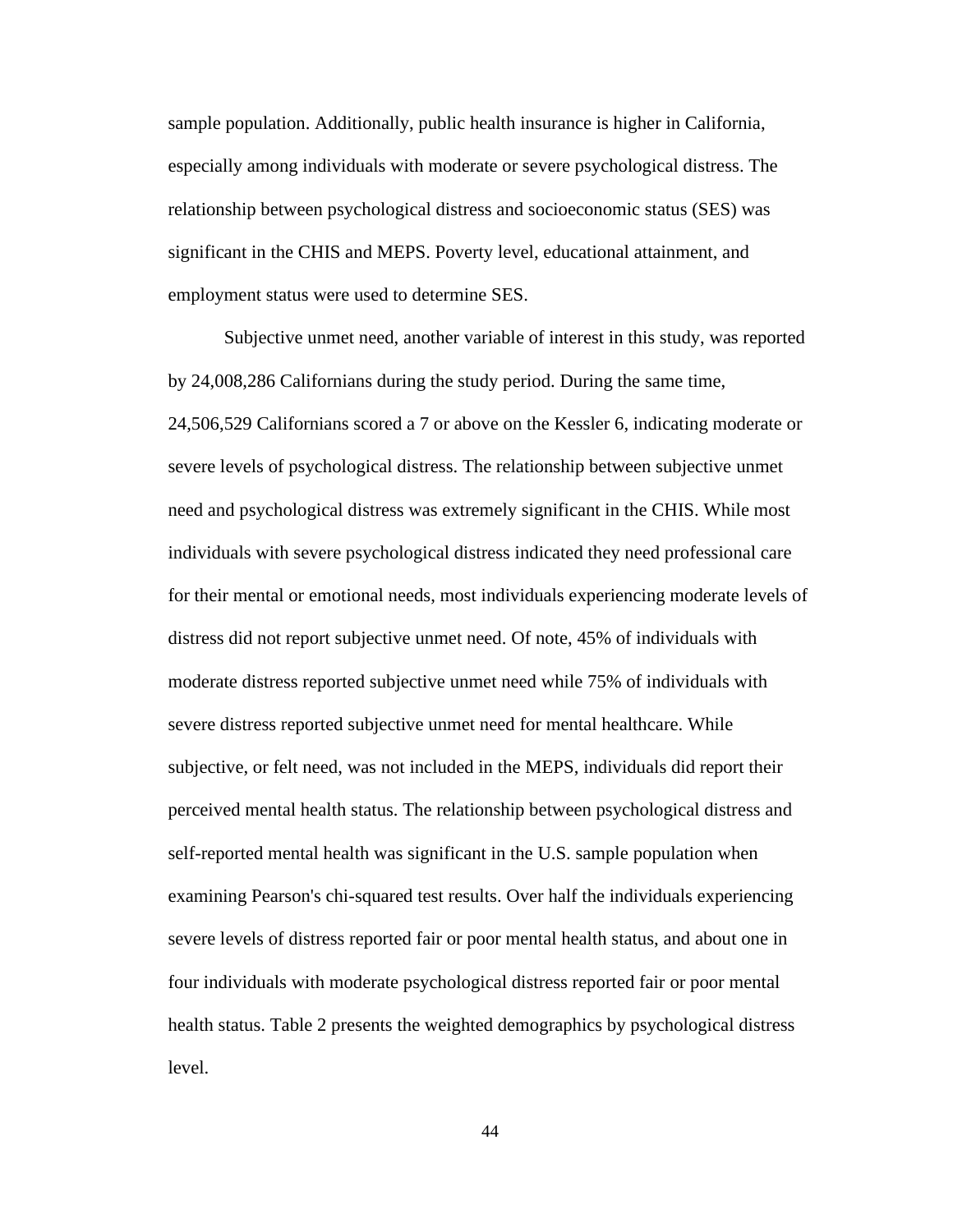|                       | No/Low         | No/Low               | Moderate       | <b>Moderate</b>                 | <b>Serious</b> | <b>Serious</b> |
|-----------------------|----------------|----------------------|----------------|---------------------------------|----------------|----------------|
|                       | California     | <b>United States</b> | California     | <b>United States California</b> |                | <b>United</b>  |
|                       | $\mathbf{n} =$ | $\mathbf{n} =$       | $\mathbf{n} =$ | $\mathbf{n} =$                  | $\mathbf{n} =$ | <b>States</b>  |
|                       | 95,187,617     | 143,367,839          | 18,933,782     | 15,735,579                      | 5,572,747      | $\mathbf{n} =$ |
|                       |                |                      |                |                                 |                | 6,494,263      |
| <b>Race/Ethnicity</b> |                |                      |                |                                 |                |                |
| Latino                | 40%            | 18%                  | 45%            | 14%                             | 47%            | 15%            |
| White                 | 38%            | 61%                  | 35%            | 64%                             | 35%            | 65%            |
| <b>Black</b>          | 5%             | 12%                  | 6%             | 12%                             | 6%             | 12%            |
| Asian                 | 15%            | 6%                   | 13%            | 5%                              | 11%            | 3%             |
| Native                | $<$ 1%         |                      | $<\!\!1\%$     |                                 | $<$ 1%         |                |
| American              |                | 3%                   |                | 5%                              |                | 5%             |
| Multiracial           | $<$ 1%         |                      | $<\!\!1\%$     |                                 | $<$ 1%         |                |
| <b>Education</b>      |                |                      |                |                                 |                |                |
| <b>High School</b>    | 41%            | 50%                  | 47%            | 54%                             | 53%            | 61%            |
| Some College          | 16%            | 32%                  | 18%            | 32%                             | 22%            | 31%            |
| <b>College Degree</b> | 33%            |                      | 28%            |                                 | 22%            |                |
| Graduate              | 10%            | 18%                  | 7%             | 14%                             | 3%             | 8%             |
| Degree                |                |                      |                |                                 |                |                |
| <b>Poverty Level</b>  |                |                      |                |                                 |                |                |
| Poor                  | 15%            | 10%                  | 24%            | 21%                             | 33%            | 34%            |
| Low Income            | 18%            | 14%                  | 22%            | 20%                             | 26%            | 25%            |
| Middle Income         | 13%            | 29%                  | 14%            | 27%                             | 14%            | 22%            |
| High Income           | 54%            | 47%                  | 40%            | 32%                             | 27%            | 19%            |
| <b>Employment</b>     |                |                      |                |                                 |                |                |
| <b>Status</b>         |                |                      |                |                                 |                |                |
| Employed              | 77%            | 83%                  | 69%            | 66%                             | 49%            | 44%            |
| Unemployed            | 33%            | 17%                  | 31%            | 34%                             | 51%            | 66%            |
| <b>Health</b>         |                |                      |                |                                 |                |                |
| <b>Insurance</b>      |                |                      |                |                                 |                |                |
| Uninsured             | 13%            | 11%                  | 17%            | 11%                             | 16%            | 11%            |
| Public                | 31%            | 12%                  | 44%            | 28%                             | 56%            | 47%            |
| Private               | 56%            | 77%                  | 39%            | 61%                             | 28%            | 42%            |
| Immigration           |                |                      |                |                                 |                |                |
| <b>Status</b>         |                |                      |                |                                 |                |                |
| Born in US            | 65%            | 82%                  | 69%            | 87%                             | 72%            | 90%            |
| Not Born in           | 35%            | 18%                  | 31%            | 13%                             | 28%            | 10%            |
| US                    |                |                      |                |                                 |                |                |
| <b>Health Status</b>  |                |                      |                |                                 |                |                |
| Excellent or          | 15%            | 67%                  | 33%            | 34%                             | 57%            | 19%            |
| Very Good             |                |                      |                |                                 |                |                |
| Good                  | 31%            | 26%                  | 34%            | 36%                             | 26%            | 28%            |
| Fair or Poor          | 54%            | 7%                   | 33%            | 30%                             | 18%            | 53%            |
| Location              |                |                      |                |                                 |                |                |
| Rural                 | 6%             |                      | 5%             |                                 | 7%             |                |
| Urban                 | 94%            |                      | 95%            |                                 | 93%            |                |
| Subjective            |                |                      |                |                                 |                |                |
| <b>Unmet Need</b>     |                |                      |                |                                 |                |                |
| Yes                   | 12%            | 3%                   | 45%            | 25%                             | 75%            | 57%            |
| No                    | 88%            | 97%                  | 55%            | 75%                             | 25%            | 43%            |
|                       |                |                      |                |                                 |                |                |

**Table 2. Weighted Demographic Characteristics by Psychological Distress Level in the CHIS and the MEPS, 2014-2018**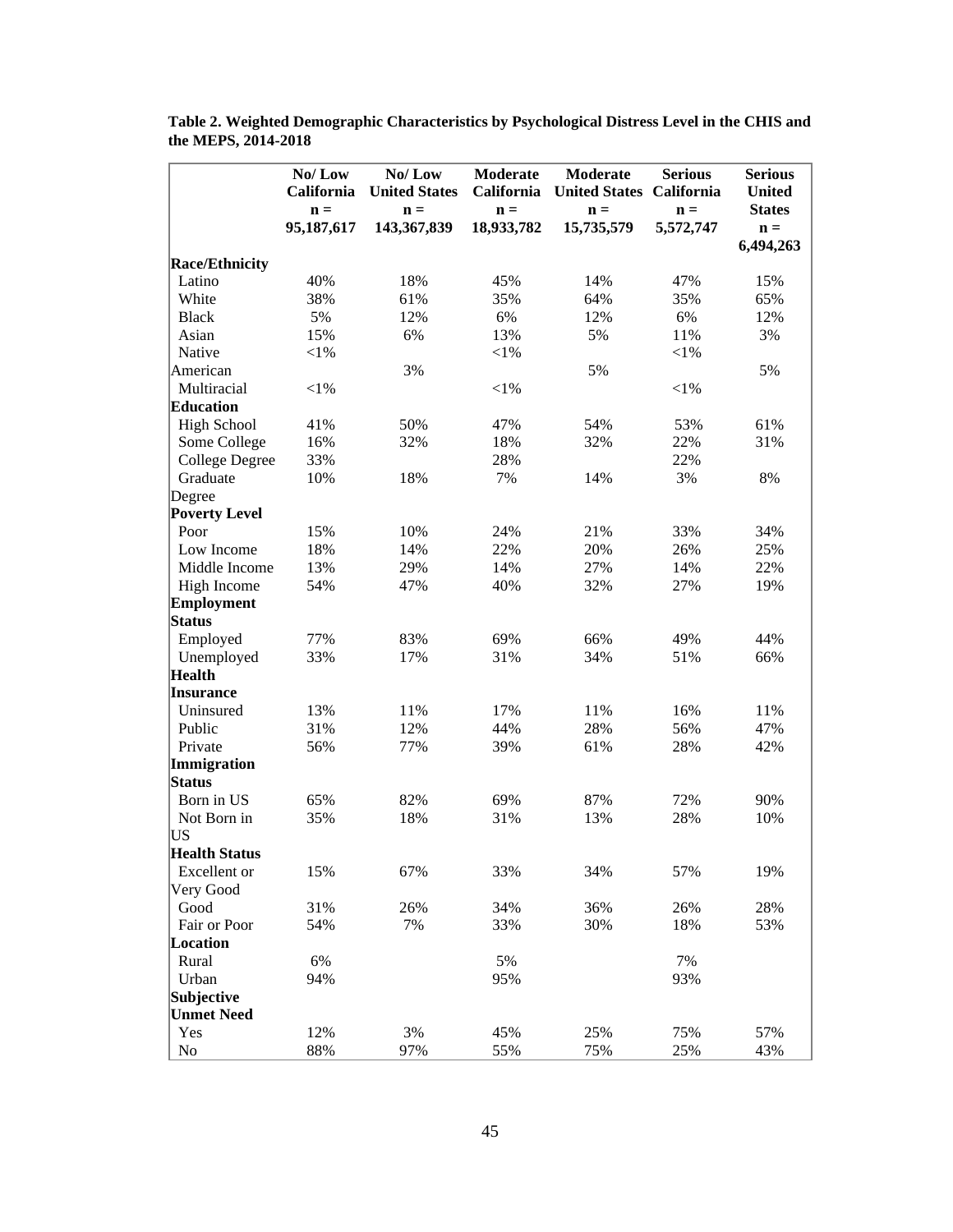#### *Multivariate Logistic Regression Models*

Table 3 provides a series of logistic regression models examining which factors are associated with psychological distress in California. Table 4 provides a series of logistic regression models examining which factors are associated with psychological distress in the United States. The baseline model shows the association between psychological distress and race/ethnicity. Race/ethnic group did not have a statistically significant effect when including all covariates. Model II controls for health insurance status. There are significant differences in level of psychological distress by health insurance status, employment status, and subjective unmet need. Non-elderly adults with public health insurance in both the US and California were more likely to experience serious psychological distress before controls. This model demonstrates that associations between psychological distress and health insurance remain statistically significant, but are diminished in magnitude, after adjusting for other factors. Model III controls for additional covariates. After adjusting for these factors, the effect of race on psychological distress increased and remained significant among Asian Americans.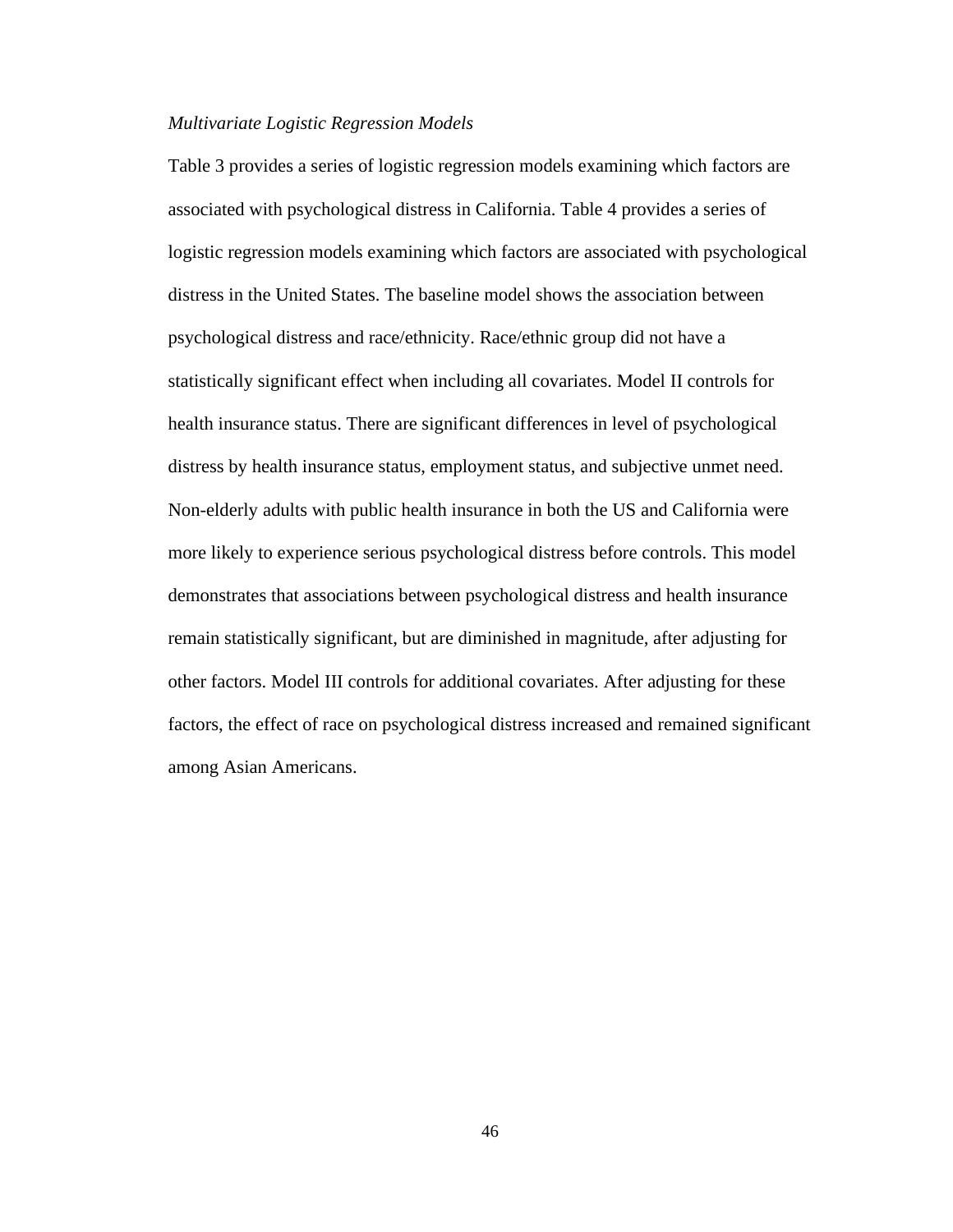| serious<br>serious<br>serious<br>moderate<br>moderate<br>moderate<br>distress<br>distress<br>distress<br>distress<br>distress<br>distress<br><b>Race/Ethnicity</b><br>Latino*<br>White<br>.819**<br>$.777**$<br>.968<br>1.02<br>1.06<br>1.02<br>.960<br>1.01<br>.994<br>.992<br><b>Black</b><br>.911<br>.938<br>.764**<br>$.592**$<br>.871<br>.728<br>Asian<br>$1.18**$<br>1.33<br>1.16<br>1.32<br>.900<br>Native American<br>1.19<br>1.40<br>1.11<br>Multiracial<br>.929<br>1.38<br>1.02<br>1.59<br>1.21<br>1.67<br><b>Health Insurance</b><br>Uninsured*<br>Public<br>$1.18**$<br>$1.51**$<br>1.06<br>1.05<br>Private<br>$.571**$<br>.748**<br>$.671**$<br>$.414**$<br><b>Usual Source of Care</b><br>$No*$<br>Yes<br>1.13<br>$1.41**$<br><b>Sex</b><br>Female*<br>Male<br>$1.12**$<br>1.07<br>Immigration<br>Not Born in US*<br>Born in US<br>1.06<br>1.10<br>Self-Reported Health<br><b>Status</b><br>Excellent or Very Good*<br>Good<br>.509**<br>$.267**$<br>Fair or Poor<br>.295**<br>$.121**$<br>Location<br>Urban*<br>Rural<br>.892<br>1.04<br><b>Subjective Unmet Need</b><br>$No*$<br>$6.29**$<br>25.17**<br>Yes<br><b>Marital Status</b><br>Unmarried*<br>Married*<br>.709**<br>.548**<br><b>Poverty Level</b><br>Poor*<br>Low Income<br>.928<br>.947<br>Middle Income<br>.866<br>.857<br>$.628**$<br>.791**<br>High Income<br>Employment<br>Unemployed*<br>.872<br>.505**<br>Employed | Variable | <b>Model I</b> | <b>Model I</b> | <b>Model II</b> | <b>Model II</b> | <b>Model III</b> | Model III |
|----------------------------------------------------------------------------------------------------------------------------------------------------------------------------------------------------------------------------------------------------------------------------------------------------------------------------------------------------------------------------------------------------------------------------------------------------------------------------------------------------------------------------------------------------------------------------------------------------------------------------------------------------------------------------------------------------------------------------------------------------------------------------------------------------------------------------------------------------------------------------------------------------------------------------------------------------------------------------------------------------------------------------------------------------------------------------------------------------------------------------------------------------------------------------------------------------------------------------------------------------------------------------------------------------------------------------------------------------------------------------------------------------|----------|----------------|----------------|-----------------|-----------------|------------------|-----------|
|                                                                                                                                                                                                                                                                                                                                                                                                                                                                                                                                                                                                                                                                                                                                                                                                                                                                                                                                                                                                                                                                                                                                                                                                                                                                                                                                                                                                    |          |                |                |                 |                 |                  |           |
|                                                                                                                                                                                                                                                                                                                                                                                                                                                                                                                                                                                                                                                                                                                                                                                                                                                                                                                                                                                                                                                                                                                                                                                                                                                                                                                                                                                                    |          |                |                |                 |                 |                  |           |
|                                                                                                                                                                                                                                                                                                                                                                                                                                                                                                                                                                                                                                                                                                                                                                                                                                                                                                                                                                                                                                                                                                                                                                                                                                                                                                                                                                                                    |          |                |                |                 |                 |                  |           |
|                                                                                                                                                                                                                                                                                                                                                                                                                                                                                                                                                                                                                                                                                                                                                                                                                                                                                                                                                                                                                                                                                                                                                                                                                                                                                                                                                                                                    |          |                |                |                 |                 |                  |           |
|                                                                                                                                                                                                                                                                                                                                                                                                                                                                                                                                                                                                                                                                                                                                                                                                                                                                                                                                                                                                                                                                                                                                                                                                                                                                                                                                                                                                    |          |                |                |                 |                 |                  |           |
|                                                                                                                                                                                                                                                                                                                                                                                                                                                                                                                                                                                                                                                                                                                                                                                                                                                                                                                                                                                                                                                                                                                                                                                                                                                                                                                                                                                                    |          |                |                |                 |                 |                  |           |
|                                                                                                                                                                                                                                                                                                                                                                                                                                                                                                                                                                                                                                                                                                                                                                                                                                                                                                                                                                                                                                                                                                                                                                                                                                                                                                                                                                                                    |          |                |                |                 |                 |                  |           |
|                                                                                                                                                                                                                                                                                                                                                                                                                                                                                                                                                                                                                                                                                                                                                                                                                                                                                                                                                                                                                                                                                                                                                                                                                                                                                                                                                                                                    |          |                |                |                 |                 |                  |           |
|                                                                                                                                                                                                                                                                                                                                                                                                                                                                                                                                                                                                                                                                                                                                                                                                                                                                                                                                                                                                                                                                                                                                                                                                                                                                                                                                                                                                    |          |                |                |                 |                 |                  |           |
|                                                                                                                                                                                                                                                                                                                                                                                                                                                                                                                                                                                                                                                                                                                                                                                                                                                                                                                                                                                                                                                                                                                                                                                                                                                                                                                                                                                                    |          |                |                |                 |                 |                  |           |
|                                                                                                                                                                                                                                                                                                                                                                                                                                                                                                                                                                                                                                                                                                                                                                                                                                                                                                                                                                                                                                                                                                                                                                                                                                                                                                                                                                                                    |          |                |                |                 |                 |                  |           |
|                                                                                                                                                                                                                                                                                                                                                                                                                                                                                                                                                                                                                                                                                                                                                                                                                                                                                                                                                                                                                                                                                                                                                                                                                                                                                                                                                                                                    |          |                |                |                 |                 |                  |           |
|                                                                                                                                                                                                                                                                                                                                                                                                                                                                                                                                                                                                                                                                                                                                                                                                                                                                                                                                                                                                                                                                                                                                                                                                                                                                                                                                                                                                    |          |                |                |                 |                 |                  |           |
|                                                                                                                                                                                                                                                                                                                                                                                                                                                                                                                                                                                                                                                                                                                                                                                                                                                                                                                                                                                                                                                                                                                                                                                                                                                                                                                                                                                                    |          |                |                |                 |                 |                  |           |
|                                                                                                                                                                                                                                                                                                                                                                                                                                                                                                                                                                                                                                                                                                                                                                                                                                                                                                                                                                                                                                                                                                                                                                                                                                                                                                                                                                                                    |          |                |                |                 |                 |                  |           |
|                                                                                                                                                                                                                                                                                                                                                                                                                                                                                                                                                                                                                                                                                                                                                                                                                                                                                                                                                                                                                                                                                                                                                                                                                                                                                                                                                                                                    |          |                |                |                 |                 |                  |           |
|                                                                                                                                                                                                                                                                                                                                                                                                                                                                                                                                                                                                                                                                                                                                                                                                                                                                                                                                                                                                                                                                                                                                                                                                                                                                                                                                                                                                    |          |                |                |                 |                 |                  |           |
|                                                                                                                                                                                                                                                                                                                                                                                                                                                                                                                                                                                                                                                                                                                                                                                                                                                                                                                                                                                                                                                                                                                                                                                                                                                                                                                                                                                                    |          |                |                |                 |                 |                  |           |
|                                                                                                                                                                                                                                                                                                                                                                                                                                                                                                                                                                                                                                                                                                                                                                                                                                                                                                                                                                                                                                                                                                                                                                                                                                                                                                                                                                                                    |          |                |                |                 |                 |                  |           |
|                                                                                                                                                                                                                                                                                                                                                                                                                                                                                                                                                                                                                                                                                                                                                                                                                                                                                                                                                                                                                                                                                                                                                                                                                                                                                                                                                                                                    |          |                |                |                 |                 |                  |           |
|                                                                                                                                                                                                                                                                                                                                                                                                                                                                                                                                                                                                                                                                                                                                                                                                                                                                                                                                                                                                                                                                                                                                                                                                                                                                                                                                                                                                    |          |                |                |                 |                 |                  |           |
|                                                                                                                                                                                                                                                                                                                                                                                                                                                                                                                                                                                                                                                                                                                                                                                                                                                                                                                                                                                                                                                                                                                                                                                                                                                                                                                                                                                                    |          |                |                |                 |                 |                  |           |
|                                                                                                                                                                                                                                                                                                                                                                                                                                                                                                                                                                                                                                                                                                                                                                                                                                                                                                                                                                                                                                                                                                                                                                                                                                                                                                                                                                                                    |          |                |                |                 |                 |                  |           |
|                                                                                                                                                                                                                                                                                                                                                                                                                                                                                                                                                                                                                                                                                                                                                                                                                                                                                                                                                                                                                                                                                                                                                                                                                                                                                                                                                                                                    |          |                |                |                 |                 |                  |           |
|                                                                                                                                                                                                                                                                                                                                                                                                                                                                                                                                                                                                                                                                                                                                                                                                                                                                                                                                                                                                                                                                                                                                                                                                                                                                                                                                                                                                    |          |                |                |                 |                 |                  |           |
|                                                                                                                                                                                                                                                                                                                                                                                                                                                                                                                                                                                                                                                                                                                                                                                                                                                                                                                                                                                                                                                                                                                                                                                                                                                                                                                                                                                                    |          |                |                |                 |                 |                  |           |
|                                                                                                                                                                                                                                                                                                                                                                                                                                                                                                                                                                                                                                                                                                                                                                                                                                                                                                                                                                                                                                                                                                                                                                                                                                                                                                                                                                                                    |          |                |                |                 |                 |                  |           |
|                                                                                                                                                                                                                                                                                                                                                                                                                                                                                                                                                                                                                                                                                                                                                                                                                                                                                                                                                                                                                                                                                                                                                                                                                                                                                                                                                                                                    |          |                |                |                 |                 |                  |           |
|                                                                                                                                                                                                                                                                                                                                                                                                                                                                                                                                                                                                                                                                                                                                                                                                                                                                                                                                                                                                                                                                                                                                                                                                                                                                                                                                                                                                    |          |                |                |                 |                 |                  |           |
|                                                                                                                                                                                                                                                                                                                                                                                                                                                                                                                                                                                                                                                                                                                                                                                                                                                                                                                                                                                                                                                                                                                                                                                                                                                                                                                                                                                                    |          |                |                |                 |                 |                  |           |
|                                                                                                                                                                                                                                                                                                                                                                                                                                                                                                                                                                                                                                                                                                                                                                                                                                                                                                                                                                                                                                                                                                                                                                                                                                                                                                                                                                                                    |          |                |                |                 |                 |                  |           |
|                                                                                                                                                                                                                                                                                                                                                                                                                                                                                                                                                                                                                                                                                                                                                                                                                                                                                                                                                                                                                                                                                                                                                                                                                                                                                                                                                                                                    |          |                |                |                 |                 |                  |           |
|                                                                                                                                                                                                                                                                                                                                                                                                                                                                                                                                                                                                                                                                                                                                                                                                                                                                                                                                                                                                                                                                                                                                                                                                                                                                                                                                                                                                    |          |                |                |                 |                 |                  |           |
|                                                                                                                                                                                                                                                                                                                                                                                                                                                                                                                                                                                                                                                                                                                                                                                                                                                                                                                                                                                                                                                                                                                                                                                                                                                                                                                                                                                                    |          |                |                |                 |                 |                  |           |
|                                                                                                                                                                                                                                                                                                                                                                                                                                                                                                                                                                                                                                                                                                                                                                                                                                                                                                                                                                                                                                                                                                                                                                                                                                                                                                                                                                                                    |          |                |                |                 |                 |                  |           |
|                                                                                                                                                                                                                                                                                                                                                                                                                                                                                                                                                                                                                                                                                                                                                                                                                                                                                                                                                                                                                                                                                                                                                                                                                                                                                                                                                                                                    |          |                |                |                 |                 |                  |           |
|                                                                                                                                                                                                                                                                                                                                                                                                                                                                                                                                                                                                                                                                                                                                                                                                                                                                                                                                                                                                                                                                                                                                                                                                                                                                                                                                                                                                    |          |                |                |                 |                 |                  |           |
|                                                                                                                                                                                                                                                                                                                                                                                                                                                                                                                                                                                                                                                                                                                                                                                                                                                                                                                                                                                                                                                                                                                                                                                                                                                                                                                                                                                                    |          |                |                |                 |                 |                  |           |
|                                                                                                                                                                                                                                                                                                                                                                                                                                                                                                                                                                                                                                                                                                                                                                                                                                                                                                                                                                                                                                                                                                                                                                                                                                                                                                                                                                                                    |          |                |                |                 |                 |                  |           |
|                                                                                                                                                                                                                                                                                                                                                                                                                                                                                                                                                                                                                                                                                                                                                                                                                                                                                                                                                                                                                                                                                                                                                                                                                                                                                                                                                                                                    |          |                |                |                 |                 |                  |           |
|                                                                                                                                                                                                                                                                                                                                                                                                                                                                                                                                                                                                                                                                                                                                                                                                                                                                                                                                                                                                                                                                                                                                                                                                                                                                                                                                                                                                    |          |                |                |                 |                 |                  |           |
|                                                                                                                                                                                                                                                                                                                                                                                                                                                                                                                                                                                                                                                                                                                                                                                                                                                                                                                                                                                                                                                                                                                                                                                                                                                                                                                                                                                                    |          |                |                |                 |                 |                  |           |
|                                                                                                                                                                                                                                                                                                                                                                                                                                                                                                                                                                                                                                                                                                                                                                                                                                                                                                                                                                                                                                                                                                                                                                                                                                                                                                                                                                                                    |          |                |                |                 |                 |                  |           |
|                                                                                                                                                                                                                                                                                                                                                                                                                                                                                                                                                                                                                                                                                                                                                                                                                                                                                                                                                                                                                                                                                                                                                                                                                                                                                                                                                                                                    |          |                |                |                 |                 |                  |           |

**Table 3. Models of Psychological Distress in Non-Elderly Adults in California, 2014-2018**

\*Referent group  $*$ \*p-value significant (<0.05)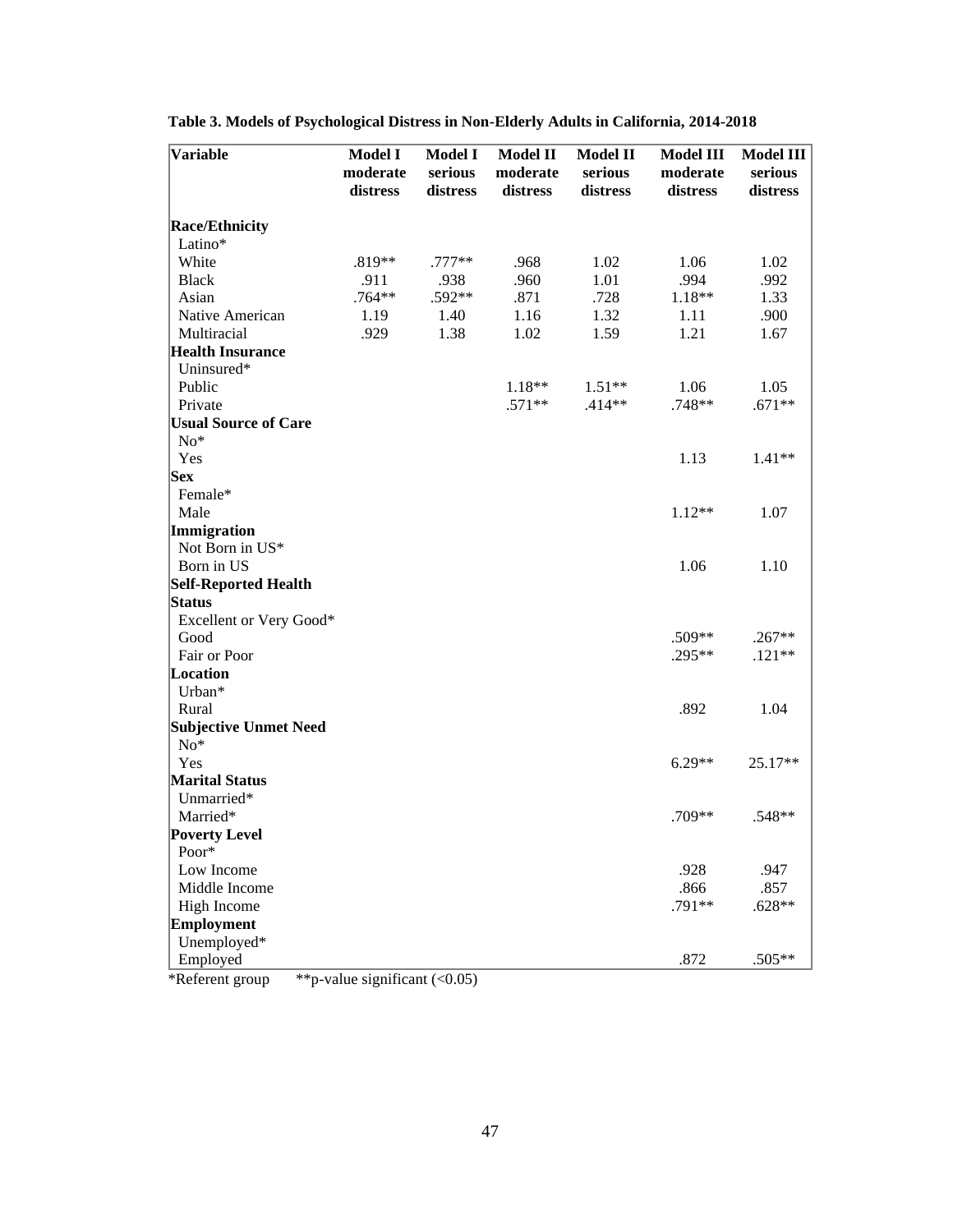It is important to note that many other factors were associated with psychological distress. Subjective unmet need was the most significant factor across groups. The magnitude of this effect was large. On average, those who reported subjective unmet need were more likely to experience moderate psychological distress and more likely to experience severe psychological distress. Lower levels of income, based on federal poverty indicators, increased the risk of psychological distress. Individuals with high income were at the least risk for both moderate and severe psychological distress; the relationship was significant. The effect of immigration status was significant in the U.S. sample. Individuals who reported being born in the United States were almost twice as likely as immigrants to have serious psychological distress.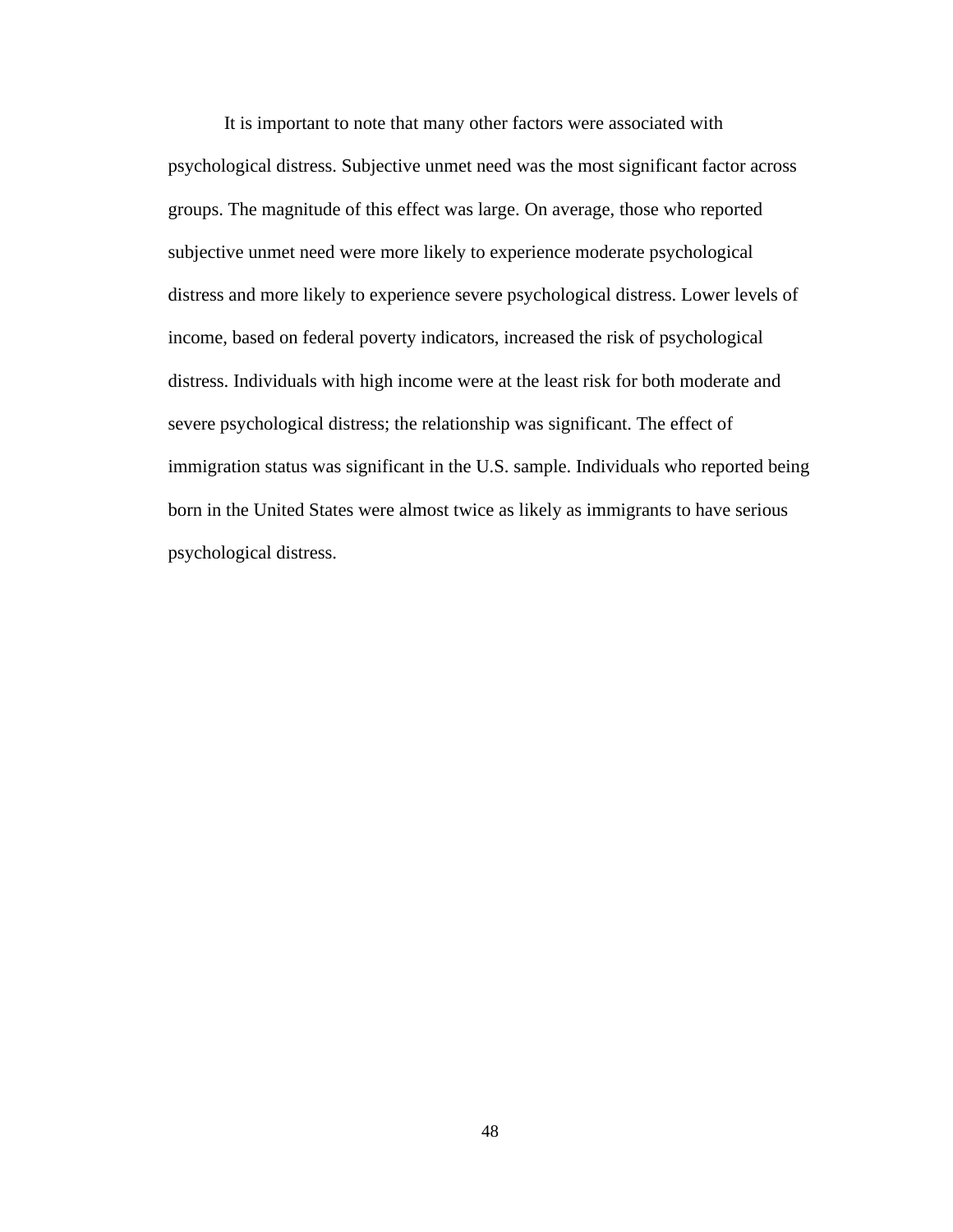| Race/Ethnicity<br>Latino*<br>White<br>$1.34**$<br>$1.26**$<br>$1.61**$<br>$1.80**$<br>$1.53**$<br>$1.45**$<br>1.09<br>$.811**$<br><b>Black</b><br>$1.27**$<br>1.14<br>$1.25**$<br>1.10<br>1.12<br>$.57**$<br>.780<br>1.79**<br>$1.36**$<br>Asian<br>$1.31**$<br>1.97**<br>Multiracial<br>1.94**<br>$2.06**$<br>$2.10**$<br>1.74**<br>1.47**<br><b>Health Insurance</b><br>Uninsured*<br>Public<br>2.28**<br>$3.68**$<br>1.28**<br>$1.45**$<br>.908<br>Private<br>$.717**$<br>.469**<br>.834<br><b>Usual Source of Care</b><br>1.09<br>Yes<br>$1.17**$<br>$No*$<br> Sex <br>Female*<br>Male<br>.837**<br>$.768**$<br><b>Immigration Status</b><br>1.38**<br>$1.68**$<br>Born in the US<br>Not Born in the US*<br><b>Self-Reported Health</b><br><b>Status</b><br>.419**<br>.325**<br><b>Excellent or Very Good</b><br>.540**<br>.429**<br>Good<br>Fair or Poor*<br>Location<br>Northeast*<br>Midwest<br>1.04<br>1.16<br>1.09<br>1.12<br>South<br>West<br>$1.25**$<br>1.39**<br><b>Self-Reported Mental</b><br><b>Health Status</b><br>.029**<br><b>Excellent or Very Good</b><br>.094**<br>$.311**$<br>$.116**$<br>Good<br>Fair or Poor*<br><b>Poverty Level</b><br>Poor*<br>.903**<br>.869<br>Low Income<br>.775**<br>$.640**$<br>Middle Income<br>$.682**$<br>.499**<br>High Income<br><b>Employment</b><br>.479**<br>Employed<br>.750** | Variable    | <b>Model I</b><br>moderate<br>distress | Model I<br>serious<br>distress | <b>Model II</b><br>moderate<br>distress | <b>Model II</b><br>serious<br>distress | <b>Model III</b><br>moderate<br>distress | <b>Model III</b><br>serious<br>distress |
|-------------------------------------------------------------------------------------------------------------------------------------------------------------------------------------------------------------------------------------------------------------------------------------------------------------------------------------------------------------------------------------------------------------------------------------------------------------------------------------------------------------------------------------------------------------------------------------------------------------------------------------------------------------------------------------------------------------------------------------------------------------------------------------------------------------------------------------------------------------------------------------------------------------------------------------------------------------------------------------------------------------------------------------------------------------------------------------------------------------------------------------------------------------------------------------------------------------------------------------------------------------------------------------------------------------------------------------------|-------------|----------------------------------------|--------------------------------|-----------------------------------------|----------------------------------------|------------------------------------------|-----------------------------------------|
|                                                                                                                                                                                                                                                                                                                                                                                                                                                                                                                                                                                                                                                                                                                                                                                                                                                                                                                                                                                                                                                                                                                                                                                                                                                                                                                                           |             |                                        |                                |                                         |                                        |                                          |                                         |
|                                                                                                                                                                                                                                                                                                                                                                                                                                                                                                                                                                                                                                                                                                                                                                                                                                                                                                                                                                                                                                                                                                                                                                                                                                                                                                                                           |             |                                        |                                |                                         |                                        |                                          |                                         |
|                                                                                                                                                                                                                                                                                                                                                                                                                                                                                                                                                                                                                                                                                                                                                                                                                                                                                                                                                                                                                                                                                                                                                                                                                                                                                                                                           |             |                                        |                                |                                         |                                        |                                          |                                         |
|                                                                                                                                                                                                                                                                                                                                                                                                                                                                                                                                                                                                                                                                                                                                                                                                                                                                                                                                                                                                                                                                                                                                                                                                                                                                                                                                           |             |                                        |                                |                                         |                                        |                                          |                                         |
|                                                                                                                                                                                                                                                                                                                                                                                                                                                                                                                                                                                                                                                                                                                                                                                                                                                                                                                                                                                                                                                                                                                                                                                                                                                                                                                                           |             |                                        |                                |                                         |                                        |                                          |                                         |
|                                                                                                                                                                                                                                                                                                                                                                                                                                                                                                                                                                                                                                                                                                                                                                                                                                                                                                                                                                                                                                                                                                                                                                                                                                                                                                                                           |             |                                        |                                |                                         |                                        |                                          |                                         |
|                                                                                                                                                                                                                                                                                                                                                                                                                                                                                                                                                                                                                                                                                                                                                                                                                                                                                                                                                                                                                                                                                                                                                                                                                                                                                                                                           |             |                                        |                                |                                         |                                        |                                          |                                         |
|                                                                                                                                                                                                                                                                                                                                                                                                                                                                                                                                                                                                                                                                                                                                                                                                                                                                                                                                                                                                                                                                                                                                                                                                                                                                                                                                           |             |                                        |                                |                                         |                                        |                                          |                                         |
|                                                                                                                                                                                                                                                                                                                                                                                                                                                                                                                                                                                                                                                                                                                                                                                                                                                                                                                                                                                                                                                                                                                                                                                                                                                                                                                                           |             |                                        |                                |                                         |                                        |                                          |                                         |
|                                                                                                                                                                                                                                                                                                                                                                                                                                                                                                                                                                                                                                                                                                                                                                                                                                                                                                                                                                                                                                                                                                                                                                                                                                                                                                                                           |             |                                        |                                |                                         |                                        |                                          |                                         |
|                                                                                                                                                                                                                                                                                                                                                                                                                                                                                                                                                                                                                                                                                                                                                                                                                                                                                                                                                                                                                                                                                                                                                                                                                                                                                                                                           |             |                                        |                                |                                         |                                        |                                          |                                         |
|                                                                                                                                                                                                                                                                                                                                                                                                                                                                                                                                                                                                                                                                                                                                                                                                                                                                                                                                                                                                                                                                                                                                                                                                                                                                                                                                           |             |                                        |                                |                                         |                                        |                                          |                                         |
|                                                                                                                                                                                                                                                                                                                                                                                                                                                                                                                                                                                                                                                                                                                                                                                                                                                                                                                                                                                                                                                                                                                                                                                                                                                                                                                                           |             |                                        |                                |                                         |                                        |                                          |                                         |
|                                                                                                                                                                                                                                                                                                                                                                                                                                                                                                                                                                                                                                                                                                                                                                                                                                                                                                                                                                                                                                                                                                                                                                                                                                                                                                                                           |             |                                        |                                |                                         |                                        |                                          |                                         |
|                                                                                                                                                                                                                                                                                                                                                                                                                                                                                                                                                                                                                                                                                                                                                                                                                                                                                                                                                                                                                                                                                                                                                                                                                                                                                                                                           |             |                                        |                                |                                         |                                        |                                          |                                         |
|                                                                                                                                                                                                                                                                                                                                                                                                                                                                                                                                                                                                                                                                                                                                                                                                                                                                                                                                                                                                                                                                                                                                                                                                                                                                                                                                           |             |                                        |                                |                                         |                                        |                                          |                                         |
|                                                                                                                                                                                                                                                                                                                                                                                                                                                                                                                                                                                                                                                                                                                                                                                                                                                                                                                                                                                                                                                                                                                                                                                                                                                                                                                                           |             |                                        |                                |                                         |                                        |                                          |                                         |
|                                                                                                                                                                                                                                                                                                                                                                                                                                                                                                                                                                                                                                                                                                                                                                                                                                                                                                                                                                                                                                                                                                                                                                                                                                                                                                                                           |             |                                        |                                |                                         |                                        |                                          |                                         |
|                                                                                                                                                                                                                                                                                                                                                                                                                                                                                                                                                                                                                                                                                                                                                                                                                                                                                                                                                                                                                                                                                                                                                                                                                                                                                                                                           |             |                                        |                                |                                         |                                        |                                          |                                         |
|                                                                                                                                                                                                                                                                                                                                                                                                                                                                                                                                                                                                                                                                                                                                                                                                                                                                                                                                                                                                                                                                                                                                                                                                                                                                                                                                           |             |                                        |                                |                                         |                                        |                                          |                                         |
|                                                                                                                                                                                                                                                                                                                                                                                                                                                                                                                                                                                                                                                                                                                                                                                                                                                                                                                                                                                                                                                                                                                                                                                                                                                                                                                                           |             |                                        |                                |                                         |                                        |                                          |                                         |
|                                                                                                                                                                                                                                                                                                                                                                                                                                                                                                                                                                                                                                                                                                                                                                                                                                                                                                                                                                                                                                                                                                                                                                                                                                                                                                                                           |             |                                        |                                |                                         |                                        |                                          |                                         |
|                                                                                                                                                                                                                                                                                                                                                                                                                                                                                                                                                                                                                                                                                                                                                                                                                                                                                                                                                                                                                                                                                                                                                                                                                                                                                                                                           |             |                                        |                                |                                         |                                        |                                          |                                         |
|                                                                                                                                                                                                                                                                                                                                                                                                                                                                                                                                                                                                                                                                                                                                                                                                                                                                                                                                                                                                                                                                                                                                                                                                                                                                                                                                           |             |                                        |                                |                                         |                                        |                                          |                                         |
|                                                                                                                                                                                                                                                                                                                                                                                                                                                                                                                                                                                                                                                                                                                                                                                                                                                                                                                                                                                                                                                                                                                                                                                                                                                                                                                                           |             |                                        |                                |                                         |                                        |                                          |                                         |
|                                                                                                                                                                                                                                                                                                                                                                                                                                                                                                                                                                                                                                                                                                                                                                                                                                                                                                                                                                                                                                                                                                                                                                                                                                                                                                                                           |             |                                        |                                |                                         |                                        |                                          |                                         |
|                                                                                                                                                                                                                                                                                                                                                                                                                                                                                                                                                                                                                                                                                                                                                                                                                                                                                                                                                                                                                                                                                                                                                                                                                                                                                                                                           |             |                                        |                                |                                         |                                        |                                          |                                         |
|                                                                                                                                                                                                                                                                                                                                                                                                                                                                                                                                                                                                                                                                                                                                                                                                                                                                                                                                                                                                                                                                                                                                                                                                                                                                                                                                           |             |                                        |                                |                                         |                                        |                                          |                                         |
|                                                                                                                                                                                                                                                                                                                                                                                                                                                                                                                                                                                                                                                                                                                                                                                                                                                                                                                                                                                                                                                                                                                                                                                                                                                                                                                                           |             |                                        |                                |                                         |                                        |                                          |                                         |
|                                                                                                                                                                                                                                                                                                                                                                                                                                                                                                                                                                                                                                                                                                                                                                                                                                                                                                                                                                                                                                                                                                                                                                                                                                                                                                                                           |             |                                        |                                |                                         |                                        |                                          |                                         |
|                                                                                                                                                                                                                                                                                                                                                                                                                                                                                                                                                                                                                                                                                                                                                                                                                                                                                                                                                                                                                                                                                                                                                                                                                                                                                                                                           |             |                                        |                                |                                         |                                        |                                          |                                         |
|                                                                                                                                                                                                                                                                                                                                                                                                                                                                                                                                                                                                                                                                                                                                                                                                                                                                                                                                                                                                                                                                                                                                                                                                                                                                                                                                           |             |                                        |                                |                                         |                                        |                                          |                                         |
|                                                                                                                                                                                                                                                                                                                                                                                                                                                                                                                                                                                                                                                                                                                                                                                                                                                                                                                                                                                                                                                                                                                                                                                                                                                                                                                                           |             |                                        |                                |                                         |                                        |                                          |                                         |
|                                                                                                                                                                                                                                                                                                                                                                                                                                                                                                                                                                                                                                                                                                                                                                                                                                                                                                                                                                                                                                                                                                                                                                                                                                                                                                                                           |             |                                        |                                |                                         |                                        |                                          |                                         |
|                                                                                                                                                                                                                                                                                                                                                                                                                                                                                                                                                                                                                                                                                                                                                                                                                                                                                                                                                                                                                                                                                                                                                                                                                                                                                                                                           |             |                                        |                                |                                         |                                        |                                          |                                         |
|                                                                                                                                                                                                                                                                                                                                                                                                                                                                                                                                                                                                                                                                                                                                                                                                                                                                                                                                                                                                                                                                                                                                                                                                                                                                                                                                           |             |                                        |                                |                                         |                                        |                                          |                                         |
|                                                                                                                                                                                                                                                                                                                                                                                                                                                                                                                                                                                                                                                                                                                                                                                                                                                                                                                                                                                                                                                                                                                                                                                                                                                                                                                                           |             |                                        |                                |                                         |                                        |                                          |                                         |
|                                                                                                                                                                                                                                                                                                                                                                                                                                                                                                                                                                                                                                                                                                                                                                                                                                                                                                                                                                                                                                                                                                                                                                                                                                                                                                                                           |             |                                        |                                |                                         |                                        |                                          |                                         |
|                                                                                                                                                                                                                                                                                                                                                                                                                                                                                                                                                                                                                                                                                                                                                                                                                                                                                                                                                                                                                                                                                                                                                                                                                                                                                                                                           |             |                                        |                                |                                         |                                        |                                          |                                         |
|                                                                                                                                                                                                                                                                                                                                                                                                                                                                                                                                                                                                                                                                                                                                                                                                                                                                                                                                                                                                                                                                                                                                                                                                                                                                                                                                           |             |                                        |                                |                                         |                                        |                                          |                                         |
|                                                                                                                                                                                                                                                                                                                                                                                                                                                                                                                                                                                                                                                                                                                                                                                                                                                                                                                                                                                                                                                                                                                                                                                                                                                                                                                                           |             |                                        |                                |                                         |                                        |                                          |                                         |
|                                                                                                                                                                                                                                                                                                                                                                                                                                                                                                                                                                                                                                                                                                                                                                                                                                                                                                                                                                                                                                                                                                                                                                                                                                                                                                                                           | Unemployed* |                                        |                                |                                         |                                        |                                          |                                         |

**Table 4. Models of Psychological Distress in Non-Elderly Adults in the United States, 2014-2018**

\*Referent group \*\*p-value significant (<0.05)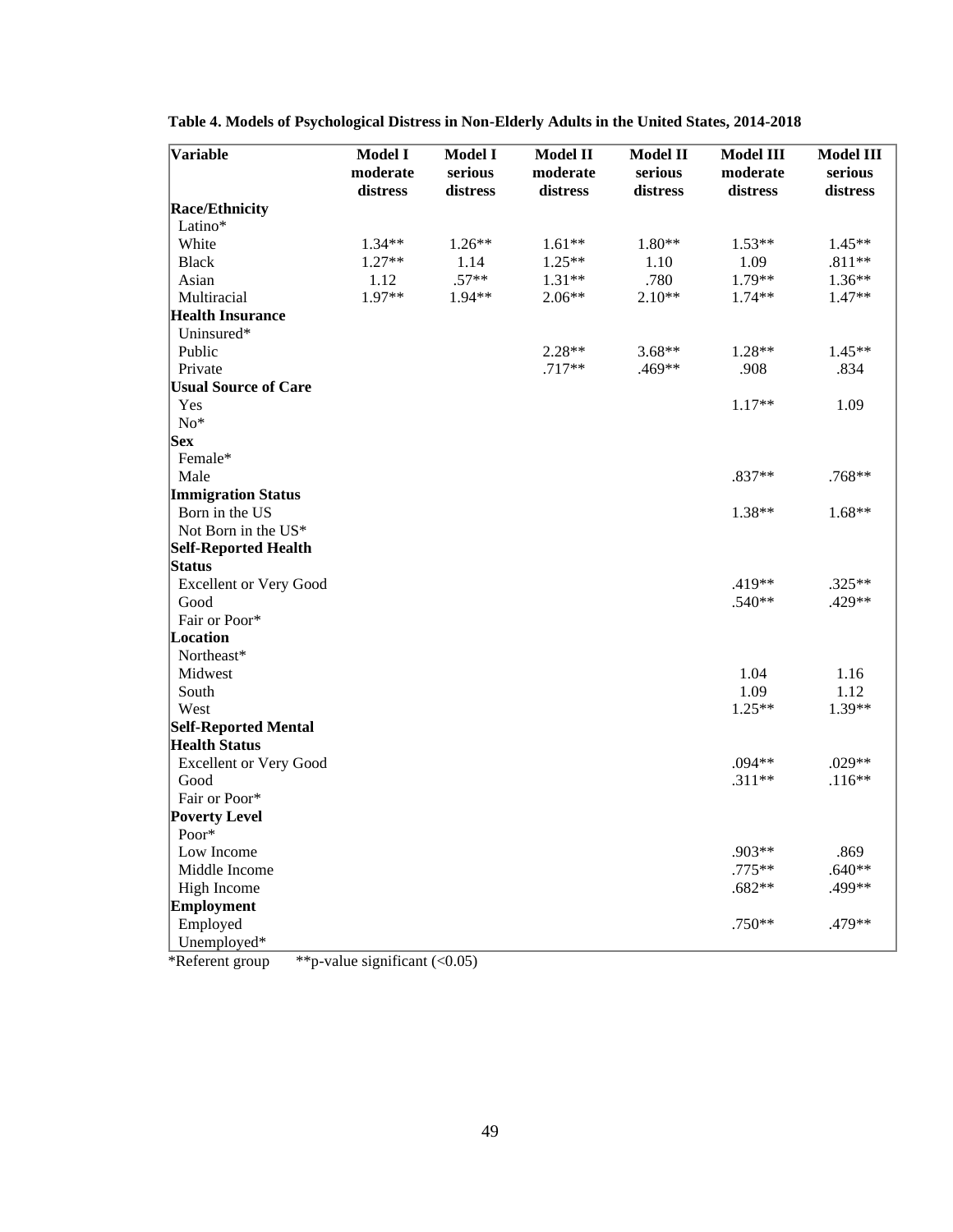#### **Discussion**

This article describes the characteristics associated with varying levels of psychological distress. The data reveal that: 1) Socioeconomic status is a better predictor of psychological distress than racial/ ethnic group membership; 2) Health insurance status is significantly associated with psychological distress; 3) After implementing controls, the effect of race/ethnic group membership remains strong, but only among certain racial and ethnic groups (i.e. Asian Americans) in both the U.S. and California sample populations. While insurance status is significant in this study, along with socioeconomic status, it's important to note that insurance status is connected to employment (Enthoven & Fuchs, 2006; Gumus & Regan, 2015; Hyman & Hall, 2001). And, even when racial and ethnic minorities are employed, they may still not have employer-sponsored insurance or private insurance; this may be attributed to the type of job and even immigration status (E. R. Brown et al., 2000; *Employer-Sponsored Health Insurance*, n.d.), as the relationship between psychological distress and socioeconomic status was extremely significant in Californians.

The initial purpose of this study was to explore how a representative sample of the California aligned with a representative sample of the US regarding the drivers of mental health outcomes so generalizations could be made about unmet need for mental healthcare in the US based on California data. Based on the results of this study, the drivers of unmet need for mental healthcare in California, using CHIS data, are different than the US, using MEPS data. This suggests that California is unique in terms of their overall population demographics and social conditions (e.g., mental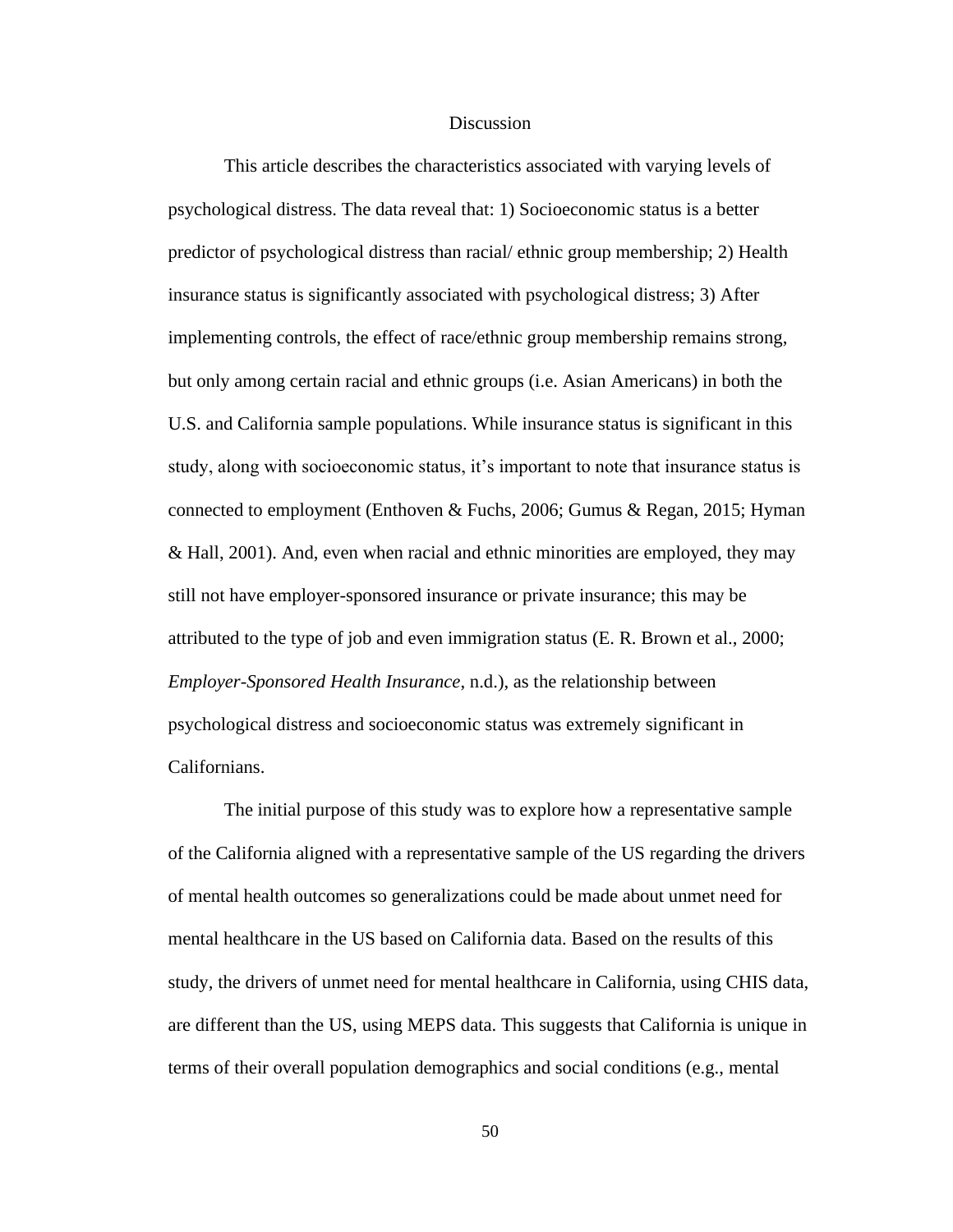health policy, programmatic interventions, socioeconomic status). While Latinos are the majority racial/ethnic group in the CHIS, Whites are the majority in the MEPS. This could explain some of the variation in levels of psychological distress among Californians compared to a representative sample of Latinos in the overall US population. Previous research on Latinos in the State of California revealed significant differences in psychological distress, subjective unmet need, and mental health visits for mental or emotional needs among undocumented Latinos compared to US-born Latinos (Ortega et al., 2018). However, California has statewide health policy that promotes early intervention practices among populations experiencing psychological distress. These efforts reach vulnerable populations including racial and ethnic minorities by expanding access to mental health services and supports training programs for clinicians providing mental health treatment.

In the MEPS, individuals who identified with multiple races were coded as "Other". Also, anyone who did not report Black, Latino, White, or Asian were coded as Other. As a result, Native Americans are likely included in the Other category. Nationally representative surveys should consider better sampling and coding methodology to appropriately capture the racial/ethnic diversity of the United States. There are more than double the number of immigrants in California as compared to the rest of the US population, 35% compared to 17%. Individuals born in the United States were almost twice as likely to have severe psychological distress. This may be attributed to language and cultural barriers that are heightened when immigrants interact with the U.S. healthcare system. This has significant implications for immigrant health and should be a focus area of future research, especially as the U.S.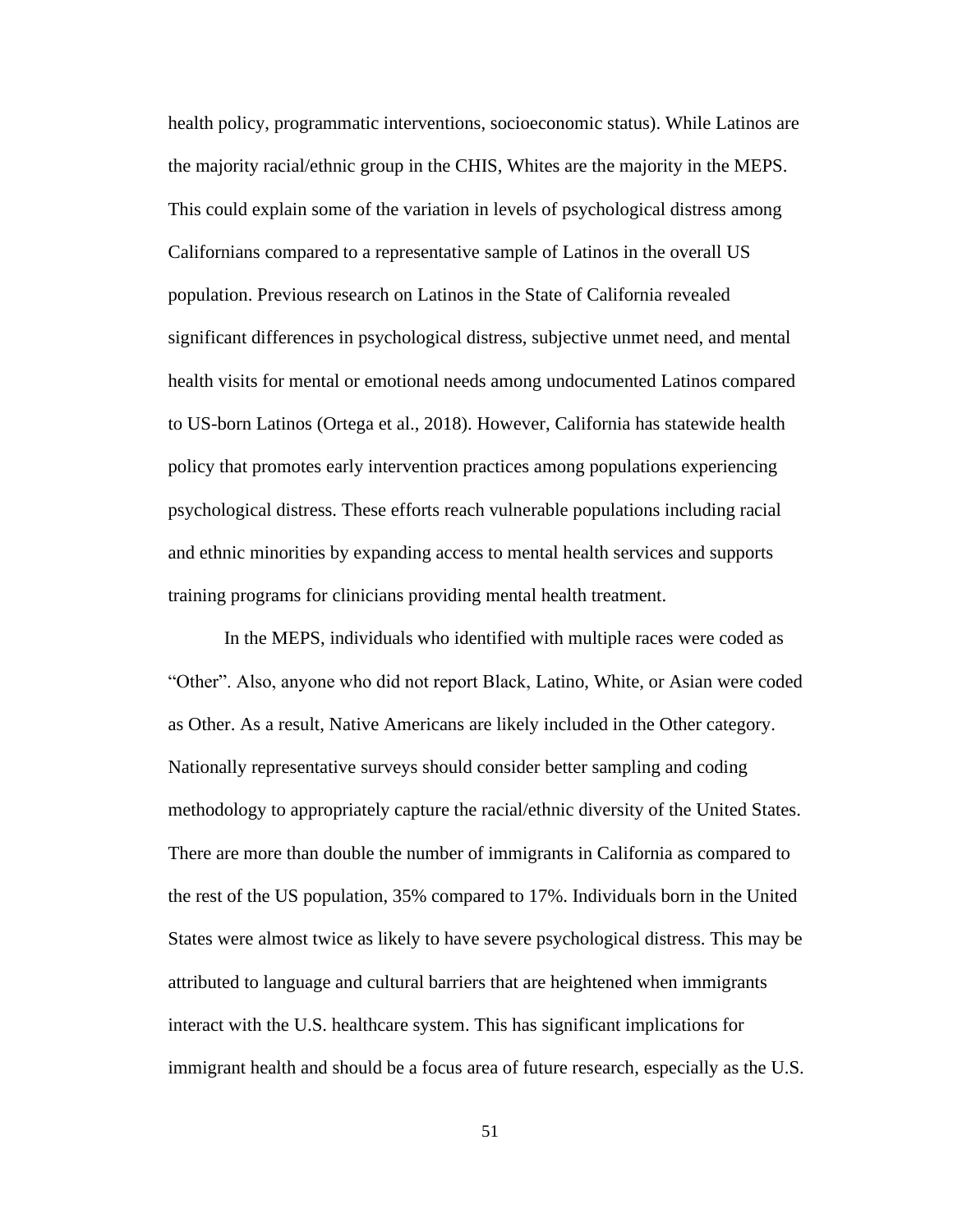population continues to grow and diversify over the next few decades. Previous research on immigrants residing in California, during a similar period, indicate that there may be a need for better access and utilization to mental health services and other behavioral health services, especially among those who are undocumented (Ortega, et. al., 2018). The representative sample of the U.S. population in this study also had higher levels of educational attainment than the California sample population. California also had a higher rate of unemployment during the study period, which is consistent with previous findings that these inequities are associated with high levels of distress (Padilla-Frausto et al., 2018). One in four non-elderly adults in the United States were low-income or impoverished, while over one in three were living in poverty or low-income in California. Social policies and programmatic interventions in California could inform U.S. mental health policy efforts.

The findings in this study are consistent with prior research on mental health among Asian Americans. According to Frausto and colleagues, Asians had a greater increase in serious psychological distress than any other racial/ethnic group in California between 2014-2018 (Padilla-Frausto et al., 2018). This study provides evidence to support the need for additional mental health services supports, especially important given the on-going COVID-19 pandemic and the associated hate crimes and racial discrimination that Asian Americans have experienced due to the origins of the coronavirus (*Anti-Asian Xenophobia and Asian American COVID-19 Disparities | AJPH | Vol. 110 Issue 9*, n.d.; Chen et al., 2020; Tessler et al., 2020; Wang et al., 2020). As evidenced in the literature, even perceived discrimination based on racial/ethnic group affiliation leads to poor mental health outcomes (R. C. Kessler et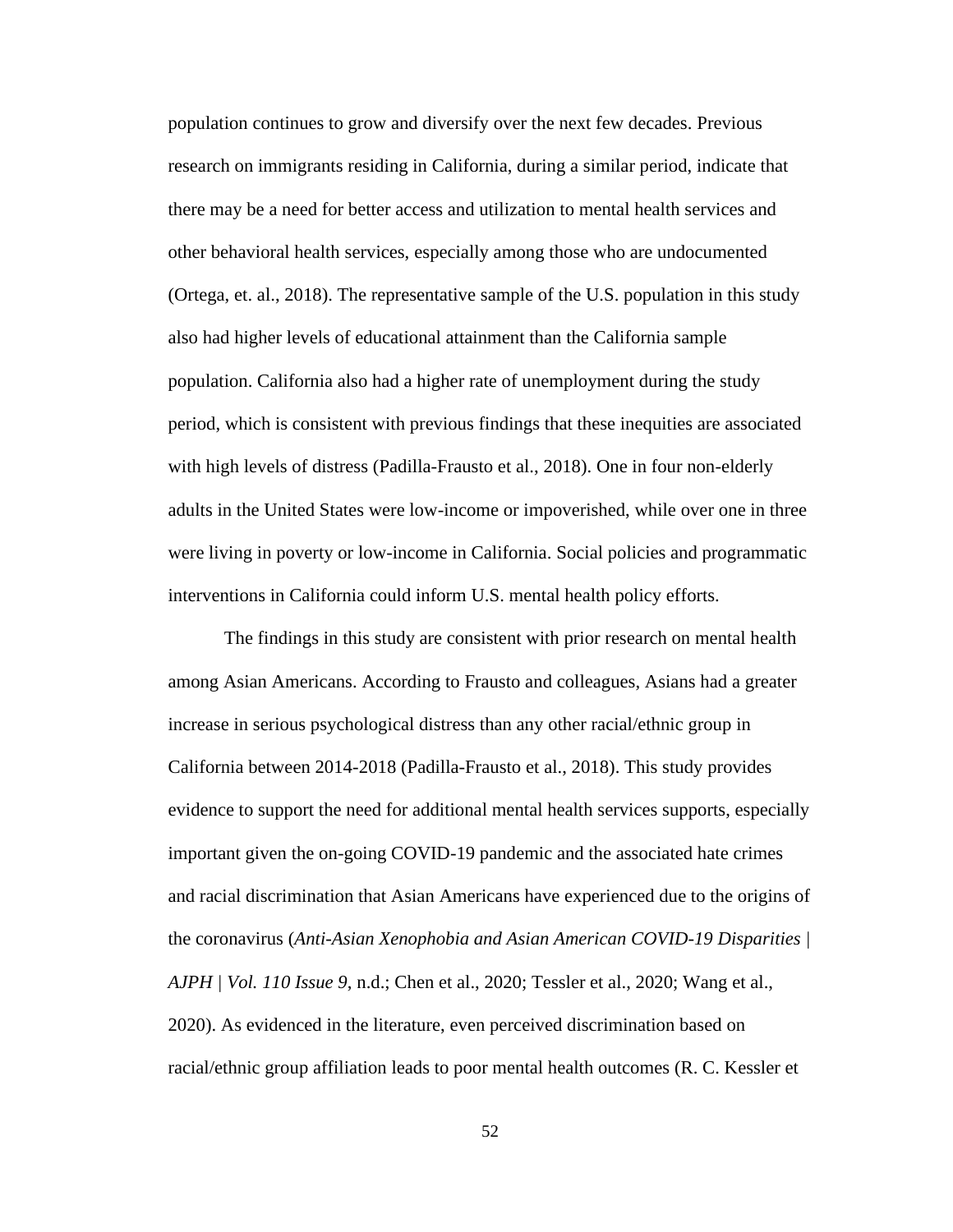al., 1999; Todorova et al., 2010).

# Limitations

This study is limited primarily by the restriction of the sample population to include only non-elderly adults. Another limitation is that the CHIS is cross-sectional data, while the MEPS is panel data. Cross-sectional data doesn't allow for an examination of how various factors affect psychological distress levels over time. Therefore, the ability to assert causality is limited. Third, the data analyses relied primarily on the patient-reported outcome measure, the Kessler Psychological Distress Scale. Previous research suggested "inconsistent evidence for the K6/K10's cultural appropriateness in clinical settings" (Stolk et al., 2014). There is evidence to suggest that translating the Kessler Psychological Distress Scale (K6) into other languages, besides English, yields different results when compared with results using the English version of the survey in the same study population (Jang, et. al., 2018). Because the CHIS is conducted in several Asian languages, the K6 is likely to demonstrate "that its translated expression in Asian languages may carry less associations with illness/disorder than the English word, thereby making it easy to endorse among Asian language survey users." Jang and colleagues suggest researchers exercise caution in "cross-linguistic" contexts due to a lack of equivalence in measuring the K6 in English compared with Asian languages. Additionally, future research should consider the effects of perceived discrimination, racism, and microaggressions on the individual's self-perception and experience of psychological distress, especially between and within racial/ethnic groups.

Further, neither dataset utilized for this study included incarcerated or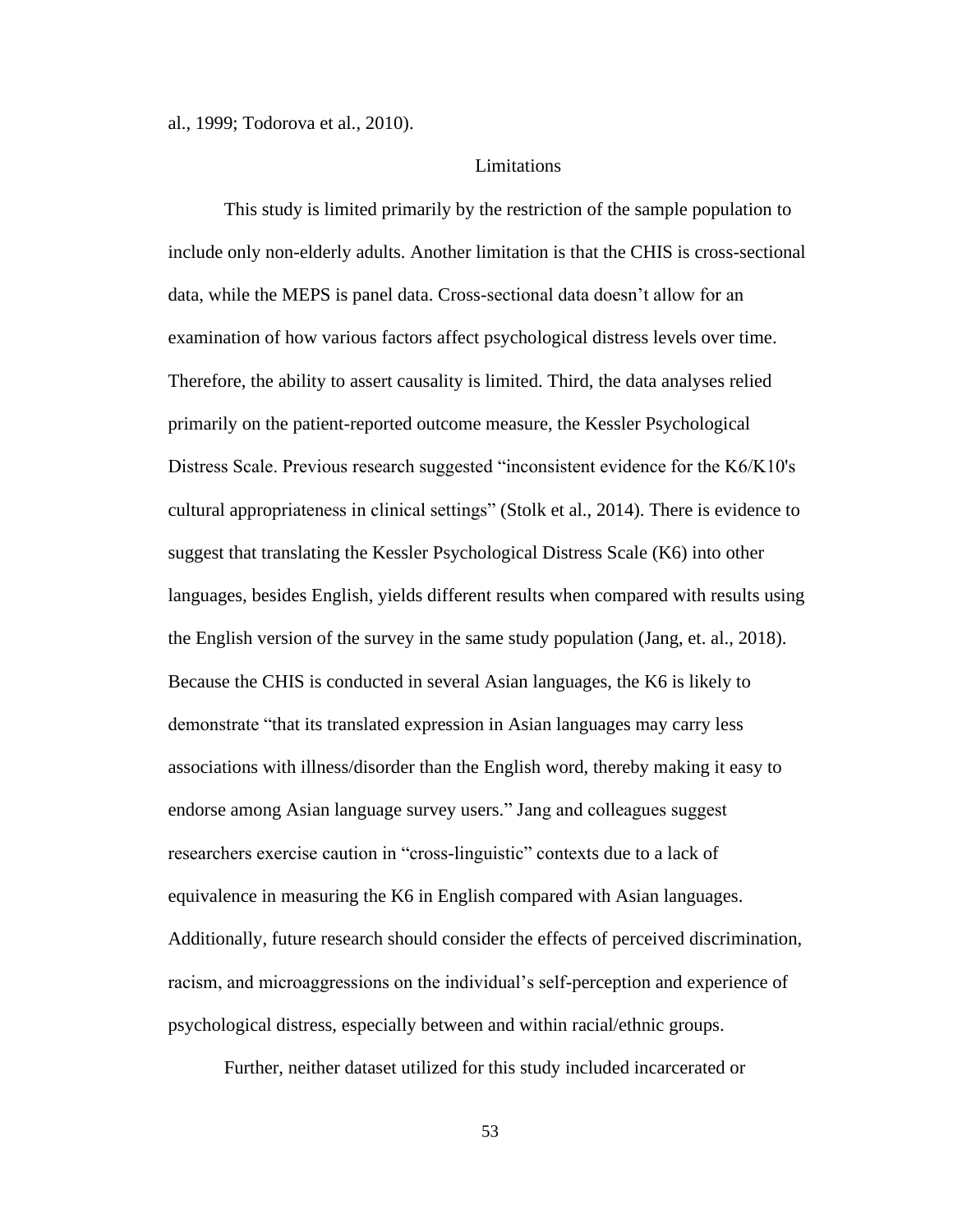institutionalized adults. The questionnaires did not include questions about history of incarceration or institutionalization. The prison population is predominantly racial and ethnic minorities. This is a unique factor that may contribute to high levels of distress. These individuals endure trauma having confronted the structural racism at the very foundation of our criminal justice system. Additionally, this may cause distress among individuals with an immediate family member who is incarcerated on institutionalized. Conversely, persons experiencing homelessness or unhoused persons may experience high levels of distress, and their family may experience related psychological distress. Previous research indicates "optimal use of public mental services may be achieved by developing and implementing interventions that address the issues of homelessness" (Lindamer et al., 2012). These factors that are prevalent in racial and ethnic minority communities should strongly be considered in future research focused on describing the burden of psychological distress in vulnerable populations.

## Conclusion

This article described the characteristics associated with psychological distress based on health insurance status and racial/ ethnic group affiliation in the United States. The findings suggest that future public health research and interventions should focus on socioeconomic status within racial and ethnic subgroups to better understand differences in levels of psychological distress. This study contributes to the evidence that emphasizes the need for policymakers to consider social policies to decrease rates of unemployment, low levels of educational attainment, and poverty. Future research should build on this work by examining psychological distress using qualitative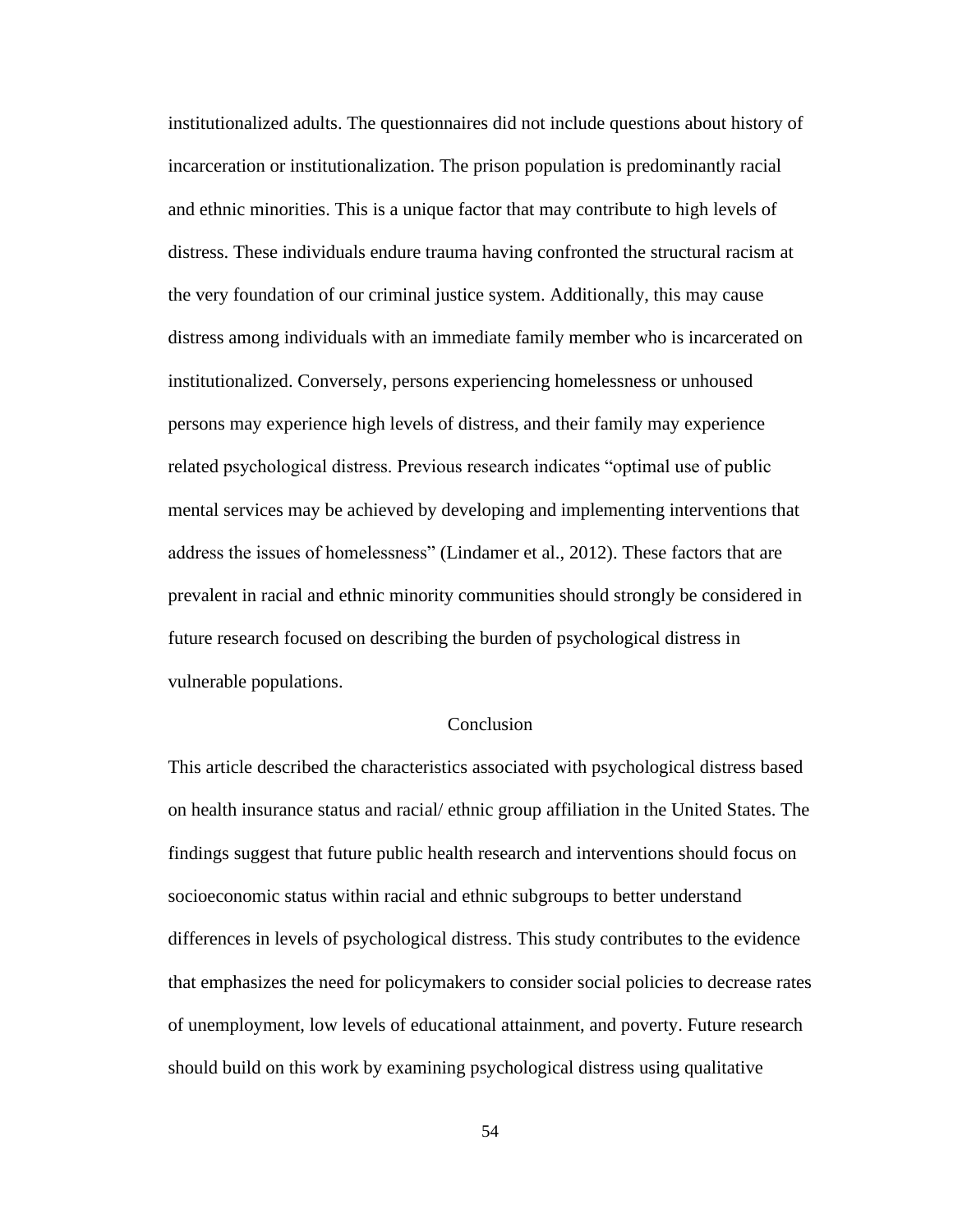methods or perhaps a mixed methods approach. Additionally, longitudinal data that examines psychological distress within a different age range (e.g. all adults or elderly adults) can inform policy and practice about how racial/ethnic group membership impacts psychological distress levels over time.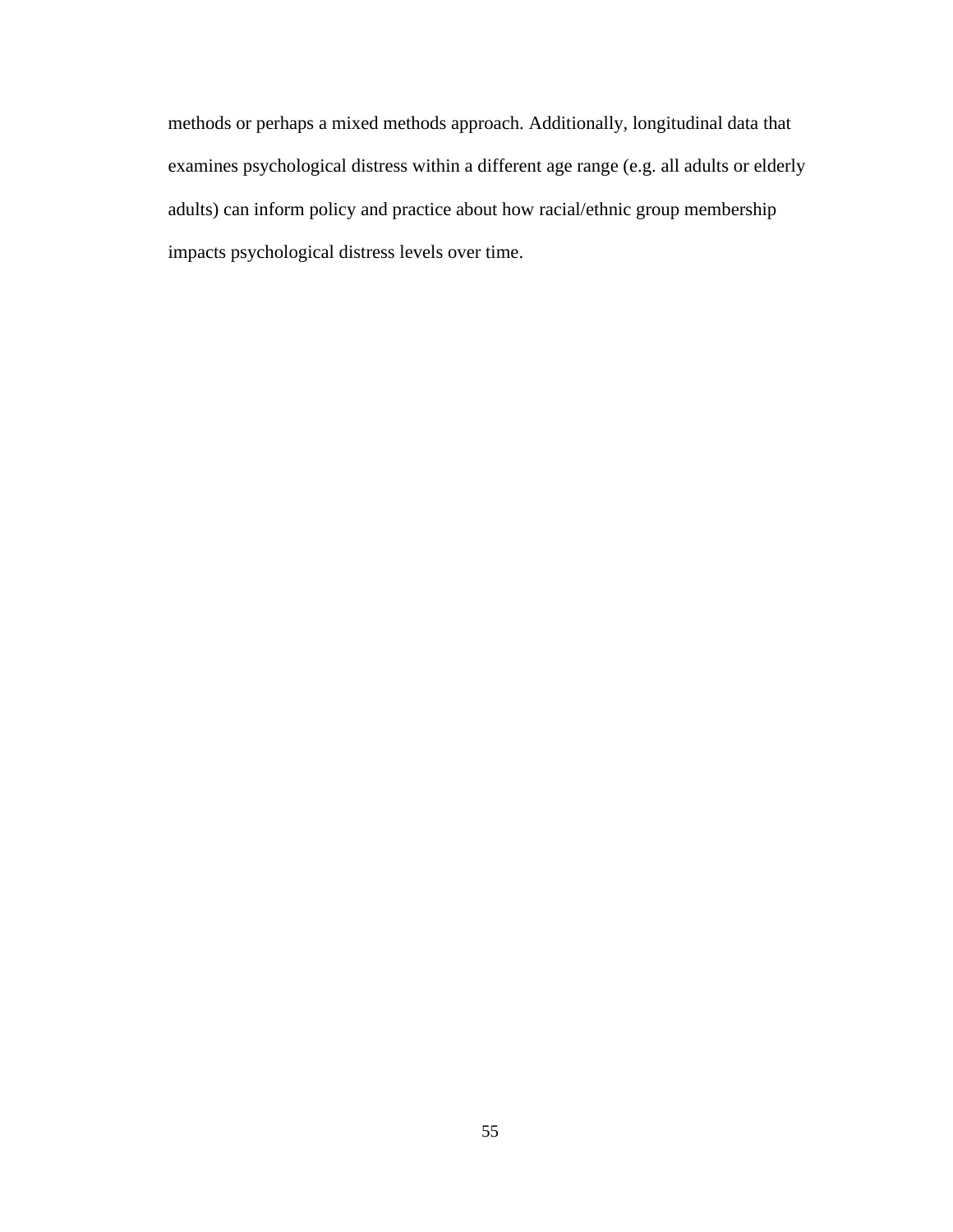Title:

Estimating a Model for Mental Healthcare Utilization using Subjective Unmet Need and Psychological Distress Measures

Abstract:

Patient-reported outcome measures, such as psychological distress, are commonly used to evaluate healthcare utilization patterns. Moreover, the Kessler-6 screener for psychological distress is frequently used as a tool for determining whether someone's level of distress merits evaluation by a healthcare professional. Serious psychological distress has been widely studied as a predictor of higher healthcare expenditures and use; however, moderate distress and self-reported need have been less examined in the literature. Studying subjective unmet need, in addition to moderate and serious distress, may provide additional understanding of the need for mental healthcare and mental healthcare utilization. The objective of this study is to assess the predictive value of self-reported need and psychological distress in mental healthcare service use across racial and ethnic groups in California. Using 2014-2018 data for adults aged 18-64 in the California Health Interview Survey, I fit a Poisson model, finding that subjective unmet need was the most significant predictor of having at least one healthcare visit for mental or emotional needs. Furthermore, moderate psychological distress was a better predictor of mental healthcare utilization than serious psychological distress. More research is needed to determine how to ensure that individuals reporting subjective unmet need for mental healthcare can access services.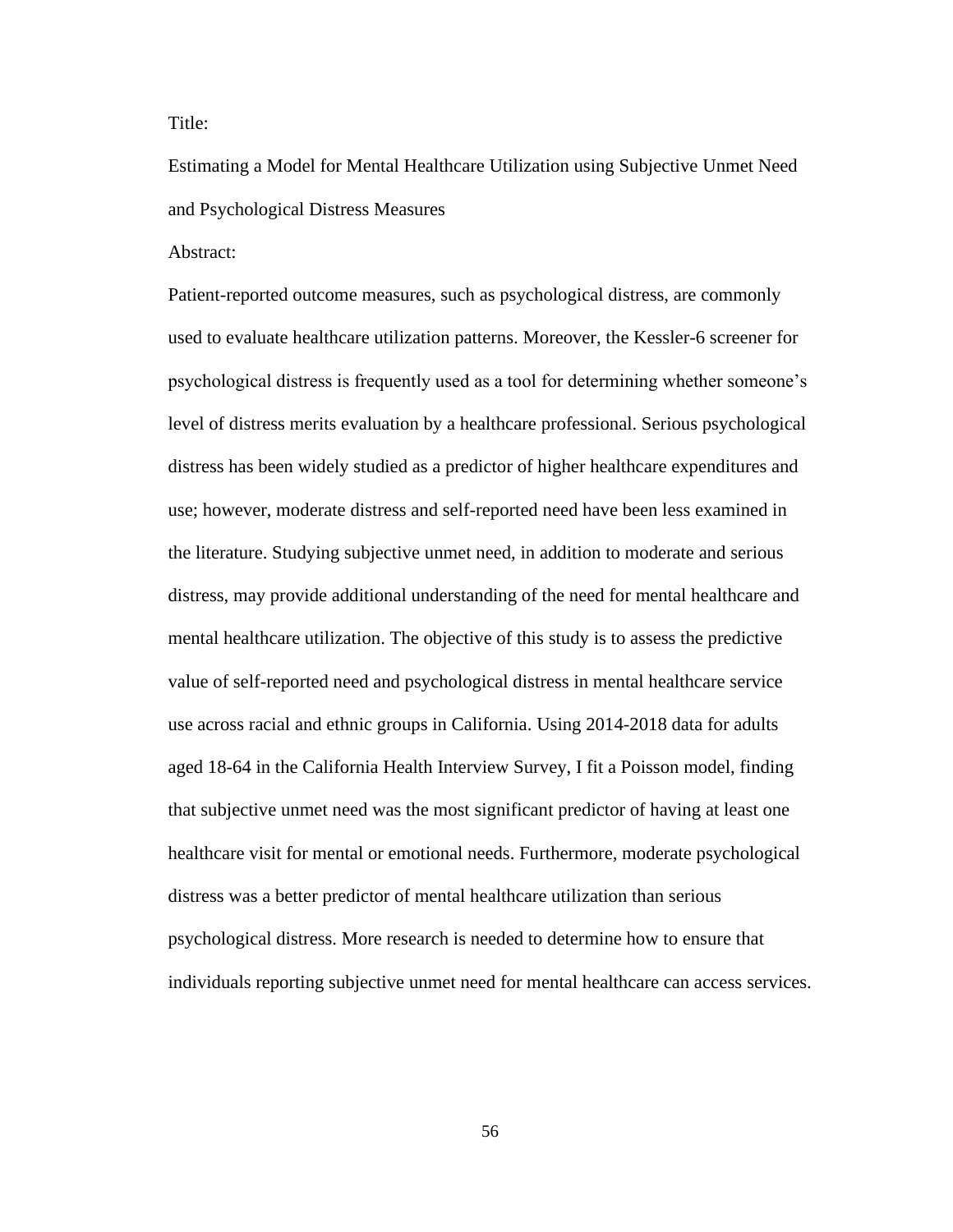### **Introduction**

Disparities in healthcare utilization is well documented. Subjective unmet need or motivation to seek mental healthcare is important to consider when examining psychological distress and mental healthcare utilization. Many studies use self-reported health status as a proxy for someone's motivation to seek care, as selfreported health status has been linked to increased mortality risk and increased use of health services (Boscardin et al., 2015; Garbarski, 2016; Novak et al., 2018; G. Williams et al., 2017). However, someone may believe their health status to be poor, but may also report that they do not need mental healthcare or that it is socially unacceptable for them to seek/receive mental healthcare. Subjective unmet need, which is based on someone reporting that they need mental health treatment, may be a better proxy than self-reported health status. This has also been referred to in the literature as felt need or perceived need. Some researchers consider perceived need to be one of the greatest barriers to seeking mental healthcare (Mojtabai et al., 2011).

Individuals with high levels of psychological distress may experience less access to mental healthcare due to their health insurance status and racial/ethnic group affiliation. Following the passage of the Patient Protection and Affordable Care Act (ACA), health services researchers identified an uptake in health insurance among individuals experiencing serious psychological distress (Novak et al., 2018). There is continued interest in individuals with psychological distress because of the ACA, which allowed states to expand Medicaid eligibility to include nonelderly adults, ages 19-64 years old, with incomes of up to 138 percent of the federal poverty level (Gonzales et al., 2017). And while much of the literature focuses on serious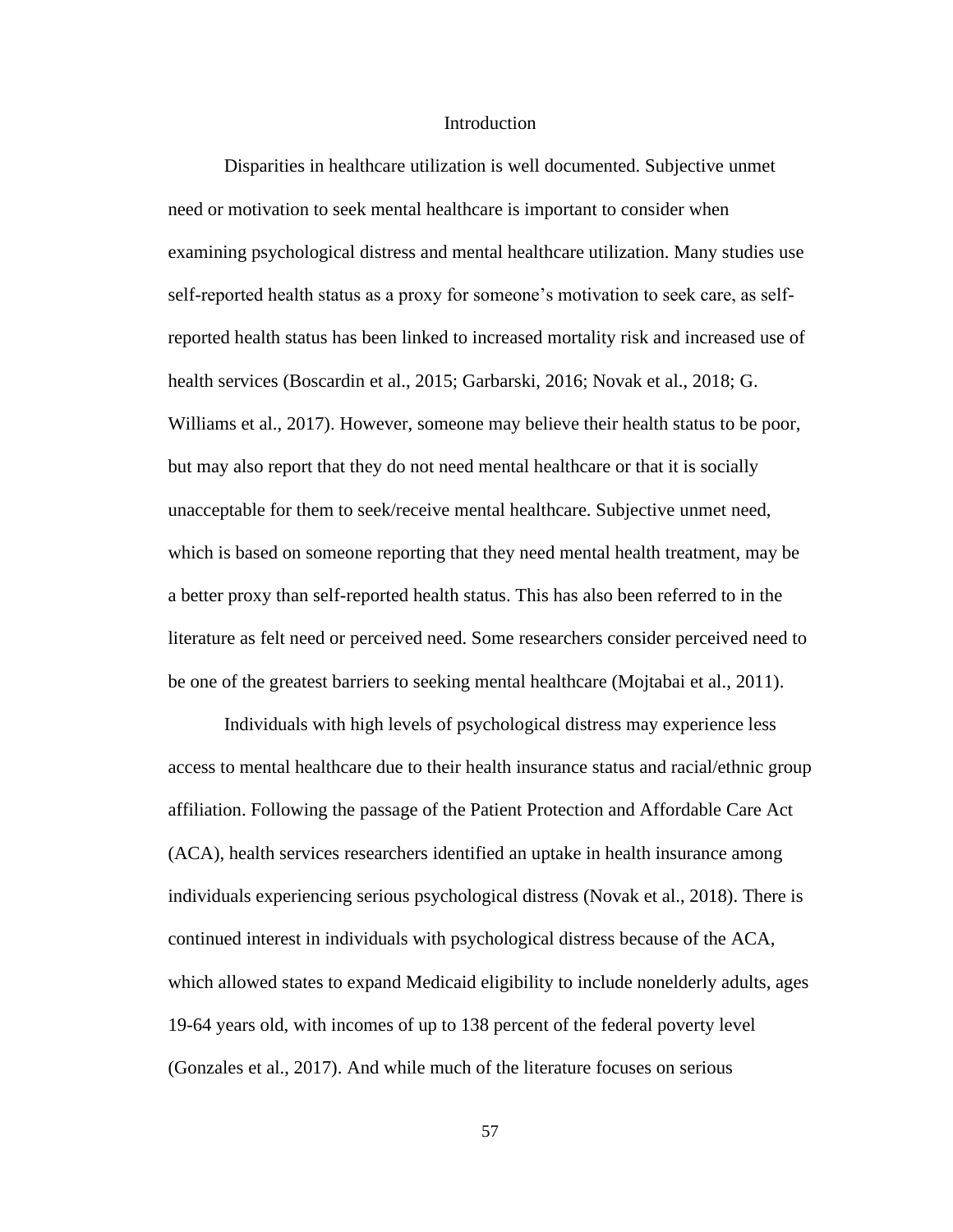psychological distress, even low levels have been associated with emergency department utilization (Lin et al., 2012; Stockbridge et al., 2014). Previous studies demonstrate that in some cases, psychological distress indicates major depression, an anxiety disorder, or other serious mental illnesses ((*Characteristics of Adults with Serious Psychological Distress as Measured by the K6 Scale, United States, 2001-04*, n.d.). Mental health conditions can be well-managed if there's early intervention and treatment.

In California, a state that expanded Medicaid following the ACA, there has been progressive mental health legislation to improve mental health services, reduce barriers to accessing mental health services, and promote prevention, early intervention, and training [\(Department of Health Care Services, 2020\)](https://www.dhcs.ca.gov/services/MH/Pages/MH_Prop63.aspx). Of the 39.5 million Californians, 13% are experiencing psychological distress -- 1.7 million California adults have serious psychological distress and 1.3 million have symptoms associated with moderate psychological distress (Padilla-Frausto et al., 2018). Unmet need for mental healthcare among adults with psychological distress varies significantly between racial/ethnic groups based on citizenship, proficiency in English, and family type (Padilla-Frausto et al., 2018).Currently, only 29% of need is met in California. As a result, California is designated as a Mental Health Care Health Professional Shortage Area (KFF, 2020). This study's findings could inform mental health policy focused on early intervention and treatment.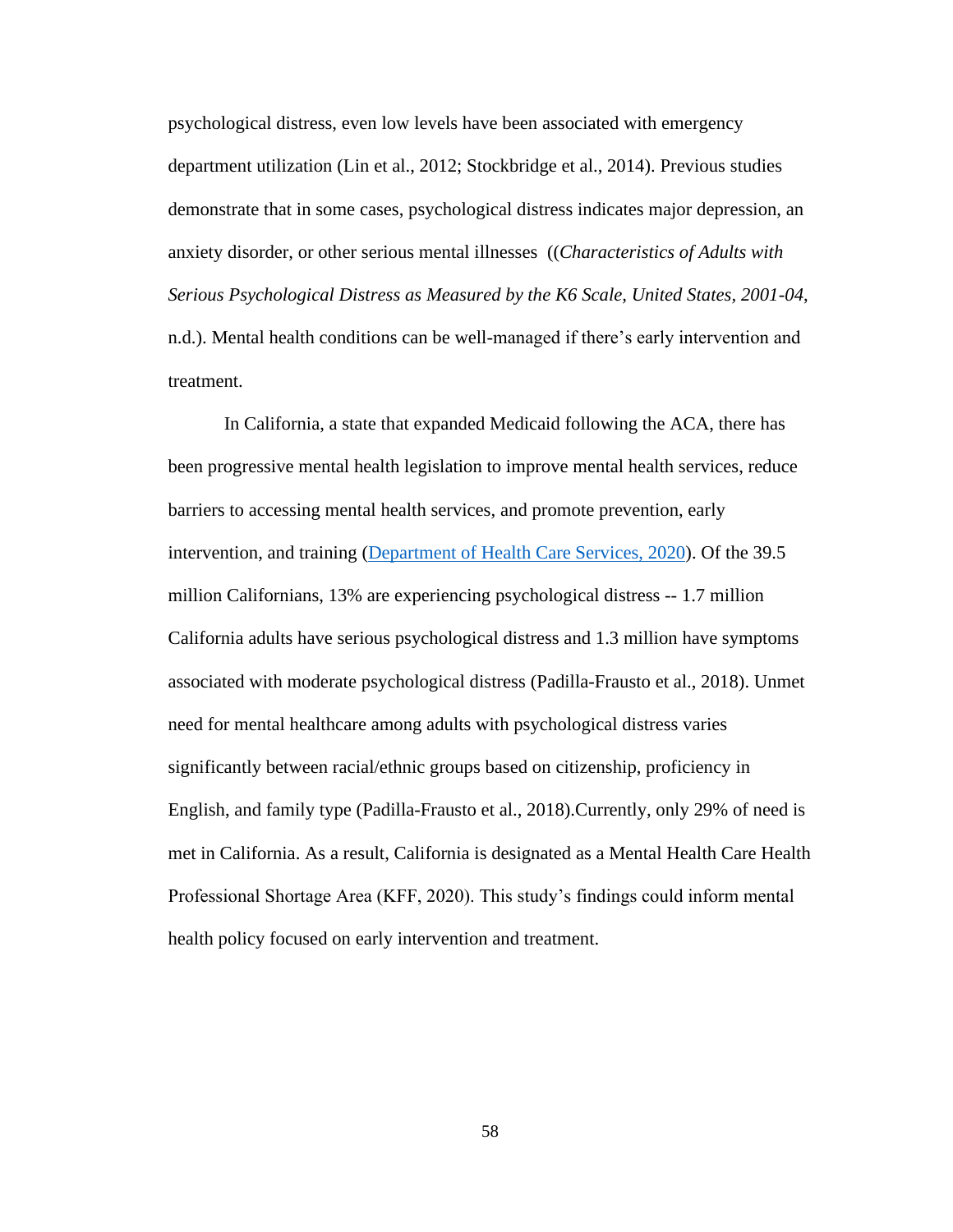### **Methods**

# *Data and Variables*

This study used datasets of the California Health Interview Survey (CHIS) from 2014 to 2018. The CHIS is a representative sample of the California, noninstitutionalized population conducted by the Center for Health Policy Research at the University of California Los Angeles (UCLA). The CHIS contain comprehensive information on individuals' demographics and socioeconomic characteristics. More than 20,000 Californians are interviewed each year; making it the largest state health survey in the US. The CHIS is conducted via telephone using random digit dialing (RDD) of cellphones and landlines. Respondents are asked about access to healthcare, health insurance status, health conditions, and other health-related items. The CHIS has been conducted since 2001, annually beginning in 2011. Individuals are contacted via mail in advance of interviews and there are multiple follow-ups to assure completion of the survey. However, adults who complete at least 80% of the survey are designated as "complete." This pooled dataset yielded a final sample of 119,694,146 non-elderly adults, aged 18–64 years old.

#### **Chart 1. California Health Interview Survey (CHIS) Study Population**

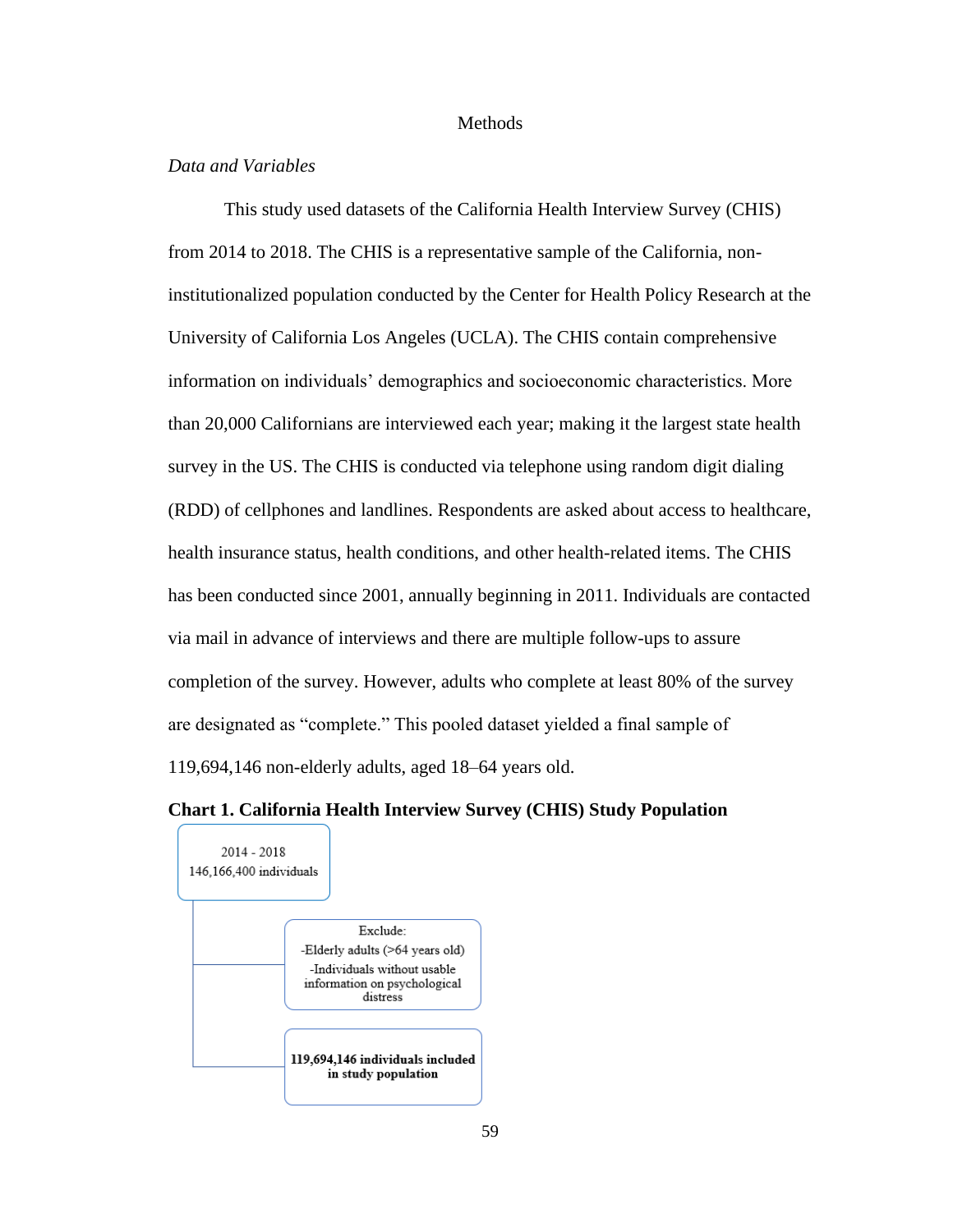#### *Subjective Unmet Need*

To assess subjective unmet need or felt need, the CHIS asks respondents "Was there ever a time during the past 12 months when you *felt* that you might need to see a professional because of problems with your mental health, emotions or nerves or your use of alcohol or drugs?" A follow-up question, "Did you seek help for your mental or emotional health OR for an alcohol or drug problem" allowed me to analyze only those who sought help for mental or emotional health.

#### *Data Analysis*

First, descriptive analysis is conducted to examine racial/ethnic differences in demographic characteristics. Second, regression analysis is conducted testing a Poisson regression model, a negative binomial regression model, and a zero-inflated model to estimate the factors associated with mental health visits using the CHIS question: "In the past 12 months, how many visits did you make to a professional for problems with your {mental or emotional health/use of alcohol or drugs/mental or emotional health and your use of alcohol or drugs}?" This measure does not include overnight hospital stays. There is a follow-up item that asks respondents "Did you seek help for your mental or emotional health OR for an alcohol or drug problem?" In this way, I include both primary care and specialty care visits for mental health and exclude visits that were for an alcohol or drug problem. The primary regressors are psychological distress and subjective unmet need. I include the following factors as covariates: racial/ethnic group, age, sex, marital status, race/ethnicity, educational attainment, poverty level, health insurance status, usual source of care, language, geographic location, cost, and stigma.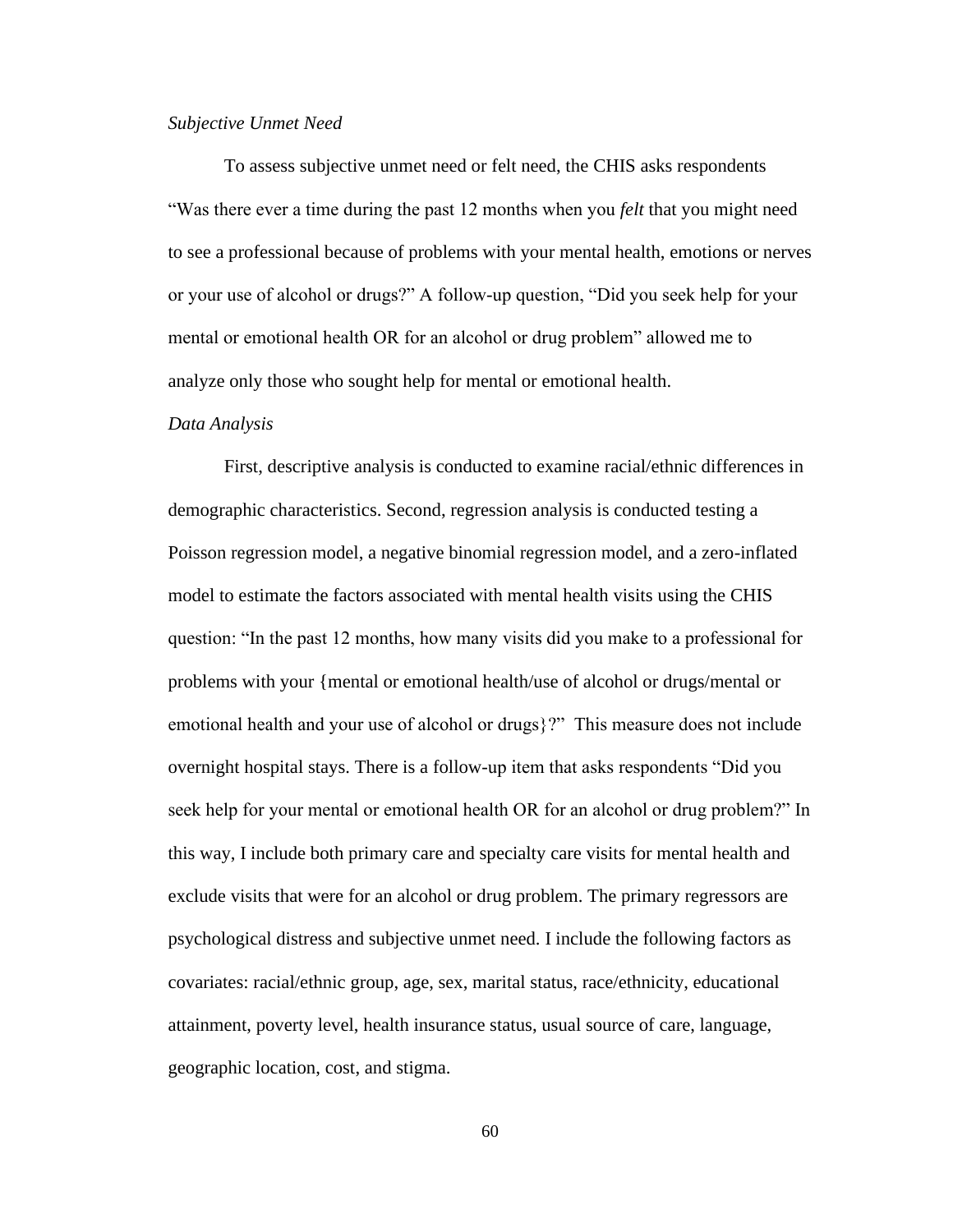#### Results

# *Demographic Characteristics*

*Sex*. The sample population is divided evenly among men and women and men have comparable levels of moderate psychological distress. However, 55% of individuals with serious psychological distress were women and 45% were men. *Race/ Ethnicity.* Most of the individuals identified as Latino (41%). However, white (38%), Asian American (15%), Black (6%), American Indian (<1%), and Multiracial (<1%) individuals are also included. *Age*. The average age in the sample is 40 years old. *Marital status*. Almost half (47%) of the sample population are married*. Immigration status*. 35% of the sample are immigrants. *Education*. 42% have a high school diploma or less, and 17% have taken some college courses, 31% have an undergraduate degree and 10% have a graduate degree. *Poverty Level*. 1 in 3 (37%) of the sample are living in poverty or low-income. 13% are middle income and 51% are high income. *Employment Status*. 26% of the sample are unemployed. *Health Insurance.* About 14% of the sample are uninsured. 34% have public insurance and 52% have private insurance. *Usual Source of Care*. Most of the sample (83%) have a usual source of care. *Geographic Location.* 94% of the sample reside in urban areas, while 6% of the sample live in rural areas. *Health Status*. About half of the sample reported being in poor or fair health condition. Table 1 presents differences in level of psychological distress based on these demographic characteristics.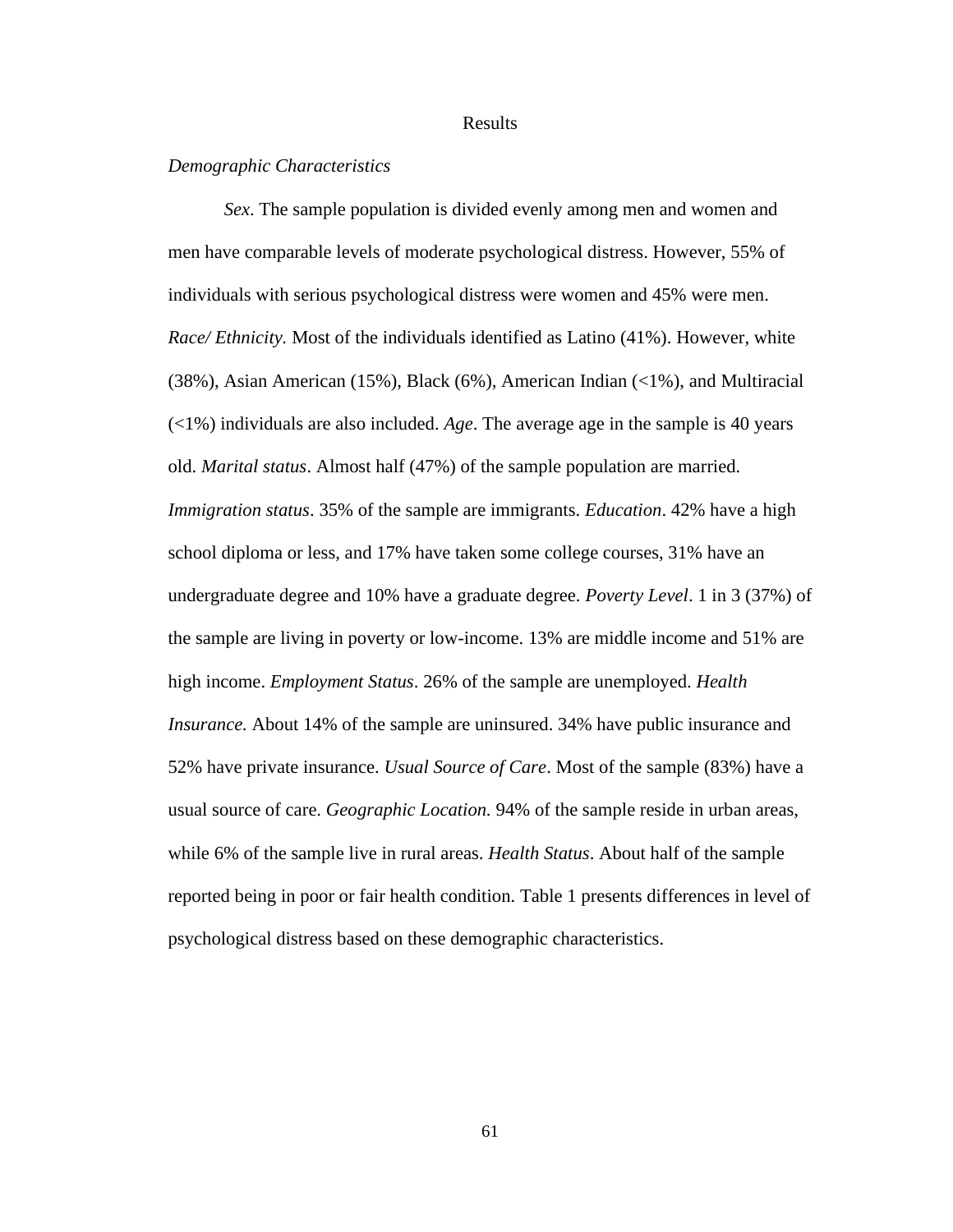| <b>Variable</b>               | No/Low Psychological<br>Moderate |                               | <b>Serious Psychological</b> |  |  |
|-------------------------------|----------------------------------|-------------------------------|------------------------------|--|--|
|                               | <b>Distress</b>                  | <b>Psychological Distress</b> | <b>Distress</b>              |  |  |
|                               | $n = 95,187,617$                 | $n = 18,933,782$              | $n = 5,572,747$              |  |  |
| <b>Sex</b>                    |                                  |                               |                              |  |  |
| Female                        | 50%                              | 51%                           | 55%                          |  |  |
| Male                          | 50%                              | 49%                           | 45%                          |  |  |
| <b>Race/Ethnicity</b>         |                                  |                               |                              |  |  |
| Latino                        | 40%                              | 45%                           | 47%                          |  |  |
| White                         | 38%                              | 35%                           | 35%                          |  |  |
| <b>Black</b>                  | 6%                               | 6%                            | 6%                           |  |  |
| Asian                         | 15%                              | 13%                           | 11%                          |  |  |
| Native American               | $<$ 1%                           | $<$ 1%                        | ${<}1\%$                     |  |  |
| Multiracial                   | $<$ l $%$                        | $<\!\!1\%$                    | $<$ l $%$                    |  |  |
| <b>Marital Status</b>         |                                  |                               |                              |  |  |
| Married                       | 51%                              | 33%                           | 25%                          |  |  |
| Unmarried                     | 49%                              | 67%                           | 75%                          |  |  |
| <b>Education</b>              |                                  |                               |                              |  |  |
| High School Diploma or        | 41%                              | 47%                           | 53%                          |  |  |
| Less                          |                                  |                               |                              |  |  |
| Some College                  | 16%                              | 18%                           | 22%                          |  |  |
| <b>College Degree</b>         | 32%                              | 28%                           | 22%                          |  |  |
| <b>Graduate Degree</b>        | 11%                              | 7%                            | 3%                           |  |  |
| <b>Poverty Level</b>          |                                  |                               |                              |  |  |
| Poor                          | 15%                              | 24%                           | 33%                          |  |  |
| Low Income                    | 18%                              | 22%                           | 26%                          |  |  |
| Middle Income                 | 13%                              | 14%                           | 14%                          |  |  |
| High Income                   | 54%                              | 40%                           | 27%                          |  |  |
| <b>Employment</b>             |                                  |                               |                              |  |  |
| Employed                      | 77%                              | 69%                           | 49%                          |  |  |
| Unemployed                    | 23%                              | 31%                           | 51%                          |  |  |
| <b>Health Insurance</b>       |                                  |                               |                              |  |  |
| Uninsured                     | 13%                              | 17%                           | 16%                          |  |  |
| Public                        | 31%                              | 44%                           | 56%                          |  |  |
| Private                       | 56%                              | 39%                           | 28%                          |  |  |
| <b>Immigration Status</b>     |                                  |                               |                              |  |  |
| Born in the US                | 65%                              | 66%                           | 72%                          |  |  |
| Not Born in the US            | 35%                              | 34%                           | 28%                          |  |  |
| <b>Self-Reported Health</b>   |                                  |                               |                              |  |  |
| Status                        |                                  |                               |                              |  |  |
| <b>Excellent or Very Good</b> | 15%                              | 33%                           | 57%                          |  |  |
| Good                          | 31%                              | 34%                           | 26%                          |  |  |
| Fair or Poor                  | 54%                              | 33%                           | 18%                          |  |  |
| Location                      |                                  |                               |                              |  |  |
| Rural                         | 6%                               | 5%                            | 7%                           |  |  |
| Urban                         | 94%                              | 95%                           | 93%                          |  |  |
| <b>Subjective Unmet Need</b>  |                                  |                               |                              |  |  |
| Yes                           | 12%                              | 45%                           | 75%                          |  |  |
| No                            | 88%                              | 55%                           | 25%                          |  |  |

**Table 1. Level of Psychological Distress and Demographic Characteristics of Adults in California, 2014-2018**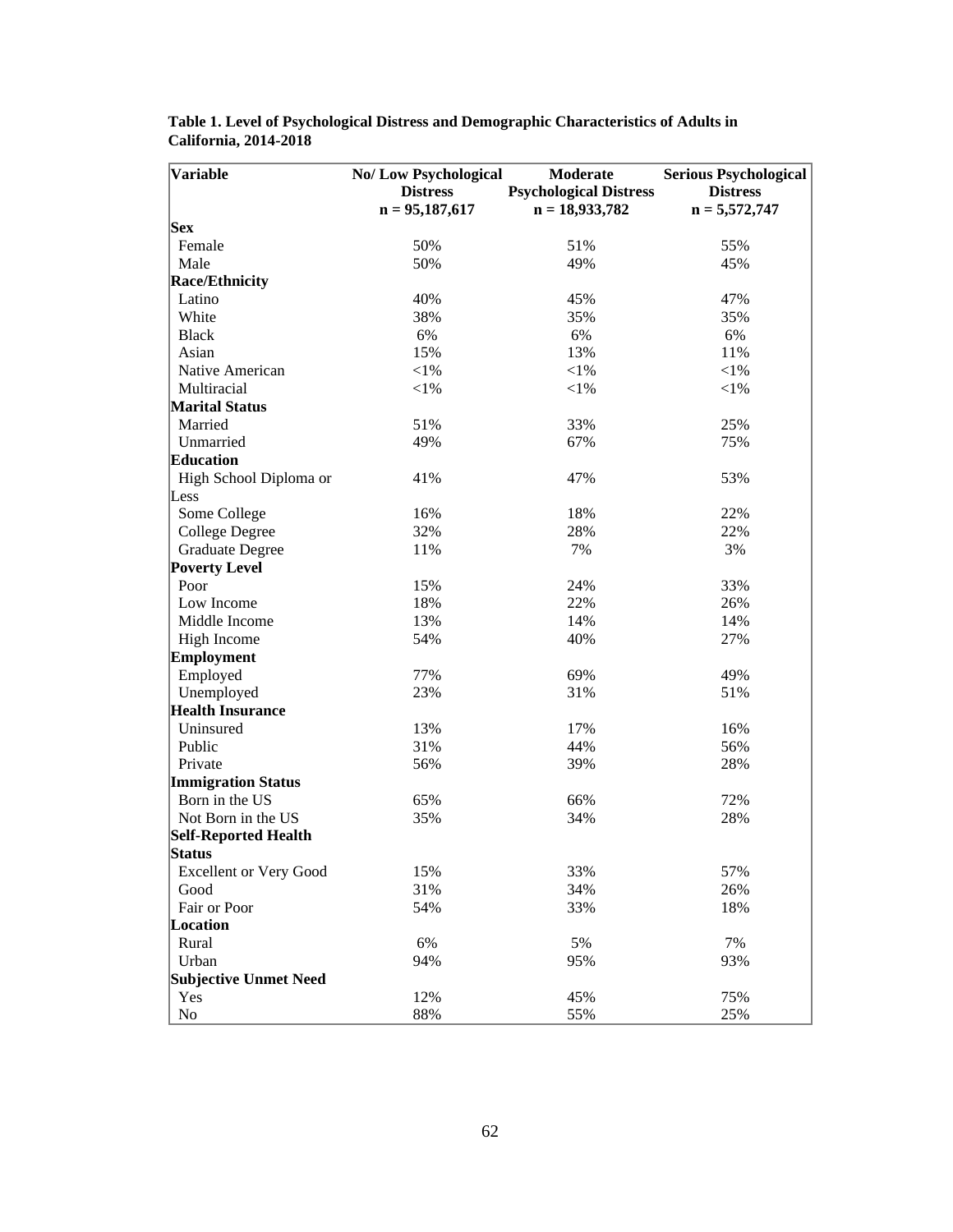# *Subjective Unmet Need and Psychological Distress*

One in five (21%) individuals in the sample population were determined to have moderate or serious psychological distress. Sixteen percent of all individuals had moderate psychological distress while only 5% had serious psychological distress. Subjective unmet need, whether someone "felt the need to see a professional for mental or emotional needs" was reported by one in five (20%) individuals in the sample population. Of note, 72% of individuals with moderate psychological distress felt like they needed to see a professional for their mental or emotional needs compared to 4% of individuals with serious psychological distress. Pearson's chisquare test indicated a statistically significant (p-value 0.00) association between subjective unmet need and psychological distress. When calculating the average level of psychological distress by subjective unmet need, the results indicate individuals with moderate levels of distress, specifically with a score of 8 on the Kessler 6, tend to report the need to visit a professional for mental or emotional needs. The majority (58%) of individuals who reported subjective unmet need were women. Table 2 presents subjective unmet need and demographic characteristics.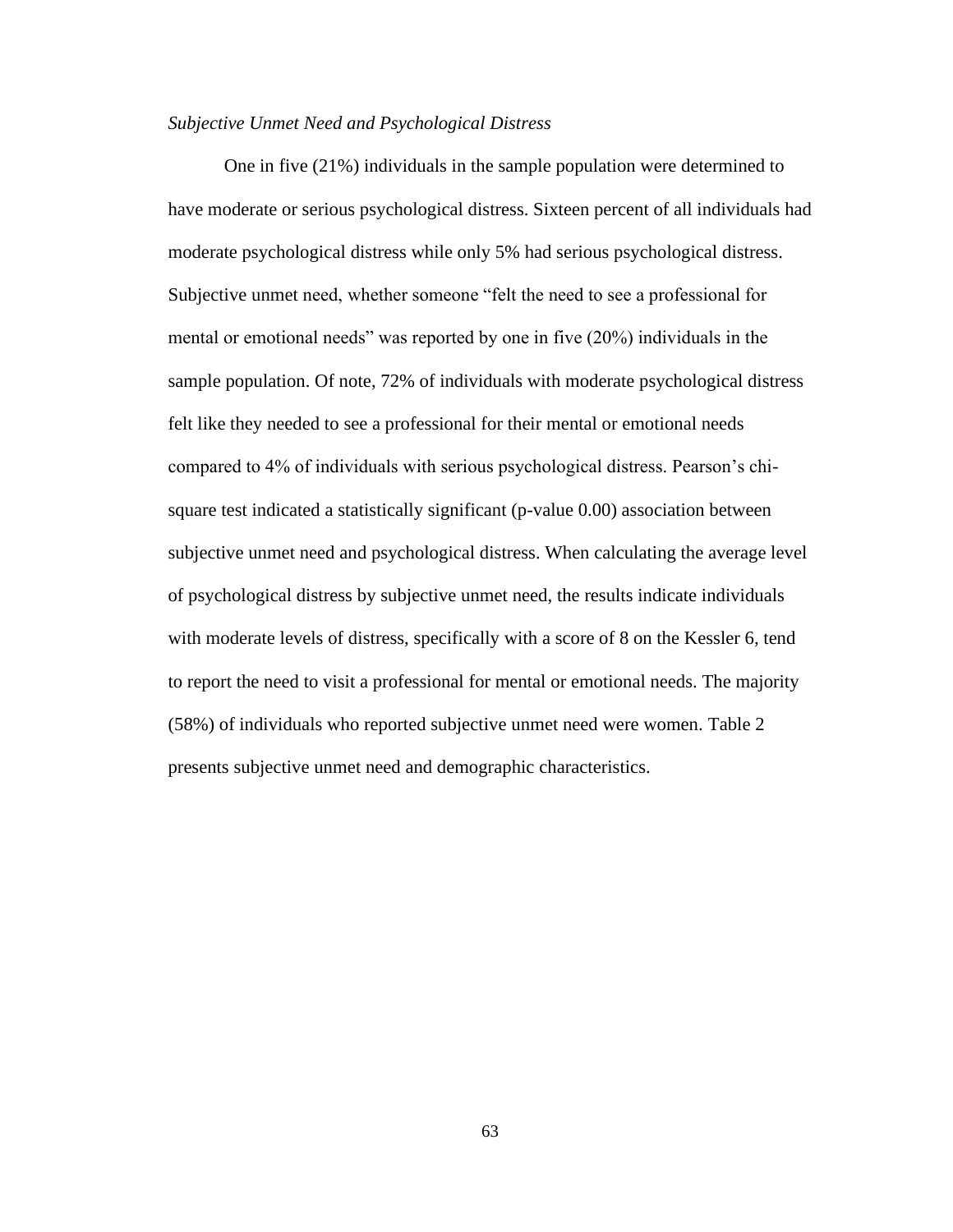| <b>Variable</b>                    | <b>Subjective Unmet Need</b><br>$n = 24,008,286$ |  |
|------------------------------------|--------------------------------------------------|--|
| Sex                                |                                                  |  |
| Female                             | 58%                                              |  |
| Male                               | 42%                                              |  |
| <b>Race/Ethnicity</b>              |                                                  |  |
| Latino                             | 38%                                              |  |
| White                              | 47%                                              |  |
| <b>Black</b>                       | 6%                                               |  |
| Asian                              | 9%                                               |  |
| Native American                    | ${<}1\%$                                         |  |
| Multiracial                        | ${<}1\%$                                         |  |
| <b>Marital Status</b>              |                                                  |  |
| Married                            | 34%                                              |  |
| Unmarried                          | 66%                                              |  |
| Education                          |                                                  |  |
| High School Diploma or Less        | 36%                                              |  |
| Some College                       | 20%                                              |  |
| <b>College Degree</b>              | 34%                                              |  |
| <b>Graduate Degree</b>             | 11%                                              |  |
| <b>Poverty Level</b>               |                                                  |  |
| Poor                               | 19%                                              |  |
| Low Income                         | 18%                                              |  |
| Middle Income                      | 13%                                              |  |
| High Income                        | 50%                                              |  |
| <b>Employment</b>                  |                                                  |  |
| Employed                           | 69%                                              |  |
| Unemployed                         | 31%                                              |  |
| <b>Health Insurance</b>            |                                                  |  |
| Uninsured                          | 11%                                              |  |
| Public                             | 39%                                              |  |
| Private                            | 49%                                              |  |
| <b>Immigration Status</b>          |                                                  |  |
| Born in the US                     | 81%                                              |  |
| Not Born in the US                 | 19%                                              |  |
| <b>Self-Reported Health Status</b> |                                                  |  |
| <b>Excellent or Very Good</b>      | 28%                                              |  |
| Good                               | 31%                                              |  |
| Fair or Poor                       | 41%                                              |  |
| <b>Location</b>                    |                                                  |  |
| Rural                              | 36%                                              |  |
| Urban                              | 64%                                              |  |

**Table 2. Subjective Unmet Need and Demographic Characteristics of Adults in California, 2014- 2018**

# *Mental Healthcare Utilization*

Individuals with moderate psychological distress had 34% of all healthcare visits for mental or emotional needs during the study period, compared to 17% for those with serious psychological distress. Almost half of all mental health visits were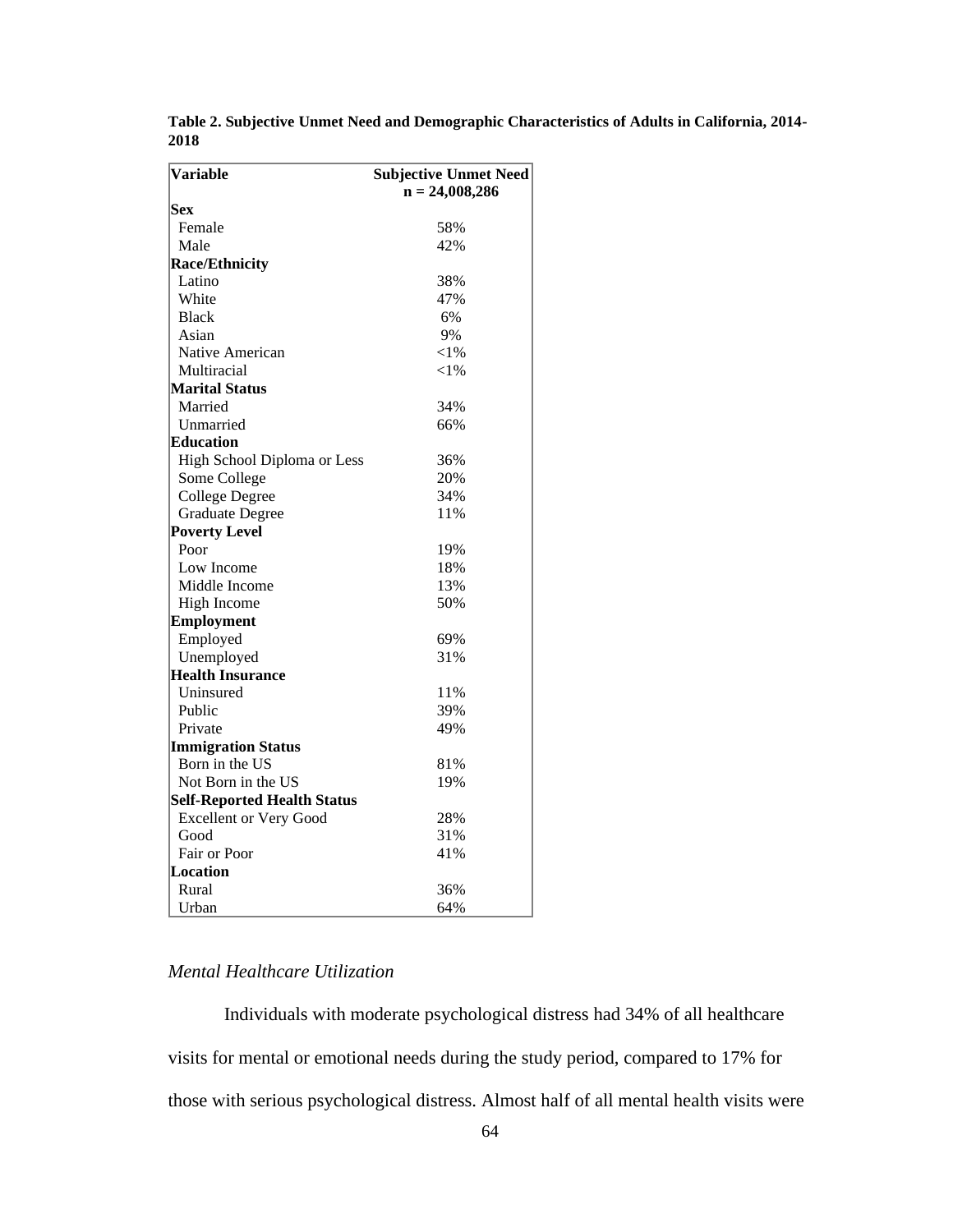from individuals with low psychological distress. Subjective unmet need for mental healthcare was reported by 77% of those who utilized mental healthcare during the study period. Individuals who did not report they were "concerned about what would happen if someone found out they had a problem as the reasons they did not seek help from a professional even when they think they might need it", were almost 7 times as likely to have a mental healthcare visit. Individuals who did not report that they were concerned about the cost of treatment were almost 6 times as likely to report mental healthcare utilization. Finally, the remaining most significant factor was level of psychological distress. Individuals with serious psychological distress were 3 times as likely to report a visit than those with low levels  $\left\langle \right\rangle$  on the Kessler 6) of psychological distress and individuals with moderate psychological distress were twice as likely to report a visit than individuals with lower levels of distress. Health insurance status, poverty level, and educational attainment were not significant factors. Employment status, immigration status, usual source of care, self-reported health status, and certain racial/ethnic groups were significant. Table 3 presents the results of the logistic regression model. While the regression model proved to be a good fit for the discrete data based on a 0.62 when using the post estimation command *estat gof*, 85% of the sample population did not utilize mental healthcare.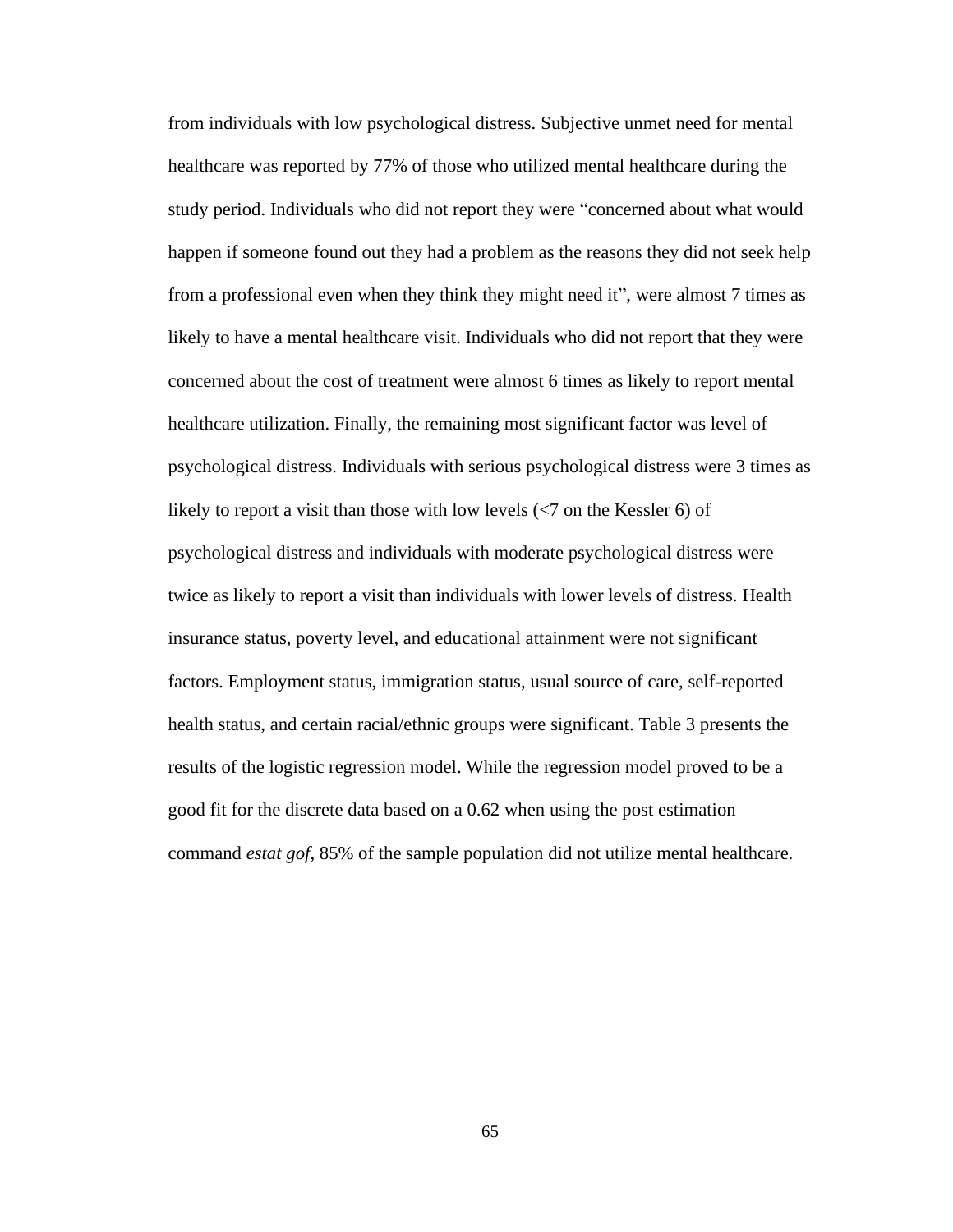|                                        | <b>Healthcare Visit for Mental or Emotional Needs</b> |
|----------------------------------------|-------------------------------------------------------|
|                                        | (OR)                                                  |
| <b>Moderate Psychological Distress</b> | $2.32**$                                              |
| <b>Serious Psychological Distress</b>  | $2.82**$                                              |
| <b>Subjective Unmet Need</b>           | 71.25**                                               |
| $\textsf{Cost}$                        | $5.63**$                                              |
| Stigma                                 | $6.64**$                                              |
| <b>Health Insurance</b>                |                                                       |
| Uninsured*                             |                                                       |
| Public                                 | 1.09                                                  |
| Private                                | 1.04                                                  |
| <b>Race/Ethnicity</b>                  |                                                       |
| Latino*                                |                                                       |
| White                                  | $1.39**$                                              |
| <b>Black</b>                           | 1.12                                                  |
| Asian                                  | .739**                                                |
| Native American                        | 2.44                                                  |
| Multiracial                            | 2.69                                                  |
| <b>Immigration Status</b>              |                                                       |
| Born in the US                         | $.813**$                                              |
| Not Born in the US*                    |                                                       |
| <b>Usual Source of Care</b>            | $1.70**$                                              |
| <b>Sex</b>                             |                                                       |
| Female                                 | $.645**$                                              |
| Male*                                  |                                                       |
| <b>Self-Reported Health Status</b>     |                                                       |
| Excellent or Very Good*                |                                                       |
| Good                                   | $.824**$                                              |
| Fair or Poor                           | $.805**$                                              |
| <b>Married</b>                         | .799**                                                |
| Poverty                                |                                                       |
| Poor*                                  |                                                       |
| Low Income                             | .839                                                  |
| Middle Income                          | .792                                                  |
| High Income                            | .918                                                  |
| Education                              |                                                       |
| High School Diploma or Less*           |                                                       |
| Some College                           | 1.09                                                  |
| <b>College Degree</b>                  | 1.18                                                  |
| <b>Graduate Degree</b>                 | 1.27                                                  |
| Employed                               | .709**                                                |
| Rural                                  | .882                                                  |
| *Referent group<br>**p-value $(<.05)$  | $OR = odds ratio$                                     |

**Table 3. Binary Data Model of Mental Health Visits using the California Health Interview Survey, 2014-2018**

The primary question of interest, *how many* healthcare visits did individuals make for their mental or emotional needs, was estimated using count data models. The first model, a Poisson model was not a good fit for the data based on the post estimation command *poisgof*. Moderate and serious psychological distress were the only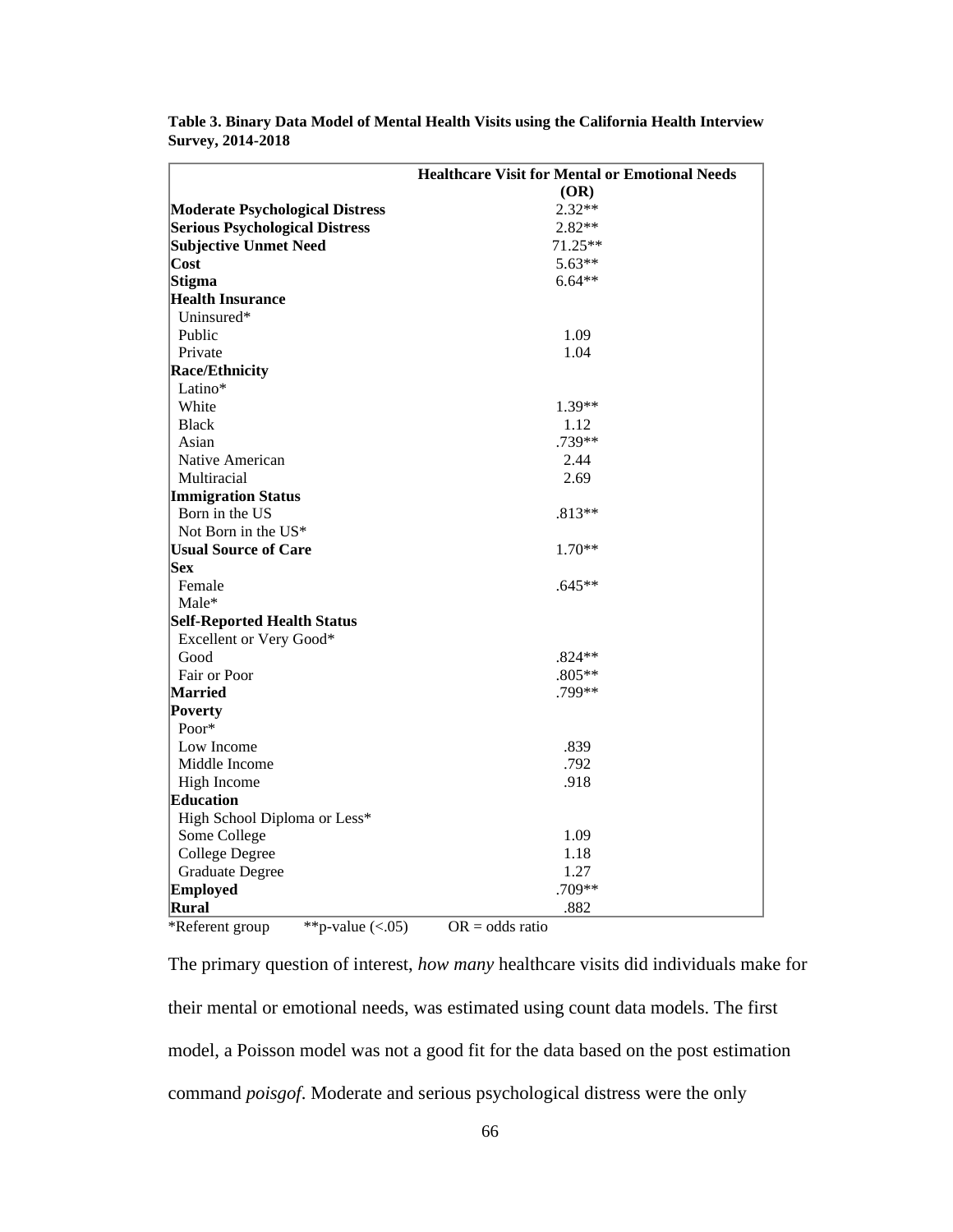significant predictors in the model in addition to residing in a rural area. Subjective unmet need was also significant in model two, the zero-inflated Poisson (ZIP) model. Of note, immigration status was only significant in this model. Sex was not significant in any of the models. Importantly, concerns associated with costs for mental healthcare or any stigma associated with utilizing mental healthcare were not significant in any of the models. Table 4 presents the results for both count data models.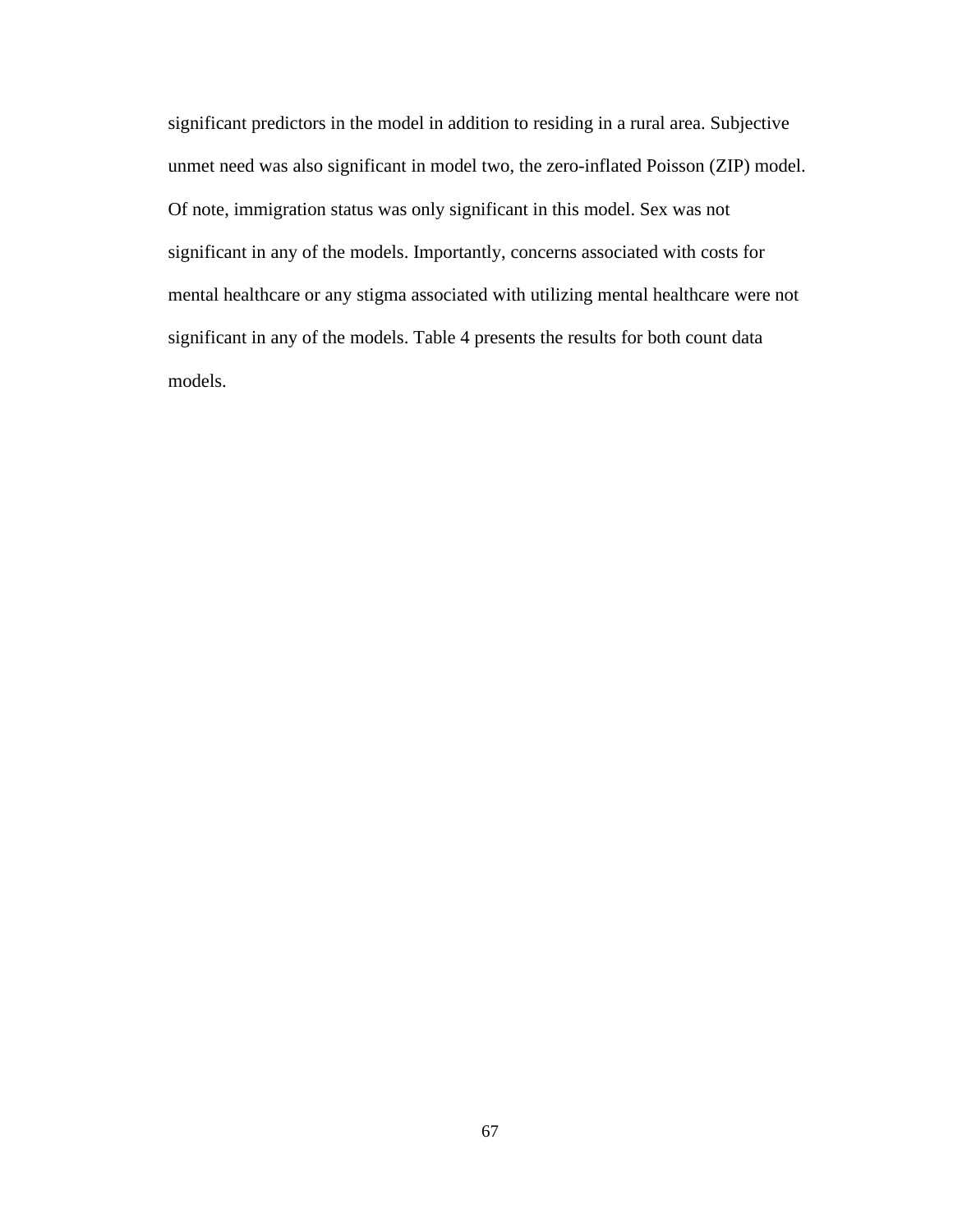|                                        | Model I<br><b>Poisson Regression</b><br>(IRR) | <b>Model II</b><br><b>Zero-inflated Poisson</b><br><b>Regression</b><br>(IRR) |
|----------------------------------------|-----------------------------------------------|-------------------------------------------------------------------------------|
|                                        |                                               |                                                                               |
| <b>Moderate Psychological Distress</b> | $1.28**$                                      | $1.33**$                                                                      |
| <b>Serious Psychological Distress</b>  | $1.39**$                                      | $1.51**$                                                                      |
| <b>Subjective Unmet Need</b>           | 1.29                                          | $-.432**$                                                                     |
| $\cos t$                               | .996                                          | .963                                                                          |
| Stigma                                 | .904                                          | .917                                                                          |
| <b>Health Insurance</b>                |                                               |                                                                               |
| Uninsured*                             |                                               |                                                                               |
| Public                                 | 1.26                                          | .109                                                                          |
| Private                                | 1.06                                          | $-.432$                                                                       |
| <b>Race/Ethnicity</b>                  |                                               |                                                                               |
| Latino*                                |                                               |                                                                               |
| White                                  | 1.16                                          | 1.16                                                                          |
| <b>Black</b>                           | 1.01                                          | 1.03                                                                          |
| Asian                                  | .895                                          | .848                                                                          |
| Native American                        | 1.27                                          | 1.18                                                                          |
| Multiracial                            | 1.02                                          | .828                                                                          |
| <b>Immigration Status</b>              |                                               |                                                                               |
| Born in the US                         | .817                                          | $.836**$                                                                      |
| Not Born in the US*                    |                                               |                                                                               |
| <b>Usual Source of Care</b>            | .936                                          | .938                                                                          |
| <b>Sex</b>                             |                                               |                                                                               |
| Female                                 | .931                                          | .941                                                                          |
| Male*                                  |                                               |                                                                               |
| <b>Self-Reported Health Status</b>     |                                               |                                                                               |
| Excellent or Very Good*                |                                               |                                                                               |
| Good                                   | .991                                          | .974                                                                          |
| Fair or Poor                           | 1.04                                          | 1.00                                                                          |
| <b>Married</b>                         | .853                                          | .805**                                                                        |
| <b>Poverty</b>                         |                                               |                                                                               |
| Poor*                                  |                                               |                                                                               |
| Low Income                             | 1.11                                          | 1.07                                                                          |
| Middle Income                          | 1.22                                          | 1.17                                                                          |
| High Income                            | 1.07                                          | 1.00                                                                          |
| <b>Education</b>                       |                                               |                                                                               |
| High School Diploma*                   |                                               |                                                                               |
| Some College                           | 1.02                                          | 1.02                                                                          |
| <b>College Degree</b>                  | 1.05                                          | 1.05                                                                          |
| <b>Graduate Degree</b>                 | 1.09                                          | 1.06                                                                          |
| <b>Employed</b>                        | .829                                          | .816                                                                          |
| Rural                                  | .694**                                        | $-.195$                                                                       |
| **p-value $(<.05)$<br>*Referent group  | $IRR = incidence risk ratio$                  |                                                                               |

**Table 4. Count Data Models of Mental Health Visits in the California Health Interview Survey, 2014-2018**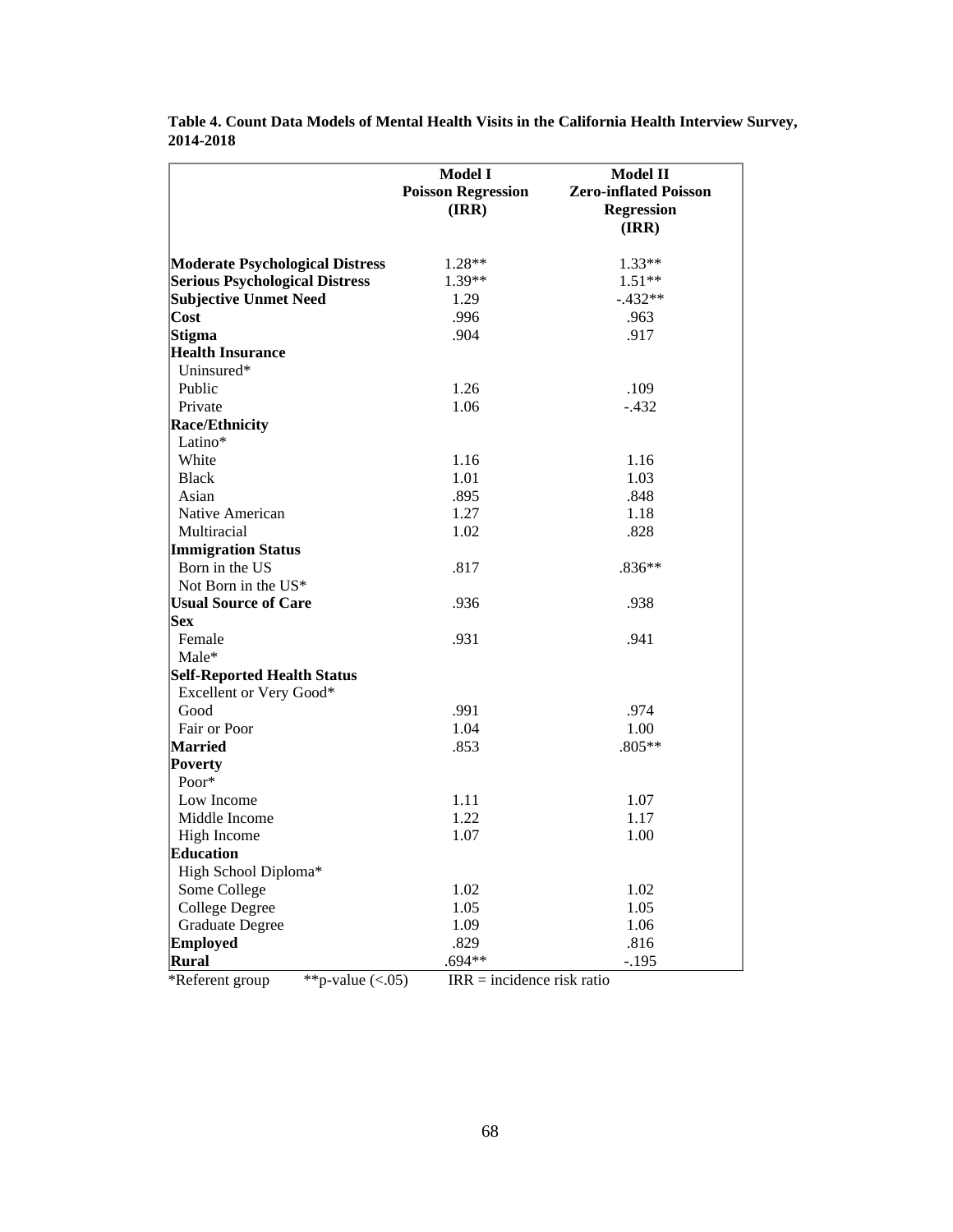#### **Discussion**

These findings have significant implications for mental health services research, as much of the literature focuses exclusively on serious psychological distress with little regard to lower levels of distress. Moderate psychological distress had a similar predictive value to serious psychological distress in all models tested. Those who may present with only moderate psychological distress symptoms to their primary care provider may not score high enough on the scale to qualify for a referral to a mental health specialist for treatment. However, if these individuals feel like they need to receive care for their mental or emotional needs, they are much more likely to initiate a mental health visit. This could explain the high likelihood of initiating a visit for mental or emotional need among those experiencing moderate psychological distress.

In line with previous research, women have higher levels of psychological distress than men, although sex was not a significant factor in mental healthcare utilization (FERRARO & NURIDDIN, 2006; Ritsner et al., 2001). However, the results should be considered with the following limitations in mind. First, the sample was restricted to the State of California. This may limit the generalizability of study findings to states with less diverse populations. Second, CHIS data is cross-sectional, so the ability to conduct a longitudinal examination of psychological distress levels and mental healthcare visits over time was not explored. Therefore, the ability to infer causality is limited. Finally, although predisposing, enabling, and need factors related to mental healthcare utilization are used as controls, potentially significant factors related to healthcare access were not included. Future work should consider the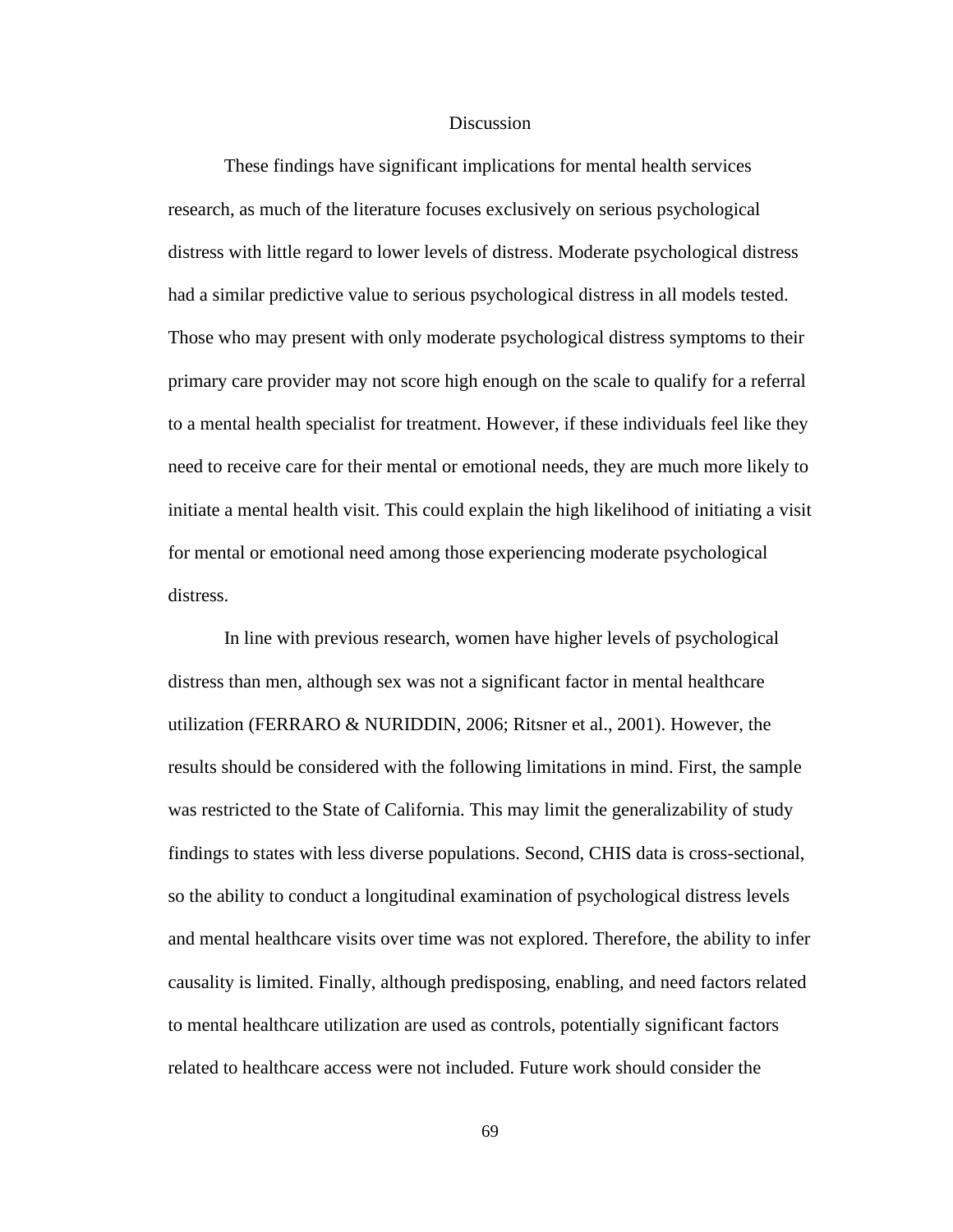effects of geography, health outcomes related to residing in a rural or urban area, and barriers to accessing mental healthcare.

Further, factors related to individual preference for healthcare are included in this study. Previous studies focused on measuring health disparities have discussed the need to account for individual preference for professional healthcare (Cook et al., 2012, 2016; McGuire et al., 2006). Therefore, self-reported health status and stigma are utilized as a representation of preference. These variables provide invaluable insight about individual "preference" for care. It's important to note that there are people who meet the criteria for a disorder and do not seek services from a mental health professional. They may not be sufficiently distressed or disabled to seek treatment, and some who are distressed or disabled will choose not to seek help. Additionally, there are people with low levels of psychological distress who still seek treatment for mental health problems. So, they may not meet the criteria for moderate or severe psychological distress because they are well-managed with current mental health treatment.

# Conclusion

Future policies should consider access to mental healthcare among vulnerable populations, including the elderly, the incarcerated, and historically marginalized populations. Data collection efforts, especially survey research, should consider additional measures such as childhood health or adverse childhood experiences, previous incarceration history, and having a family member who is either incarcerated or unhoused. Patients may also report factors such as not having time for mental health treatment, childcare needs, or transportation needs. These are enabling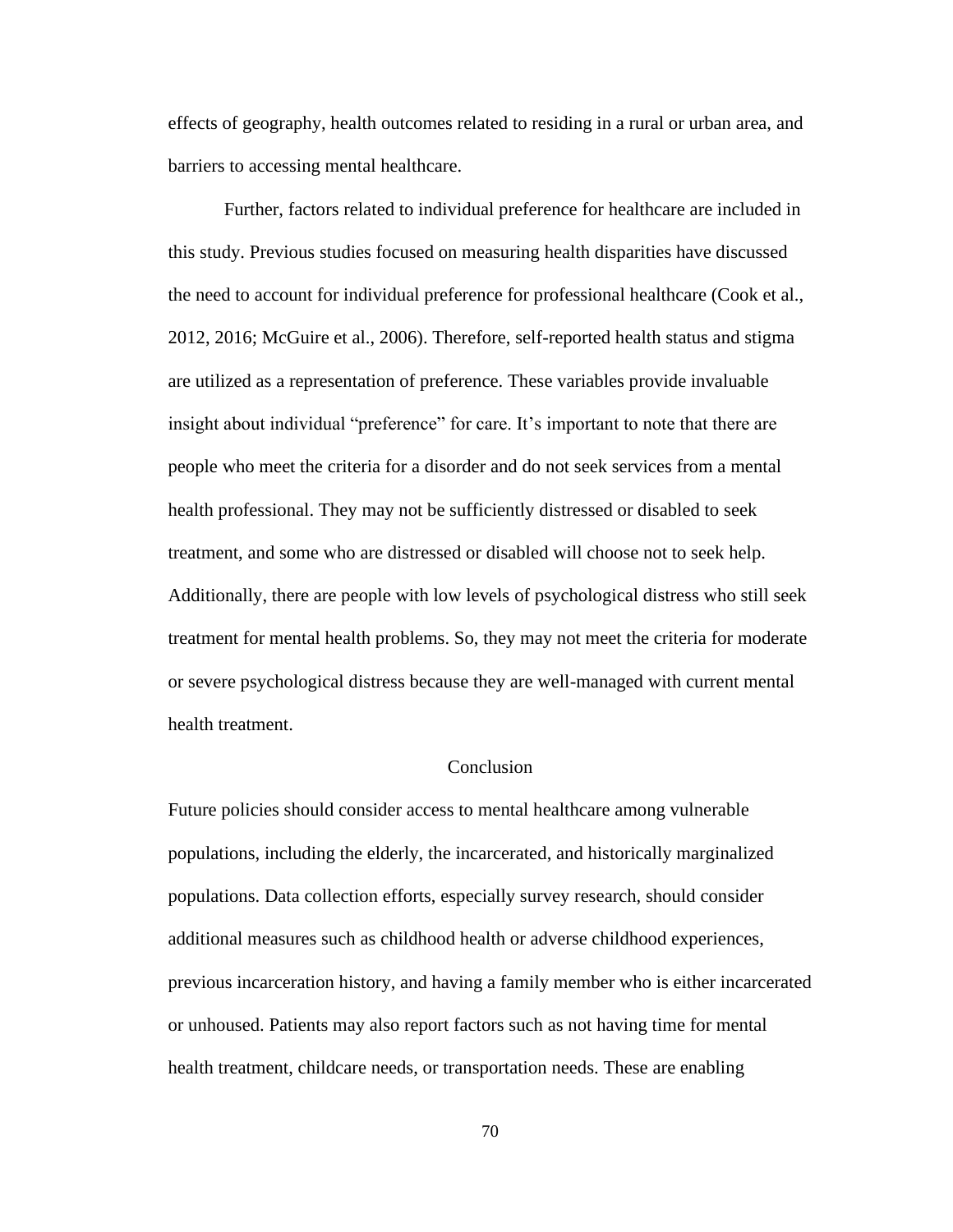services, which may increase access to mental healthcare. This future research could significantly shift the narrative for patient-reported outcome measures in clinical research and inform mental health policy focused on improving the social determinants of health.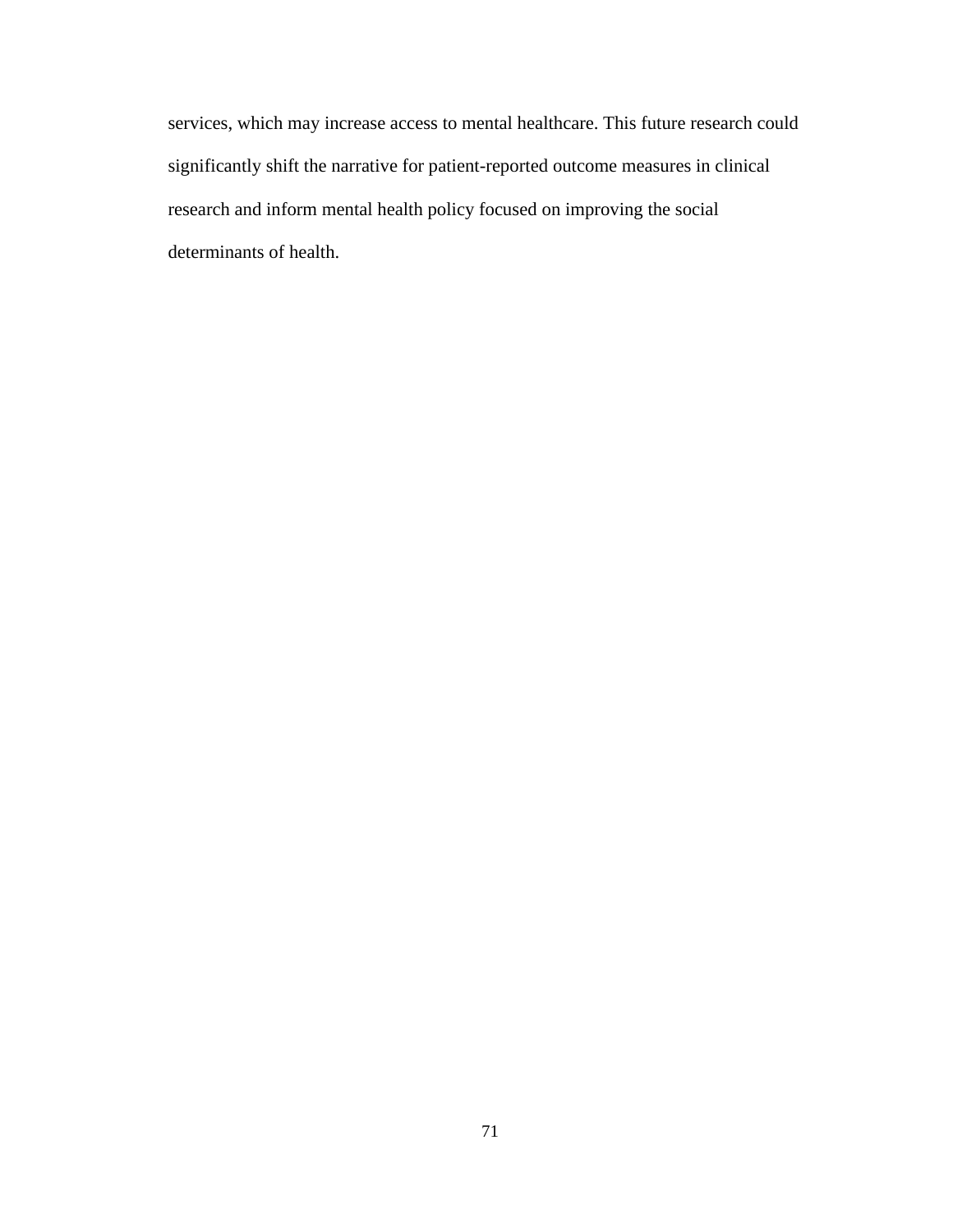Title:

A Rural-Urban Comparison of Barriers to Mental Healthcare Among Adults Experiencing Psychological Distress

Abstract:

Patient-reported outcome measures, such as psychological distress, are commonly used to evaluate healthcare utilization patterns. Serious psychological distress has been widely studied as a predictor of higher healthcare use, however, geographic factors may contribute to variation in utilization patterns, as shortages in mental healthcare providers are greatest in rural and low-income areas. The purpose of this study is to examine rural adults' experiences of psychological distress and barriers to mental healthcare compared with the experience of non-rural adults in California. Using 2014-2018 data for adults aged 18-64 in the California Health Interview Survey, I conduct a series of chi-square analyses comparing rural and non-rural demographic differences and estimate regression models using geographic location and psychological distress as the primary regressors, with structural, financial, and attitudinal barriers to mental healthcare as the response variables. Implications for policy and clinical practice are discussed.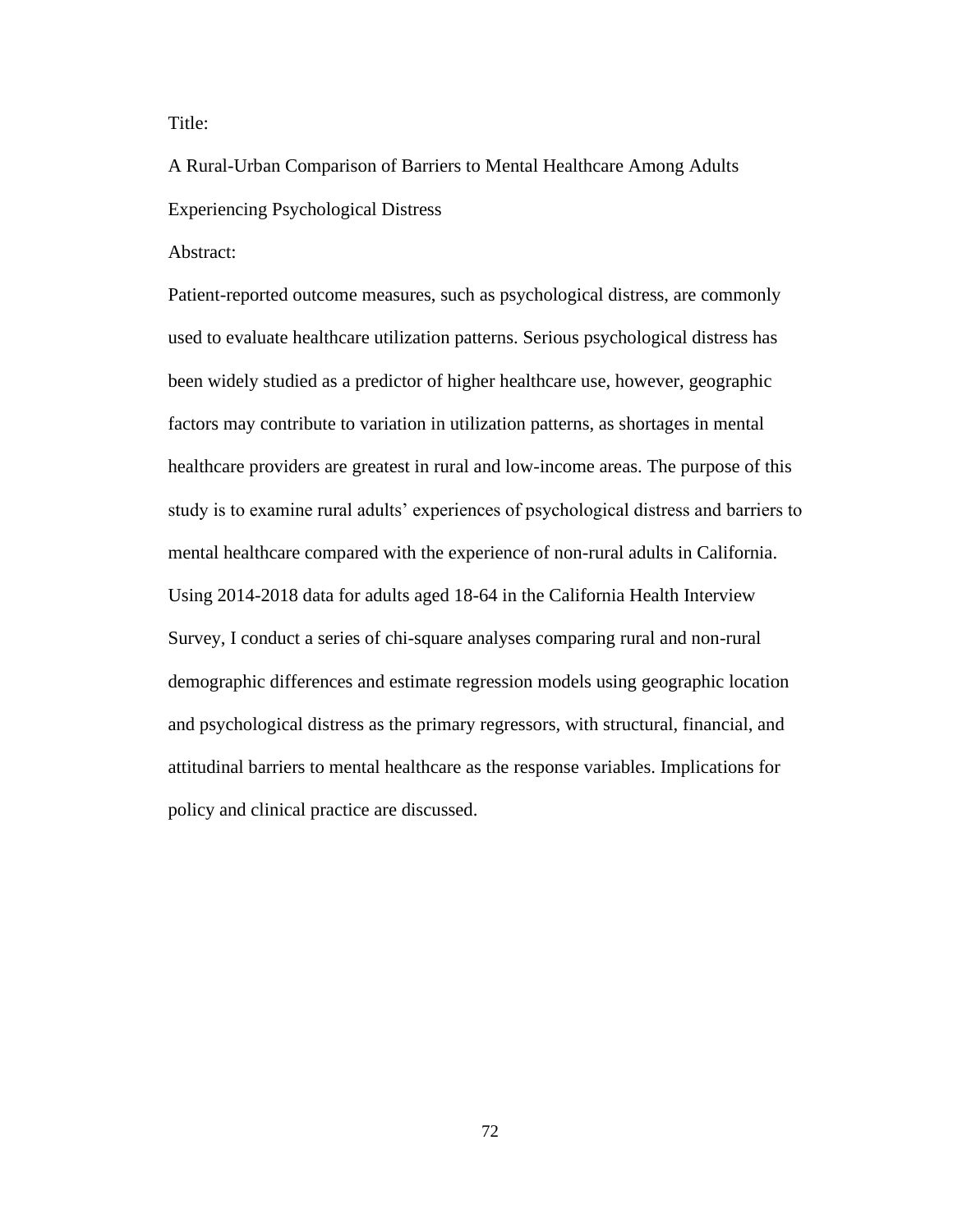### **Introduction**

Considerable research has found barriers to accessing needed mental healthcare among rural populations (Fox et al., 2001; Hoeft et al., 2018; Human & Wasem, 1991; Jameson & Blank, 2007; Thomas et al., 2012). In many states across the U.S., researchers and policymakers have identified access to mental healthcare as a major rural health concern. In California, the Mental Health Services Act (Proposition 63) was passed in 2004 to expand access to mental health services for individuals at risk for developing serious mental illness. While the legislation prioritizes prevention and early intervention, only 29% of need is met for mental healthcare in California, and California is designated as a Mental Health Care Health Professional Shortage Area (KFF, 2020). A Mental Health Care Health Professional Shortage Area (HPSA) is computed by dividing the number of psychiatrists available to serve the population of the area, group, or facility by the number of psychiatrists that would be necessary to eliminate the mental health HPSA. The United States' workforce shortages in mental healthcare are greatest in rural and low-income areas (Crumb et al., 2019; Olfson, 2016; Ricketts, 2005; Thomas et al., 2012).

#### *Psychological Distress*

Fluctuations in mood are normal. However, those that disrupt an individual's ability to function and respond to the daily demands of life may be indicative of mental illness (*Psychological Distress – APA Dictionary of Psychology*, n.d.). There is substantial evidence to suggest an association between level of psychological distress and mental disorders such as bipolar depression and schizophrenia (*Characteristics of Adults with Serious Psychological Distress as Measured by the K6*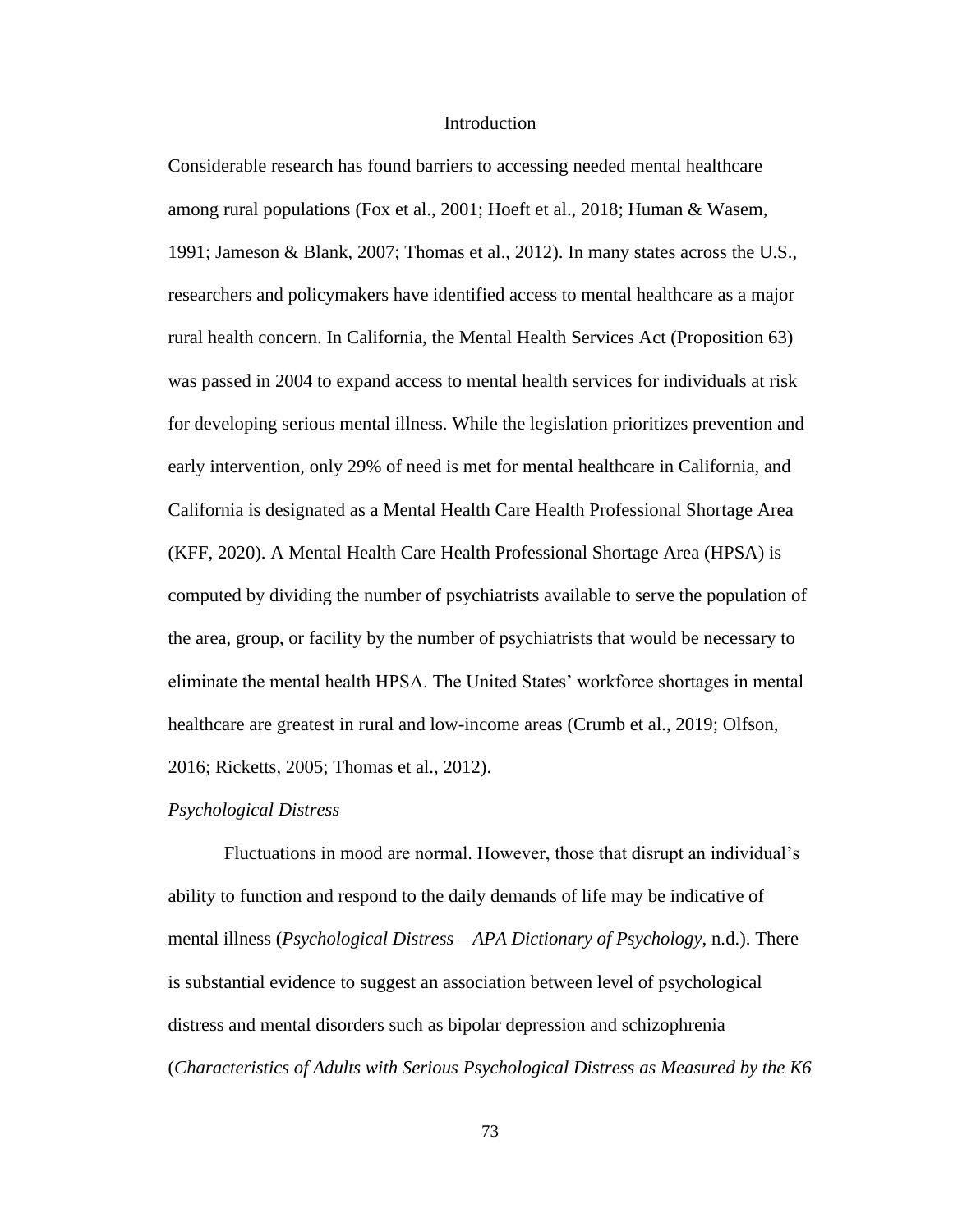*Scale, United States, 2001-04*, n.d.). Level of distress is determined by the Kessler Psychological Distress Scale (Kessler 10), which was developed by Robert Kessler and colleagues to distinguish significant medical cases from non-cases. The Kessler 10, and its abbreviated version, the Kessler 6, has been used in national health surveys in the United States. The scale has been translated into over 20 languages and has been utilized by the World Health Organization, making it one of the most consistent and reliable patient-reported outcome measures (PROMs).

#### Background

Individuals who reside in rural areas have higher enrollment rates in the Medicaid health insurance program (Foutz et al., n.d.; Soni et al., 2017). Medicaid primarily provides benefits to low-income individuals and families, and these individuals often experience structural barriers, in addition to financial barriers, when accessing mental healthcare. Additionally, mental healthcare professionals may not be available in rural areas because of reimbursement rates under Medicaid or private health insurance plans. There are many clinicians who provide mental health services, some of whom may experience restrictions when billing for mental healthcare. As a result, healthcare providers living in rural communities may seek employment outside of rural areas where Medicaid enrollment is more prevalent. Research indicates that Medicaid enrollees have better access to care than uninsured individuals. Thus, they're less likely to delay or forgo needed healthcare due to costs, and they are more likely to report satisfaction with access to care and healthcare as compared to individuals with private insurance (KFF, 2019).

In California, a state that expanded Medicaid after the passage of the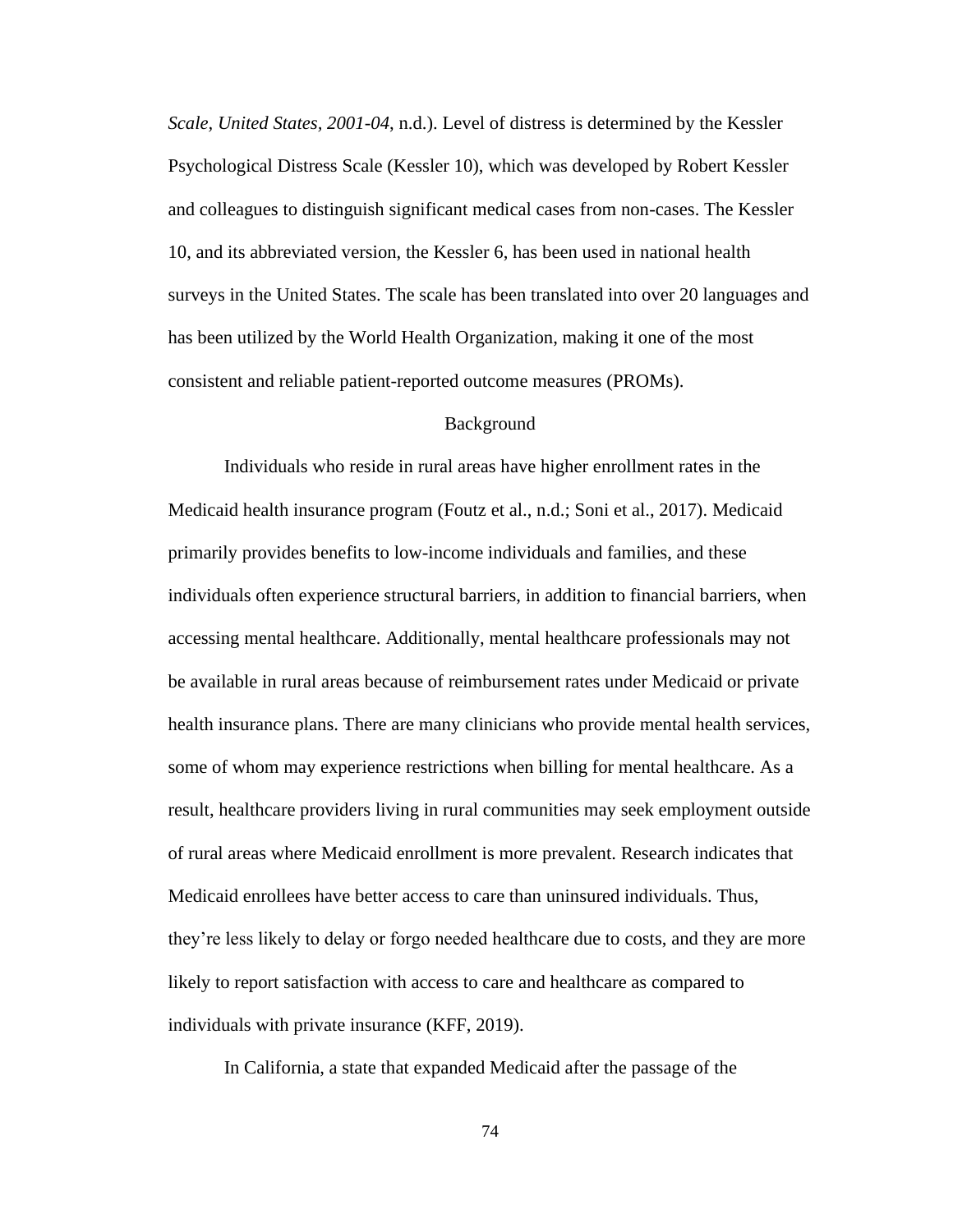Affordable Care Act (ACA), the uninsured rate was 17.2 percent in 2013. After the implementation of the ACA, the rate of uninsured individuals dropped to 7.2 percent by 2017 and remained at that level in 2018. California made such gains because they opted to fully implement the law by expanding Medi-Cal, California's Medicaid program, to low-income unwedded adults without dependents. During this same period, 2014-2018, health insurance uptake increased among individuals experiencing psychological distress. Of the 39.5 million Californians, 13% are experiencing psychological distress (Padilla-Frausto et al., 2018). Additional information is needed on barriers to mental healthcare among individuals experiencing moderate or serious psychological distress. Information about these barriers can inform mental health efforts in California, and perhaps have broader implications for nationwide mental health policy.

# *Barriers to Mental Healthcare*

When examining factors that influence mental health services utilization, several barriers are mentioned throughout the literature: structural, financial, and attitudinal (Table 1). Structural barriers are challenges originating from institutional policies and procedures that limit the opportunities of people to access care. Structural barriers include factors such as difficulty getting an appointment. Financial, or economic, barriers are challenges originating from costs that limit the opportunities of people to access care. These factors include cost-sharing requirements and health insurance status. Finally, attitudinal barriers are challenges originating from social and cultural contexts that limit opportunities of people to access care. Attitudinal barriers include factors such as stigma or comfortability discussing mental health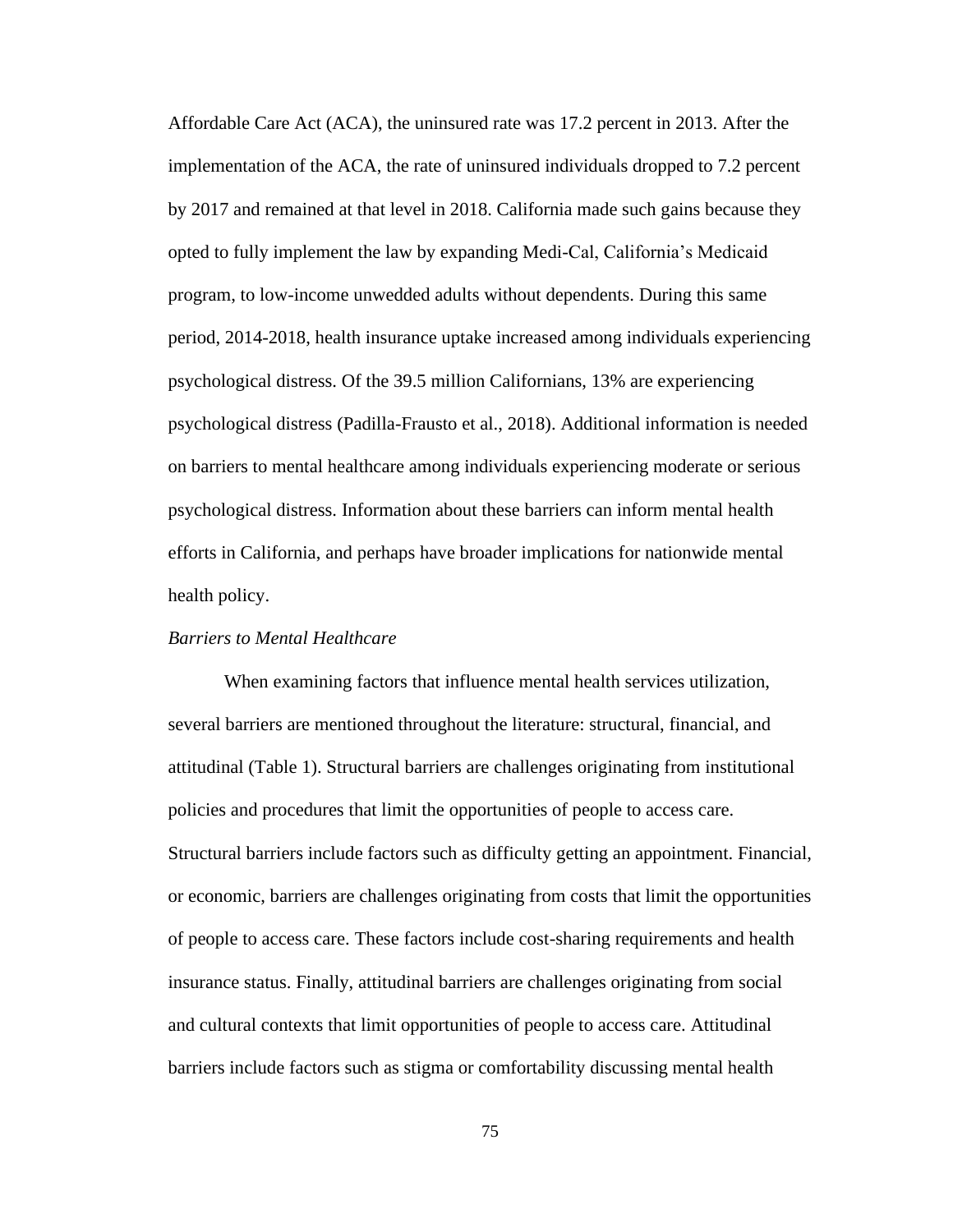concerns with a professional.

**Table 1. Barriers to Mental Health Services Utilization**

| Barrier     | <b>Definition</b>                                                  | Example                              |
|-------------|--------------------------------------------------------------------|--------------------------------------|
|             | Challenges originating from <i>institutional policies and</i>      | Difficulty getting an appointment    |
|             | <i>procedures</i> that limit the opportunities of people to access |                                      |
| Structural  | care.                                                              |                                      |
| Barrier     |                                                                    |                                      |
|             | Challenges originating from <i>costs</i> that limit the            | Cost-sharing requirements and health |
| Financial   | opportunities of people to access care.                            | insurance status                     |
| Barrier     |                                                                    |                                      |
|             | Challenges originating from social and cultural contexts           | Stigma or comfortability discussing  |
|             | that limit opportunities of people to access care.                 | mental health concerns with a        |
| Attitudinal |                                                                    | professional                         |
| Barrier     |                                                                    |                                      |

#### Methods

### *Data*

To compare barriers to mental healthcare in California, using geographic location and psychological distress, I analyzed 2014-2018 California Health Interview Survey (CHIS) data. During this period, there were 146,166,400 respondents residing in 58 counties in California, grouped into 44 geographic sampling strata. The same geographic sampling strata has been used since 2005. Residential addresses were selected within each geographic strata to include one randomly selected adult. Random digit dialing (RDD) of cellphones and landlines are utilized to identify respondents. Once identified, interviews are guided in numerous languages to capture the diversity of Californians; these languages include English, Spanish, Chinese, Korean, Vietnamese, and Tagalog. The original sample for this study consisted of 146,166,400 adults. After restricting the sample to non-elderly adults and those with usable information on psychological distress, the final sample universe consisted of 119,694,146 individuals. The chart below is a flow diagram of the sample population.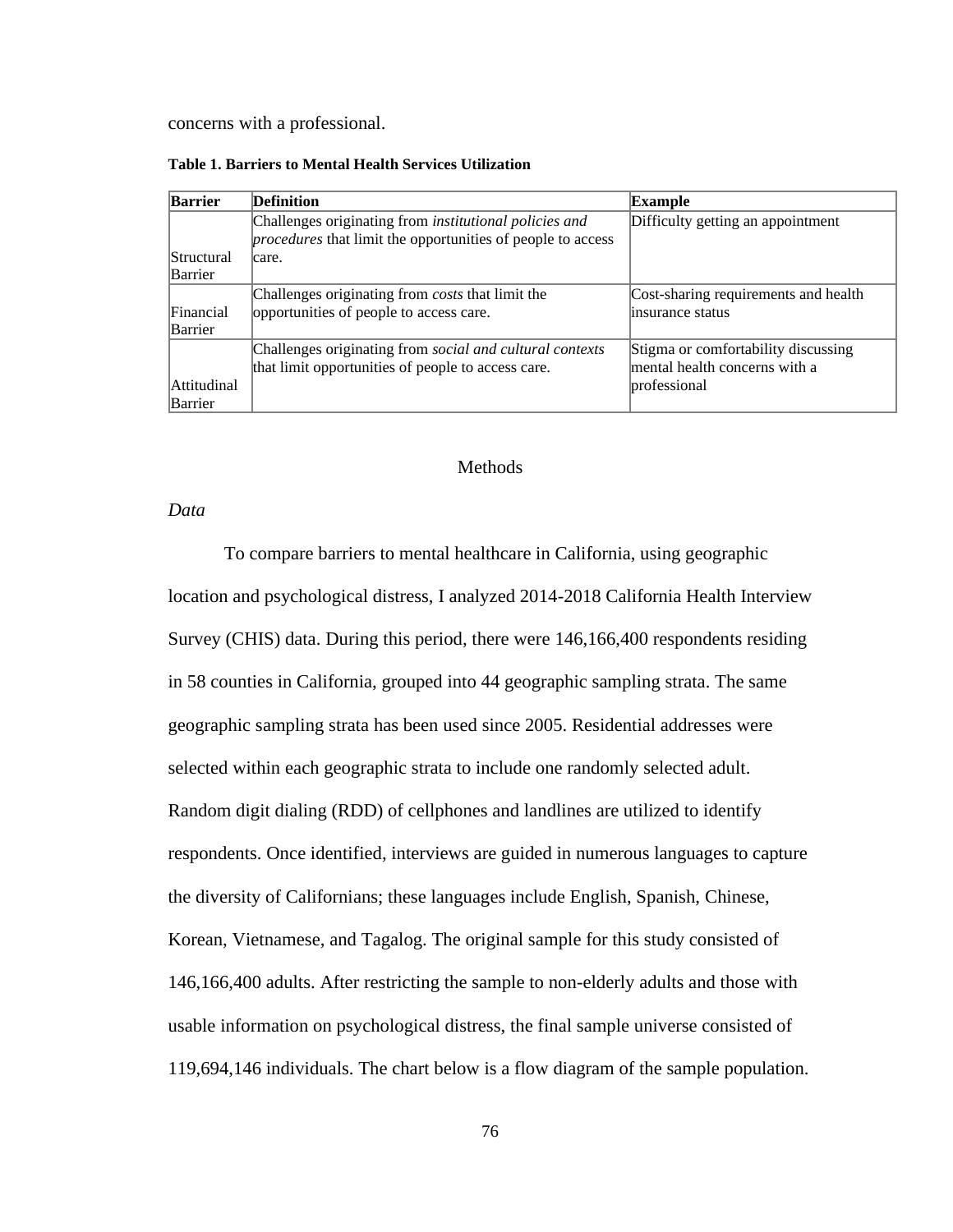#### **Chart 1. Flow Diagram of Adults in the California Health Interview Survey, 2014-2018**



# *Psychological Distress*

The Kessler Psychological Distress Scale (Kessler 6) was utilized to evaluate level of psychological distress among the sample population. The Kessler 6 has been tested for its reliability as a patient-reported outcome measure (PROM). The Kessler 6 is an abbreviated version of the Kessler 10. Due to the Kessler 6's brevity and consistency across numerous sample populations, it is used often when screening for mood or anxiety disorders. Respondents are asked "During the past 30 days how often did you feel sad, nervous, restless, hopeless, worthless, and that everything was an effort." The answer "None of the time'' is given a score of 0, while the answer ''all of the time'' is given a score of 4. The total possible score ranges from 0 to 24. A score of 13 or greater indicates serious or severe psychological distress. Individuals experiencing high levels of psychological distress are likely to experience significant disruptions in their daily activities including social and occupational functioning; these individuals are also likely to require treatment. A score of 7-12 indicates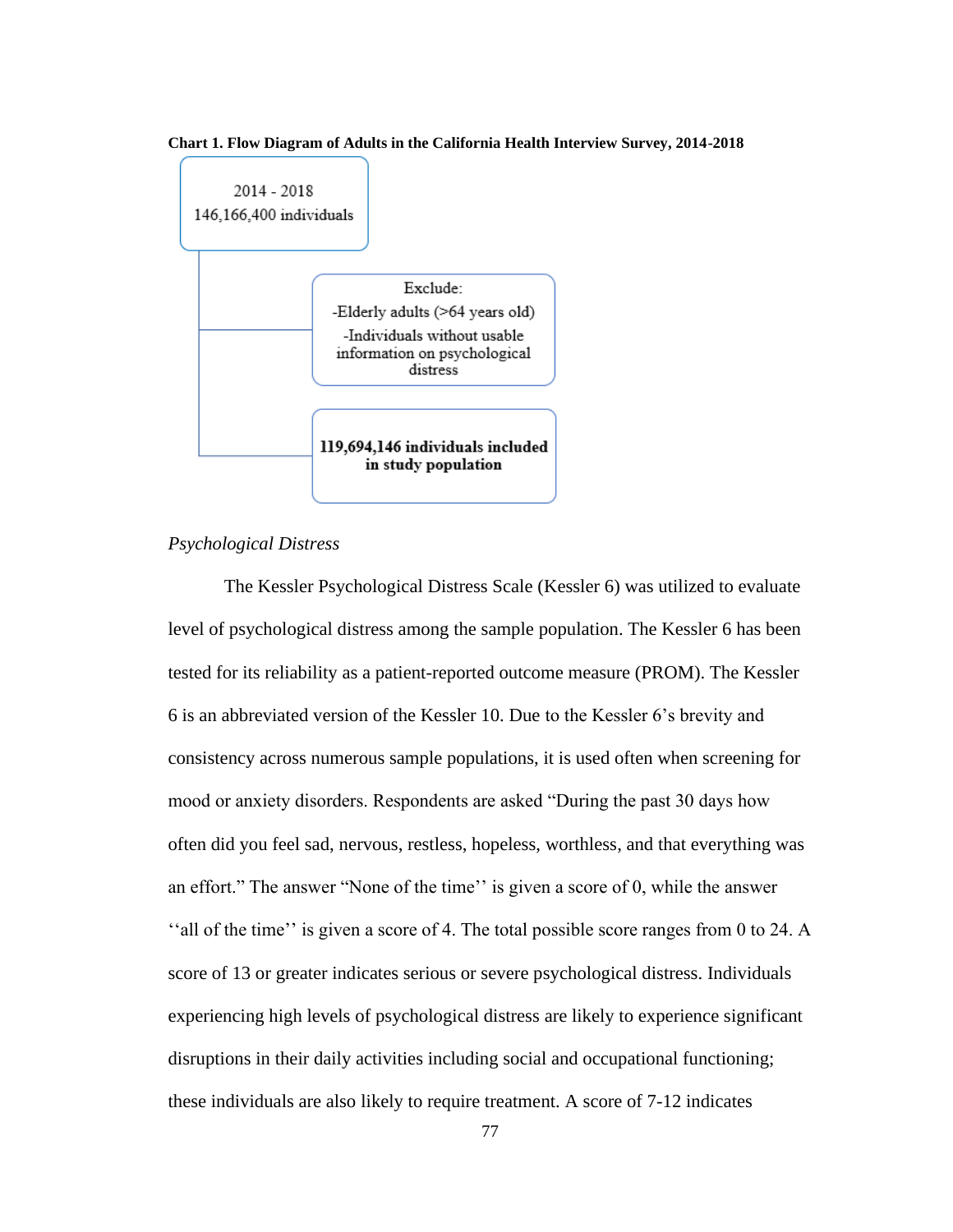moderate psychological distress. Individuals with lower levels of psychological distress may be at risk of facing serious psychological distress. As a result, targeted prevention efforts would be well-suited for this population.

#### *Data Analysis*

The analytic approach is three-fold. First, a series of chi-square analyses are utilized to examine potential differences in demographic characteristics between rural and non-rural adults. Second, crosstab comparisons are utilized to examine rural and non-rural differences in subjective or felt need for mental healthcare, access to mental healthcare, and perceived barriers to mental healthcare. Third, a series of logistic regression models are used to model the impact of residing in a rural area on access to mental healthcare and perceived barriers to mental healthcare.

The CHIS asks respondents "In the past 12 months have you seen your primary care physician or general practitioner for problems with your mental health, emotions, nerves, or your use of alcohol or drugs?" and "In the past 12 months have you seen any other professional, such as a counselor, psychiatrist, or social worker for problems with your mental health, emotions, nerves, OR your use of alcohol or drugs?" There is a follow-up item that asks respondents "Did you seek help for your mental or emotional health OR for an alcohol or drug problem?" As a result, I include both primary care and specialty care visits for mental health and exclude visits that were for an alcohol or drug problem. This measure does not include overnight hospital stays. While the primary regressors are whether a respondent resides in a rural area and their level of psychological distress, I include the following covariates in the models: age, sex, marital status, race/ethnicity, educational attainment,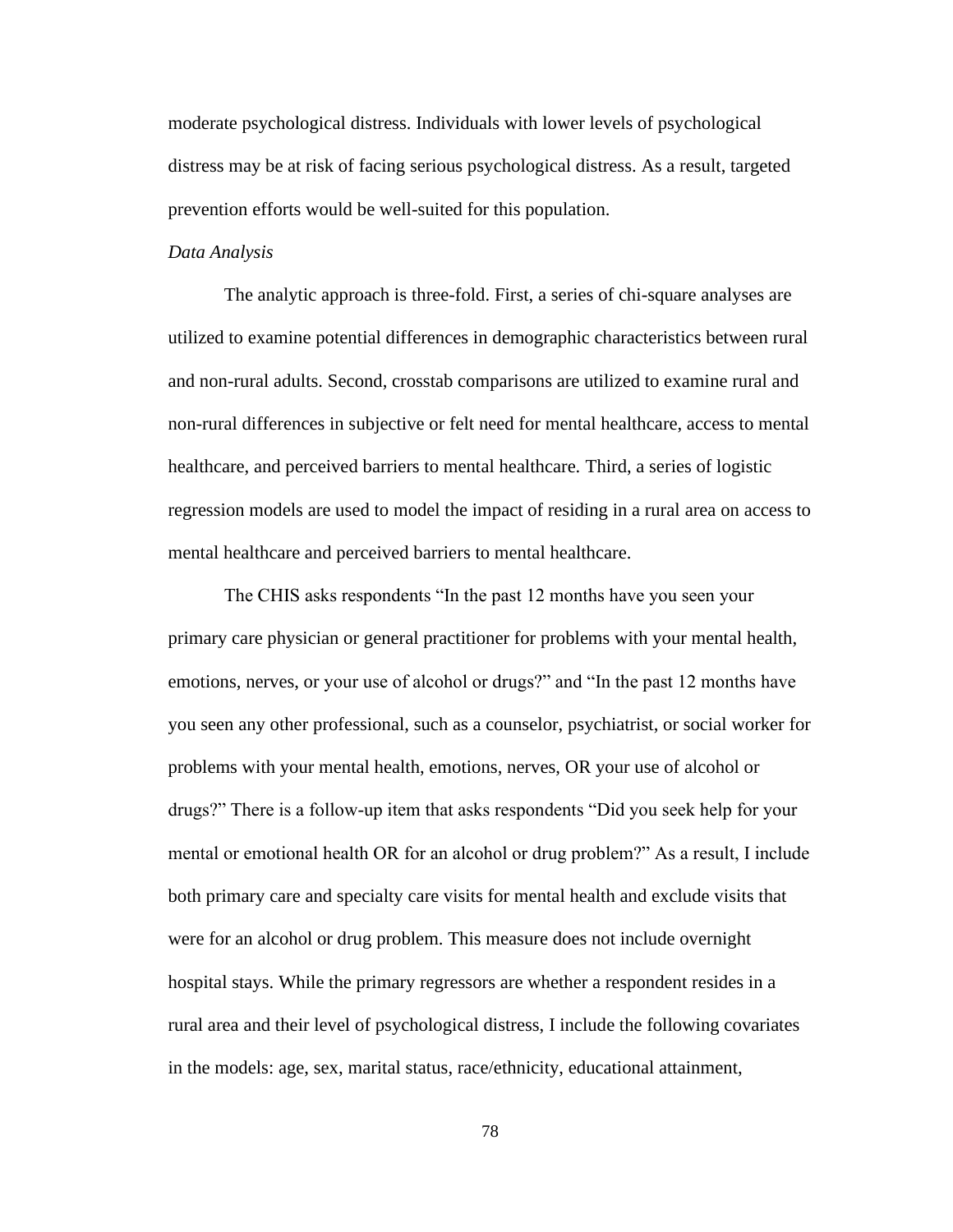employment status, and poverty level.

#### Results

# *Sample Characteristics*

The sample population is 94% urban and only 6% rural. Most of the sample identified their racial/ethnic identity as Latino (41%); however, White (38%), Black (6%), Asian (15%), Native American (<1%), multiracial (<1%), are also included in the sample population. The urban-dwelling respondents had more racial/ethnic diversity compared to the rural respondents. Native Americans were the only minority racial group to live in greater numbers in rural areas of the state. Over 5 times the number of Blacks live in urban areas compared to rural areas and over 7 times the number of Asians live in urban areas compared to rural areas. And, while whites are most populous in rural areas, Latinos are the majority in urban areas in California. When examining education and employment levels, there was also a significant rural versus urban difference. The percent of individuals who are poor or low income is higher in rural areas, 45% compared to 35%. Further, the prevalence of unemployment was remarkably high among rural residents in California, 31% compared with 26% among non-rural residents. Additionally, rural residents had a higher percent of individuals who reported fair or poor health status. Table 1 presents the sample characteristics.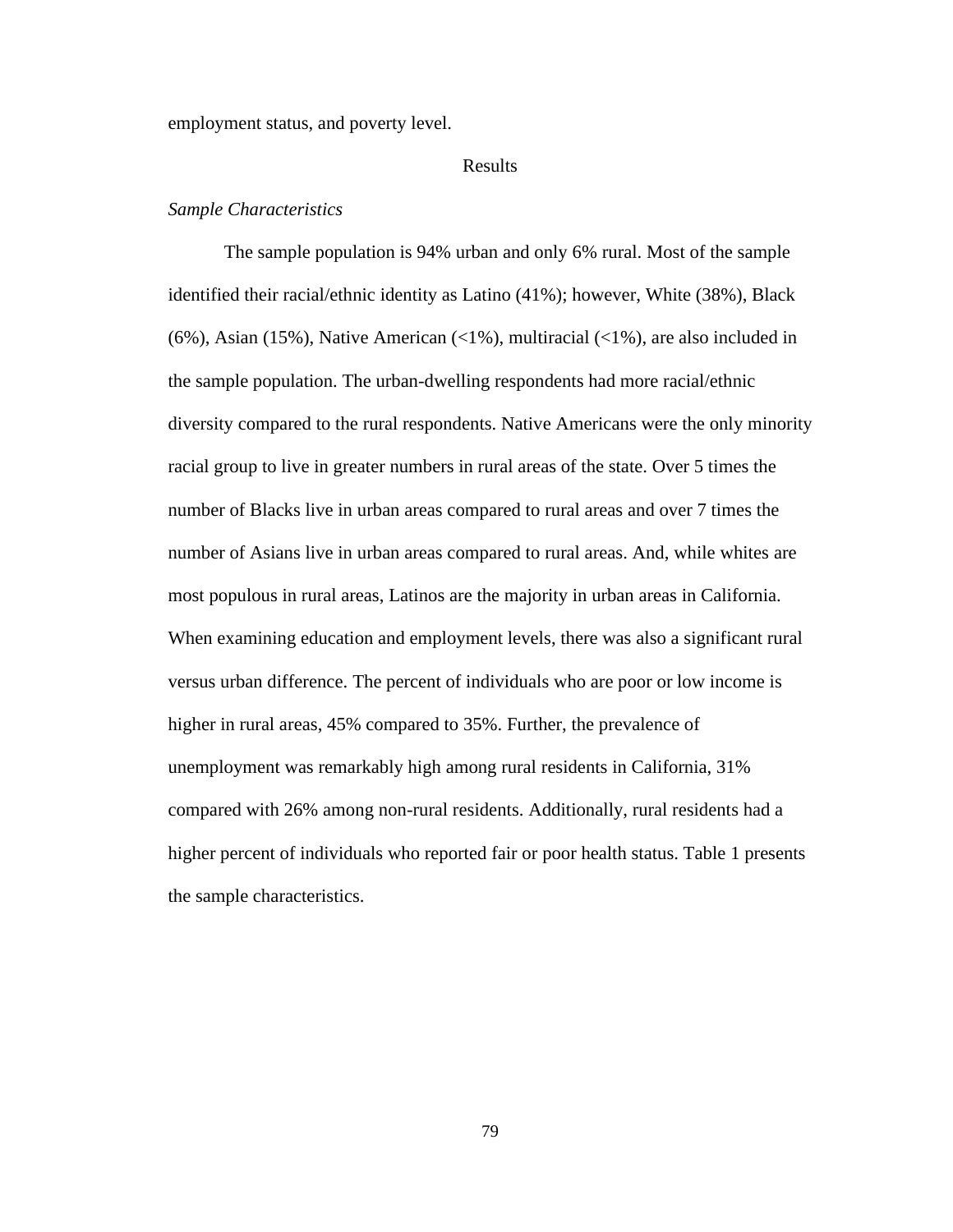|                                    | <b>Rural</b>    | <b>Urban</b>      |
|------------------------------------|-----------------|-------------------|
|                                    | $n = 6,679,082$ | $n = 113,015,064$ |
| <b>Sex</b>                         |                 |                   |
| Female                             | 50%             | 50%               |
| Male                               | 50%             | 50%               |
| <b>Race/Ethnicity</b>              |                 |                   |
| Latino                             | 39%             | 42%               |
| White                              | 55%             | 36%               |
| <b>Black</b>                       | 1%              | 6%                |
| Asian                              | 2%              | 15%               |
| Native American                    | 2%              | ${<}1\%$          |
| Multiracial                        | $<$ 1%          | ${<}1\%$          |
| <b>Marital Status</b>              |                 |                   |
| Married                            | 51%             | 47%               |
| Unmarried                          | 49%             | 53%               |
| Education                          |                 |                   |
| High School Diploma or Less        | 49%             | 42%               |
| Some College                       | 19%             | 16%               |
| <b>College Degree</b>              | 25%             | 32%               |
| <b>Graduate Degree</b>             | 6%              | 10%               |
| <b>Poverty Level</b>               |                 |                   |
| Poor                               | 22%             | 17%               |
| Low Income                         | 23%             | 18%               |
| Middle Income                      | 16%             | 13%               |
| High Income                        | 39%             | 51%               |
| <b>Employment</b>                  |                 |                   |
| Employed                           | 69%             | 74%               |
| Unemployed                         | 31%             | 26%               |
| <b>Self-Reported Health Status</b> |                 |                   |
| <b>Excellent or Very Good</b>      | 45%             | 49%               |
| Good                               | 31%             | 31%               |
| Fair or Poor                       | 24%             | 20%               |

**Table 2. Rural-Urban Sample Characteristics in the California Health Interview Survey, 2014- 2018**

# *Psychological Distress*

Living in a rural area was a significant predictor of moderate psychological distress, but not severe psychological distress. Individuals experiencing severe psychological distress were 27 times as likely to report subjective unmet need for mental healthcare. Those with moderate levels of distress were more likely to report subjective unmet need.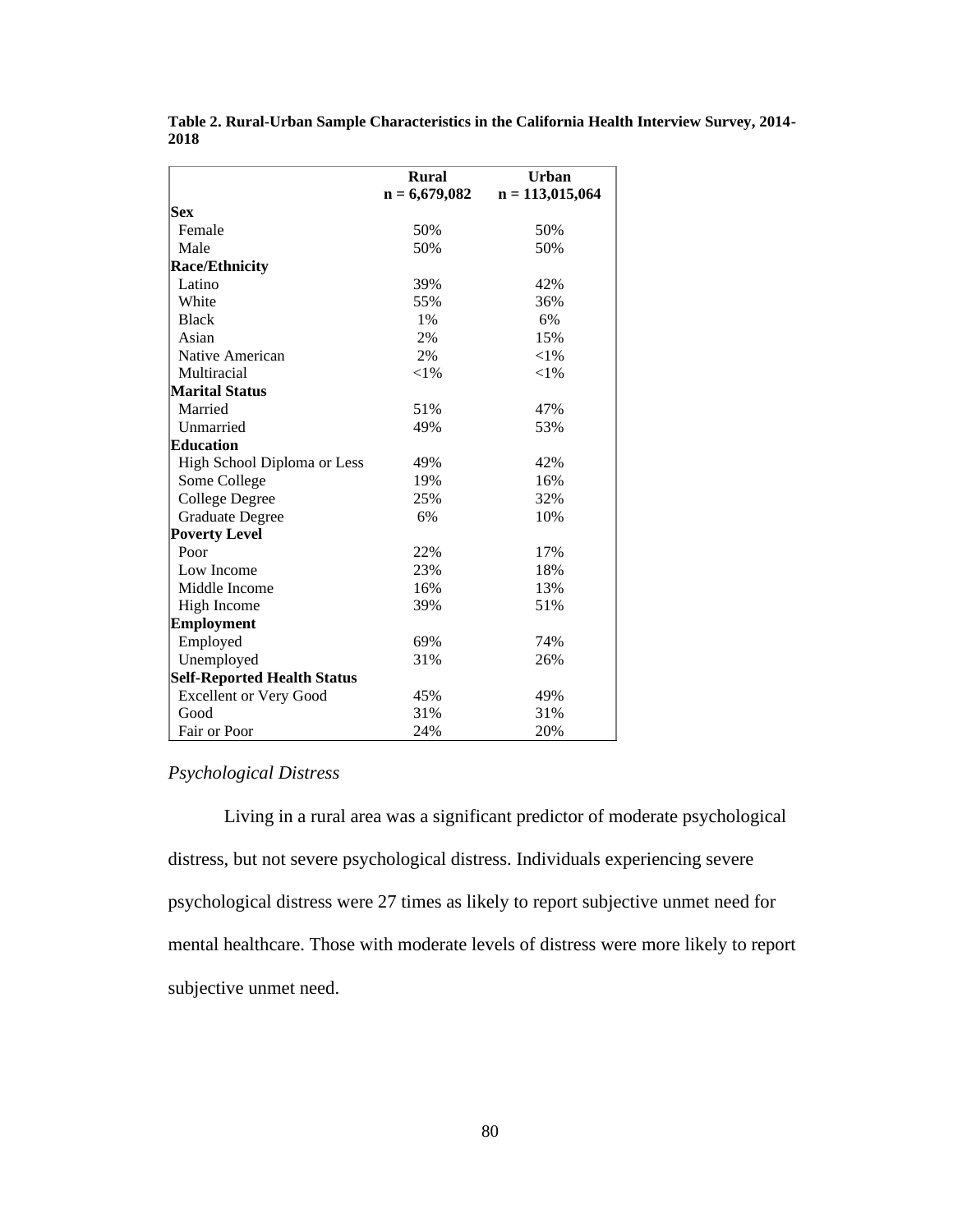# *Barriers to Mental Healthcare*

Attitudinal barriers, such as concerns about what would happen if people found out an individual was seeking professional treatment for mental or emotional needs (i.e. stigma), and comfortability discussing mental health problems with a provider, each hinder access to healthcare. Financial barriers, such as health insurance coverage for mental health treatment, also limits access to healthcare services. Structural barriers, such as difficulty getting an appointment for mental or emotional needs, or language challenges that hinder the ease of healthcare accessibility for certain populations, also plays a role in healthcare access. Table 2 presents the crosstab comparisons. While none of the barriers are significant, it's important to note that rural residents are only 6% of the sample population.

**Table 3. Logistic Regression Models Predicting Selected Variables with Rural Variable of Interest**

|                                                                                          | $($ %) | (%)      | Rural Urban p-value |
|------------------------------------------------------------------------------------------|--------|----------|---------------------|
| Subjective Unmet Need ( $n = 24,008,286$ )                                               | 1%     | 19%      | 0.833               |
| No Mental Healthcare Visit(s) ( $n = 101,629,892$ )                                      | 5%     | 80%      | 0.830               |
| Doesn't Have Usual Source of Care $(n = 20.237.549)$                                     | 1%     | 16%      | 0.849               |
| Mental Healthcare Cost Concerns $(n = 3,892,281)$                                        | $<$ 1% | 3%       | 0.585               |
| Mental Healthcare Stigma ( $n = 6,007,601$ )                                             | $<$ 1% | 5%       | 0.500               |
| Not Comfortable Discussing Mental Health Problems with Provider                          | $<$ 1% | 13%      | 0.086               |
| $(n = 1,662,114)$<br>Difficulty Making an Appointment to Receive Mental Healthcare       | $<$ 1% | ${<}1\%$ | 0.255               |
| $(n = 990,825)$<br>Health Insurance Doesn't Cover Mental Healthcare ( $n = 15,633,325$ ) | $<$ 1% | 3%       | 0.839               |

Note: Separate logistic regression models for each of the dependent variables  $(1<sup>st</sup> column)$  and estimates of the Odds Ratios (OR) for rural/urban status and corresponding p-value.

Individuals in rural areas were slightly more likely to have health insurance,

both public and private. These associations were significant. Rural residents were

slightly less likely to have a usual source of care, but the association was not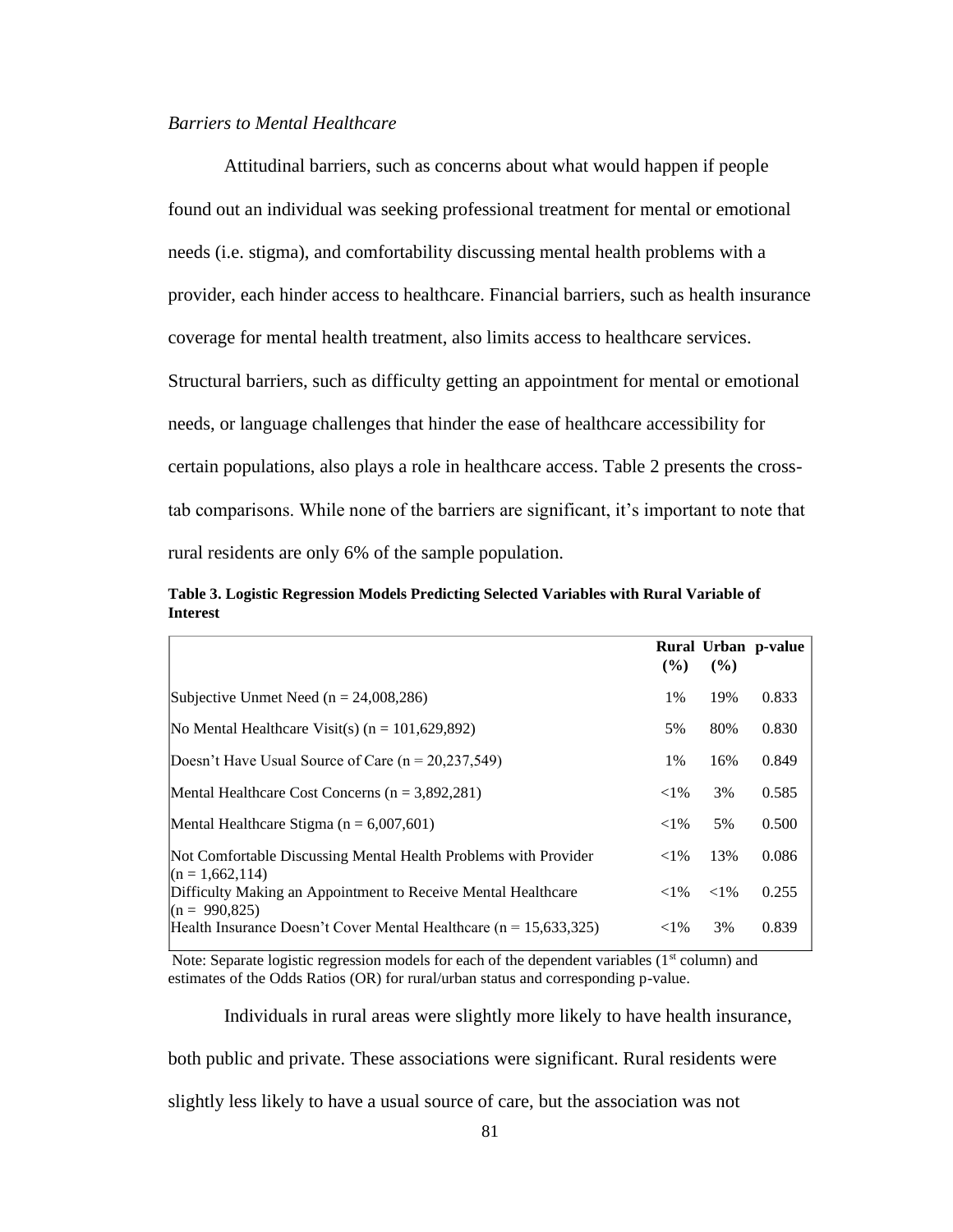significant. They also were less likely to report a healthcare visit for mental or emotional needs, but this was not significant. Individuals residing in rural areas were slightly less likely to report cost concerns for seeking mental healthcare. Rural residents were slightly more likely to report discomfort speaking with a professional about issues regarding their mental health and stigma associated with someone finding out they're speaking with a professional. Additionally, rural residents were more likely to report that their health insurance did not cover mental health treatment and that they did not receive needed mental healthcare due to difficulty with scheduling an appointment. This barrier to mental healthcare, lack of health insurance coverage of mental health services, was reported by 13% of all individuals included in this study, both rural and urban residents. Table 3 presents the regression model results with various barriers to mental healthcare as the outcome variable and rural residence as the primary regressor.

|                                                                 | <b>Rural</b><br>(OR) | p-value |
|-----------------------------------------------------------------|----------------------|---------|
| Subjective Unmet Need                                           | .859                 | 0.191   |
| No Mental Healthcare Visit(s)                                   | .845                 | 0.119   |
| Doesn't Have Usual Source of Care                               | .965                 | 0.750   |
| Mental Healthcare Cost Concerns                                 | .973                 | 0.874   |
| Mental Healthcare Stigma                                        | 1.32                 | 0.176   |
| Not Comfortable Discussing Mental Health Problems with Provider | 1.11                 | 0.634   |
| Difficulty Making an Appointment to Receive Mental Healthcare   | 1.11                 | 0.454   |
| Health Insurance Doesn't Cover Mental Healthcare                | 1.24                 | 0.214   |

**Table 3. Eight Logistic Regression Models of Selected Barriers to Mental Healthcare with the Adjusted Impact of Rural Residence**

OR = Odds Ratio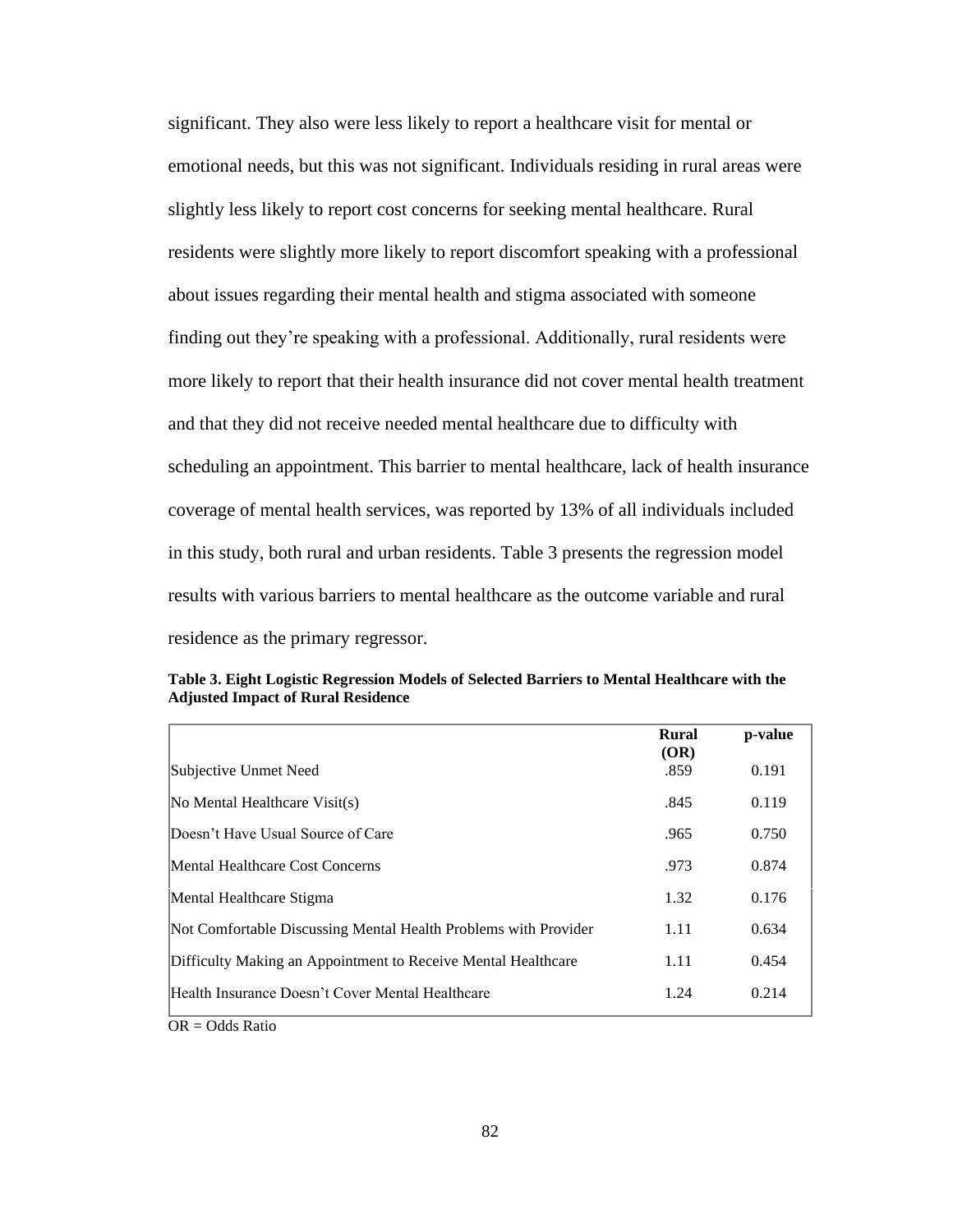#### **Discussion**

Some of the results in this study were not significant. However, previous research findings indicate that states, such as California, that expanded Medicaid coverage to include non-elderly adults have increased access to care, improved self-reported health, and reduced mortality among adults (KFF, 2020). Researchers have long held that if individuals are provided access to health insurance, they will use it (Einav  $\&$ Finkelstein, 2018; Manning & Marquis, 1996; Pauly, 1968). One of the great questions in health services research remains why despite gains in health insurance coverage, certain demographics have less access to healthcare. Geographic barriers, whether someone resides in a rural or non-rural area, may explain some of the variation. Rural areas in the United States are racially and ethnically diverse, but based on the results of this study, racial and ethnic minorities reside primarily in urban areas in California. Native Americans were the only member of a non-White racial group who resided in rural areas in greater numbers. More than 20% of rural residents in the U.S. identify as Native Americans or as a member of a non-White racial group. Native Americans have high rates of mental health problems including suicidal ideation and co-occurring substance use disorders (Gray & McCullagh, 2014). With fewer mental health provider options, it may be more difficult for these patients who live in rural America to find providers who share or understand their culture, as many rural residents in this study reported difficulty making an appointment for mental or emotional needs. Future policies should consider strategies to increase access to mental healthcare among these historically oppressed and vulnerable populations.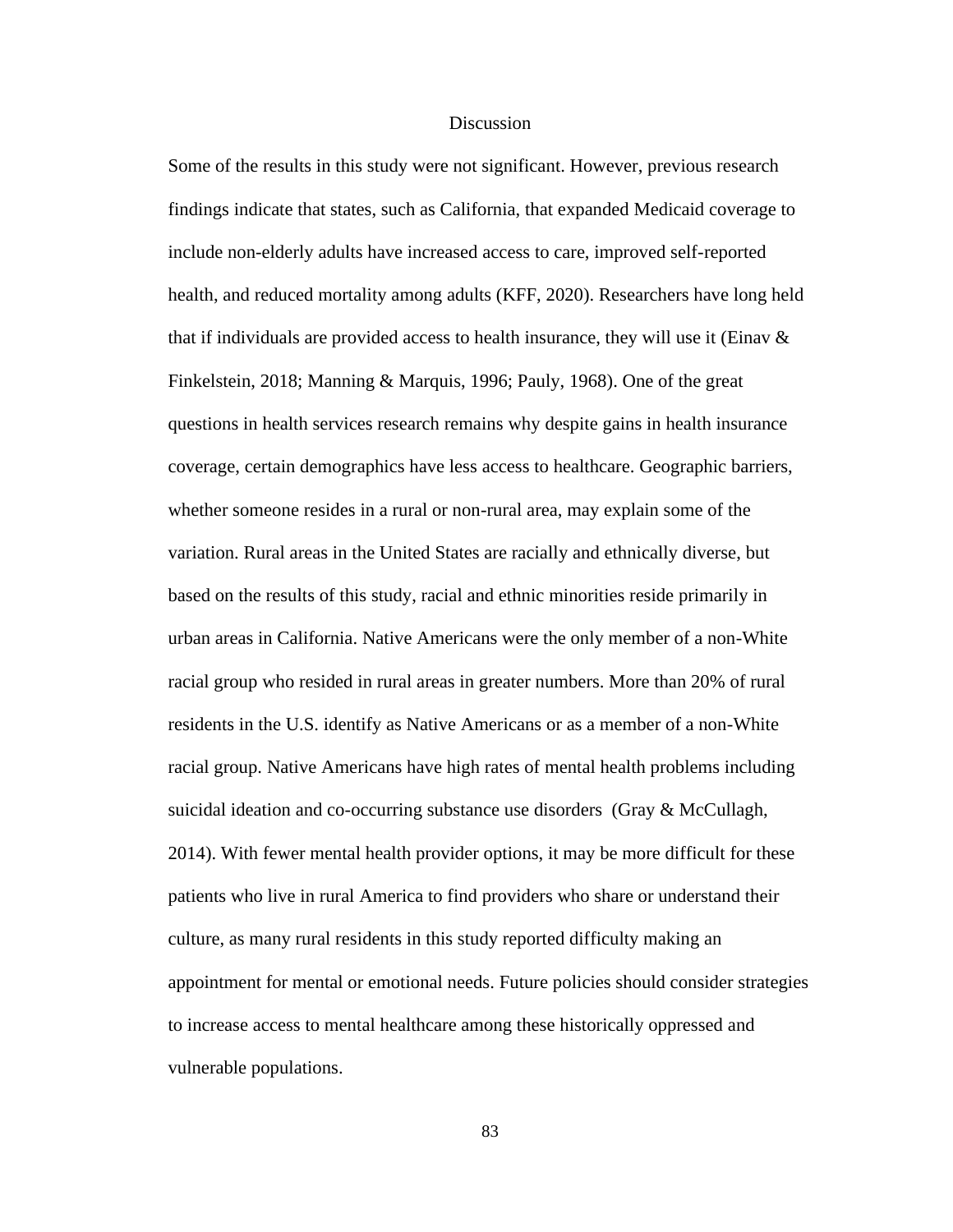While this dissertation study did not consider what's referred to in the CHIS as tele-medical care, recent studies that have specifically examined tele-mental health and have determined that these interventions did not vary significantly from in-person treatment (Shigekawa et al., 2018). As a result, this approach may be useful for individuals experiencing anxiety, stress, and lower levels of psychological distress, yet who reside in rural areas. A limitation of tele-medical care may be access of the patient to the internet services or technology literacy. However, according to CHIS data, 1 in 10 people across the state of California used some form of telemedicine in 2015 (*Three Questions for the Expert | UCLA Center for Health Policy Research*, n.d.). This could improve access to needed mental healthcare by addressing barriers

sometimes referred to as enabling services: not having time for mental health treatment, childcare needs, or transportation needs. According to Shigekawa and colleagues, "Telehealth has the potential to improve access to care for specific patient populations of particular concern, including people living in rural areas, those with transportation barriers, and those facing provider shortages," (Shigekawa et al., 2018). Further, California is a leader in telehealth policy and was one of the first states to pass a telehealth law (*California Telehealth Policy Coalition*, n.d.). A recent amendment to the law indicates that health plans issued, modified, or renewed on or after January 1, 2021, requires payers to reimburse for telehealth services at the same rate as in-person services.

#### Conclusion

To address disparities in access to mental healthcare, policymakers should focus on expanding the availability of telemental health services and consider the needs of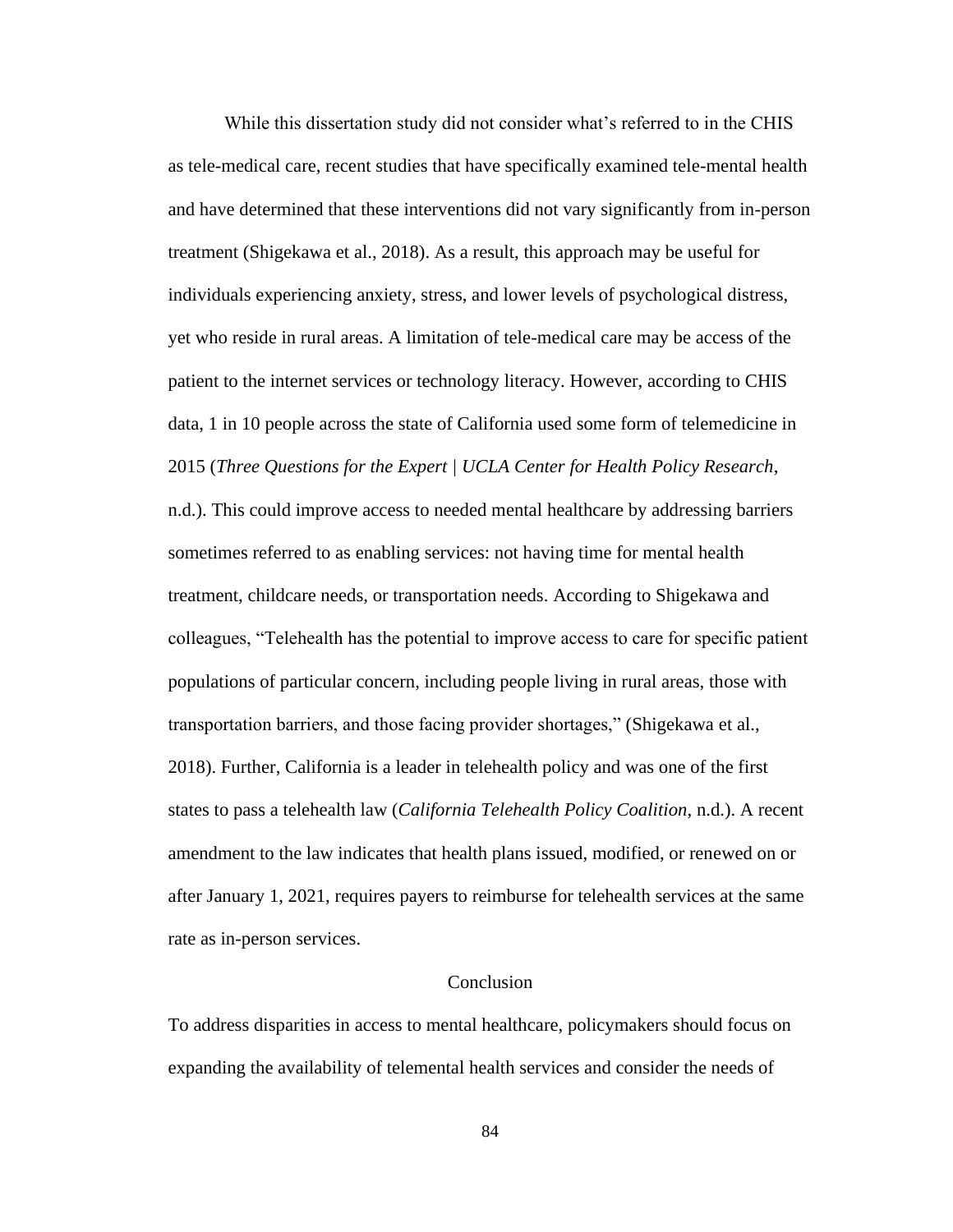high-need populations such as rural Native Americans. The Kessler 6 helps clinicians identify patients with depression. In a rural healthcare system, this data could also help improve care coordination, especially as patients move from their primary care provider into specialty mental healthcare and encounter difficulties scheduling an appointment. Patient-reported outcome measures, such as psychological distress, can be useful to developing more informed decisions surrounding mental health treatment including improving the quality of care and access to care among vulnerable populations. Future research should build on this work by exploring psychological distress using longitudinal research, which can help researchers and clinicians better understand how psychological distress evolves over time and responds to early intervention and prevention efforts. This could also help inform policymakers about how perceptions of barriers to mental healthcare changes as people age and navigate the healthcare system.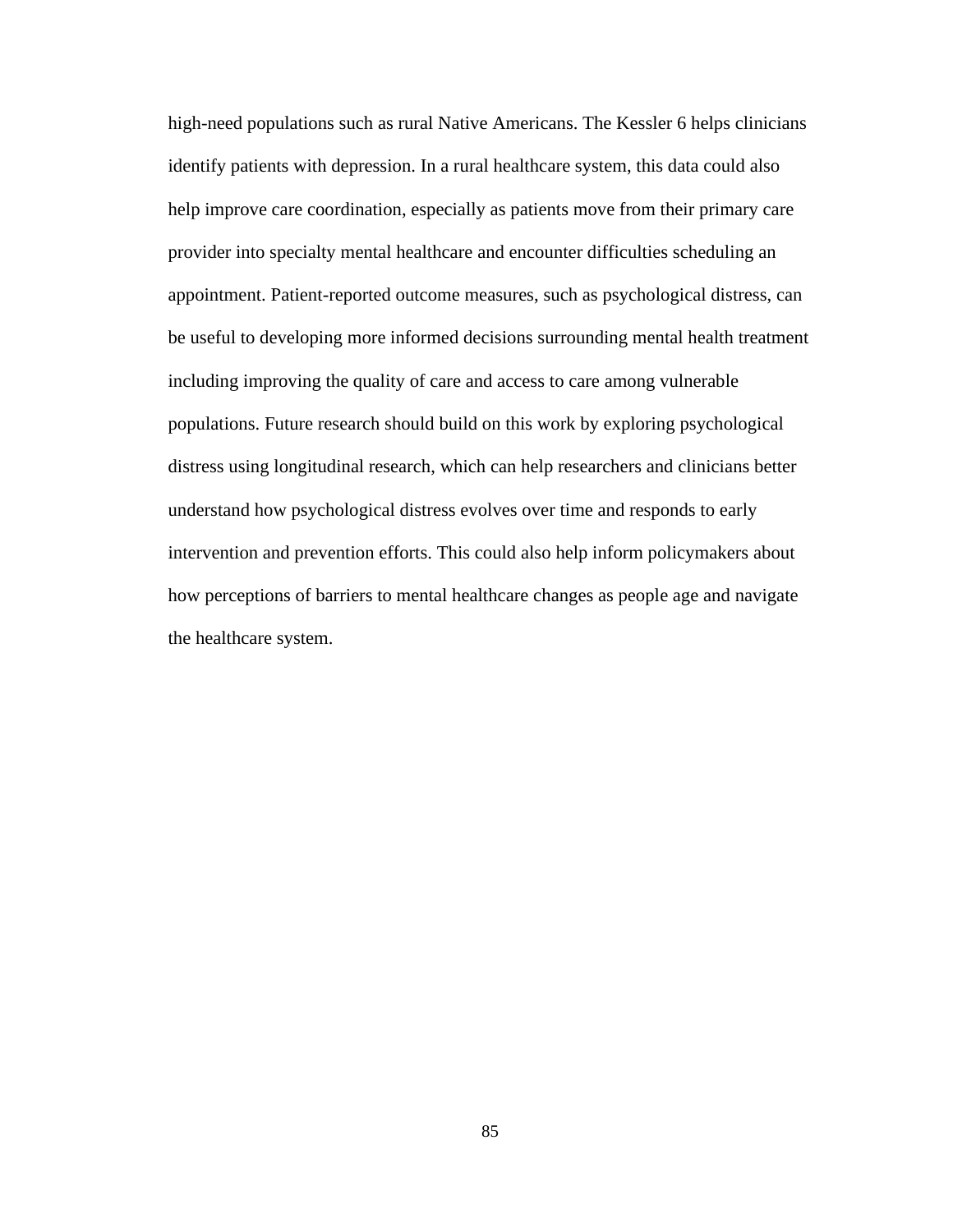### **Discussion**

This dissertation estimates mathematical models using widely cited theories of behavioral health services utilization. The first chapter introduces patient-reported outcomes and mental health disparities. The second chapter is exploratory; I characterized psychological distress by describing who is at risk for moderate or severe levels of distress. Using data from the California Health Interview Survey and the Medical Expenditure Panel Survey, I fit a multinomial logistic regression model with a three-level response variable based on the Kessler 6 psychological distress scale (no/low distress, moderate distress, severe distress). The third chapter is experimental. I modeled healthcare visits for mental or emotional needs using a threelevel psychological distress variable as my primary regressor. Using CHIS data, I fit a binomial logistic regression model for realized access to mental healthcare. Then, I estimated a traditional count data model and a zero-inflated version for continued access to mental healthcare for individuals who report one or more visits.

The fourth chapter considers barriers to mental healthcare by comparing ruralurban differences in access to healthcare services. I determined whether living in a rural area significantly predicts subjective unmet need for mental healthcare, access to mental healthcare, and perceived barriers to mental healthcare. Using data from the California Health Interview Survey, I estimate a series of binomial logistic regression models for barriers to mental healthcare. Barriers to mental healthcare include health insurance, psychological distress level, usual source of care, comfortable discussing problems with provider, stigma concern, cost concern, inaccessibility due to a lack of health insurance coverage of mental healthcare, and the limited availability of mental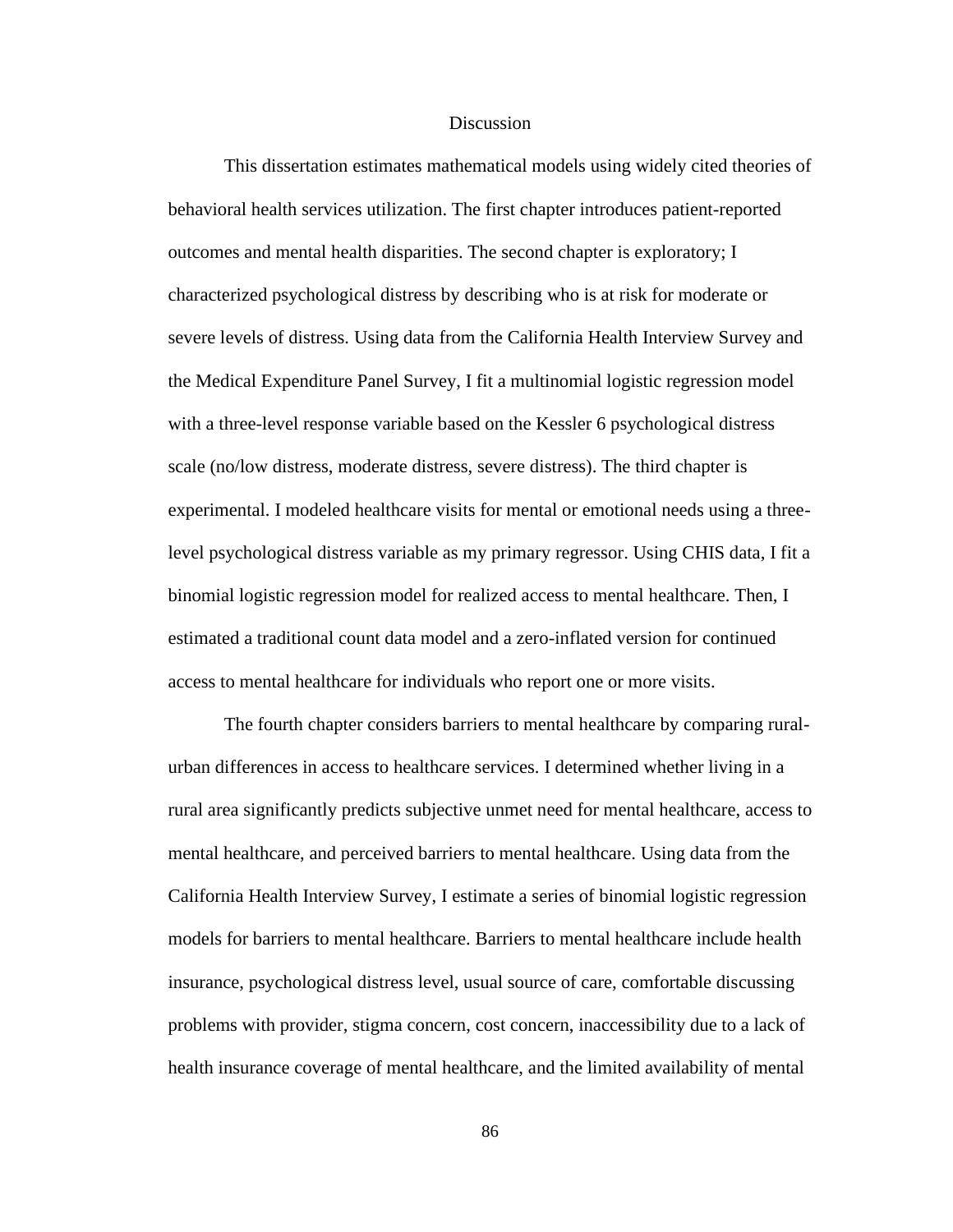healthcare providers in the area. Whether a respondent resides in a rural or urban area was included as a categorical predictor variable. I controlled for age category, race/ethnicity, educational attainment, employment status, marital status, poverty level, and sex.

California is the most populous state. Generally, California's population is more urbanized than other areas cross the United States. However, California has a significant rural land mass with a rural population spread throughout many counties. Over 55% of the state is rural. Attitudinal barriers such as concerns about what would happen if people found out an individual was seeking professional treatment for mental or emotional needs (i.e. stigma) and comfortability discussing mental health problems with a provider were significantly related. Financial barriers such as health insurance coverage of mental health treatment was reported by over 13% of all nonelderly adults included in the California sample population. Additionally, internet access affects rural Americans' ability to utilize telemental health services. One in four rural adults report using telehealth for healthcare within the past few years, which includes: receiving a diagnosis or treatment from a health professional via phone, email, text messaging, live text chat, a mobile app, or live video. Further, individuals who reside in rural areas have reported high satisfaction with telehealth and many have reported using telehealth to obtain prescriptions and manage chronic conditions.

Healthcare visits for mental or emotional needs do not typically involve a physical exam, so those who need mental healthcare, individuals experiencing moderate or severe psychological distress, may benefit from telemental healthcare.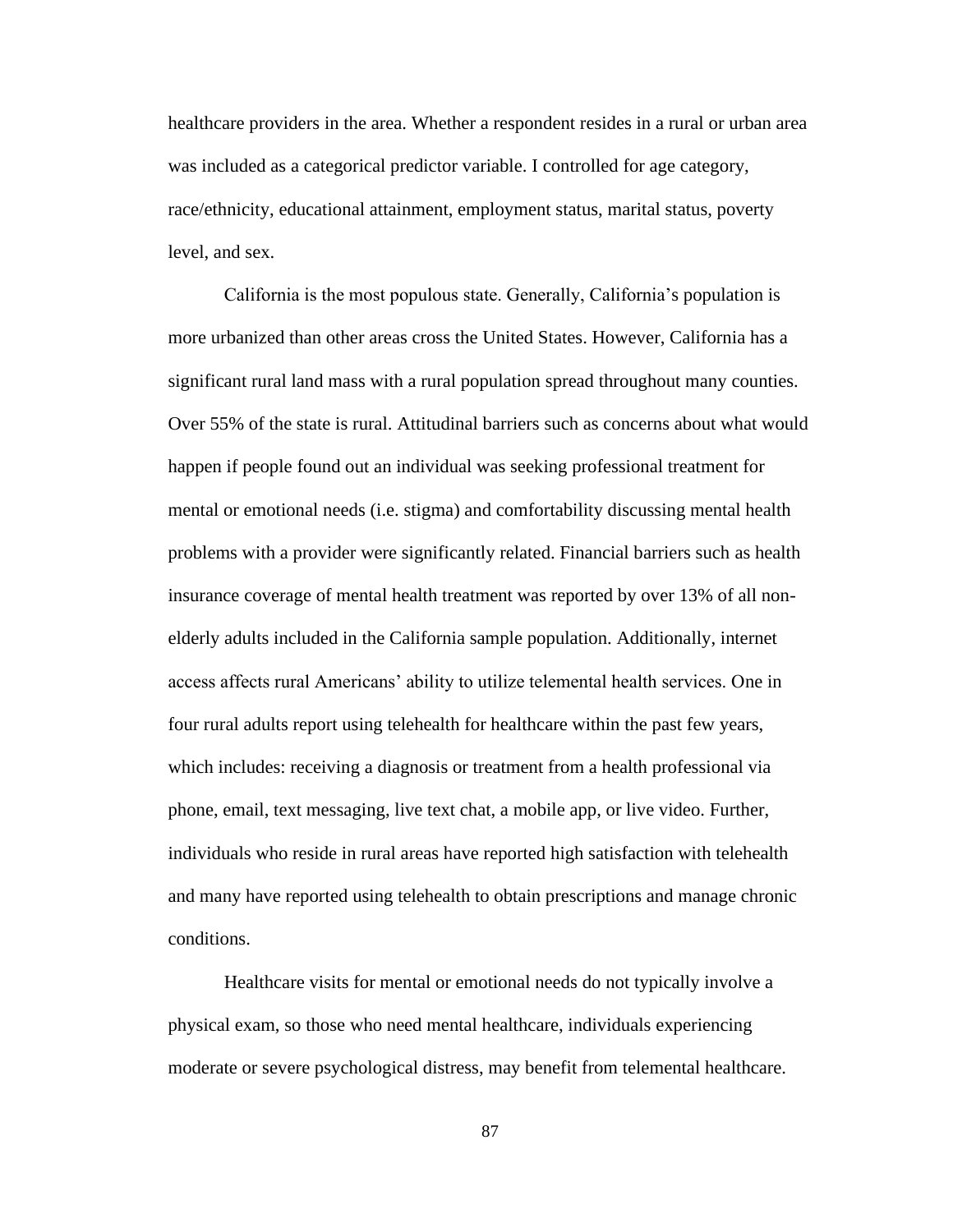These efforts should focus on telemental healthcare via the telephone, which does not require access to internet services or technology literacy. Many rural communities rely on the internet to obtain health and healthcare information, but over 20% of rural adults report access to high-speed internet as a problem for their household. However, rurality varies widely by state (Foutz et al., n.d.).

The health policy implications surrounding tele-medical care are numerous and timely. However, access to needed healthcare using telehealth is a health equity issue, as individuals not only experience restrictions due to internet services, but language barriers. Rodriguez and colleagues recently determined that "Telehealth has the potential to address disparities, but only if it meets all patients' needs, no matter what language they speak," (Rodriguez et al., 2021). Using CHIS data from the same period as this dissertation research study, the authors examined the association between English proficiency and telehealth access and utilization. Healthcare settings with providers who accept public health insurance funds are legally required to provide language interpretation services. This is important due to the increase in Medicaid enrollees experiencing psychological distress who have a need for mental healthcare, as many are racial and ethnic minorities. This study supports my research findings regarding the significance of health insurance, usual source of care, racial/ethnic group affiliation, and geographic location. The results of this study indicate that health insurance remains a significant factor in whether individuals have access to needed mental healthcare, especially for those who reside in rural areas. This is vital information for policymakers to understand the need for healthcare and factors that contribute to inequitable access.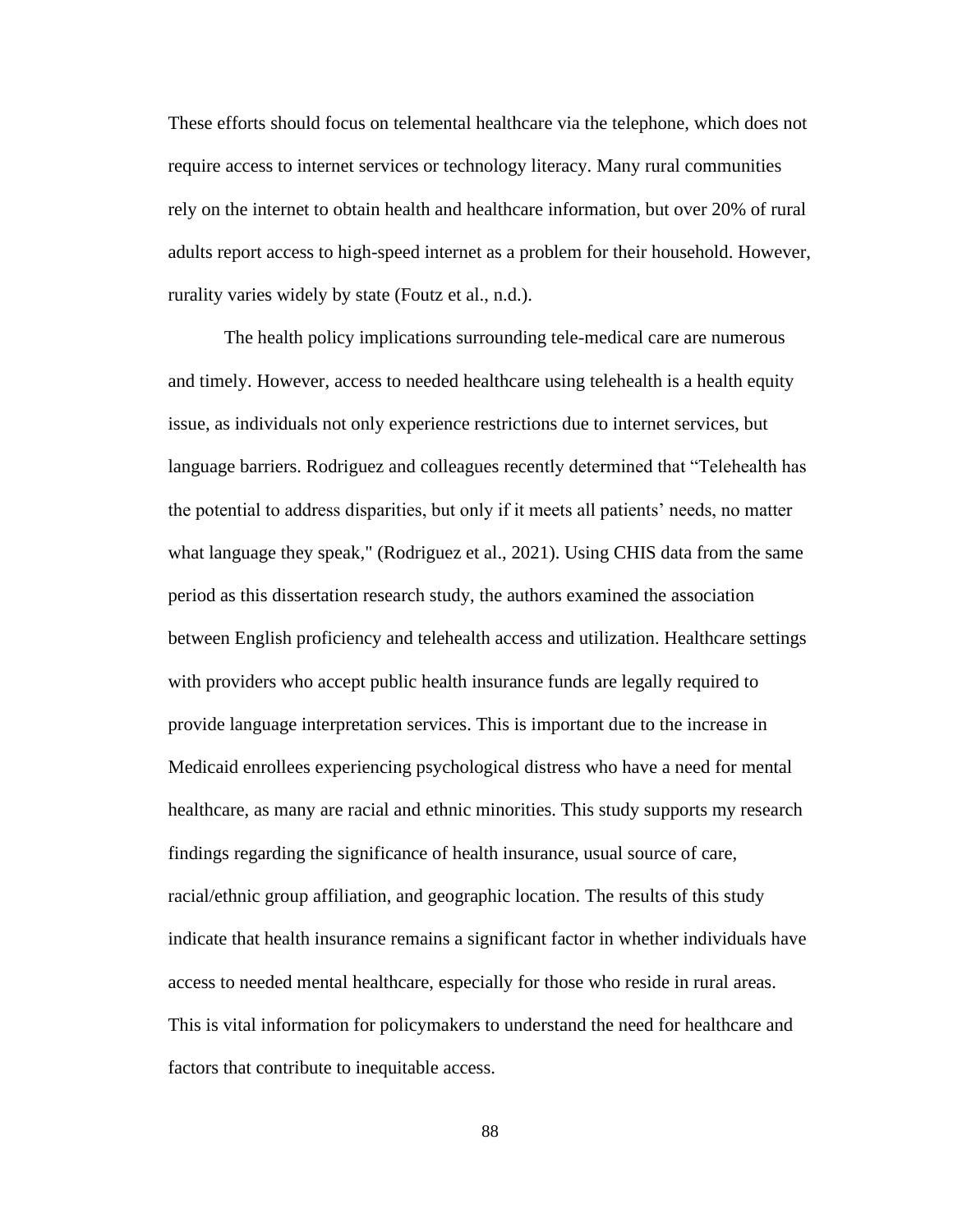#### Health Policy Implications

Patient-reported outcomes, such as psychological distress, can be used to inform clinical mental health policy and practices in vulnerable populations such as those in rural areas. Over 30% of all outpatient visits were provided via telemedicine from January 2020 to June 2020 (Patel et al., 2021). Mental health conditions have increased in prevalence since the coronavirus pandemic began (*Five Urgent Public Health Policies To Combat The Mental Health Effects Of COVID-19 | Health Affairs Blog*, n.d.). Telehealth visits for mental health have been the highest compared to telehealth visits for other health conditions(*Five Urgent Public Health Policies To Combat The Mental Health Effects Of COVID-19 | Health Affairs Blog*, n.d.). Yet, further research is needed to clarify how the usage of telehealth services maps across the geospatial dimensions or rural geographies. If the utilization of telehealth services is highly concentrated in discrete locations, then the data can obscure a lack of access in other isolated regions that disproportionately experience barriers that limit access to such services. Additionally, if there is an inequitable distribution of resources necessary to utilize telehealth services, further research would uncover whether isolated communities share similar demographics.

While the Medicaid expansion fueled health insurance uptake among individuals experiencing severe levels of distress, rates of telemedical care for mental health and substance use disorders among Medicaid beneficiaries increased during the same period, (Creedon et al., 2020). Although provision of telemedicine services increased during this dissertation study period and was somewhat more common among rural Medicaid beneficiaries, it remains an underused resource for addressing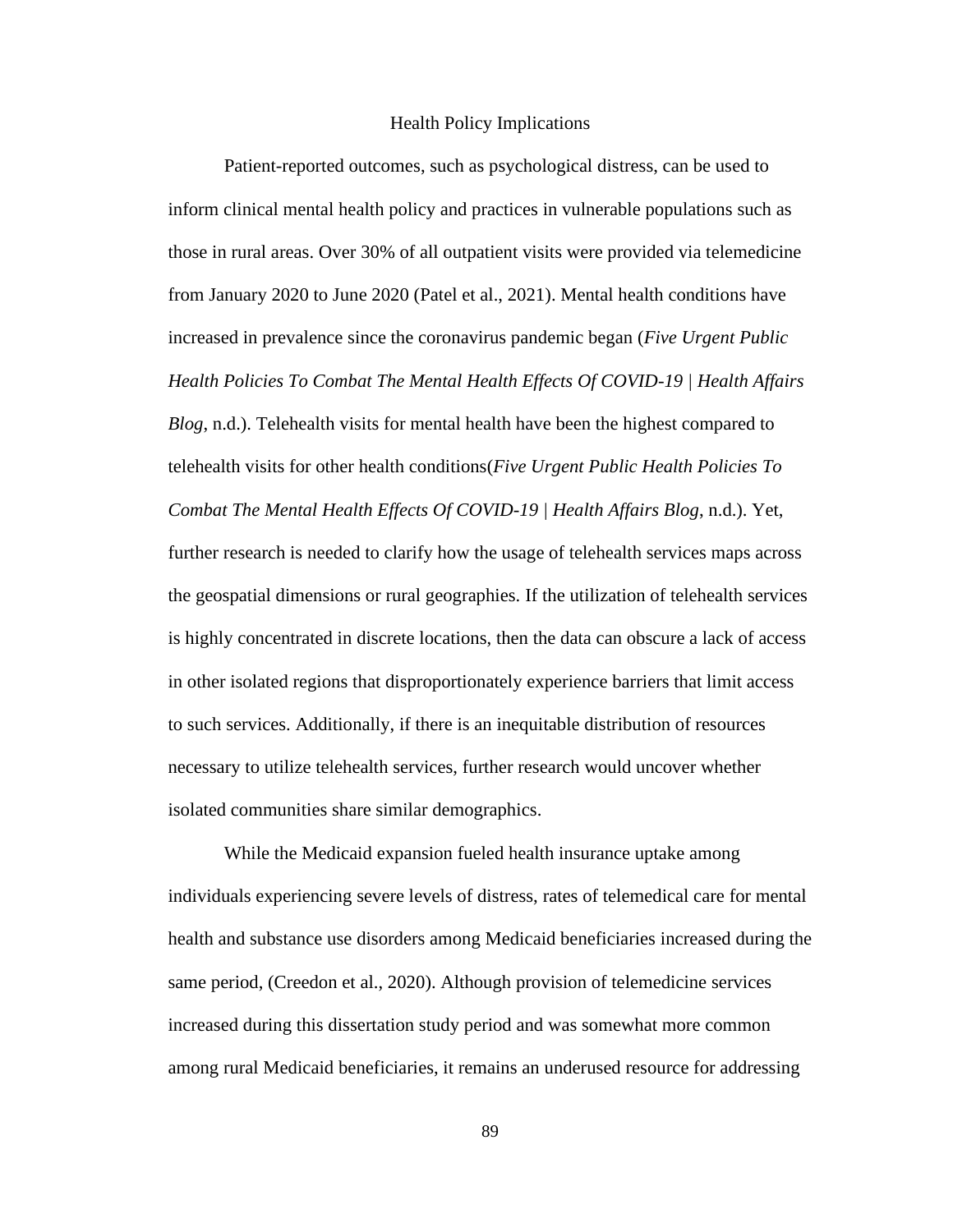healthcare shortages in rural areas. (Creedon et al., 2020). Previous research studies have drawn attention to the gaps in mental healthcare across the United States (Cummings et al., 2013). Regions of the US with a higher number of Black or Latino individuals have less access, many based on geographic access (i.e., residing in a rural area). Policymakers should examine the mental healthcare system and whether providers in high-need areas accept Medicaid, the primary payer for mental healthcare in the United States.

This dissertation research study focused on non-elderly adults and how their need for mental healthcare varies based on health insurance status, racial/ethnic group affiliation, and geographic location. In 16 states, the share of the non-elderly population that lives in small towns and rural areas comprises one-third or more of the population ("Health Insurance Coverage in Small Towns and Rural America," 2018). While provider acceptance of certain health insurance plans is a significant issue, workforce shortages remain the greatest in rural and low-income areas. To address disparities in mental healthcare utilization, policymakers should focus on expanding the availability of telemental health services, ensuring provider acceptance of Medicaid, and recruiting providers, especially those who are adept in meeting the needs of rural residents.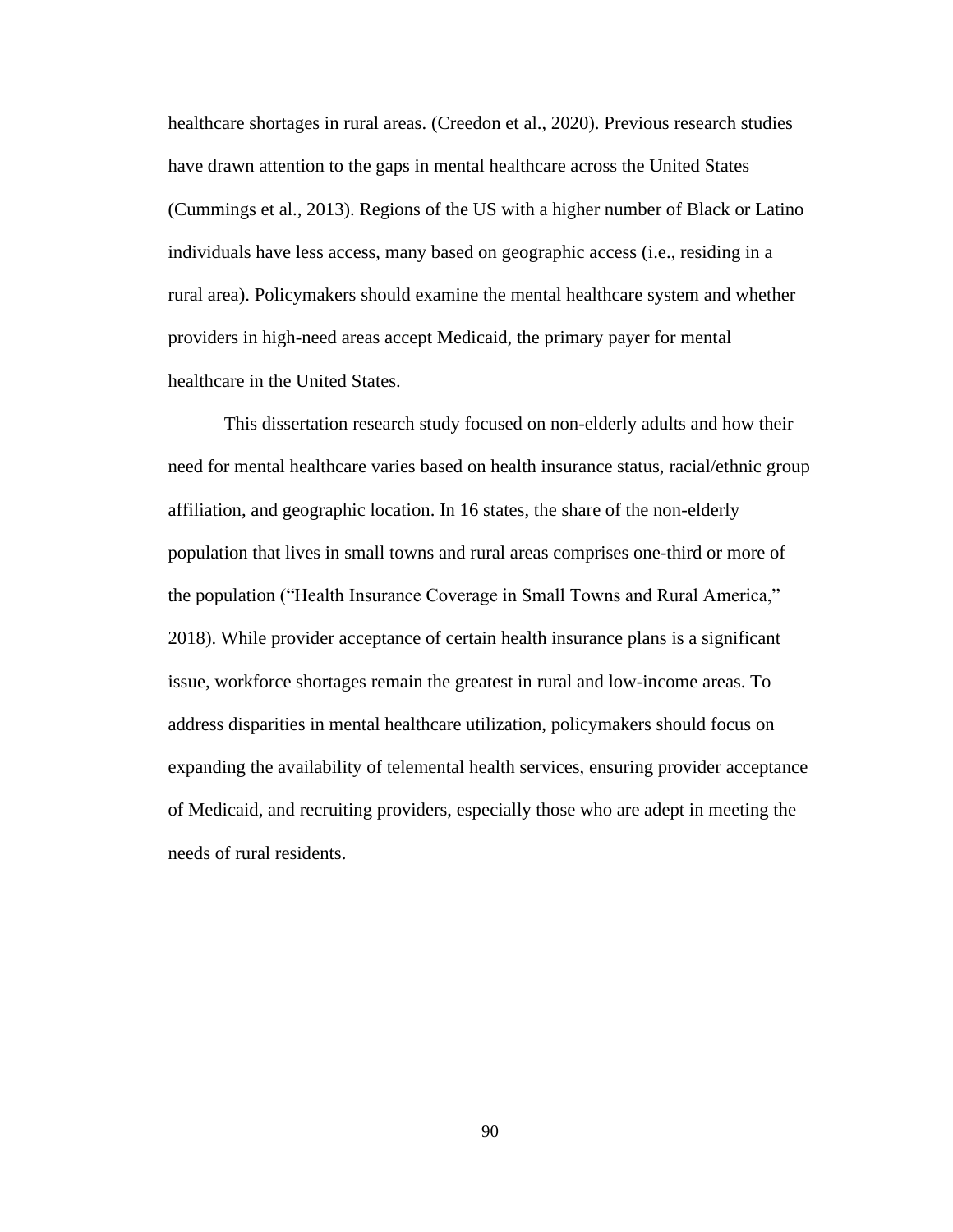### Limitations

The CHIS is cross-sectional data, so this doesn't allow for an examination of how various factors affect barriers to mental healthcare over time. Using longitudinal data to examine patient-reported outcome measures such as psychological distress would allow for better understanding of how individuals respond to mental health interventions and their mental healthcare utilization over time. Nonetheless, the CHIS is the largest state health survey in the country and is utilized by various stakeholders throughout the State of California to inform health policy on healthcare delivery and financing. CHIS data is also used as a model to other states for health-related data collection efforts. Certain racial and ethnic groups may be less likely to report need for mental healthcare. However, the Center for Health Policy Research at the University of California - Los Angeles, which manages the CHIS data collection efforts, conduct thorough outreach efforts to racial and ethnic minorities and administers the survey in multiple languages. So, the CHIS is still a representative sample of Californians. However, the Medical Expenditure Panel Survey is only administered in English and Spanish. This could be related to language barriers, which was not measured in this research study.

Further, the Kessler 6 is based on the previous 30 days, while visits for mental or emotional needs is based on the previous 12 months. However, studies have determined the validity of this patient-reported outcome measure. Also, mental, or emotional needs is very broad. This measure may include grief counseling, marital or relationship counseling, or other forms of behavioral healthcare. Additionally, the CHIS ask respondents "Did you seek help for your mental or emotional health OR for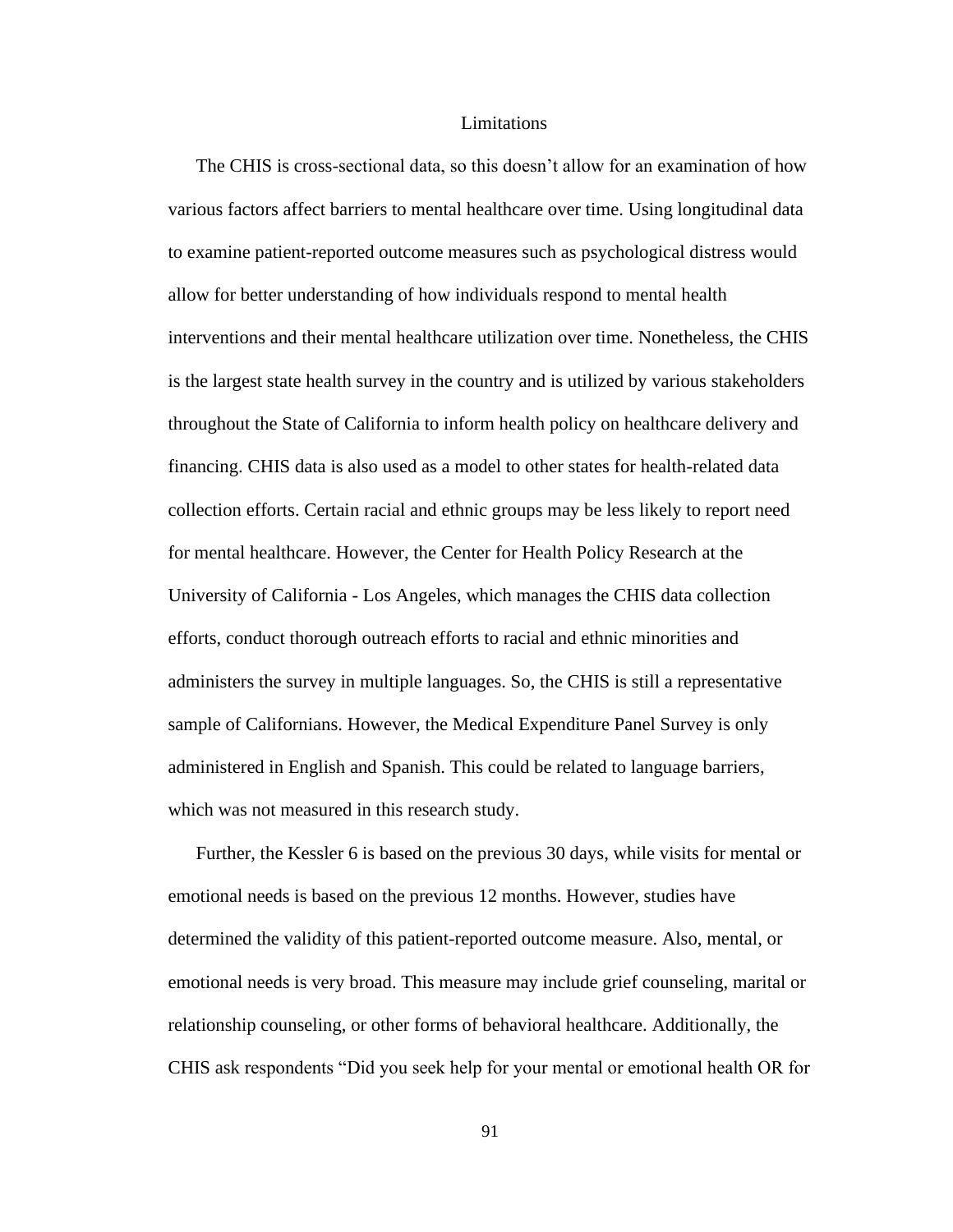an alcohol or drug problem?" I only included primary care and specialty care visits for mental health and excluded visits that were for an alcohol or drug problem. Individuals who are experiencing substance use disorders may also be experiencing high levels of distress. Further, I did not include overnight hospital stays. However, this metric is typically utilized in health services research that considers healthcare costs. This study focuses on access to healthcare. Additionally, access in this study only included office-based visits (primary or specialty mental healthcare) and not hospital settings.

Additionally, this study did not explore geospatial distribution that could potentially contribute to a lack of access, which means we do not know whether unmet need is highly concentrated in certain geographical regions and how that concentration correlates to other factors, such as distance to a mental health provider or lack of transportation. This could reveal other policy issues that relate to unmet need. There are many other possible competing factors that future research could explore by taking a geospatial approach to exploring rural-urban differences in the context of unmet need for mental healthcare services.

Finally, individuals who experience some of the highest levels of psychological distress are likely to be incarcerated or have a previous history of trauma. Many are also homeless or institutionalized. Because this research study includes household surveys, these individuals are not included. Additionally, these individuals are likely to be marginalized populations such as racial and ethnic minorities. This may have contributed to the decreased significance or predictive value of racial and ethnic group affiliation in this dissertation.

92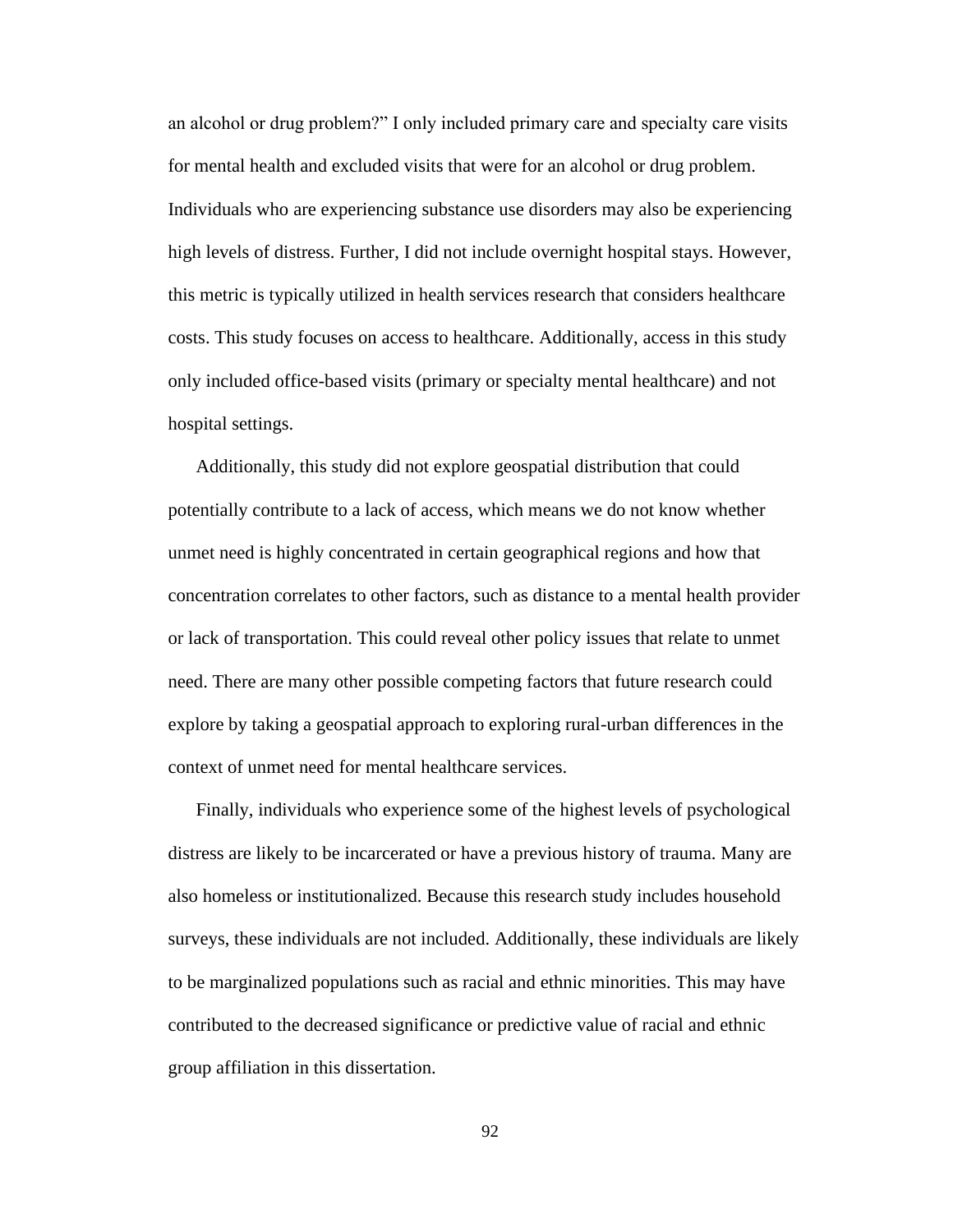## Future Research

Future research should build on this work by exploring psychological distress, taking a broader life-course perspective, using both qualitative and quantitative methods. In this way, performance measurement can be conducted to determine if quality of life has improved for patients with moderate or severe levels of distress over time. The results of such studies could inform clinical mental health policy and practice, especially for individuals residing in rural areas. While this study did not consider what's referred to in the CHIS as "tele-medical care", recent studies that have specifically examined telemental health and have determined that these interventions did not vary significantly from in-person treatment (Shigekawa et al., 2018).

Future studies should also examine the use of telemental health for prevention, early intervention, and treatment efforts; these efforts are extremely timely given the ongoing COVID-19 pandemic. This study did not examine language barriers regarding access to needed mental healthcare. This is a critical issue with the increase in the use of telehealth services, especially among racial and ethnic minorities, as a third of US healthcare settings do not offer language services (Schiaffino et al., 2014).

Additionally, future studies should consider employing mixed methods when examining racial and ethnic groups that have been historically oppressed in the United States. Mixed methods research could yield significant insight regarding within group differences between and within Native Americans, Asians, Latinos, and even Blacks. Further, there are differences in rural whites compared to other white Americans. Rural whites are typically older and experience less access to healthcare

93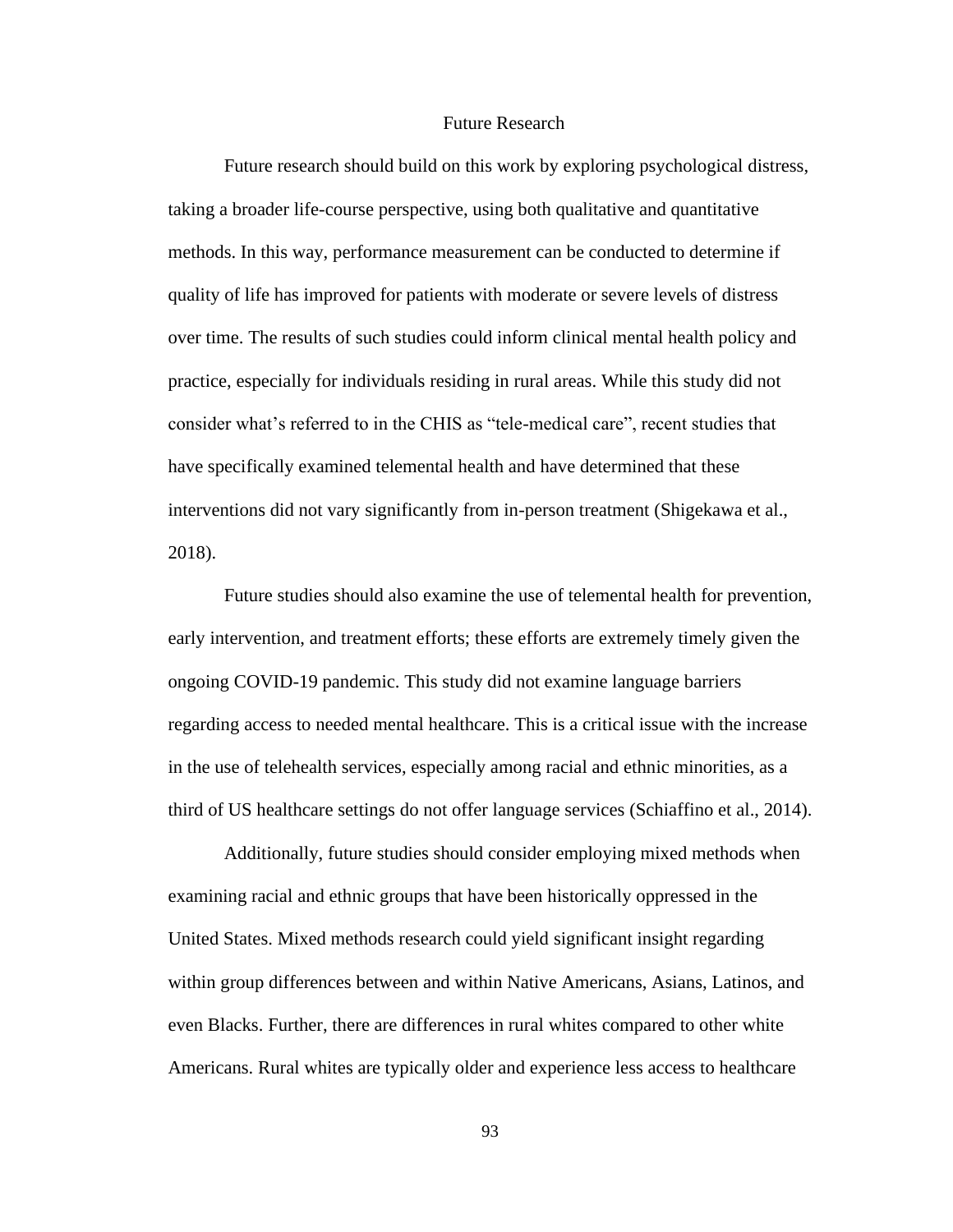and additional barriers like their non-white rural counterparts. According to the National Association of Rural Health Clinics, "rural states have been some of the hardest hit by the pandemic . . . they tend to have older populations and a high prevalence of underlying medical conditions. People in rural areas may also be more vulnerable because of a lack of nearby medical care or health insurance" These sentiments were echoed by the National Rural Health Association (NRHA), which highlighted chronic health issues and chronic workforce shortages, and said "It is the worst possible public health setup," (NBCNews.com, n.d.). As such, future studies should examine psychological distress among older adults in rural areas, especially those with chronic health conditions.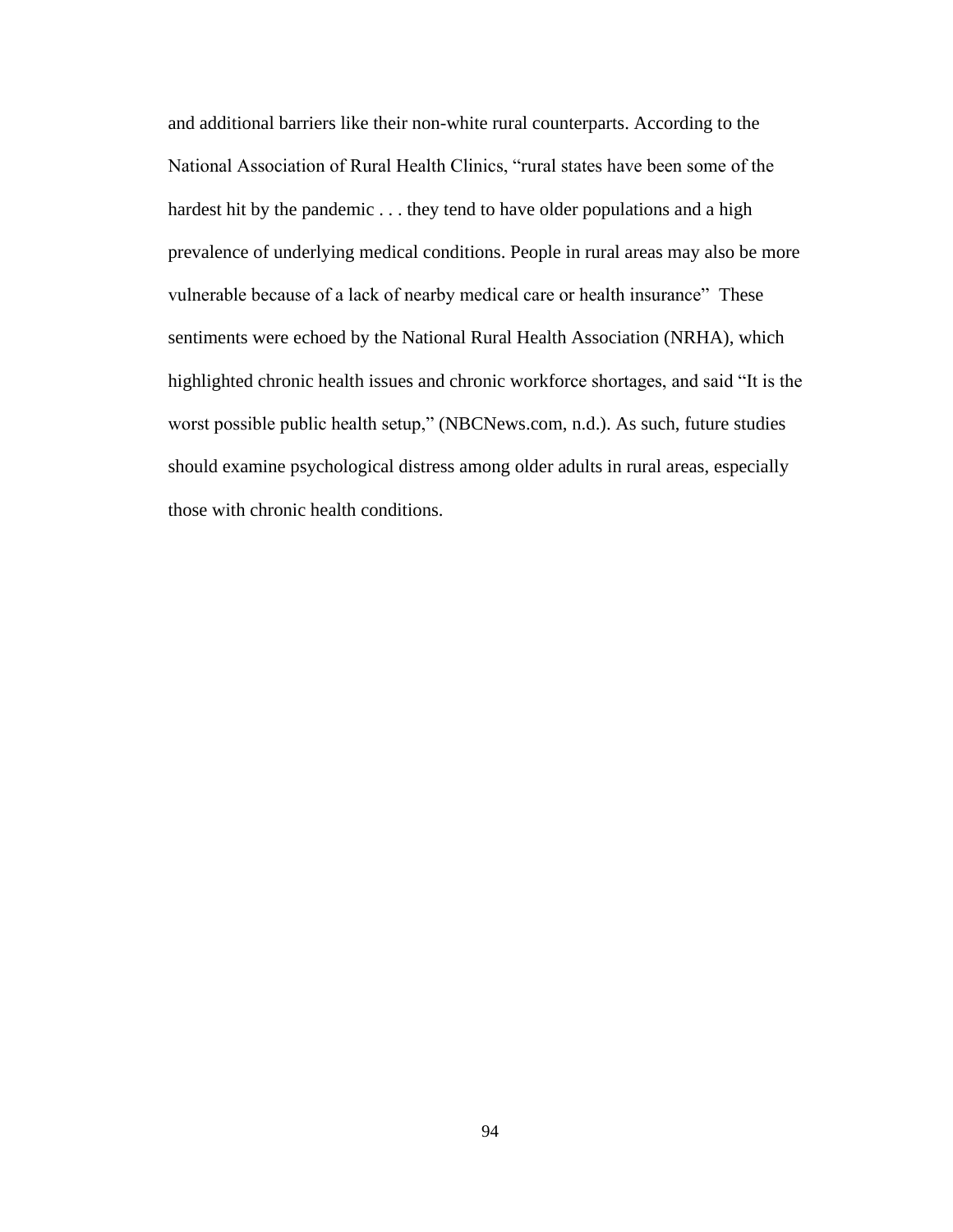## **Conclusion**

This study models prevalence and need for mental healthcare using multiple datasets, the California Health Interview Survey and the Medical Expenditure Panel Survey. This study examines need based on psychological distress, a patient-reported outcome. Psychological distress has been used in previous studies to determine need for mental healthcare and compare access to mental healthcare. What's unique about this study is the comparison of mental healthcare access based on moderate or severe psychological distress and the exclusive focus on non-elderly adults during a crucial time for public health insurance law and policy. The Affordable Care Act's provision to expand Medicaid to non-elderly adults contributed to a significant uptake in health insurance among individuals with severe levels of distress.

Findings in this dissertation research suggest that health insurance remains a significant factor in access to healthcare. This dissertation demonstrates the need for prevention and early intervention efforts to target individuals experiencing moderate psychological distress. While mental healthcare use remains significant for those with the greatest level of need, my dissertation study suggests that for rural residents, healthcare for mental or emotional needs is comparable. Given the ongoing coronavirus pandemic, and the likelihood of future pandemics, the provision of mental health services will need to include telemental healthcare or mental health applications used on cellular phones or other electronic devices. This dissertation research should be considered when discussing the use of technology-based interventions among individuals experiencing moderate or severe psychological distress, especially in racial and ethnic minority populations and rural residents.

95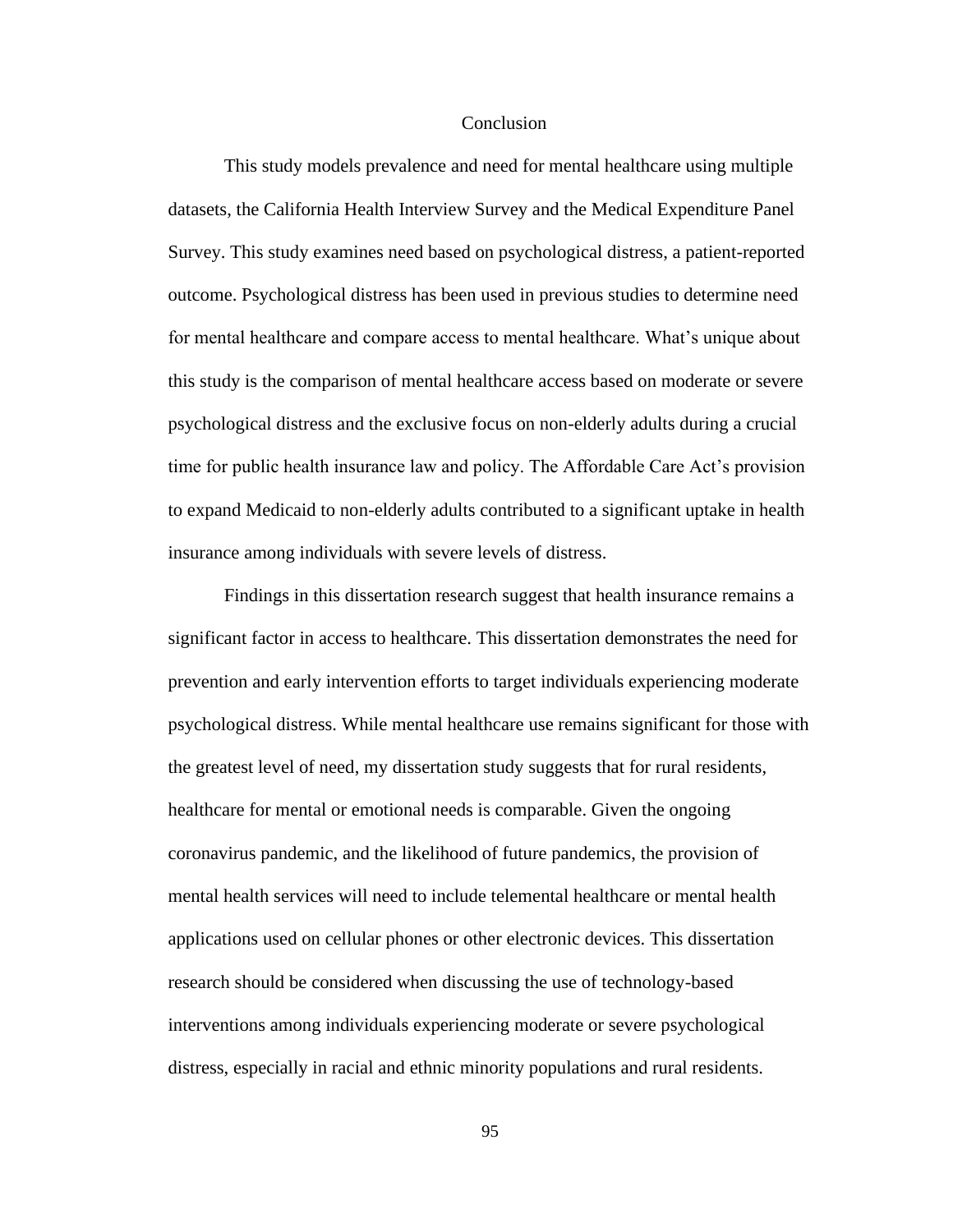## Bibliography

*2017 National Healthcare Quality and Disparities Report*. (n.d.). Retrieved April 16, 2021, from http://www.ahrq.gov/research/findings/nhqrdr/nhqdr17/index.html

Alegría, M., Alvarez, K., Ishikawa, R. Z., DiMarzio, K., & McPeck, S. (2016). Removing Obstacles To Eliminating Racial And Ethnic Disparities In Behavioral Health Care. *Health Affairs*, *35*(6), 991–999. https://doi.org/10.1377/hlthaff.2016.0029

Alvidrez, J., Snowden, L. R., & Patel, S. G. (2010). The Relationship between Stigma and Other Treatment Concerns and Subsequent Treatment Engagement among Black Mental Health Clients. *Issues in Mental Health Nursing*, *31*(4), 257–264. https://doi.org/10.3109/01612840903342266

Andersen, R. M. (1995). Revisiting the Behavioral Model and Access to Medical Care: Does it Matter? *Journal of Health and Social Behavior*, *36*(1), 1–10. https://doi.org/10.2307/2137284

Andrews, G., & Slade, T. (2001). Interpreting scores on the Kessler Psychological Distress Scale (K10). *Australian and New Zealand Journal of Public Health*, *25*(6), 494–497. https://doi.org/10.1111/j.1467-842X.2001.tb00310.x

*Anti-Asian Xenophobia and Asian American COVID-19 Disparities | AJPH | Vol. 110 Issue 9*. (n.d.). Retrieved April 23, 2021, from https://ajph.aphapublications.org/doi/abs/10.2105/AJPH.2020.305846

Atdjian, S., & Vega, W. A. (2005). Disparities in Mental Health Treatment in U.S. Racial and Ethnic Minority Groups: Implications for Psychiatrists. *Psychiatric Services*, *56*(12), 1600–1602. https://doi.org/10.1176/appi.ps.56.12.1600

Bailey, R. K., Blackmon, H. L., & Stevens, F. L. (2009). Major Depressive Disorder in the African American Population: Meeting the Challenges of Stigma, Misdiagnosis, and Treatment Disparities. *Journal of the National Medical Association*, *101*(11), 1084–1089. https://doi.org/10.1016/S0027-9684(15)31102-0

*Behavioral Health Services | Medicaid*. (n.d.). Retrieved April 16, 2021, from https://www.medicaid.gov/medicaid/benefits/behavioral-health-services/index.html

Benitez, J. A., & Seiber, E. E. (2018). US Health Care Reform and Rural America: Results From the ACA's Medicaid Expansions. *The Journal of Rural Health*, *34*(2), 213–222. https://doi.org/10.1111/jrh.12284

Berkowitz, S. A., & Basu, S. (2021). Unmet Social Needs And Worse Mental Health After Expiration Of COVID-19 Federal Pandemic Unemployment Compensation. *Health Affairs*, *40*(3), 426–434. https://doi.org/10.1377/hlthaff.2020.01990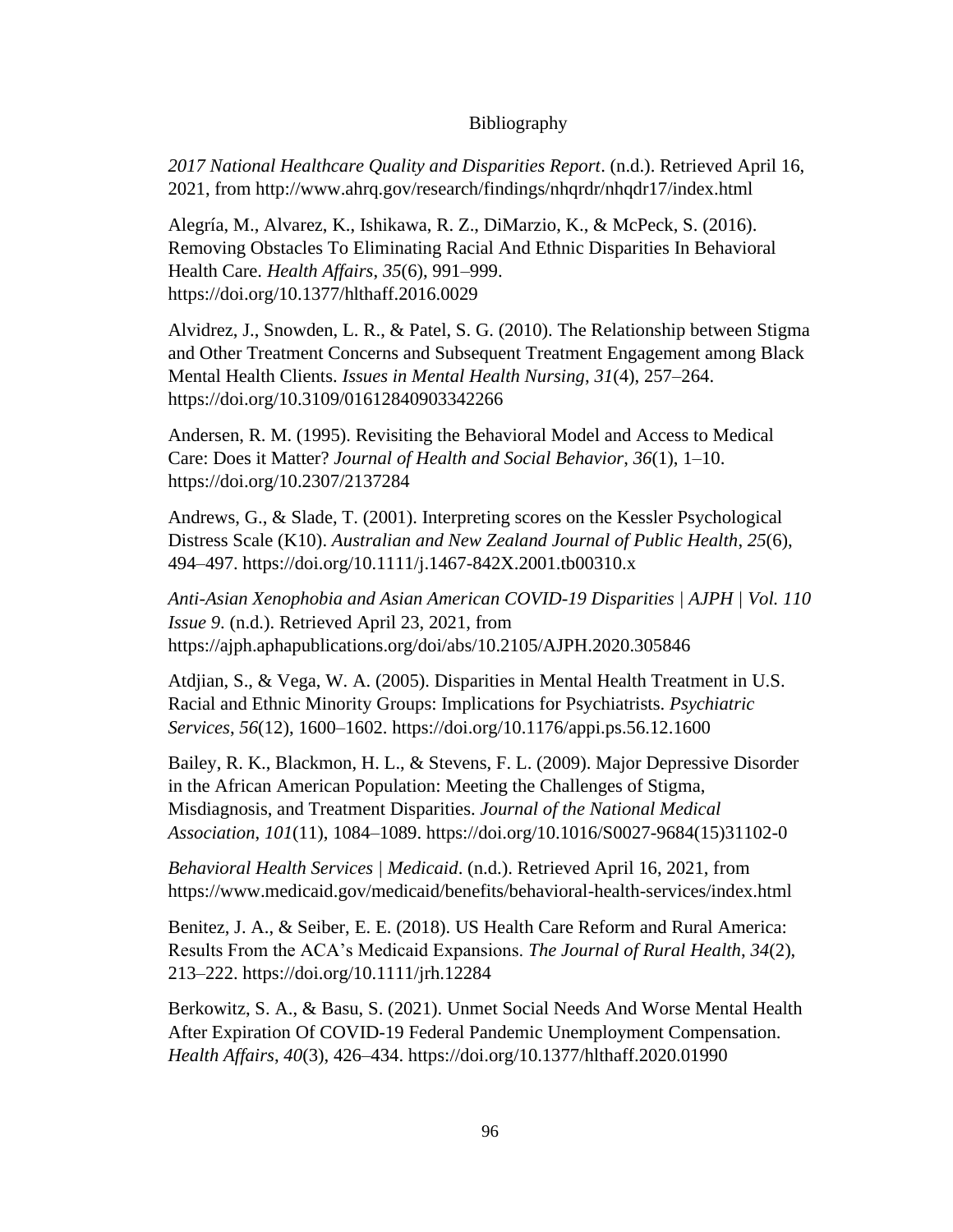Bonham, V. L. (2001). Race, ethnicity, and pain treatment: Striving to understand the causes and solutions to the disparities in pain treatment. *The Journal of Law, Medicine & Ethics*, *29*(1), 52–68.

Boscardin, C. K., Gonzales, R., Bradley, K. L., & Raven, M. C. (2015). Predicting cost of care using self-reported health status data. *BMC Health Services Research*, *15*(1), 406. https://doi.org/10.1186/s12913-015-1063-1

Brondolo, E., Ng, W., Pierre, K.-L. J., & Lane, R. (2016). Racism and mental health: Examining the link between racism and depression from a social cognitive perspective. In *The cost of racism for people of color: Contextualizing experiences of discrimination* (pp. 109–132). American Psychological Association. https://doi.org/10.1037/14852-006

Brown, E. R., Ojeda, V. D., Wyn, R., & Levan, R. (2000). *Racial and Ethnic Disparities in Access to Health Insurance and Health Care*. https://escholarship.org/uc/item/4sf0p1st

Brown, TonyN. (2008). Race, racism, and mental health: Elaboration of critical race theory's contribution to the sociology of mental health. *Contemporary Justice Review*, *11*(1), 53–62. https://doi.org/10.1080/10282580701850405

Bureau, U. C. (n.d.-a). *About Race*. The United States Census Bureau. Retrieved March 15, 2021, from https://www.census.gov/topics/population/race/about.html

Bureau, U. C. (n.d.-b). *About the Hispanic Population and it's Origin*. The United States Census Bureau. Retrieved April 23, 2021, from https://www.census.gov/topics/population/hispanic-origin/about.html

C, B., Db, R., A, V., E, V., L, S., & R, J. (2014). Wait times, patient satisfaction scores, and the perception of care. *The American Journal of Managed Care*, *20*(5), 393–400.

*California Telehealth Policy Coalition*. (n.d.). CCHP. Retrieved April 23, 2021, from https://www.cchpca.org/california-telehealth-policy-coalition/

Campbell, R. D., & Mowbray, O. (2016). The Stigma of Depression: Black American Experiences. *Journal of Ethnic & Cultural Diversity in Social Work*, *25*(4), 253–269. https://doi.org/10.1080/15313204.2016.1187101

*Characteristics of adults with serious psychological distress as measured by the K6 scale, United States, 2001-04*. (n.d.). Retrieved March 23, 2021, from https://stacks.cdc.gov/view/cdc/6840

Chen, J. A., Zhang, E., & Liu, C. H. (2020). Potential Impact of COVID-19-Related Racial Discrimination on the Health of Asian Americans. *American Journal of Public Health*, *110*(11), 1624–1627. https://doi.org/10.2105/AJPH.2020.305858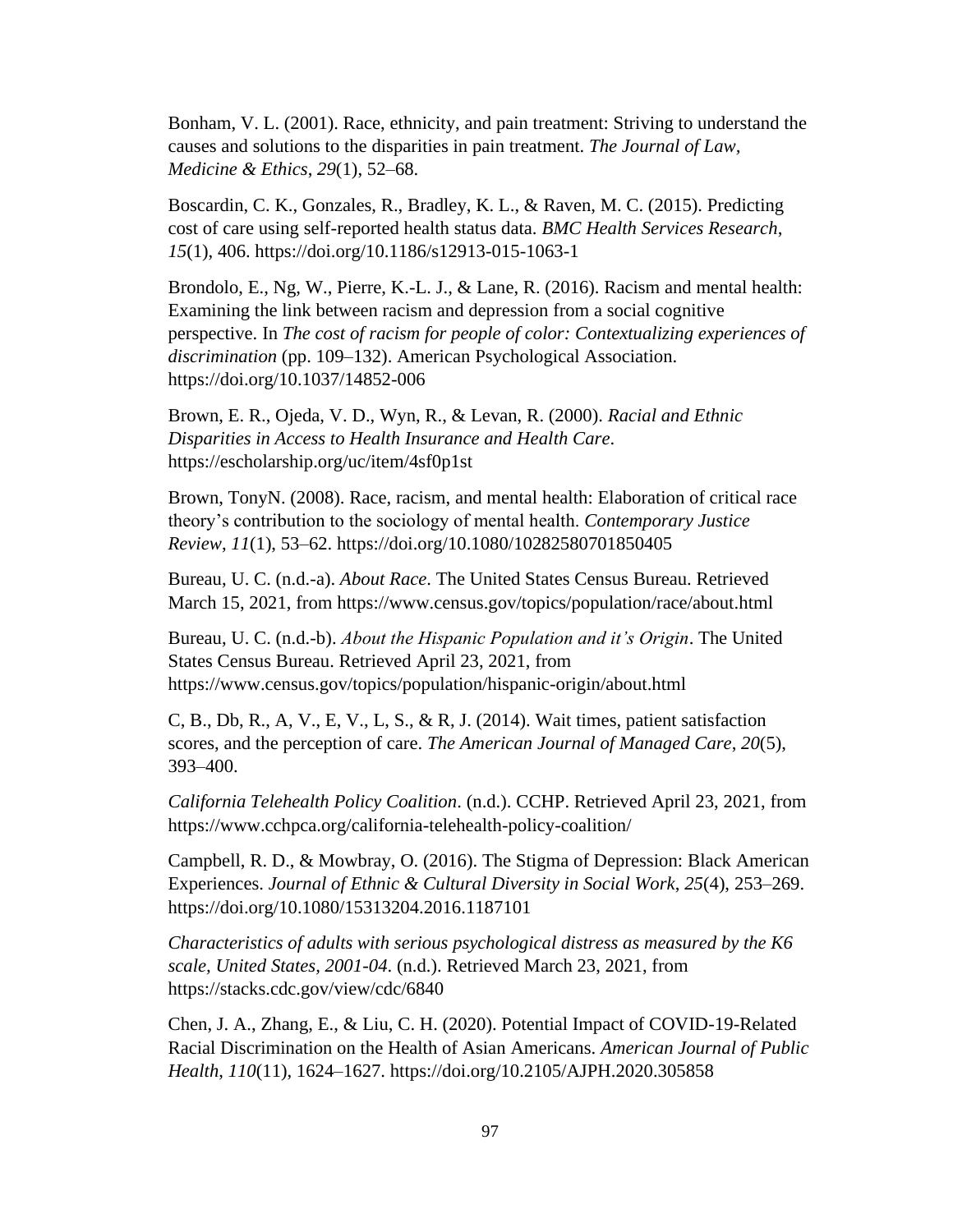Chetty, R., Friedman, J. N., Hilger, N., Saez, E., Schanzenbach, D. W., & Yagan, D. (2011). How Does Your Kindergarten Classroom Affect Your Earnings? Evidence from Project Star \*. *The Quarterly Journal of Economics*, *126*(4), 1593–1660. https://doi.org/10.1093/qje/qjr041

Chou, R. S., & Choi, S. (2013). And Neither Are We Saved: Asian Americans' Elusive Quest for Racial Justice. *Sociology Compass*, *7*(10), 841–853. https://doi.org/10.1111/soc4.12071

Cohen, R., & Zammitti, E. (2016). *Access to Care Among Adults Aged 18–64 With Serious Psychological Distress: Early Release of Estimates From the National Health Interview Survey, 2012–September 2015*.

Cook, B. L., McGuire, T. G., & Zaslavsky, A. M. (2012). Measuring Racial/Ethnic Disparities in Health Care: Methods and Practical Issues. *Health Services Research*, *47*(3pt2), 1232–1254. https://doi.org/10.1111/j.1475-6773.2012.01387.x

Cook, B. L., Trinh, N.-H., Li, Z., Hou, S. S.-Y., & Progovac, A. M. (2016). Trends in Racial-Ethnic Disparities in Access to Mental Health Care, 2004–2012. *Psychiatric Services*, *68*(1), 9–16. https://doi.org/10.1176/appi.ps.201500453

Corrigan, P. (2004). How stigma interferes with mental health care. *American Psychologist*, *59*(7), 614–625. https://doi.org/10.1037/0003-066X.59.7.614

*COVID-19 disrupting mental health services in most countries, WHO survey*. (n.d.). Retrieved April 23, 2021, from https://www.who.int/news/item/05-10-2020-covid-19 disrupting-mental-health-services-in-most-countries-who-survey

Creedon, T. B., Schrader, K. E., O'Brien, P. L., Lin, J. R., Carroll, C. D., & Mulvaney-Day, N. (2020). Rural-Nonrural Differences in Telemedicine Use for Mental and Substance Use Disorders Among Medicaid Beneficiaries. *Psychiatric Services*, *71*(8), 756–764. https://doi.org/10.1176/appi.ps.201900444

Crumb, L., Mingo, T. M., & Crowe, A. (2019). "Get over it and move on": The impact of mental illness stigma in rural, low-income United States populations. *Mental Health & Prevention*, *13*, 143–148. https://doi.org/10.1016/j.mhp.2019.01.010

Cummings, J. R., Wen, H., & Druss, B. G. (2013). Improving access to mental health services for youth in the United States. *JAMA*, *309*(6), 553–554. https://doi.org/10.1001/jama.2013.437

Deshpande, P. R., Rajan, S., Sudeepthi, B. L., & Abdul Nazir, C. P. (2011). Patientreported outcomes: A new era in clinical research. *Perspectives in Clinical Research*, *2*(4), 137–144. https://doi.org/10.4103/2229-3485.86879

Diala, C., Muntaner, C., Walrath, C., Nickerson, K. J., LaVeist, T. A., & Leaf, P. J. (2000). Racial Differences in Attitudes Toward Professional Mental Health Care and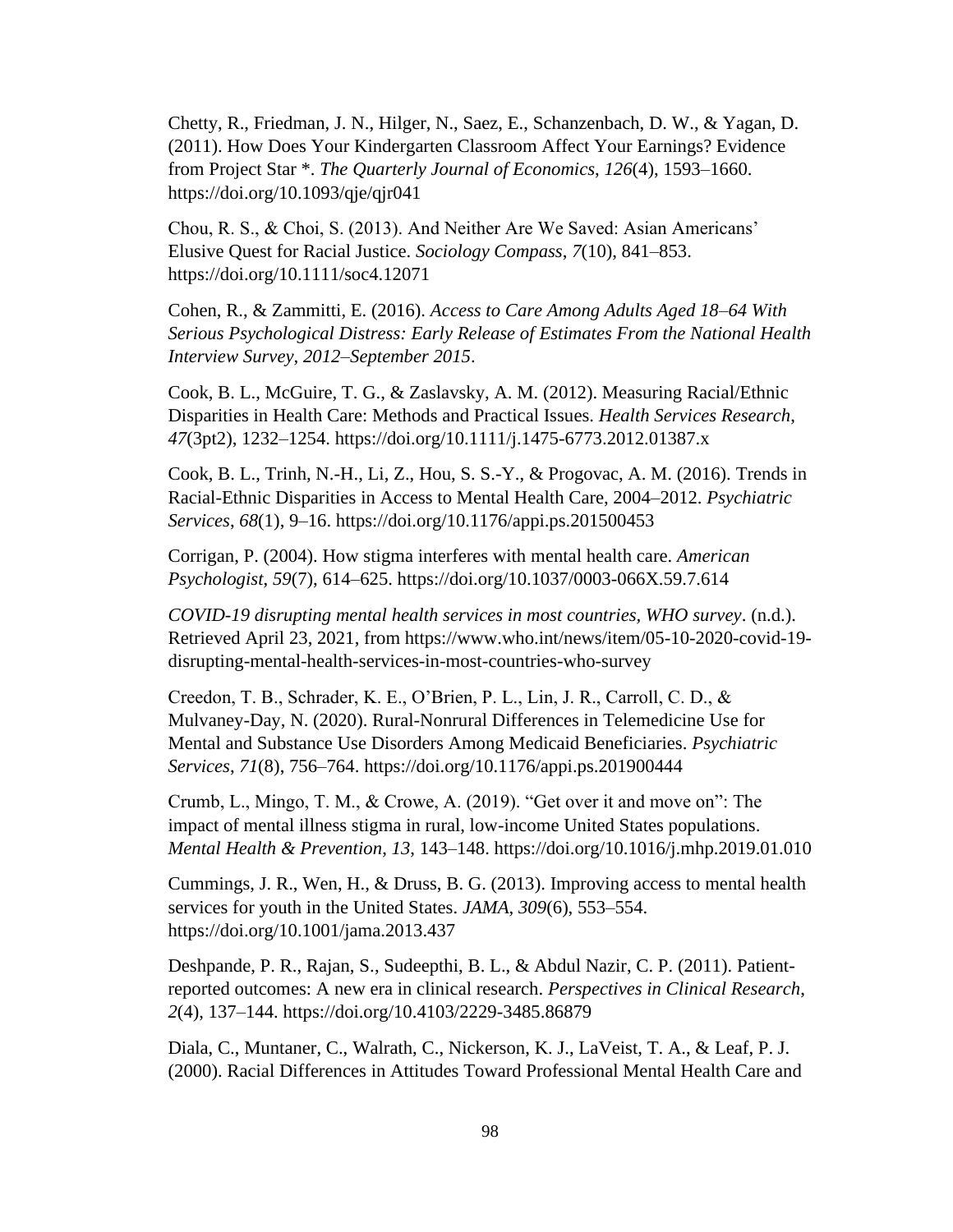in the Use of Services. *American Journal of Orthopsychiatry*, *70*(4), 455–464. https://doi.org/10.1037/h0087736

*Disparities Within Minority Mental Health Care | NAMI: National Alliance on Mental Illness*. (n.d.). Retrieved March 23, 2021, from https://www.nami.org/Blogs/NAMI-Blog/July-2017/Disparities-Within-Minority-Mental-Health-Care

DMin, L. C. J. (2012). Homelessness, Poverty, and Incarceration: The Criminalization of Despair. *Journal of Forensic Psychology Practice*, *12*(5), 439– 456. https://doi.org/10.1080/15228932.2012.713835

Douthit, N., Kiv, S., Dwolatzky, T., & Biswas, S. (2015). Exposing some important barriers to health care access in the rural USA. *Public Health*, *129*(6), 611–620. https://doi.org/10.1016/j.puhe.2015.04.001

Egede, L. E., & Dismuke, C. E. (2012). Serious Psychological Distress and Diabetes: A Review of the Literature. *Current Psychiatry Reports*, *14*(1), 15–22. https://doi.org/10.1007/s11920-011-0240-0

Einav, L., & Finkelstein, A. (2018). Moral Hazard in Health Insurance: What We Know and How We Know It. *Journal of the European Economic Association*, *16*(4), 957–982. https://doi.org/10.1093/jeea/jvy017

*Employer-Sponsored Health Insurance: Implications for Minority Workers | Commonwealth Fund*. (n.d.). Retrieved April 23, 2021, from https://www.commonwealthfund.org/publications/fund-reports/1999/feb/employersponsored-health-insurance-implications-minority

Enthoven, A. C., & Fuchs, V. R. (2006). Employment-Based Health Insurance: Past, Present, And Future. *Health Affairs*, *25*(6), 1538–1547. https://doi.org/10.1377/hlthaff.25.6.1538

FERRARO, K. F., & NURIDDIN, T. A. (2006). Psychological Distress and Mortality: Are Women More Vulnerable? *Journal of Health and Social Behavior*, *47*(3), 227–241.

Fins, A. (n.d.). *National Snapshot: Poverty among Women & Families, 2020*. 4.

*Five Urgent Public Health Policies To Combat The Mental Health Effects Of COVID-19 | Health Affairs Blog*. (n.d.). Retrieved April 23, 2021, from https://www.healthaffairs.org/do/10.1377/hblog20210122.959001/full/

Foutz, J., Artiga, S., & Garfield, R. (n.d.). *The Role of Medicaid in Rural America*. 12.

Fox, J. C., Blank, M., Rovnyak, V. G., & Barnett, R. Y. (2001). Barriers to Help Seeking for Mental Disorders in a Rural Impoverished Population. *Community Mental Health Journal*, *37*(5), 421–436. https://doi.org/10.1023/A:1017580013197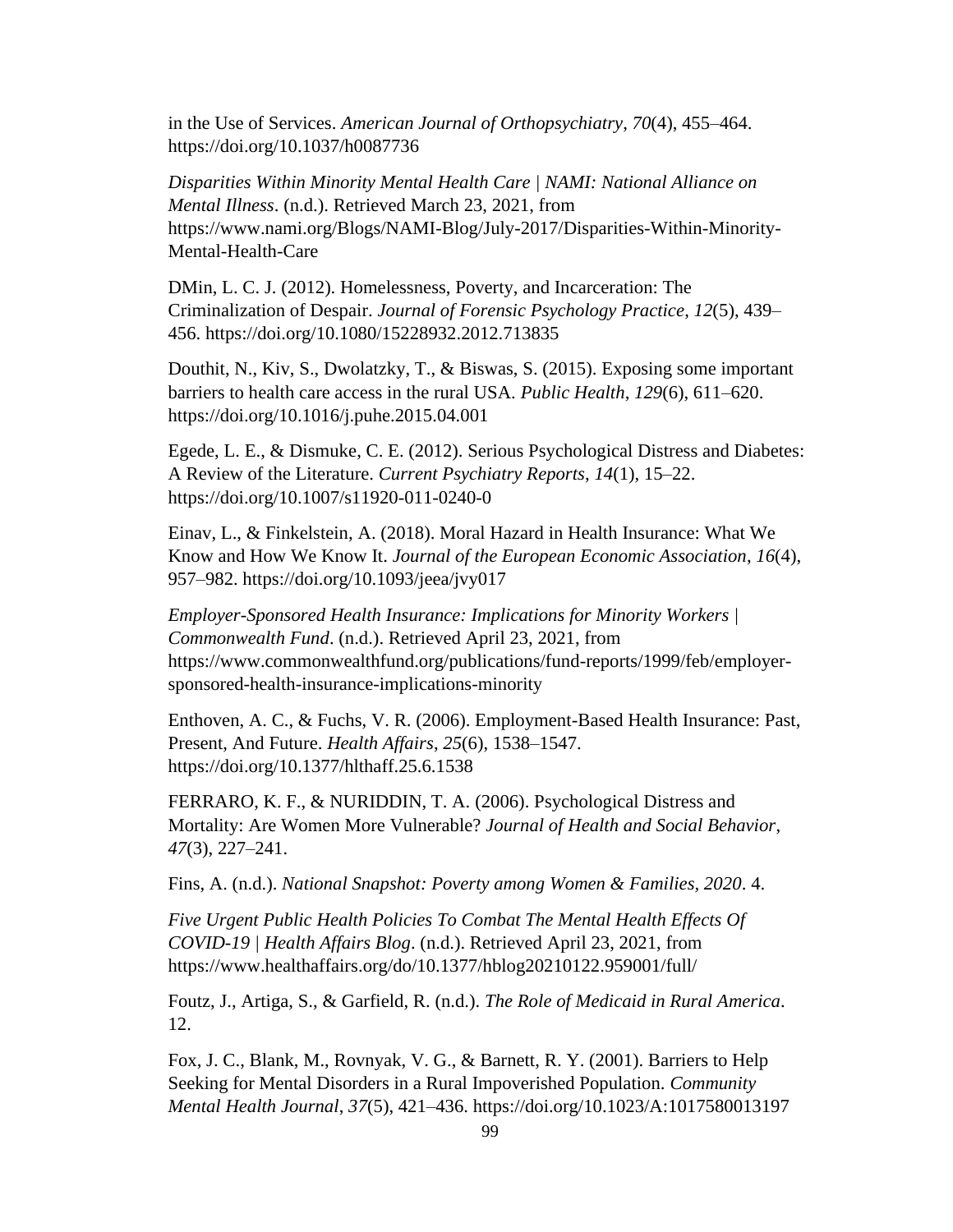Frank, R. G., Goldman, H. H., & Hogan, M. (2003). Medicaid And Mental Health: Be Careful What You Ask For. *Health Affairs*, *22*(1), 101–113. https://doi.org/10.1377/hlthaff.22.1.101

Garbarski, D. (2016). Research in and Prospects for the Measurement of Health Using Self-Rated Health. *Public Opinion Quarterly*, *80*(4), 977–997. https://doi.org/10.1093/poq/nfw033

Gary, F. A. (2005). Stigma: Barrier to Mental Health Care Among Ethnic Minorities. *Issues in Mental Health Nursing*, *26*(10), 979–999. https://doi.org/10.1080/01612840500280638

Golberstein, E., Eisenberg, D., & Gollust, S. E. (2008). Perceived Stigma and Mental Health Care Seeking. *Psychiatric Services*, *59*(4), 392–399. https://doi.org/10.1176/ps.2008.59.4.392

Gonzales, G., Golberstein, E., Hill, S. C., & Zuvekas, S. H. (2017). Psychological Distress and Enrollment in Medicaid. *The Journal of Behavioral Health Services & Research*, *44*(4), 523–535. https://doi.org/10.1007/s11414-016-9532-9

Gray, J. S., & McCullagh, J. A. (2014). Suicide in Indian country: The continuing epidemic in rural Native American communities. *Journal of Rural Mental Health*, *38*(2), 79–86. https://doi.org/10.1037/rmh0000017

Gumus, G., & Regan, T. L. (2015). Self-employment and the role of health insurance in the U.S. *Journal of Business Venturing*, *30*(3), 357–374. https://doi.org/10.1016/j.jbusvent.2014.01.001

Hardeman, R. R., & Karbeah, J. (2020). Examining racism in health services research: A disciplinary self‐critique. *Health Services Research*, *55*(Suppl 2), 777– 780. https://doi.org/10.1111/1475-6773.13558

*Health and mental health policies' role in better understanding and closing African American–White American disparities in treatment access and quality of care. - PsycNET*. (n.d.). Retrieved April 16, 2021, from /doiLanding?doi=10.1037%2Fa0030054

Health Insurance Coverage in Small Towns and Rural America: The Role of Medicaid Expansion. (2018, September 25). *Center For Children and Families*. https://ccf.georgetown.edu/2018/09/25/health-insurance-coverage-in-small-townsand-rural-america-the-role-of-medicaid-expansion/

Herring, C., Yarbrough, D., & Marie Alatorre, L. (2020). Pervasive Penality: How the Criminalization of Poverty Perpetuates Homelessness. *Social Problems*, *67*(1), 131– 149. https://doi.org/10.1093/socpro/spz004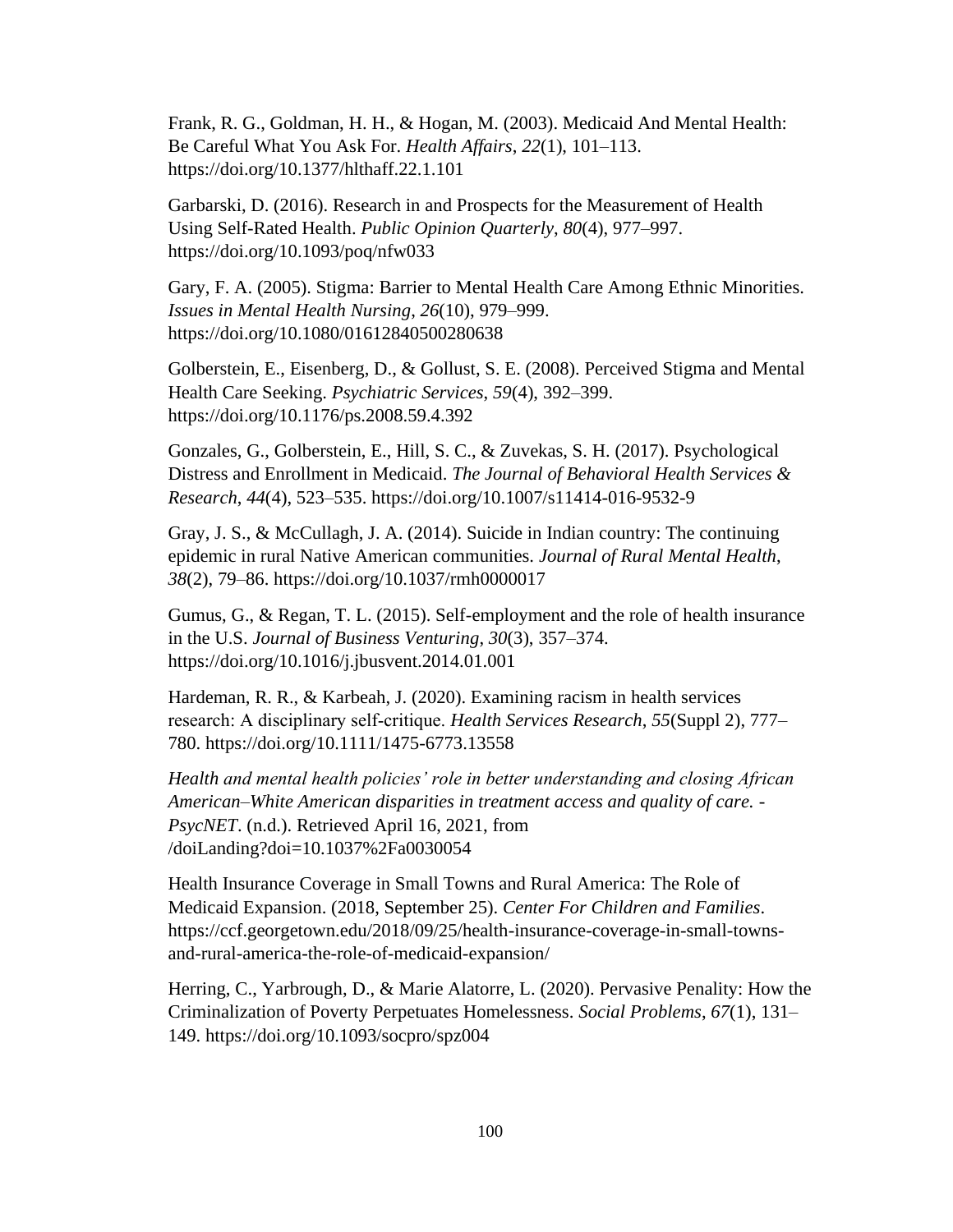Hirsch, J. K., & Cukrowicz, K. C. (2014). Suicide in rural areas: An updated review of the literature. *Journal of Rural Mental Health*, *38*(2), 65–78. https://doi.org/10.1037/rmh0000018

Hoeft, T. J., Fortney, J. C., Patel, V., & Unützer, J. (2018). Task-Sharing Approaches to Improve Mental Health Care in Rural and Other Low-Resource Settings: A Systematic Review. *The Journal of Rural Health*, *34*(1), 48–62. https://doi.org/10.1111/jrh.12229

Hoffman, C., & Paradise, J. (2008). Health Insurance and Access to Health Care in the United States. *Annals of the New York Academy of Sciences*, *1136*(1), 149–160. https://doi.org/10.1196/annals.1425.007

Horner-Johnson, W., & Dobbertin, K. (2014). Usual Source of Care and Unmet Health Care Needs: Interaction of Disability With Race and Ethnicity. *Medical Care*, *52*, S40. https://doi.org/10.1097/MLR.0000000000000193

Houston, A., Gomes, A.-M., & Naccarato, T. (2016). Moderate to severe psychological distress, disability, and non-receipt of past year visits to a mental health professional. *Disability and Health Journal*, *9*(4), 735–740. https://doi.org/10.1016/j.dhjo.2016.06.002

Human, J., & Wasem, C. (1991). Rural mental health in America. *American Psychologist*, *46*(3), 232–239. https://doi.org/10.1037/0003-066X.46.3.232

Hyman, D. A., & Hall, M. (2001). Two Cheers for Employment-Based Health Insurance. *Yale Journal of Health Policy, Law, and Ethics*, *2*, 23.

Institute of Medicine (US) Committee on Monitoring Access to Personal Health Care Services. (1993). *Access to Health Care in America* (M. Millman, Ed.). National Academies Press (US). http://www.ncbi.nlm.nih.gov/books/NBK235882/

Jameson, J. P., & Blank, M. B. (2007). The role of clinical psychology in rural mental health services: Defining problems and developing solutions. *Clinical Psychology: Science and Practice*, *14*(3), 283–298. https://doi.org/10.1111/j.1468- 2850.2007.00089.x

Jang, Y., Powers, D. A., Yoon, H., Rhee, M. K., Park, N. S., & Chiriboga, D. A. (2018). Measurement equivalence of English versus native language versions of the Kessler 6 (K6) Scale: An examination in three Asian American groups. Asian American journal of psychology, 9(3), 211.

Jones, C. P. (2000). Levels of racism: A theoretic framework and a gardener's tale. *American Journal of Public Health*, *90*(8), 1212–1215.

Kessler, R., Andrews, G., Colpe, L., EE, H., Mroczek, D., Normand, S.-L., Walters, E., & Zaslavsky, A. (2002). Short Screening Scales to Monitor Population Prevlances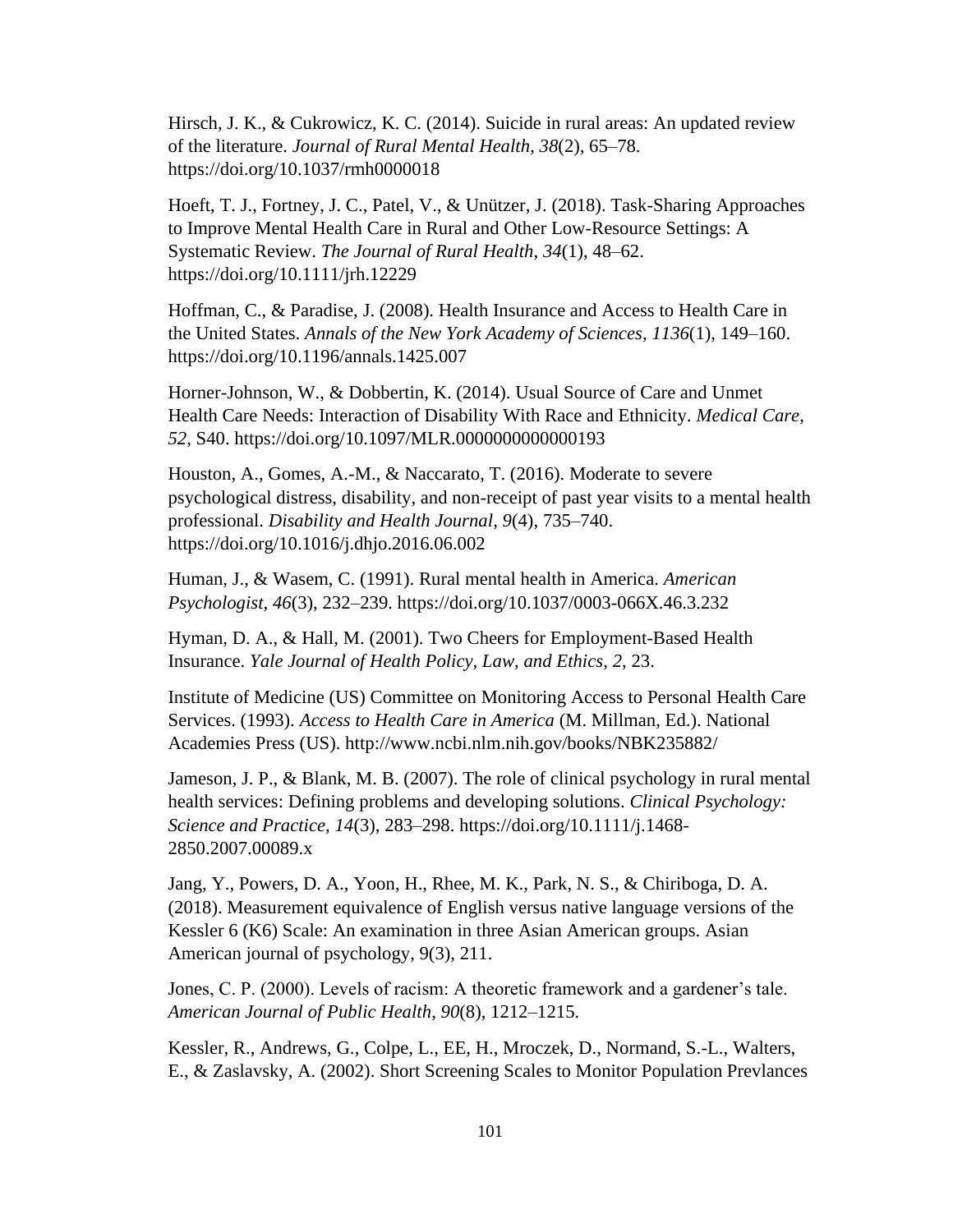and Trends in Non-Specific Psychological Distress. *Psychological Medicine*, *32*, 959–976. https://doi.org/10.1017/S0033291702006074

Kessler, R. C., Mickelson, K. D., & Williams, D. R. (1999). The Prevalence, Distribution, and Mental Health Correlates of Perceived Discrimination in the United States. *Journal of Health and Social Behavior*, *40*(3), 208–230. https://doi.org/10.2307/2676349

Kim, W., PhD, R. H. K., & ACSW. (2010). Barriers to Healthcare Among Asian Americans. *Social Work in Public Health*, *25*(3–4), 286–295. https://doi.org/10.1080/19371910903240704

*Life in Rural America: Part II*. (2019, May 1). RWJF. https://www.rwjf.org/en/library/research/2019/05/life-in-rural-america--part-ii.html

Lin, M.-T., Burgess, J. F., & Carey, K. (2012). The association between serious psychological distress and emergency department utilization among young adults in the USA. *Social Psychiatry and Psychiatric Epidemiology*, *47*(6), 939–947. https://doi.org/10.1007/s00127-011-0401-9

Lindamer, L. A., Liu, L., Sommerfeld, D. H., Folsom, D. P., Hawthorne, W., Garcia, P., Aarons, G. A., & Jeste, D. V. (2012). Predisposing, Enabling, and Need Factors Associated with High Service Use in a Public Mental Health System. *Administration and Policy in Mental Health and Mental Health Services Research*, *39*(3), 200–209. https://doi.org/10.1007/s10488-011-0350-3

Lofquist, D. (n.d.). *Roundtable discussion*.

Manning, W. G., & Marquis, M. S. (1996). Health insurance: The tradeoff between risk pooling and moral hazard. *Journal of Health Economics*, *15*(5), 609–639. https://doi.org/10.1016/S0167-6296(96)00497-3

Marshall, G. N., Schell, T. L., & Miles, J. N. V. (2009). Ethnic differences in posttraumatic distress: Hispanics' symptoms differ in kind and degree. *Journal of Consulting and Clinical Psychology*, *77*(6), 1169–1178. https://doi.org/10.1037/a0017721

Martinez, M. E., Cohen, R. A., & D, P. (n.d.). *(Released 03/2013) Health Insurance Coverage: Early Release of Estimates From the National Health Interview Survey,*.

McGuire, T. G., Alegria, M., Cook, B. L., Wells, K. B., & Zaslavsky, A. M. (2006). Implementing the Institute of Medicine Definition of Disparities: An Application to Mental Health Care. *Health Services Research*, *41*(5), 1979–2005. https://doi.org/10.1111/j.1475-6773.2006.00583.x

McGuire, T. G., & Miranda, J. (2008). Racial and Ethnic Disparities in Mental Health Care: Evidence and Policy Implications. *Health Affairs (Project Hope)*, *27*(2), 393– 403. https://doi.org/10.1377/hlthaff.27.2.393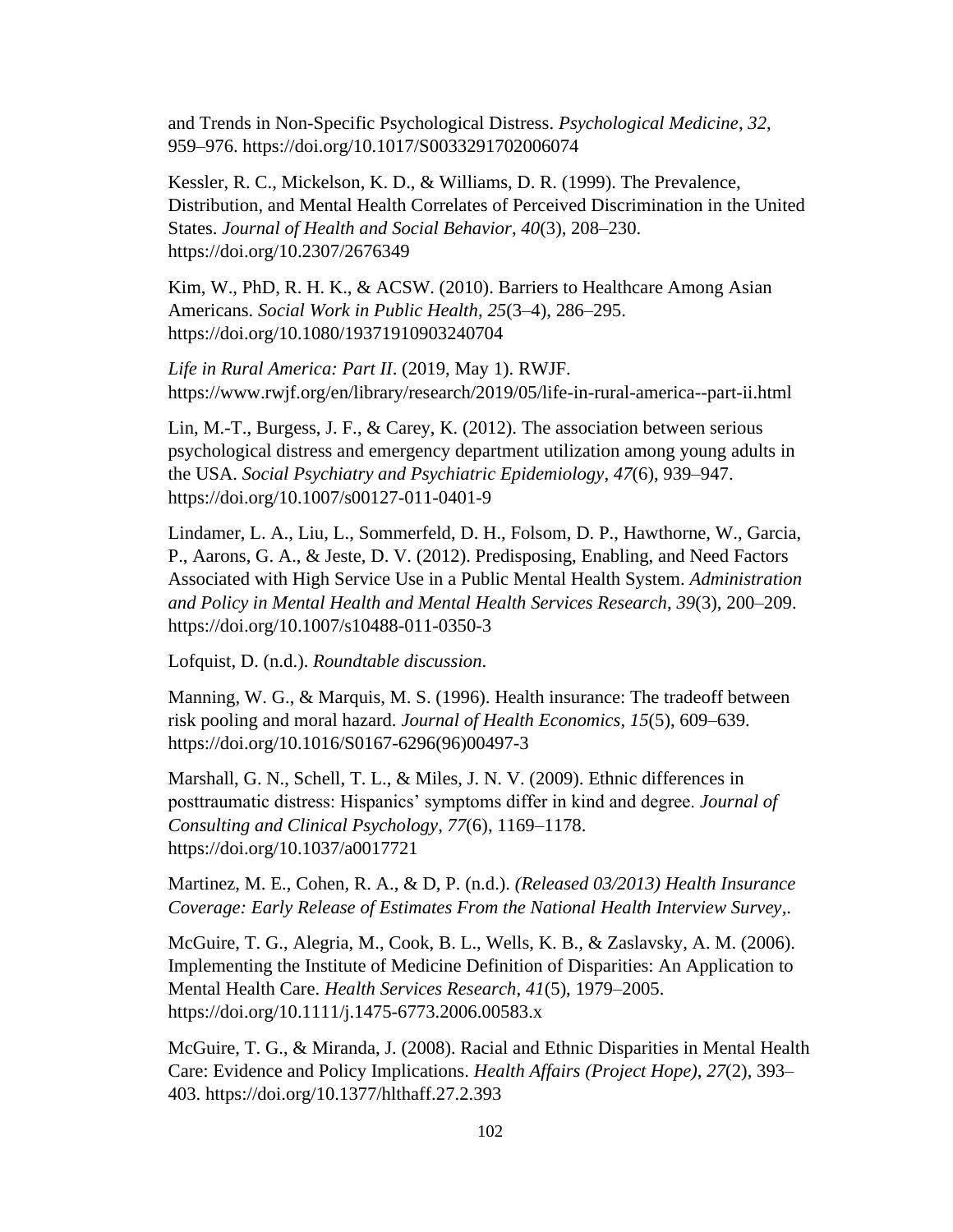McKenzie, K., & Bhui, K. (2007). Institutional racism in mental health care. *BMJ*, *334*(7595), 649–650. https://doi.org/10.1136/bmj.39163.395972.80

Mead, H., Cartwright-Smith, L., Jones, K., Ramos, C., Woods, K., & Siegel, B. (n.d.). *Racial and Ethnic Disparities in U.S. Health Care: A Chartbook*. 113.

*Medicaid Expansion, Mental Health, and Access to Care among Childless Adults with and without Chronic Conditions | SpringerLink*. (n.d.). Retrieved April 16, 2021, from https://link.springer.com/article/10.1007/s11606-017-4217-5

Mercieca-Bebber, R., King, M. T., Calvert, M. J., Stockler, M. R., & Friedlander, M. (2018). The importance of patient-reported outcomes in clinical trials and strategies for future optimization. *Patient Related Outcome Measures*, *9*, 353–367. https://doi.org/10.2147/PROM.S156279

Mojtabai, R., Olfson, M., Sampson, N. A., Jin, R., Druss, B., Wang, P. S., Wells, K. B., Pincus, H. A., & Kessler, R. C. (2011). Barriers to Mental Health Treatment: Results from the National Comorbidity Survey Replication (NCS-R). *Psychological Medicine*, *41*(8), 1751–1761. https://doi.org/10.1017/S0033291710002291

Morgan, M. W., Salzman, J. G., LeFevere, R. C., Thomas, A. J., & Isenberger, K. M. (2015). Demographic, Operational, and Healthcare Utilization Factors Associated with Emergency Department Patient Satisfaction. *Western Journal of Emergency Medicine*, *16*(4), 516–526. https://doi.org/10.5811/westjem.2015.4.25074

Mueller, J. T., McConnell, K., Burow, P. B., Pofahl, K., Merdjanoff, A. A., & Farrell, J. (2021). Impacts of the COVID-19 pandemic on rural America. *Proceedings of the National Academy of Sciences*, *118*(1). https://doi.org/10.1073/pnas.2019378118

Narayan, M. C. (2010). Culture's Effects on Pain Assessment and Management. *AJN The American Journal of Nursing*, *110*(4), 38–47. https://doi.org/10.1097/01.NAJ.0000370157.33223.6d

NBCNews.com, S. P. P. is the senior W. H. reporter for. (n.d.). *In White House vaccine distribution push, some rural areas fear being left behind*. NBC News. Retrieved April 23, 2021, from https://www.nbcnews.com/politics/whitehouse/white-house-push-equitable-vaccine-distribution-rural-areas-fear-beingn1259988

Novak, P., Anderson, A. C., & Chen, J. (2018). Changes in Health Insurance Coverage and Barriers to Health Care Access Among Individuals with Serious Psychological Distress Following the Affordable Care Act. *Administration and Policy in Mental Health and Mental Health Services Research*, *45*(6), 924–932. https://doi.org/10.1007/s10488-018-0875-9

*NQF: Patient-Reported Outcomes*. (n.d.). Retrieved March 11, 2021, from https://www.qualityforum.org/Projects/n-r/Patient-Reported\_Outcomes/Patient-Reported\_Outcomes.aspx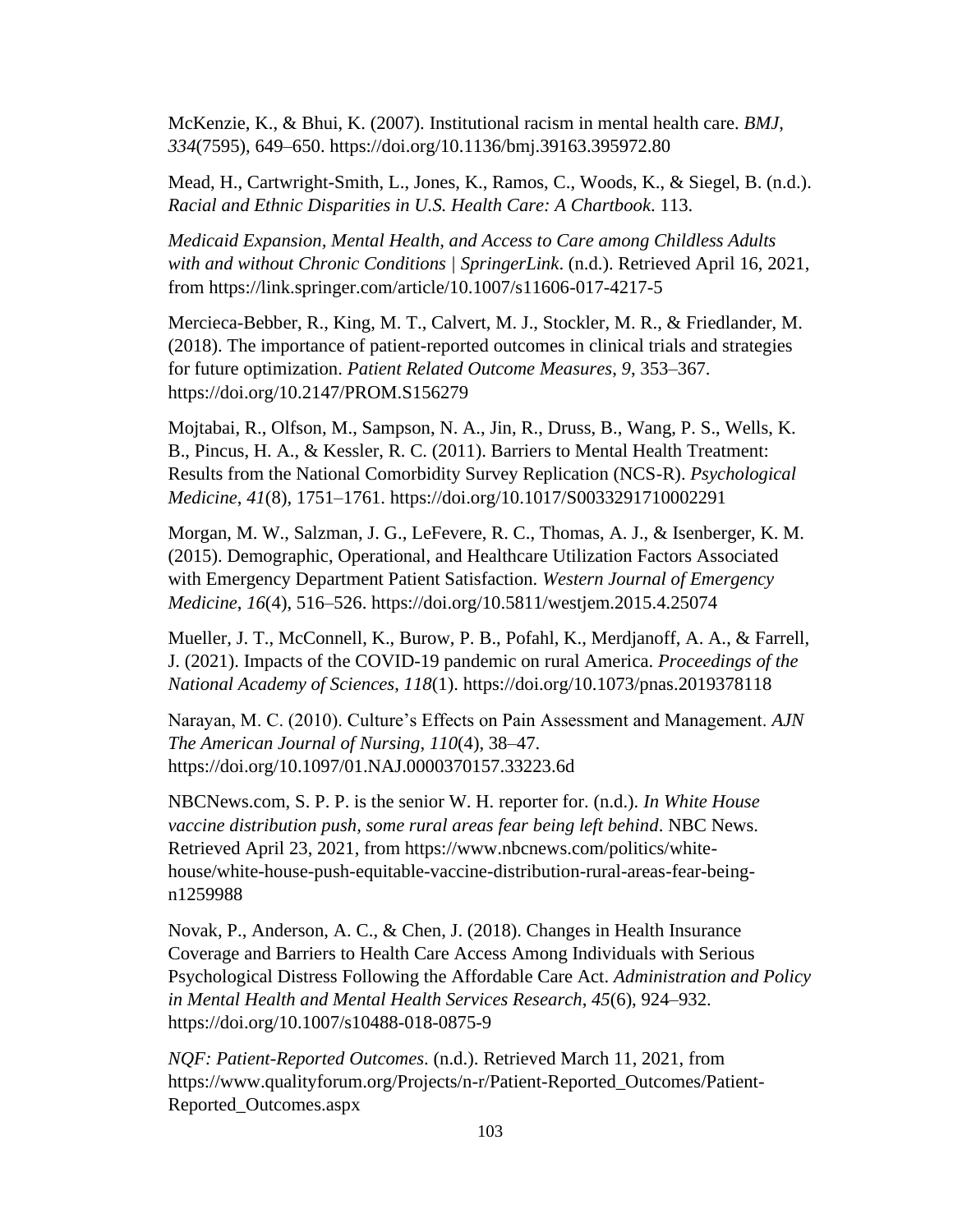*NQF: Patient-Reported Outcomes in Performance Measurement*. (n.d.). Retrieved March 12, 2021, from https://www.qualityforum.org/Publications/2012/12/Patient-Reported\_Outcomes\_in\_Performance\_Measurement.aspx

Nyman, J. A. (2003). *The Theory of Demand for Health Insurance*. Stanford University Press.

Office of the Surgeon General (US), Center for Mental Health Services (US), & National Institute of Mental Health (US). (2001). *Mental Health: Culture, Race, and Ethnicity: A Supplement to Mental Health: A Report of the Surgeon General*. Substance Abuse and Mental Health Services Administration (US). http://www.ncbi.nlm.nih.gov/books/NBK44243/

Olfson, M. (2016). Building The Mental Health Workforce Capacity Needed To Treat Adults With Serious Mental Illnesses. *Health Affairs*, *35*(6), 983–990. https://doi.org/10.1377/hlthaff.2015.1619

Ortega, A. N., McKenna, R. M., Kemmick Pintor, J., Langellier, B. A., Roby, D. H., Pourat, N., Vargas Bustamante, A., & Wallace, S. P. (2018). Health Care Access and Physical and Behavioral Health Among Undocumented Latinos in California. *Medical Care*, *56*(11), 919–926. https://doi.org/10.1097/MLR.0000000000000985

Padilla-Frausto, D. I., Kabir, F., Wright, B., Salem, S., Crawford-Roberts, A., & Tse, H. W. (2018). *Serious Psychological Distress on the Rise Among Adults in California*. 10.

Pappa, E., Kontodimopoulos, N., Papadopoulos, A., Tountas, Y., & Niakas, D. (2013). Investigating Unmet Health Needs in Primary Health Care Services in a Representative Sample of the Greek Population †. *International Journal of Environmental Research and Public Health*, *10*(5), 2017–2027. https://doi.org/10.3390/ijerph10052017

Patel, S. Y., Mehrotra, A., Huskamp, H. A., Uscher-Pines, L., Ganguli, I., & Barnett, M. L. (2021). Variation In Telemedicine Use And Outpatient Care During The COVID-19 Pandemic In The United States. *Health Affairs*, *40*(2), 349–358. https://doi.org/10.1377/hlthaff.2020.01786

Pauly, M. V. (1968). The Economics of Moral Hazard: Comment. *The American Economic Review*, *58*(3), 531–537.

Pauly, M. V., Danzon, P., Feldstein, P., & Hoff, J. (1991). A Plan for "Responsible National Health Insurance." *Health Affairs*, *10*(1), 5–25.

*Potentially Preventable Hospitalizations—United States, 2001–2009*. (n.d.). Retrieved April 16, 2021, from https://www.cdc.gov/mmwr/preview/mmwrhtml/su6203a23.htm?s\_cid%3Dsu6203a2  $3_x$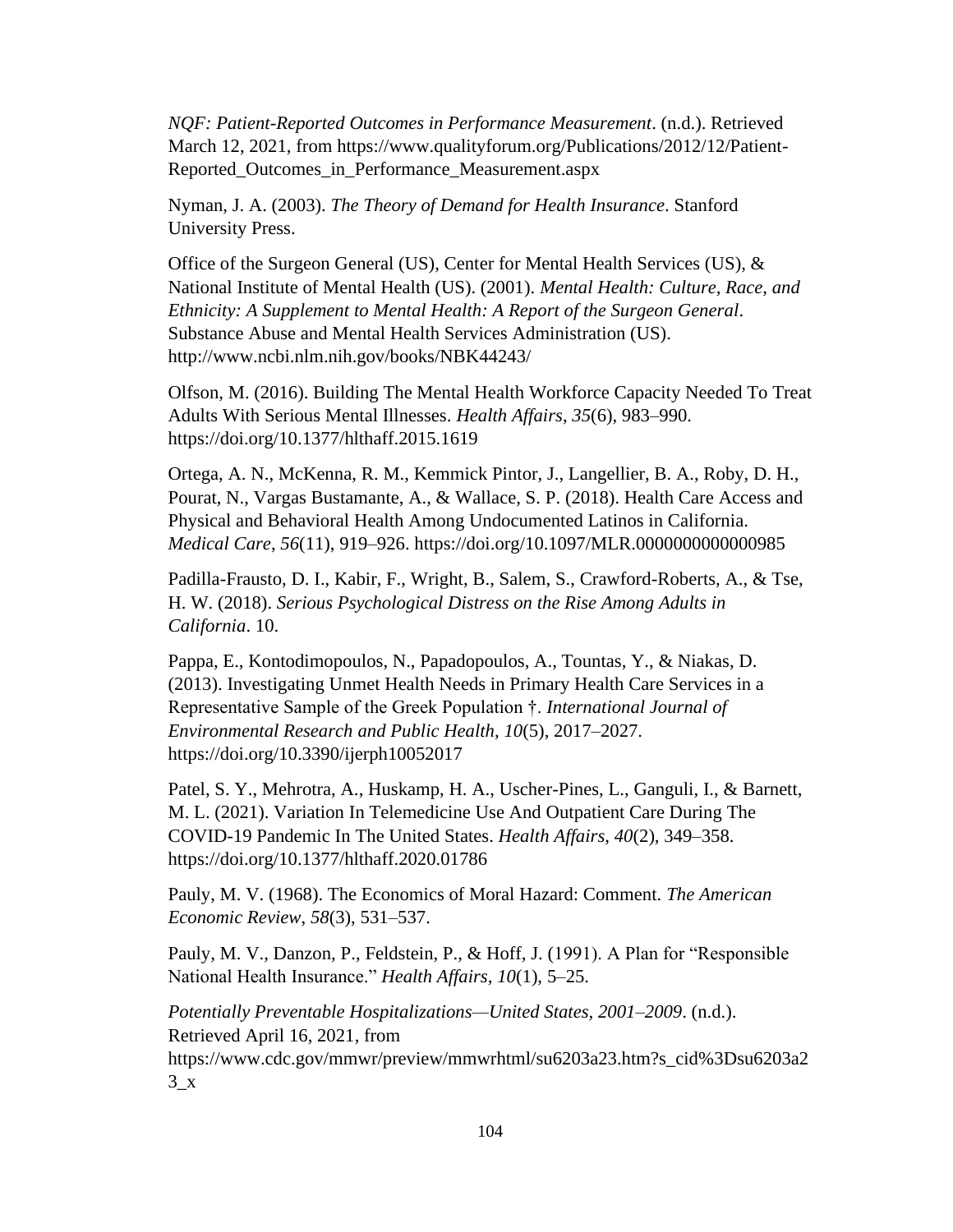Prochaska, J. J., Sung, H.-Y., Max, W., Shi, Y., & Ong, M. (2012). Validity study of the K6 scale as a measure of moderate mental distress based on mental health treatment need and utilization. *International Journal of Methods in Psychiatric Research*, *21*(2), 88–97. https://doi.org/10.1002/mpr.1349

*Products—Data Briefs—Number 203—June 2015*. (2019, June 7). https://www.cdc.gov/nchs/products/databriefs/db203.htm

*Psychological distress – APA Dictionary of Psychology*. (n.d.). Retrieved March 23, 2021, from https://dictionary.apa.org/psychological-distress

Ricketts, T. C. (2005). Workforce Issues in Rural Areas: A Focus on Policy Equity. *American Journal of Public Health*, *95*(1), 42–48. https://doi.org/10.2105/AJPH.2004.047597

Ritsner, M., Ponizovsky, A., Nechamkin, Y., & Modai, I. (2001). Gender differences in psychosocial risk factors for psychological distress among immigrants. *Comprehensive Psychiatry*, *42*(2), 151–160. https://doi.org/10.1053/comp.2001.19750

Robards, J., Evandrou, M., Falkingham, J., & Vlachantoni, A. (2012). Marital status, health and mortality. *Maturitas*, *73*(4), 295–299. https://doi.org/10.1016/j.maturitas.2012.08.007

Rodriguez, J. A., Saadi, A., Schwamm, L. H., Bates, D. W., & Samal, L. (2021). Disparities In Telehealth Use Among California Patients With Limited English Proficiency. *Health Affairs*, *40*(3), 487–495. https://doi.org/10.1377/hlthaff.2020.00823

Roisman, F. W. (2000). The Lawyer as Abolitionist: Ending Homelessness and Poverty in Our Time. *Saint Louis University Public Law Review*, *19*, 237.

Rost, K., Smith, G. R., & Taylor, J. L. (1993). Rural-Urban Differences in Stigma and the Use of Care for Depressive Disorders. *The Journal of Rural Health*, *9*(1), 57–62. https://doi.org/10.1111/j.1748-0361.1993.tb00495.x

Rote, S. M., & Moon, H. (2018). Racial/Ethnic Differences in Caregiving Frequency: Does Immigrant Status Matter? *The Journals of Gerontology: Series B*, *73*(6), 1088– 1098. https://doi.org/10.1093/geronb/gbw106

Salas-Wright, C. P., Robles, E. H., Vaughn, M. G., Córdova, D., & Pérez-Figueroa, R. E. (2015). Toward a Typology of Acculturative Stress: Results Among Hispanic Immigrants in the United States. *Hispanic Journal of Behavioral Sciences*, *37*(2), 223–242. https://doi.org/10.1177/0739986315573967

Schiaffino, M. K., Al-Amin, M., & Schumacher, J. R. (2014). Predictors of language service availability in U.S. hospitals. *International Journal of Health Policy and Management*, *3*(5), 259–268. https://doi.org/10.15171/ijhpm.2014.95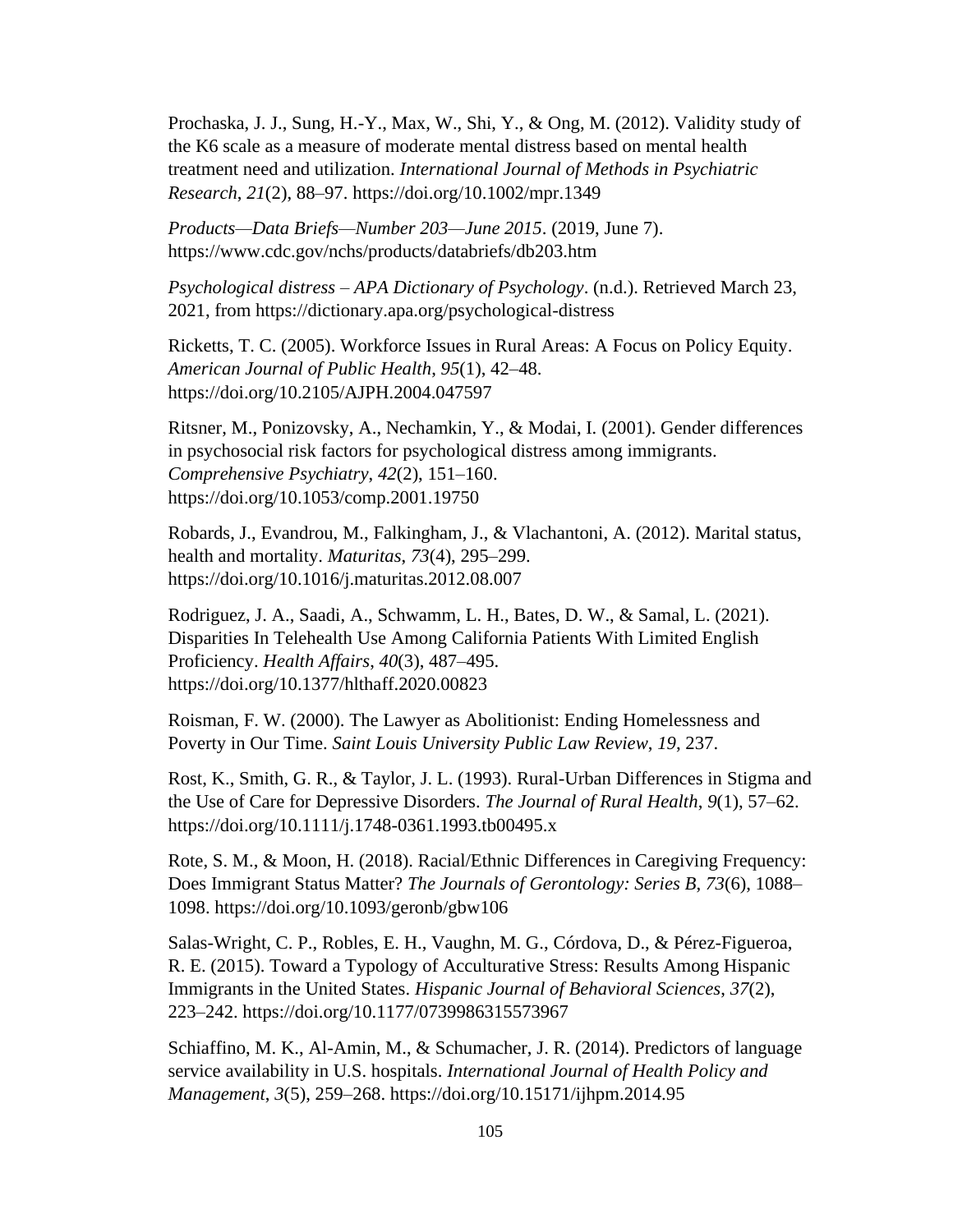Schrader, C. D., & Lewis, L. M. (2013). Racial Disparity in Emergency Department Triage. *The Journal of Emergency Medicine*, *44*(2), 511–518. https://doi.org/10.1016/j.jemermed.2012.05.010

Shigekawa, E., Fix, M., Corbett, G., Roby, D. H., & Coffman, J. (2018). The Current State Of Telehealth Evidence: A Rapid Review. *Health Affairs (Project Hope)*, *37*(12), 1975–1982. https://doi.org/10.1377/hlthaff.2018.05132

Shirk, C. (2008). Medicaid and Mental Health Services. *Background Paper*, *66*, 19.

Snowden, L. R. (1982). *Reaching the Underserved: Mental Health Needs of Neglected Populations*. SAGE Publications.

Snowden, L. R., & Thomas, K. (2000). Medicaid and African American Outpatient Mental Health Treatment. *Mental Health Services Research*, *2*(2), 115–120. https://doi.org/10.1023/A:1010161222515

Somers, A. R. (1979). Marital status, health, and use of health services. An old relationship revisited. *JAMA*, *241*(17), 1818–1822.

Soni, A., Hendryx, M., & Simon, K. (2017). Medicaid Expansion Under the Affordable Care Act and Insurance Coverage in Rural and Urban Areas. *The Journal of Rural Health*, *33*(2), 217–226. https://doi.org/10.1111/jrh.12234

Stockbridge, E. L., Wilson, F. A., & Pagán, J. A. (2014). Psychological Distress and Emergency Department Utilization in the United States: Evidence from the Medical Expenditure Panel Survey. *Academic Emergency Medicine*, *21*(5), 510–519. https://doi.org/10.1111/acem.12369

Stolk, Y., Kaplan, I., & Szwarc, J. (2014). Clinical use of the Kessler psychological distress scales with culturally diverse groups. *International Journal of Methods in Psychiatric Research*, *23*(2), 161–183. https://doi.org/10.1002/mpr.1426

*Story Map Series*. (n.d.). Retrieved April 23, 2021, from https://mtgisportal.geo.census.gov/arcgis/apps/MapSeries/index.html?appid=49cd4bc9c8eb444ab 51218c1d5001ef6

Straub, L. E., & Cisternas, M. G. (2017). Psychological well-being among US adults with arthritis and the unmet need for mental health care. *Open Access Rheumatology : Research and Reviews*, *9*, 101–110. https://doi.org/10.2147/OARRR.S129358

Suite, D. H., La Bril, R., Primm, A., & Harrison-Ross, P. (2007). Beyond misdiagnosis, misunderstanding and mistrust: Relevance of the historical perspective in the medical and mental health treatment of people of color. *Journal of the National Medical Association*, *99*(8), 879–885.

Takada, E., Ford, J. M., & Lloyd, L. S. (1998). Asian Pacific Islander Health. In S. Loue (Ed.), *Handbook of Immigrant Health* (pp. 303–327). Springer US. https://doi.org/10.1007/978-1-4899-1936-6\_16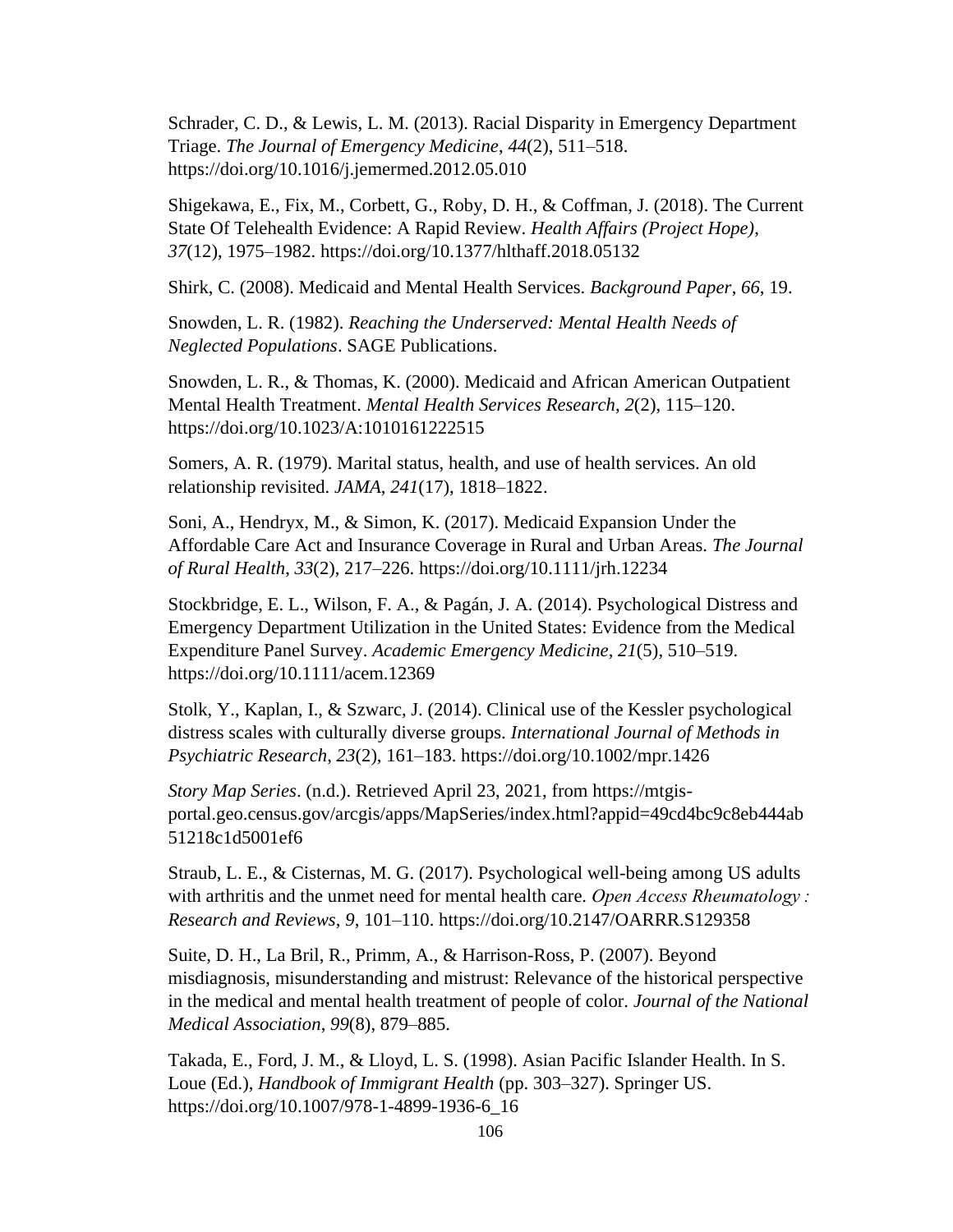Tessler, H., Choi, M., & Kao, G. (2020). The Anxiety of Being Asian American: Hate Crimes and Negative Biases During the COVID-19 Pandemic. *American Journal of Criminal Justice*, 1–11. https://doi.org/10.1007/s12103-020-09541-5

*The Effects of Marriage on Health: A Synthesis of Recent Research Evidence. Research Brief*. (2016, April 11). ASPE. https://aspe.hhs.gov/report/effects-marriagehealth-synthesis-recent-research-evidence-research-brief

Thomas, D., MacDowell, M., & Glasser, M. (2012, October 8). *Rural Mental Health Workforce Needs Assessment—A national survey*. https://doi.org/10.22605/RRH2176

Thornicroft, G. (2008). Stigma and discrimination limit access to mental health care. *Epidemiology and Psychiatric Sciences*, *17*(1), 14–19. https://doi.org/10.1017/S1121189X00002621

*Three Questions for the Expert | UCLA Center for Health Policy Research*. (n.d.). Retrieved April 23, 2021, from https://healthpolicy.ucla.edu/newsroom/threequestions/pages/detail.aspx?ExpertID=93

Timmer, D. A., Eitzen, D. S., Talley, K. D., & Eitzen, D. S. (2019). *Paths To Homelessness: Extreme Poverty And The Urban Housing Crisis*. Routledge.

Todorova, I. L. G., Falcón, L. M., Lincoln, A. K., & Price, L. L. (2010). Perceived discrimination, psychological distress and health. *Sociology of Health & Illness*, *32*(6), 843–861. https://doi.org/10.1111/j.1467-9566.2010.01257.x

Travis, J., Western, B., & Redburn, F. (2014). The Growth of Incarceration in the United States: Exploring Causes and Consequences. *Publications and Research*. https://academicworks.cuny.edu/jj\_pubs/27

Trawalter, S., & Hoffman, K. M. (2015). Got Pain? Racial Bias in Perceptions of Pain. *Social and Personality Psychology Compass*, *9*(3), 146–157. https://doi.org/10.1111/spc3.12161

*Understanding Implicit Bias | Kirwan Institute for the Study of Race and Ethnicity*. (n.d.). Retrieved April 23, 2021, from https://kirwaninstitute.osu.edu/article/understanding-implicit-bias

Verbrugge, L. M. (1979). Marital Status and Health. *Journal of Marriage and Family*, *41*(2), 267–285. https://doi.org/10.2307/351696

Walker, E. R., Cummings, J. R., Hockenberry, J. M., & Druss, B. G. (2015). Insurance Status, Use of Mental Health Services, and Unmet Need for Mental Health Care in the United States. *Psychiatric Services*, *66*(6), 578–584. https://doi.org/10.1176/appi.ps.201400248

Wang, D., Gee, G. C., Bahiru, E., Yang, E. H., & Hsu, J. J. (2020). Asian-Americans and Pacific Islanders in COVID-19: Emerging Disparities Amid Discrimination.